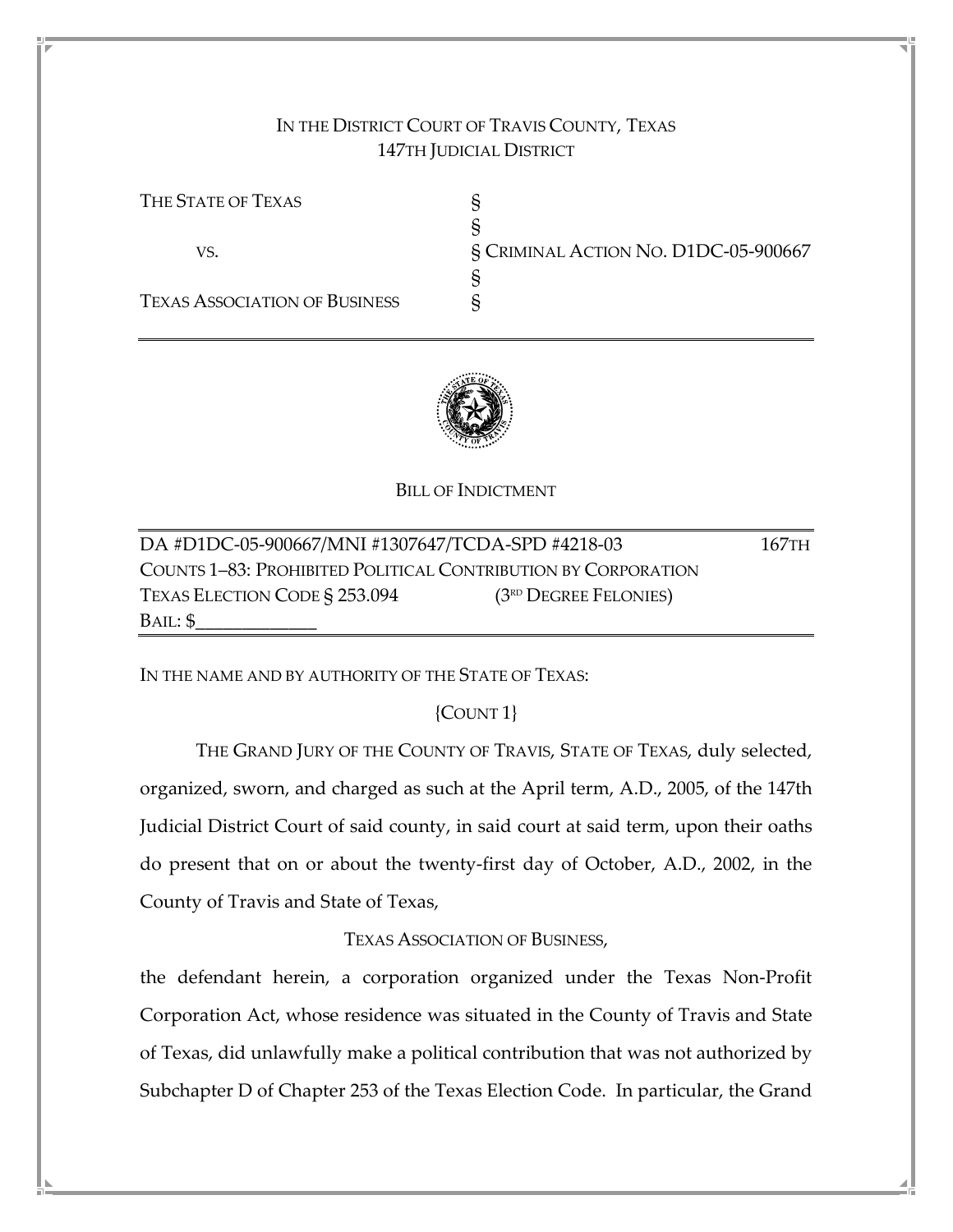Jury do present that on or about the aforesaid date, in the aforesaid county and state, the defendant, TEXAS ASSOCIATION OF BUSINESS, did make a contribution—a direct and indirect transfer of the money, goods, and services expended for the creation, printing, and mailing of the political advertising hereinafter reproduced and marked "Exhibit No. 1"—to a political committee known as "Texas Association of Business and Chambers of Commerce PAC," also known as "BACPAC," to a political committee known as "Texans for a Republican Majority PAC," also known as "TRMPAC," and to a political committee known as "TAB's Voter Education Campaign," "Texas Strategic Partners," "Texas Strategic Partners Political Subcommittee," "Strategic Partners Task Force," "Strategic Partners Task Force Political Subcommittee," "Texas Strategic Alliance," and "Texas Strategic Alliance Political Subcommittee," with intent that it be used in connection with a campaign for elective office; that the aforesaid political contribution was not authorized by Subchapter D of Chapter 253 of the Texas Election Code; and that the defendant did make the said political contribution by making, with the cooperation, consent, and approval of the aforementioned political committees, a payment of money to Thomas Graphics, Inc. for the creation, printing, and mailing of the political advertising hereinafter reproduced and marked "Exhibit No. 1"—a communication supporting Dan Flynn, a candidate for election to the office of Representative, District 2, Texas House of Representatives, which communication appeared in a pamphlet, circular, flier, and written communication similar in form thereto—to certain persons who were eligible to vote in the election for the aforementioned public office.

## {COUNT 2}

 THE GRAND JURY FURTHER PRESENT THAT on or about the twenty-first day of October, A.D., 2002, in the County of Travis and State of Texas, the defendant,

The State of Texas vs. Texas Association of Business/Criminal Action No. D1DC-05-900667/Page 2 of 97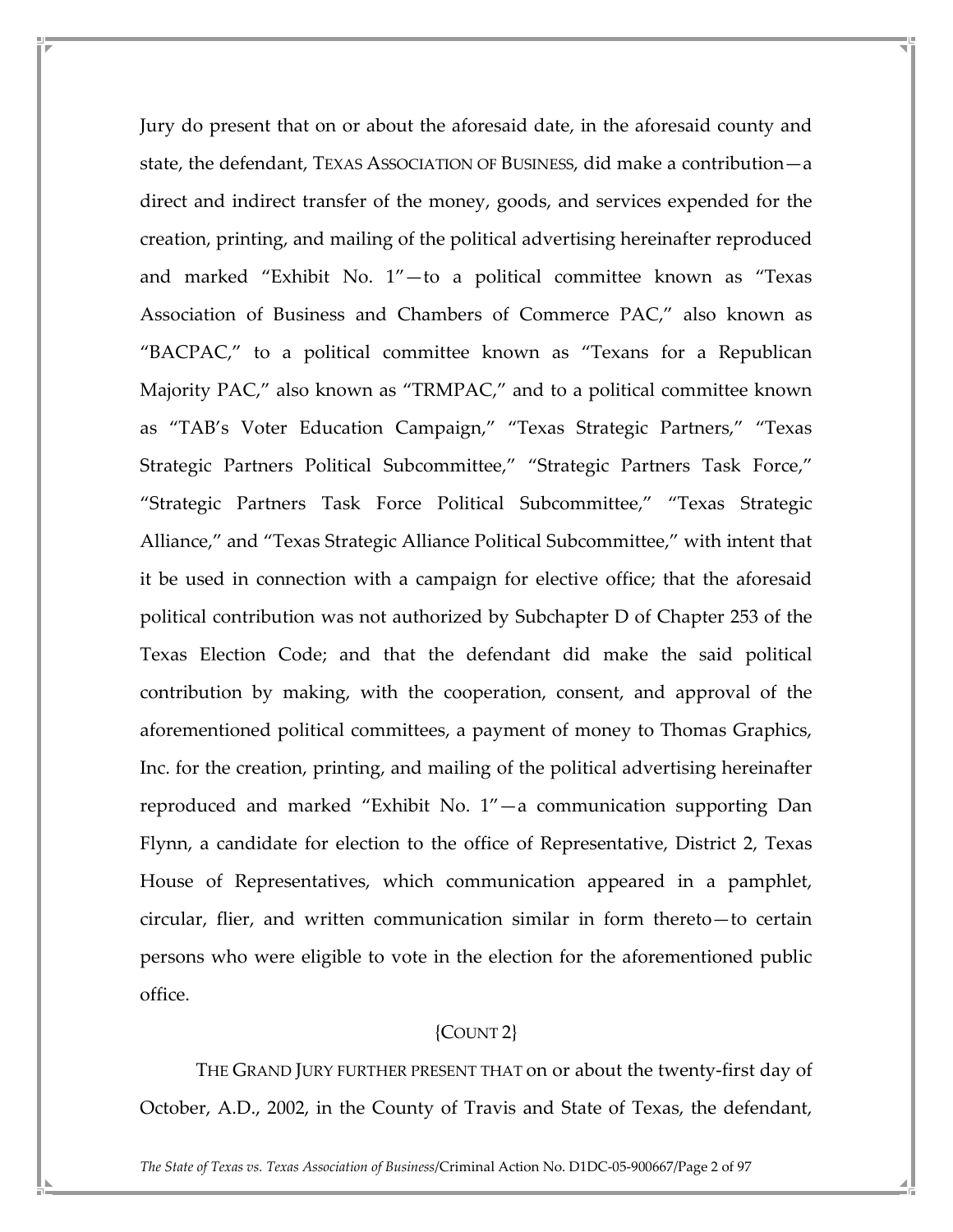TEXAS ASSOCIATION OF BUSINESS, a corporation organized under the Texas Non-Profit Corporation Act, whose residence was situated in the County of Travis and State of Texas, did unlawfully make a political contribution that was not authorized by Subchapter D of Chapter 253 of the Texas Election Code. In particular, the Grand Jury do present that on or about the aforesaid date, in the aforesaid county and state, the defendant, TEXAS ASSOCIATION OF BUSINESS, did make a contribution—a direct and indirect transfer of the money, goods, and services expended for the creation, printing, and mailing of the political advertising hereinafter reproduced and marked "Exhibit No. 2"—to a political committee known as "Texas Association of Business and Chambers of Commerce PAC," also known as "BACPAC," to a political committee known as "Texans for a Republican Majority PAC," also known as "TRMPAC," and to a political committee known as "TAB's Voter Education Campaign," "Texas Strategic Partners," "Texas Strategic Partners Political Subcommittee," "Strategic Partners Task Force," "Strategic Partners Task Force Political Subcommittee," "Texas Strategic Alliance," and "Texas Strategic Alliance Political Subcommittee," with intent that it be used in connection with a campaign for elective office; that the aforesaid political contribution was not authorized by Subchapter D of Chapter 253 of the Texas Election Code; and that the defendant did make the said political contribution by making, with the cooperation, consent, and approval of the aforementioned political committees, a payment of money to Thomas Graphics, Inc. for the creation, printing, and mailing of the political advertising hereinafter reproduced and marked "Exhibit No. 2"—a communication supporting Betty Brown, a candidate for election to the office of Representative, District 4, Texas House of Representatives, which communication appeared in a pamphlet, circular, flier, and written communication similar in form thereto—to certain persons who were eligible to vote in the election for the aforementioned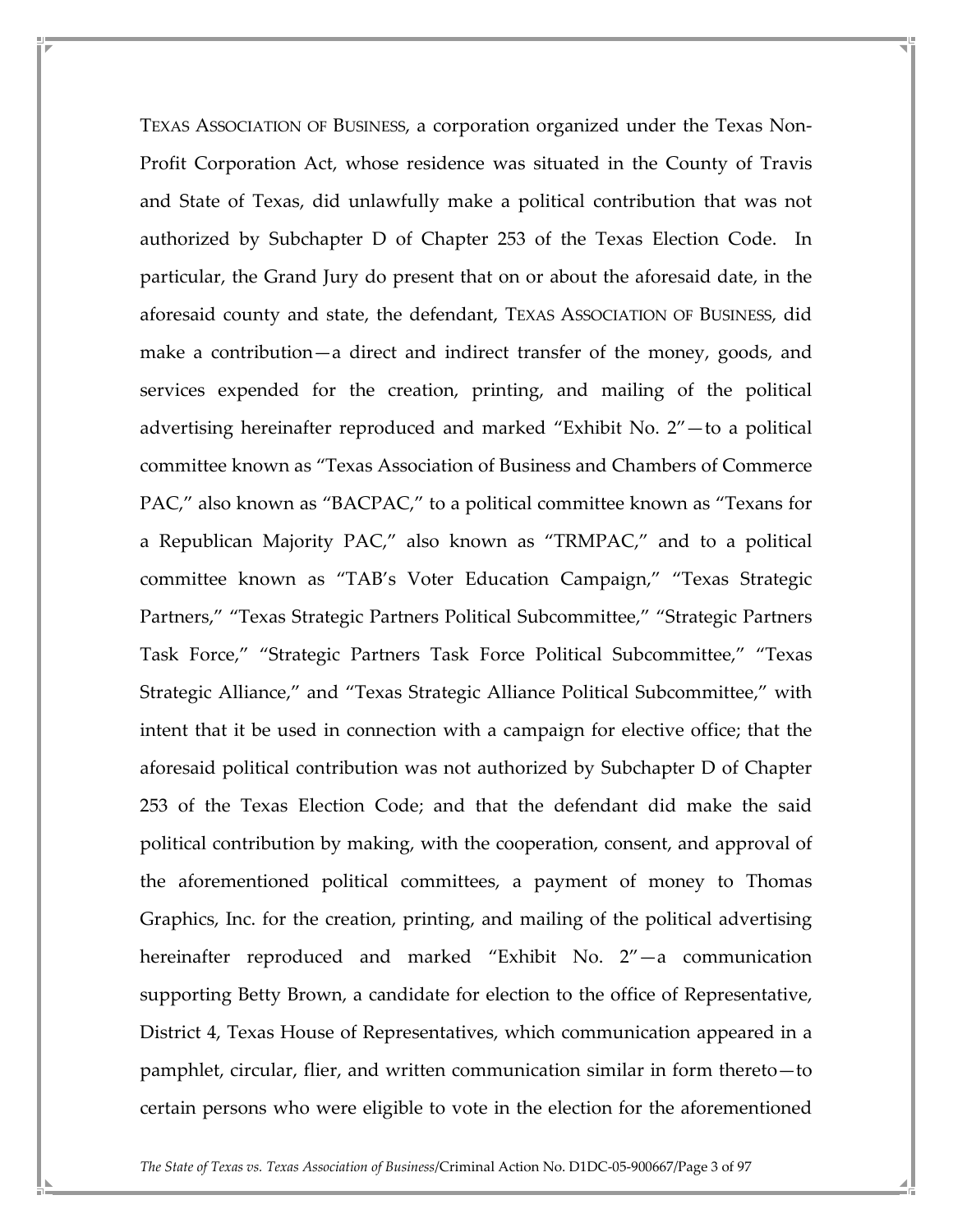public office.

## {COUNT 3}

 THE GRAND JURY FURTHER PRESENT THAT on or about the twenty-first day of October, A.D., 2002, in the County of Travis and State of Texas, the defendant, TEXAS ASSOCIATION OF BUSINESS, a corporation organized under the Texas Non-Profit Corporation Act, whose residence was situated in the County of Travis and State of Texas, did unlawfully make a political contribution that was not authorized by Subchapter D of Chapter 253 of the Texas Election Code. In particular, the Grand Jury do present that on or about the aforesaid date, in the aforesaid county and state, the defendant, TEXAS ASSOCIATION OF BUSINESS, did make a contribution—a direct and indirect transfer of the money, goods, and services expended for the creation, printing, and mailing of the political advertising hereinafter reproduced and marked "Exhibit No. 3"—to a political committee known as "Texas Association of Business and Chambers of Commerce PAC," also known as "BACPAC," to a political committee known as "Texans for a Republican Majority PAC," also known as "TRMPAC," and to a political committee known as "TAB's Voter Education Campaign," "Texas Strategic Partners," "Texas Strategic Partners Political Subcommittee," "Strategic Partners Task Force," "Strategic Partners Task Force Political Subcommittee," "Texas Strategic Alliance," and "Texas Strategic Alliance Political Subcommittee," with intent that it be used in connection with a campaign for elective office; that the aforesaid political contribution was not authorized by Subchapter D of Chapter 253 of the Texas Election Code; and that the defendant did make the said political contribution by making, with the cooperation, consent, and approval of the aforementioned political committees, a payment of money to Thomas Graphics, Inc. for the creation, printing, and mailing of the political advertising hereinafter reproduced and marked "Exhibit No. 3"—a communication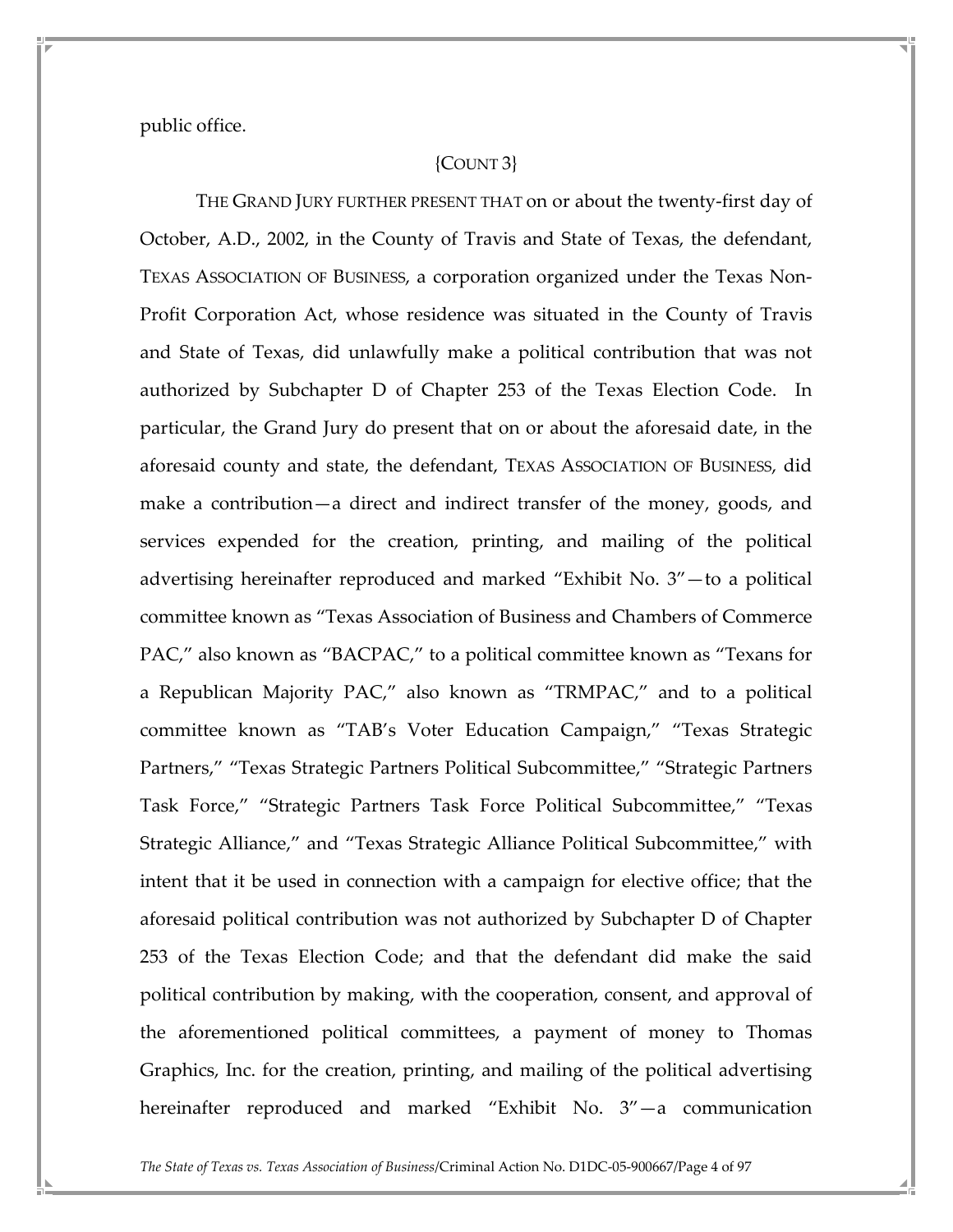supporting Bryan Hughes, a candidate for election to the office of Representative, District 5, Texas House of Representatives, which communication appeared in a pamphlet, circular, flier, and written communication similar in form thereto—to certain persons who were eligible to vote in the election for the aforementioned public office.

#### ${CounT 4}$

 THE GRAND JURY FURTHER PRESENT THAT on or about the twenty-first day of October, A.D., 2002, in the County of Travis and State of Texas, the defendant, TEXAS ASSOCIATION OF BUSINESS, a corporation organized under the Texas Non-Profit Corporation Act, whose residence was situated in the County of Travis and State of Texas, did unlawfully make a political contribution that was not authorized by Subchapter D of Chapter 253 of the Texas Election Code. In particular, the Grand Jury do present that on or about the aforesaid date, in the aforesaid county and state, the defendant, TEXAS ASSOCIATION OF BUSINESS, did make a contribution—a direct and indirect transfer of the money, goods, and services expended for the creation, printing, and mailing of the political advertising hereinafter reproduced and marked "Exhibit No. 4"—to a political committee known as "Texas Association of Business and Chambers of Commerce PAC," also known as "BACPAC," to a political committee known as "Texans for a Republican Majority PAC," also known as "TRMPAC," and to a political committee known as "TAB's Voter Education Campaign," "Texas Strategic Partners," "Texas Strategic Partners Political Subcommittee," "Strategic Partners Task Force," "Strategic Partners Task Force Political Subcommittee," "Texas Strategic Alliance," and "Texas Strategic Alliance Political Subcommittee," with intent that it be used in connection with a campaign for elective office; that the aforesaid political contribution was not authorized by Subchapter D of Chapter 253 of the Texas Election Code; and that the defendant did make the said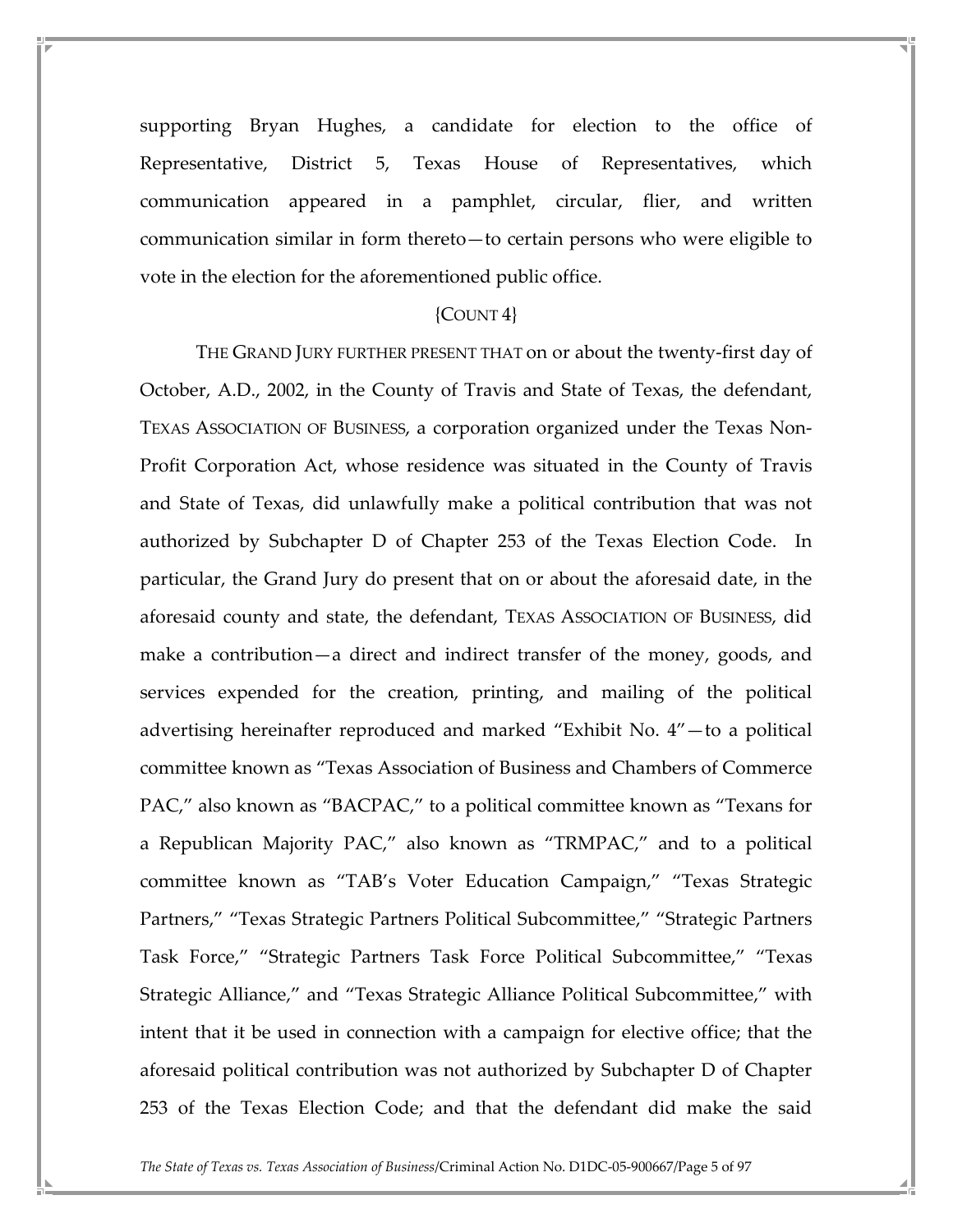political contribution by making, with the cooperation, consent, and approval of the aforementioned political committees, a payment of money to Thomas Graphics, Inc. for the creation, printing, and mailing of the political advertising hereinafter reproduced and marked "Exhibit No. 4"—a communication supporting Byron Cook, a candidate for election to the office of Representative, District 8, Texas House of Representatives, which communication appeared in a pamphlet, circular, flier, and written communication similar in form thereto—to certain persons who were eligible to vote in the election for the aforementioned public office.

## {COUNT 5}

 THE GRAND JURY FURTHER PRESENT THAT on or about the twenty-first day of October, A.D., 2002, in the County of Travis and State of Texas, the defendant, TEXAS ASSOCIATION OF BUSINESS, a corporation organized under the Texas Non-Profit Corporation Act, whose residence was situated in the County of Travis and State of Texas, did unlawfully make a political contribution that was not authorized by Subchapter D of Chapter 253 of the Texas Election Code. In particular, the Grand Jury do present that on or about the aforesaid date, in the aforesaid county and state, the defendant, TEXAS ASSOCIATION OF BUSINESS, did make a contribution—a direct and indirect transfer of the money, goods, and services expended for the creation, printing, and mailing of the political advertising hereinafter reproduced and marked "Exhibit No. 5"—to a political committee known as "Texas Association of Business and Chambers of Commerce PAC," also known as "BACPAC," to a political committee known as "Texans for a Republican Majority PAC," also known as "TRMPAC," and to a political committee known as "TAB's Voter Education Campaign," "Texas Strategic Partners," "Texas Strategic Partners Political Subcommittee," "Strategic Partners Task Force," "Strategic Partners Task Force Political Subcommittee," "Texas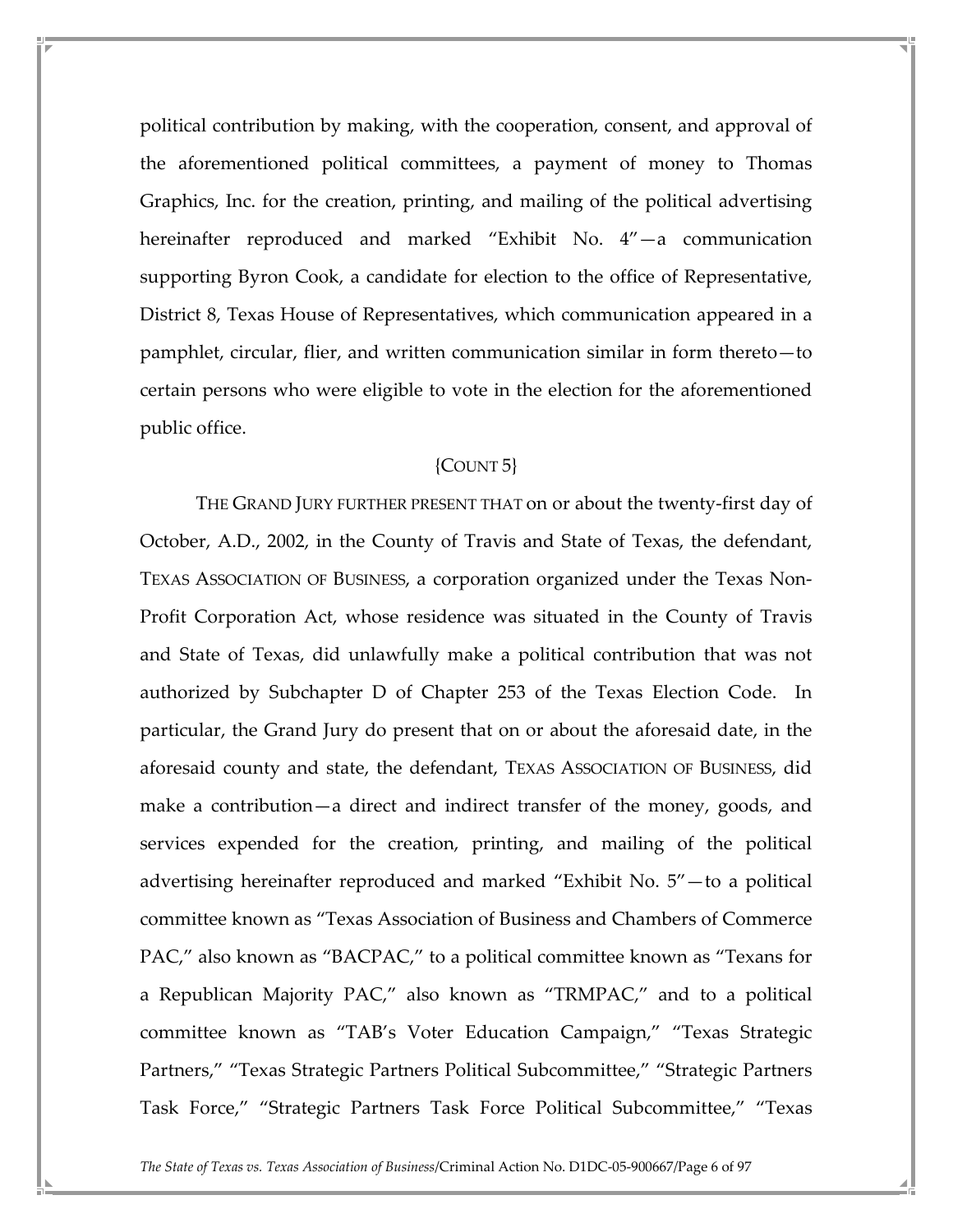Strategic Alliance," and "Texas Strategic Alliance Political Subcommittee," with intent that it be used in connection with a campaign for elective office; that the aforesaid political contribution was not authorized by Subchapter D of Chapter 253 of the Texas Election Code; and that the defendant did make the said political contribution by making, with the cooperation, consent, and approval of the aforementioned political committees, a payment of money to Thomas Graphics, Inc. for the creation, printing, and mailing of the political advertising hereinafter reproduced and marked "Exhibit No. 5"—a communication supporting Wayne Christian, a candidate for election to the office of Representative, District 9, Texas House of Representatives, which communication appeared in a pamphlet, circular, flier, and written communication similar in form thereto—to certain persons who were eligible to vote in the election for the aforementioned public office.

## ${COUNT6}$

 THE GRAND JURY FURTHER PRESENT THAT on or about the twenty-first day of October, A.D., 2002, in the County of Travis and State of Texas, the defendant, TEXAS ASSOCIATION OF BUSINESS, a corporation organized under the Texas Non-Profit Corporation Act, whose residence was situated in the County of Travis and State of Texas, did unlawfully make a political contribution that was not authorized by Subchapter D of Chapter 253 of the Texas Election Code. In particular, the Grand Jury do present that on or about the aforesaid date, in the aforesaid county and state, the defendant, TEXAS ASSOCIATION OF BUSINESS, did make a contribution—a direct and indirect transfer of the money, goods, and services expended for the creation, printing, and mailing of the political advertising hereinafter reproduced and marked "Exhibit No. 6"—to a political committee known as "Texas Association of Business and Chambers of Commerce PAC," also known as "BACPAC," to a political committee known as "Texans for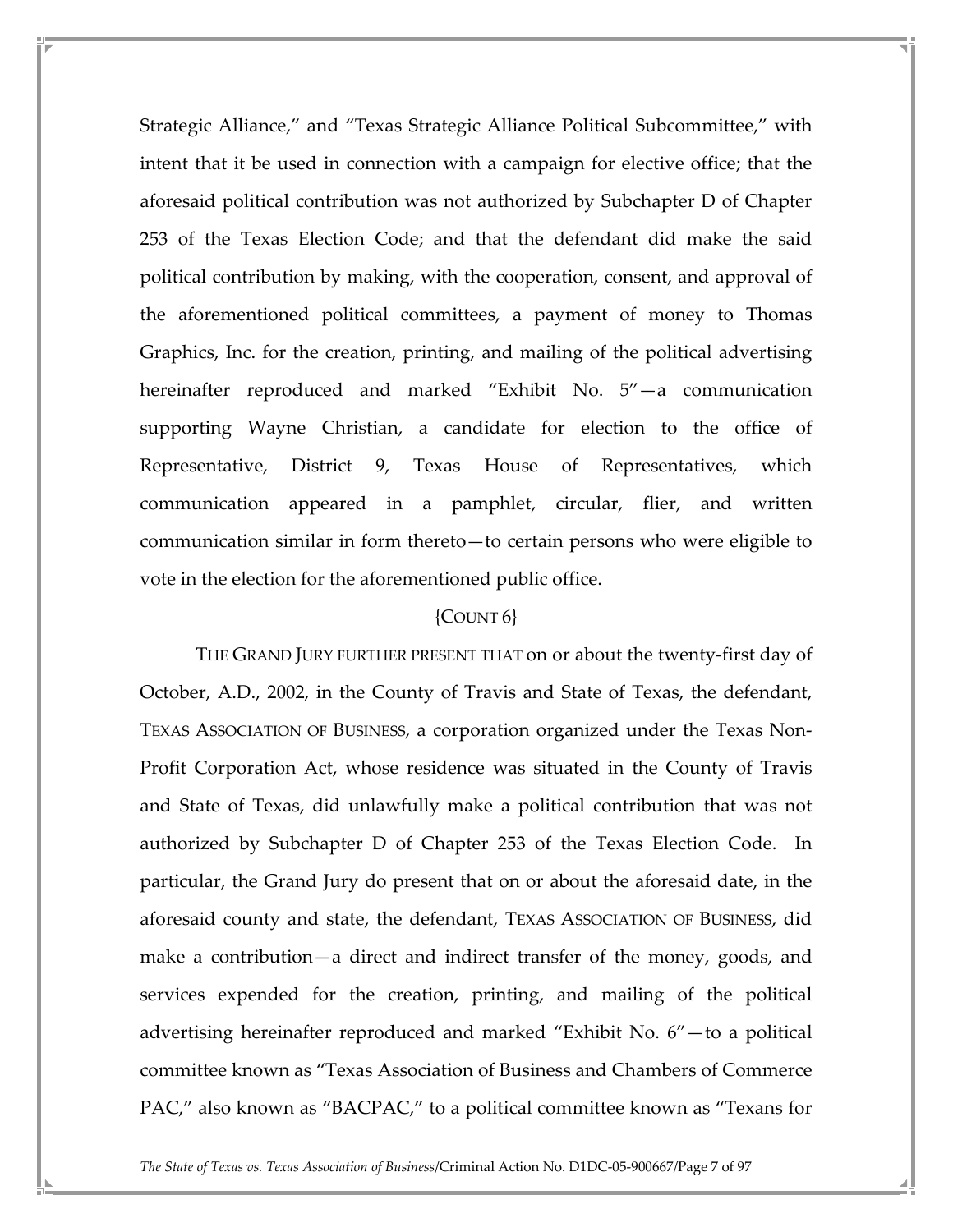a Republican Majority PAC," also known as "TRMPAC," and to a political committee known as "TAB's Voter Education Campaign," "Texas Strategic Partners," "Texas Strategic Partners Political Subcommittee," "Strategic Partners Task Force," "Strategic Partners Task Force Political Subcommittee," "Texas Strategic Alliance," and "Texas Strategic Alliance Political Subcommittee," with intent that it be used in connection with a campaign for elective office; that the aforesaid political contribution was not authorized by Subchapter D of Chapter 253 of the Texas Election Code; and that the defendant did make the said political contribution by making, with the cooperation, consent, and approval of the aforementioned political committees, a payment of money to Thomas Graphics, Inc. for the creation, printing, and mailing of the political advertising hereinafter reproduced and marked "Exhibit No. 6"—a communication supporting Mike Hamilton, a candidate for election to the office of Representative, District 19, Texas House of Representatives, which communication appeared in a pamphlet, circular, flier, and written communication similar in form thereto—to certain persons who were eligible to vote in the election for the aforementioned public office.

## {COUNT 7}

 THE GRAND JURY FURTHER PRESENT THAT on or about the twenty-first day of October, A.D., 2002, in the County of Travis and State of Texas, the defendant, TEXAS ASSOCIATION OF BUSINESS, a corporation organized under the Texas Non-Profit Corporation Act, whose residence was situated in the County of Travis and State of Texas, did unlawfully make a political contribution that was not authorized by Subchapter D of Chapter 253 of the Texas Election Code. In particular, the Grand Jury do present that on or about the aforesaid date, in the aforesaid county and state, the defendant, TEXAS ASSOCIATION OF BUSINESS, did make a contribution—a direct and indirect transfer of the money, goods, and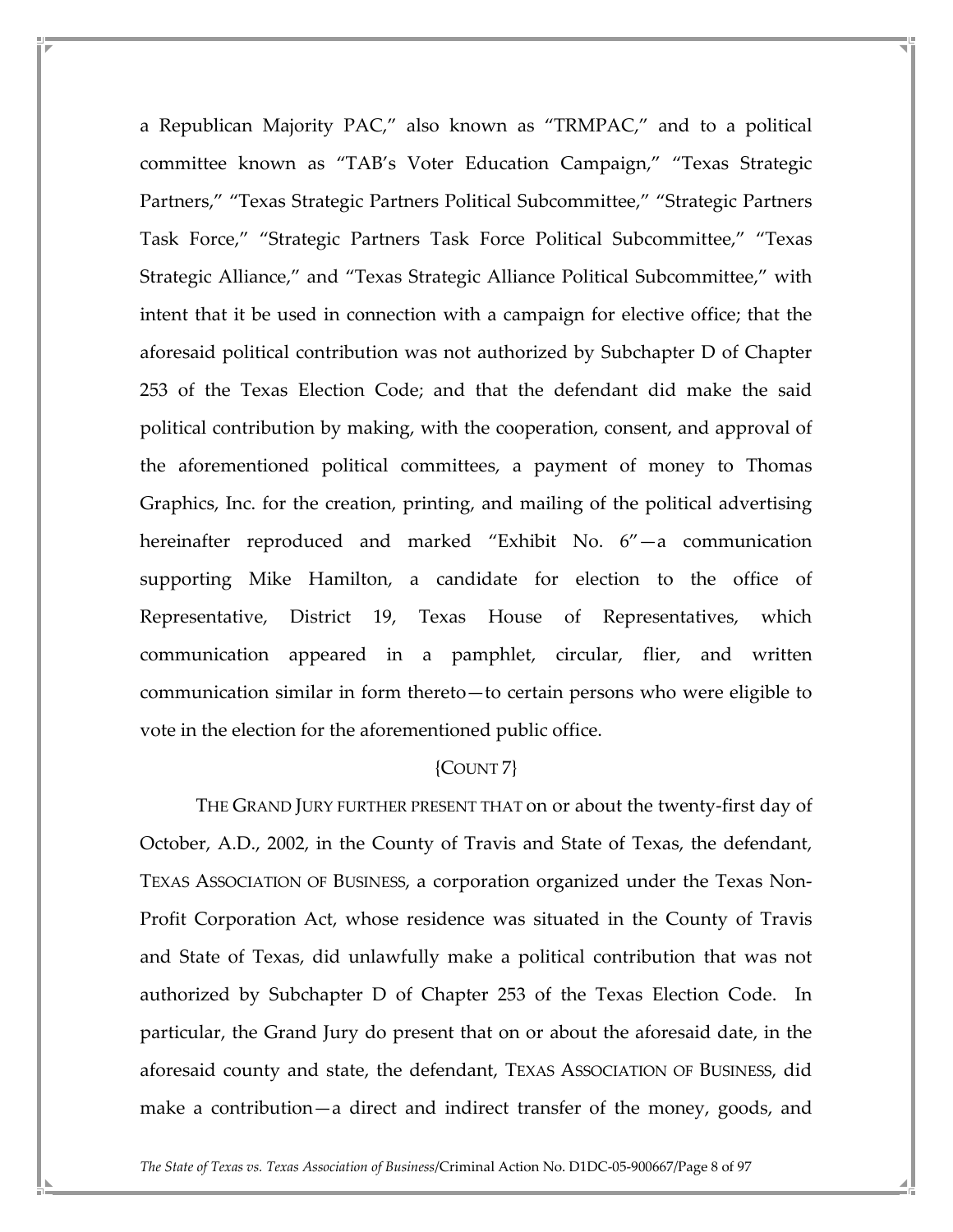services expended for the creation, printing, and mailing of the political advertising hereinafter reproduced and marked "Exhibit No. 7"—to a political committee known as "Texas Association of Business and Chambers of Commerce PAC," also known as "BACPAC," to a political committee known as "Texans for a Republican Majority PAC," also known as "TRMPAC," and to a political committee known as "TAB's Voter Education Campaign," "Texas Strategic Partners," "Texas Strategic Partners Political Subcommittee," "Strategic Partners Task Force," "Strategic Partners Task Force Political Subcommittee," "Texas Strategic Alliance," and "Texas Strategic Alliance Political Subcommittee," with intent that it be used in connection with a campaign for elective office; that the aforesaid political contribution was not authorized by Subchapter D of Chapter 253 of the Texas Election Code; and that the defendant did make the said political contribution by making, with the cooperation, consent, and approval of the aforementioned political committees, a payment of money to Thomas Graphics, Inc. for the creation, printing, and mailing of the political advertising hereinafter reproduced and marked "Exhibit No. 7"—a communication supporting Larry Taylor, a candidate for election to the office of Representative, District 24, Texas House of Representatives, which communication appeared in a pamphlet, circular, flier, and written communication similar in form thereto—to certain persons who were eligible to vote in the election for the aforementioned public office.

#### {COUNT 8}

 THE GRAND JURY FURTHER PRESENT THAT on or about the twenty-first day of October, A.D., 2002, in the County of Travis and State of Texas, the defendant, TEXAS ASSOCIATION OF BUSINESS, a corporation organized under the Texas Non-Profit Corporation Act, whose residence was situated in the County of Travis and State of Texas, did unlawfully make a political contribution that was not

The State of Texas vs. Texas Association of Business/Criminal Action No. D1DC-05-900667/Page 9 of 97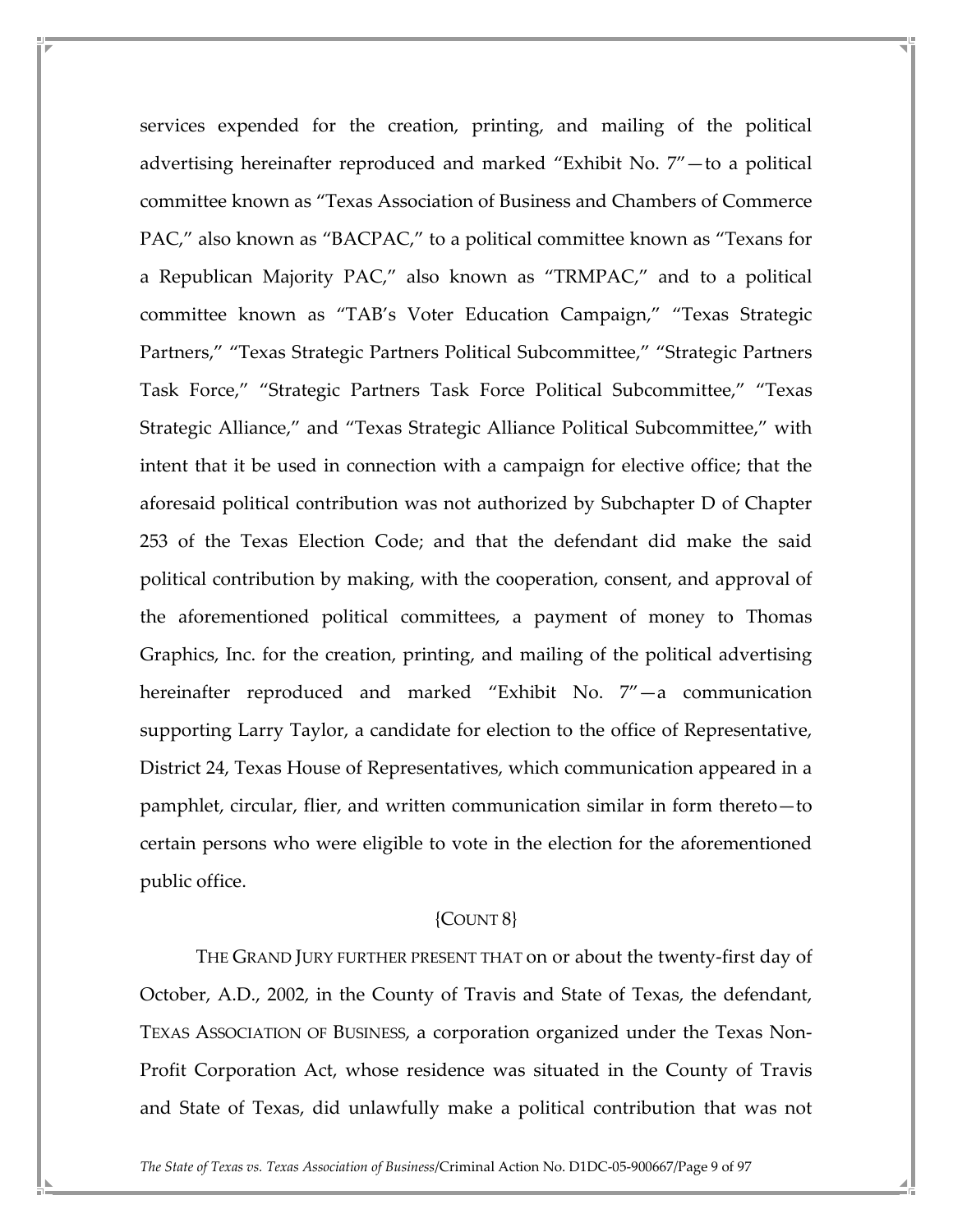authorized by Subchapter D of Chapter 253 of the Texas Election Code. In particular, the Grand Jury do present that on or about the aforesaid date, in the aforesaid county and state, the defendant, TEXAS ASSOCIATION OF BUSINESS, did make a contribution—a direct and indirect transfer of the money, goods, and services expended for the creation, printing, and mailing of the political advertising hereinafter reproduced and marked "Exhibit No. 8"—to a political committee known as "Texas Association of Business and Chambers of Commerce PAC," also known as "BACPAC," to a political committee known as "Texans for a Republican Majority PAC," also known as "TRMPAC," and to a political committee known as "TAB's Voter Education Campaign," "Texas Strategic Partners," "Texas Strategic Partners Political Subcommittee," "Strategic Partners Task Force," "Strategic Partners Task Force Political Subcommittee," "Texas Strategic Alliance," and "Texas Strategic Alliance Political Subcommittee," with intent that it be used in connection with a campaign for elective office; that the aforesaid political contribution was not authorized by Subchapter D of Chapter 253 of the Texas Election Code; and that the defendant did make the said political contribution by making, with the cooperation, consent, and approval of the aforementioned political committees, a payment of money to Thomas Graphics, Inc. for the creation, printing, and mailing of the political advertising hereinafter reproduced and marked "Exhibit No. 8"—a communication supporting Glenda Dawson, a candidate for election to the office of Representative, District 29, Texas House of Representatives, which communication appeared in a pamphlet, circular, flier, and written communication similar in form thereto—to certain persons who were eligible to vote in the election for the aforementioned public office.

## {COUNT 9}

THE GRAND JURY FURTHER PRESENT THAT on or about the twenty-first day of

The State of Texas vs. Texas Association of Business/Criminal Action No. D1DC-05-900667/Page 10 of 97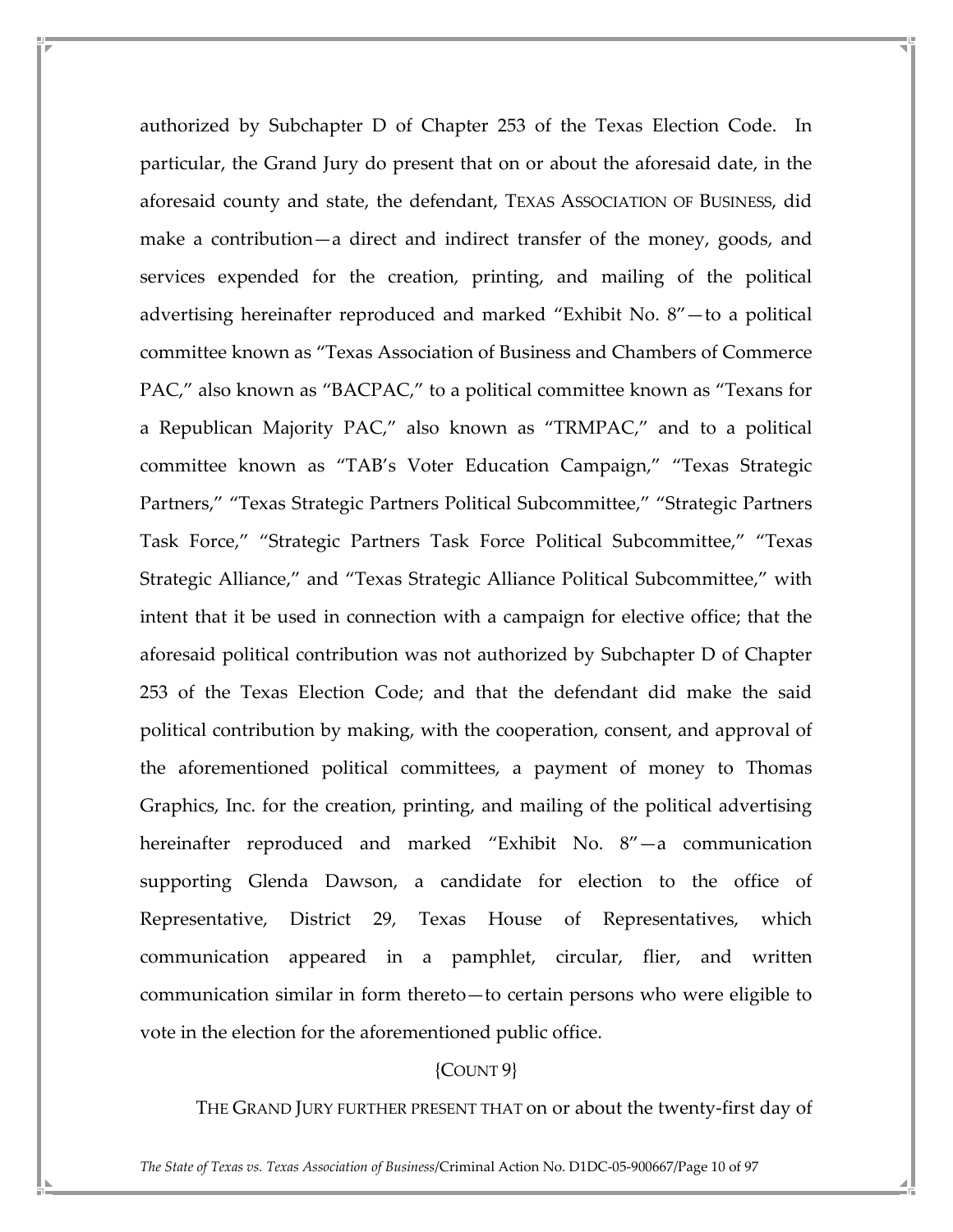October, A.D., 2002, in the County of Travis and State of Texas, the defendant, TEXAS ASSOCIATION OF BUSINESS, a corporation organized under the Texas Non-Profit Corporation Act, whose residence was situated in the County of Travis and State of Texas, did unlawfully make a political contribution that was not authorized by Subchapter D of Chapter 253 of the Texas Election Code. In particular, the Grand Jury do present that on or about the aforesaid date, in the aforesaid county and state, the defendant, TEXAS ASSOCIATION OF BUSINESS, did make a contribution—a direct and indirect transfer of the money, goods, and services expended for the creation, printing, and mailing of the political advertising hereinafter reproduced and marked "Exhibit No. 9"—to a political committee known as "Texas Association of Business and Chambers of Commerce PAC," also known as "BACPAC," to a political committee known as "Texans for a Republican Majority PAC," also known as "TRMPAC," and to a political committee known as "TAB's Voter Education Campaign," "Texas Strategic Partners," "Texas Strategic Partners Political Subcommittee," "Strategic Partners Task Force," "Strategic Partners Task Force Political Subcommittee," "Texas Strategic Alliance," and "Texas Strategic Alliance Political Subcommittee," with intent that it be used in connection with a campaign for elective office; that the aforesaid political contribution was not authorized by Subchapter D of Chapter 253 of the Texas Election Code; and that the defendant did make the said political contribution by making, with the cooperation, consent, and approval of the aforementioned political committees, a payment of money to Thomas Graphics, Inc. for the creation, printing, and mailing of the political advertising hereinafter reproduced and marked "Exhibit No. 9"—a communication supporting Gene Seaman, a candidate for election to the office of Representative, District 32, Texas House of Representatives, which communication appeared in a pamphlet, circular, flier, and written communication similar in form thereto—to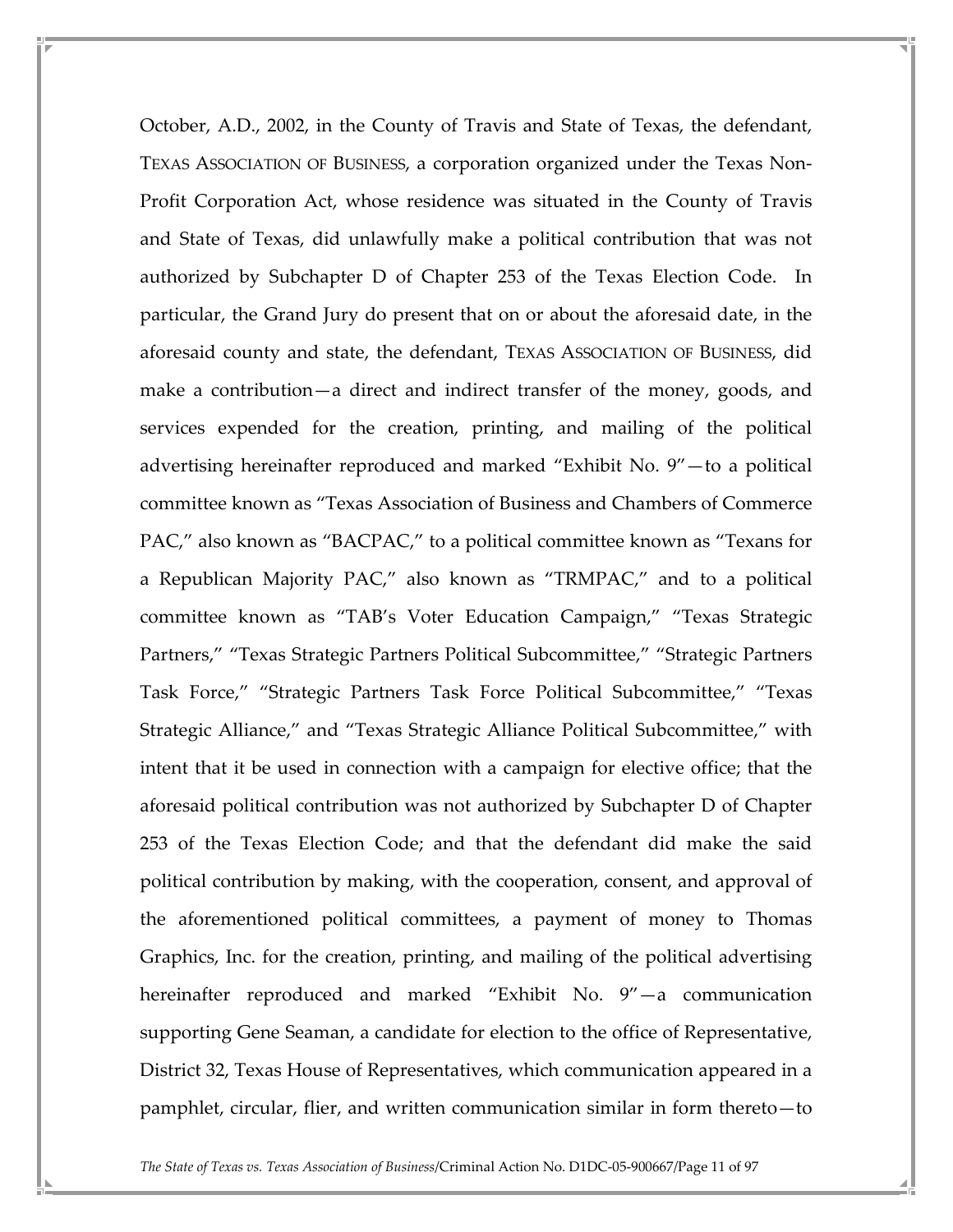certain persons who were eligible to vote in the election for the aforementioned public office.

#### {COUNT 10}

 THE GRAND JURY FURTHER PRESENT THAT on or about the twenty-first day of October, A.D., 2002, in the County of Travis and State of Texas, the defendant, TEXAS ASSOCIATION OF BUSINESS, a corporation organized under the Texas Non-Profit Corporation Act, whose residence was situated in the County of Travis and State of Texas, did unlawfully make a political contribution that was not authorized by Subchapter D of Chapter 253 of the Texas Election Code. In particular, the Grand Jury do present that on or about the aforesaid date, in the aforesaid county and state, the defendant, TEXAS ASSOCIATION OF BUSINESS, did make a contribution—a direct and indirect transfer of the money, goods, and services expended for the creation, printing, and mailing of the political advertising hereinafter reproduced and marked "Exhibit No. 10"—to a political committee known as "Texas Association of Business and Chambers of Commerce PAC," also known as "BACPAC," to a political committee known as "Texans for a Republican Majority PAC," also known as "TRMPAC," and to a political committee known as "TAB's Voter Education Campaign," "Texas Strategic Partners," "Texas Strategic Partners Political Subcommittee," "Strategic Partners Task Force," "Strategic Partners Task Force Political Subcommittee," "Texas Strategic Alliance," and "Texas Strategic Alliance Political Subcommittee," with intent that it be used in connection with a campaign for elective office; that the aforesaid political contribution was not authorized by Subchapter D of Chapter 253 of the Texas Election Code; and that the defendant did make the said political contribution by making, with the cooperation, consent, and approval of the aforementioned political committees, a payment of money to Thomas Graphics, Inc. for the creation, printing, and mailing of the political advertising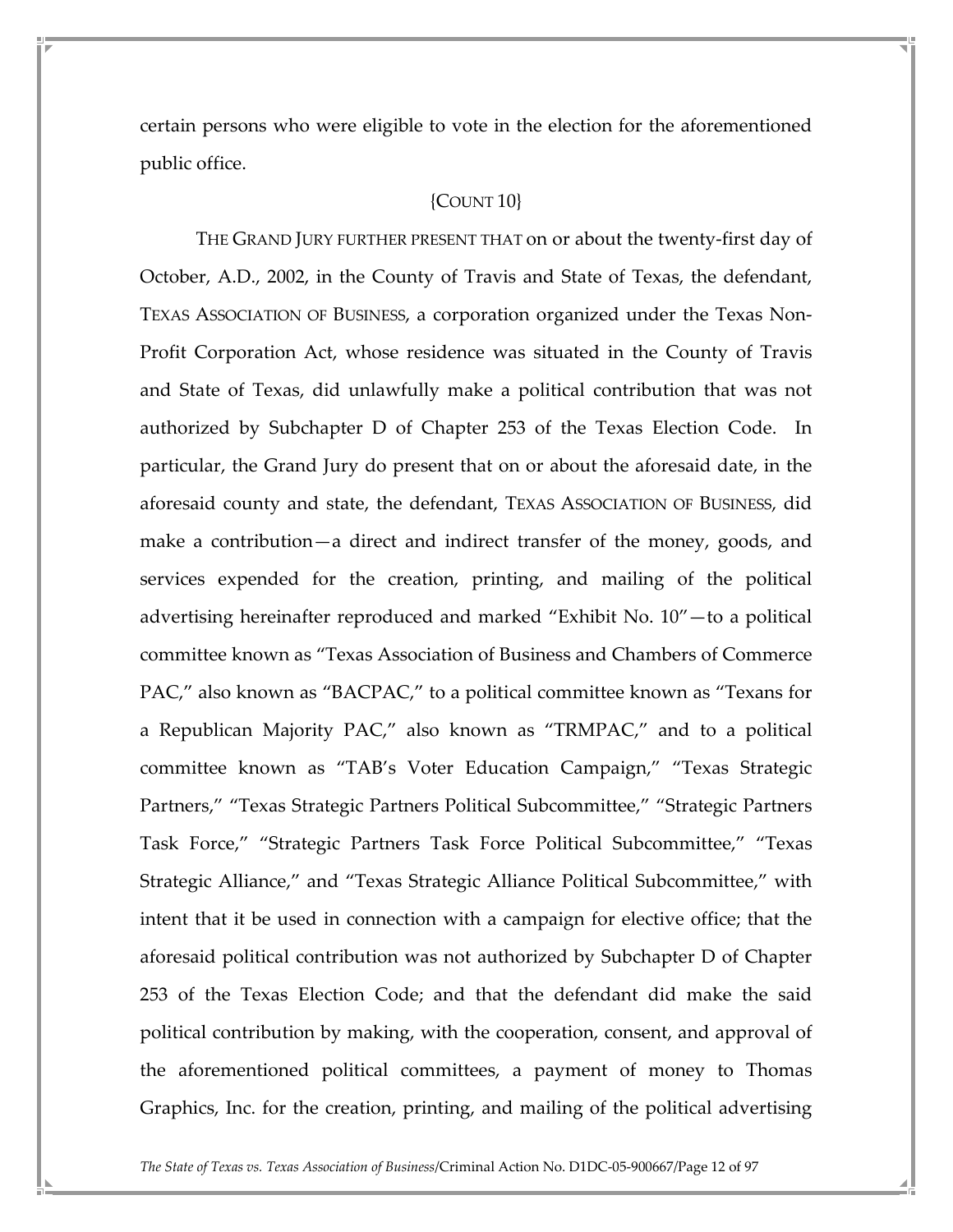hereinafter reproduced and marked "Exhibit No. 10"—a communication supporting Rick Green, a candidate for election to the office of Representative, District 45, Texas House of Representatives, which communication appeared in a pamphlet, circular, flier, and written communication similar in form thereto—to certain persons who were eligible to vote in the election for the aforementioned public office.

## {COUNT 11}

 THE GRAND JURY FURTHER PRESENT THAT on or about the twenty-first day of October, A.D., 2002, in the County of Travis and State of Texas, the defendant, TEXAS ASSOCIATION OF BUSINESS, a corporation organized under the Texas Non-Profit Corporation Act, whose residence was situated in the County of Travis and State of Texas, did unlawfully make a political contribution that was not authorized by Subchapter D of Chapter 253 of the Texas Election Code. In particular, the Grand Jury do present that on or about the aforesaid date, in the aforesaid county and state, the defendant, TEXAS ASSOCIATION OF BUSINESS, did make a contribution—a direct and indirect transfer of the money, goods, and services expended for the creation, printing, and mailing of the political advertising hereinafter reproduced and marked "Exhibit No. 11"—to a political committee known as "Texas Association of Business and Chambers of Commerce PAC," also known as "BACPAC," to a political committee known as "Texans for a Republican Majority PAC," also known as "TRMPAC," and to a political committee known as "TAB's Voter Education Campaign," "Texas Strategic Partners," "Texas Strategic Partners Political Subcommittee," "Strategic Partners Task Force," "Strategic Partners Task Force Political Subcommittee," "Texas Strategic Alliance," and "Texas Strategic Alliance Political Subcommittee," with intent that it be used in connection with a campaign for elective office; that the aforesaid political contribution was not authorized by Subchapter D of Chapter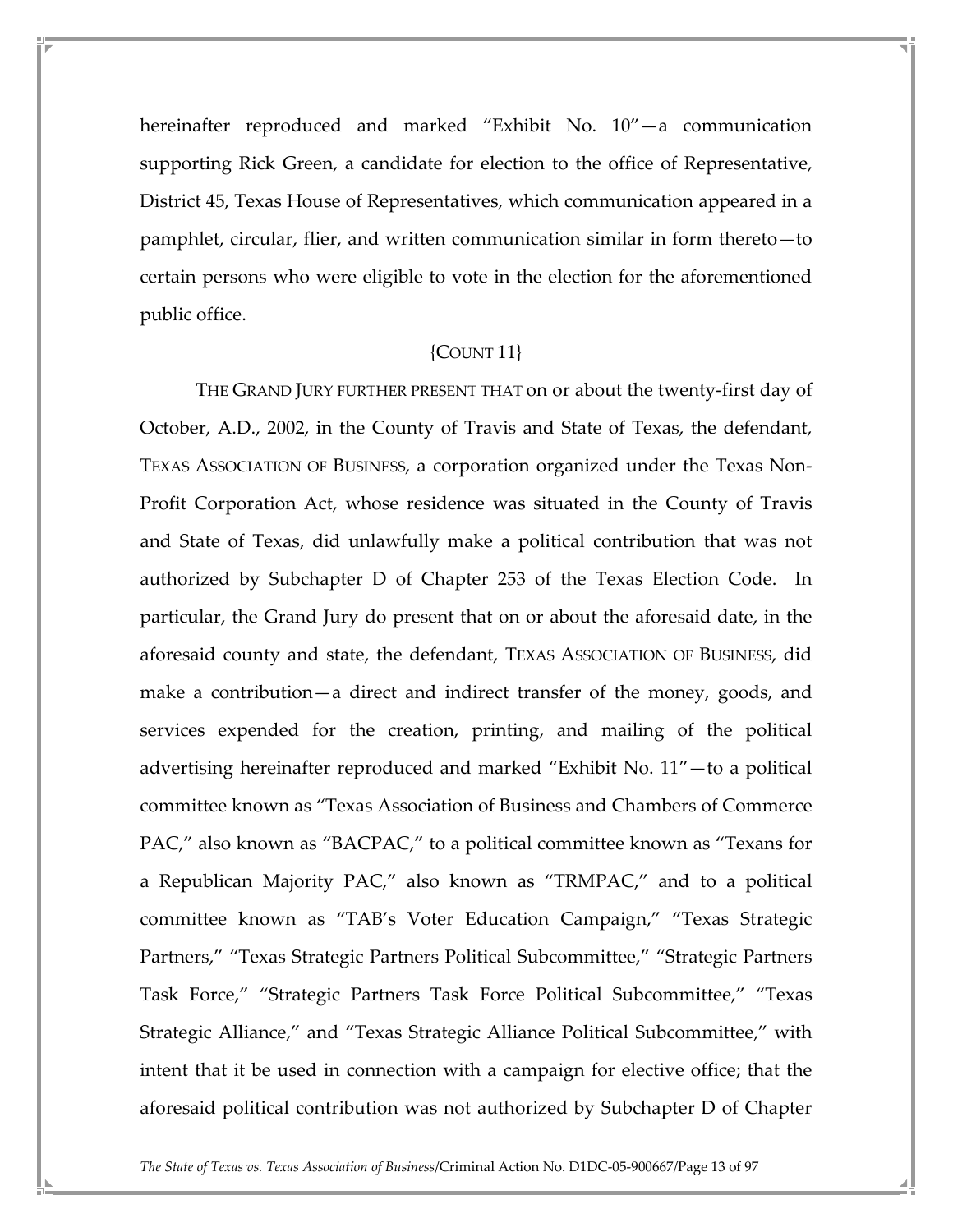253 of the Texas Election Code; and that the defendant did make the said political contribution by making, with the cooperation, consent, and approval of the aforementioned political committees, a payment of money to Thomas Graphics, Inc. for the creation, printing, and mailing of the political advertising hereinafter reproduced and marked "Exhibit No. 11"—a communication supporting Todd Baxter, a candidate for election to the office of Representative, District 48, Texas House of Representatives, which communication appeared in a pamphlet, circular, flier, and written communication similar in form thereto—to certain persons who were eligible to vote in the election for the aforementioned public office.

## {COUNT 12}

 THE GRAND JURY FURTHER PRESENT THAT on or about the twenty-first day of October, A.D., 2002, in the County of Travis and State of Texas, the defendant, TEXAS ASSOCIATION OF BUSINESS, a corporation organized under the Texas Non-Profit Corporation Act, whose residence was situated in the County of Travis and State of Texas, did unlawfully make a political contribution that was not authorized by Subchapter D of Chapter 253 of the Texas Election Code. In particular, the Grand Jury do present that on or about the aforesaid date, in the aforesaid county and state, the defendant, TEXAS ASSOCIATION OF BUSINESS, did make a contribution—a direct and indirect transfer of the money, goods, and services expended for the creation, printing, and mailing of the political advertising hereinafter reproduced and marked "Exhibit No. 12"—to a political committee known as "Texas Association of Business and Chambers of Commerce PAC," also known as "BACPAC," to a political committee known as "Texans for a Republican Majority PAC," also known as "TRMPAC," and to a political committee known as "TAB's Voter Education Campaign," "Texas Strategic Partners," "Texas Strategic Partners Political Subcommittee," "Strategic Partners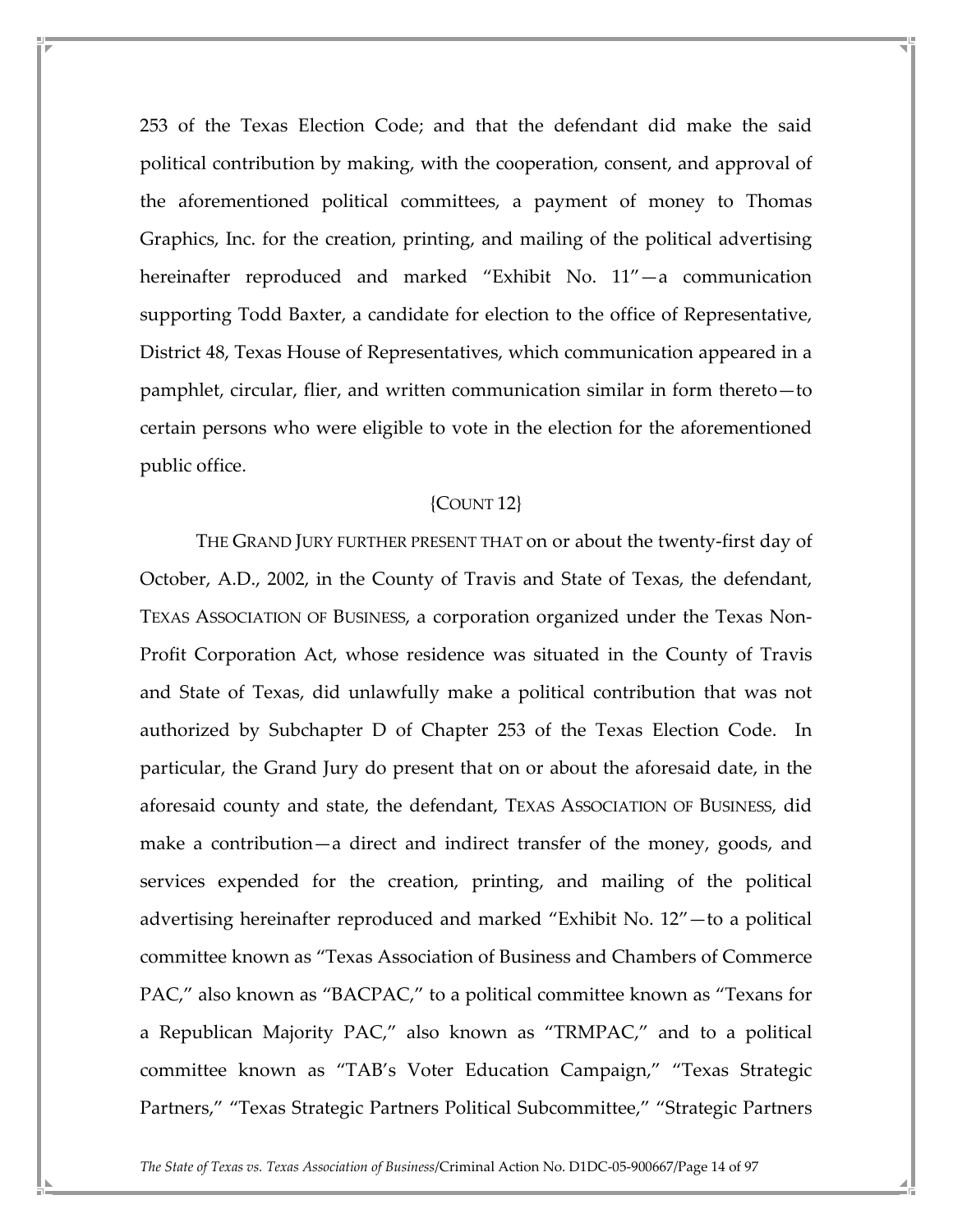Task Force," "Strategic Partners Task Force Political Subcommittee," "Texas Strategic Alliance," and "Texas Strategic Alliance Political Subcommittee," with intent that it be used in connection with a campaign for elective office; that the aforesaid political contribution was not authorized by Subchapter D of Chapter 253 of the Texas Election Code; and that the defendant did make the said political contribution by making, with the cooperation, consent, and approval of the aforementioned political committees, a payment of money to Thomas Graphics, Inc. for the creation, printing, and mailing of the political advertising hereinafter reproduced and marked "Exhibit No. 12"—a communication supporting Jack Stick, a candidate for election to the office of Representative, District 50, Texas House of Representatives, which communication appeared in a pamphlet, circular, flier, and written communication similar in form thereto—to certain persons who were eligible to vote in the election for the aforementioned public office.

## {COUNT 13}

 THE GRAND JURY FURTHER PRESENT THAT on or about the twenty-first day of October, A.D., 2002, in the County of Travis and State of Texas, the defendant, TEXAS ASSOCIATION OF BUSINESS, a corporation organized under the Texas Non-Profit Corporation Act, whose residence was situated in the County of Travis and State of Texas, did unlawfully make a political contribution that was not authorized by Subchapter D of Chapter 253 of the Texas Election Code. In particular, the Grand Jury do present that on or about the aforesaid date, in the aforesaid county and state, the defendant, TEXAS ASSOCIATION OF BUSINESS, did make a contribution—a direct and indirect transfer of the money, goods, and services expended for the creation, printing, and mailing of the political advertising hereinafter reproduced and marked "Exhibit No. 13"—to a political committee known as "Texas Association of Business and Chambers of Commerce

The State of Texas vs. Texas Association of Business/Criminal Action No. D1DC-05-900667/Page 15 of 97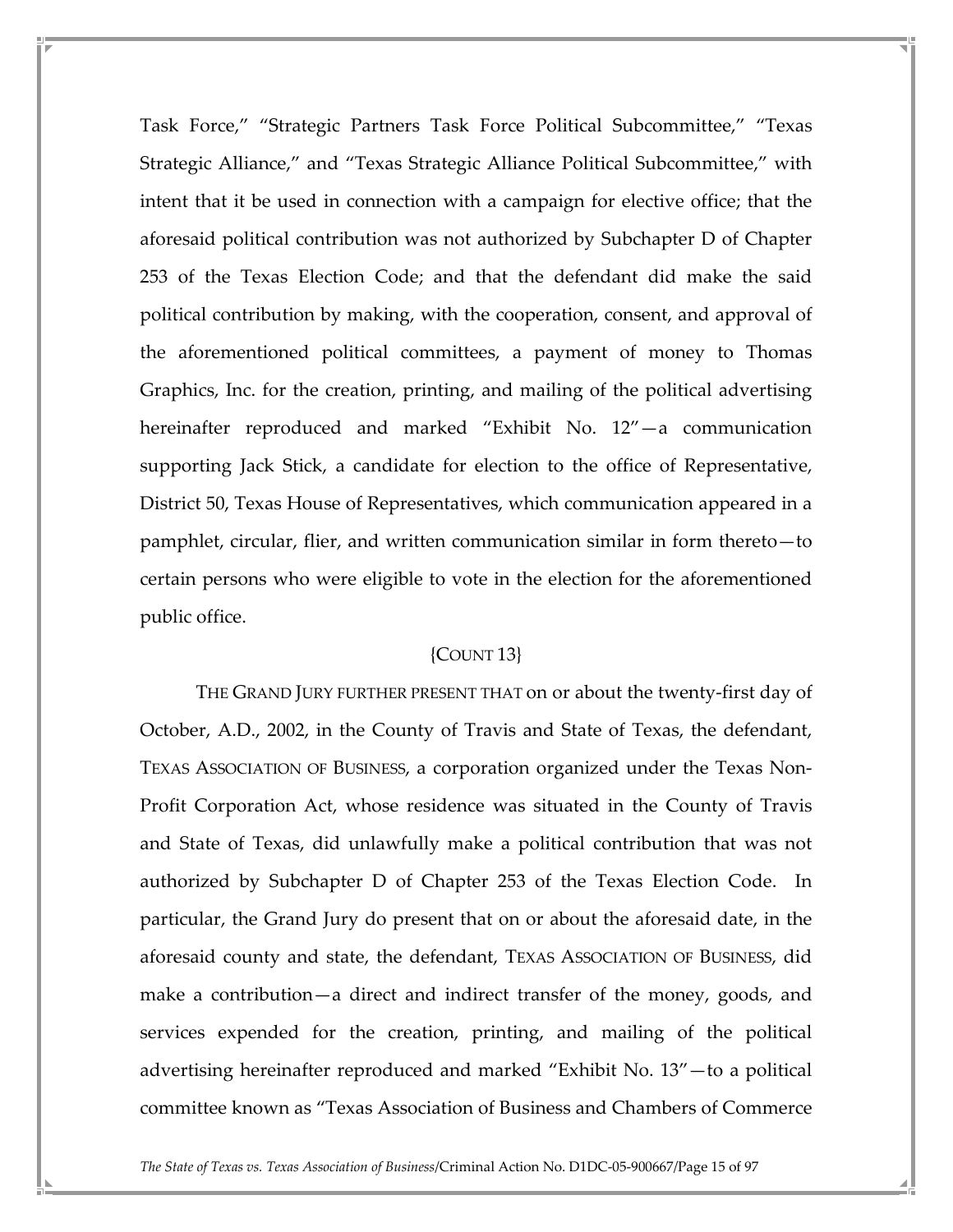PAC," also known as "BACPAC," to a political committee known as "Texans for a Republican Majority PAC," also known as "TRMPAC," and to a political committee known as "TAB's Voter Education Campaign," "Texas Strategic Partners," "Texas Strategic Partners Political Subcommittee," "Strategic Partners Task Force," "Strategic Partners Task Force Political Subcommittee," "Texas Strategic Alliance," and "Texas Strategic Alliance Political Subcommittee," with intent that it be used in connection with a campaign for elective office; that the aforesaid political contribution was not authorized by Subchapter D of Chapter 253 of the Texas Election Code; and that the defendant did make the said political contribution by making, with the cooperation, consent, and approval of the aforementioned political committees, a payment of money to Thomas Graphics, Inc. for the creation, printing, and mailing of the political advertising hereinafter reproduced and marked "Exhibit No. 13"—a communication supporting Holt Getterman, a candidate for election to the office of Representative, District 56, Texas House of Representatives, which communication appeared in a pamphlet, circular, flier, and written communication similar in form thereto—to certain persons who were eligible to vote in the election for the aforementioned public office.

## {COUNT 14}

 THE GRAND JURY FURTHER PRESENT THAT on or about the twenty-first day of October, A.D., 2002, in the County of Travis and State of Texas, the defendant, TEXAS ASSOCIATION OF BUSINESS, a corporation organized under the Texas Non-Profit Corporation Act, whose residence was situated in the County of Travis and State of Texas, did unlawfully make a political contribution that was not authorized by Subchapter D of Chapter 253 of the Texas Election Code. In particular, the Grand Jury do present that on or about the aforesaid date, in the aforesaid county and state, the defendant, TEXAS ASSOCIATION OF BUSINESS, did

The State of Texas vs. Texas Association of Business/Criminal Action No. D1DC-05-900667/Page 16 of 97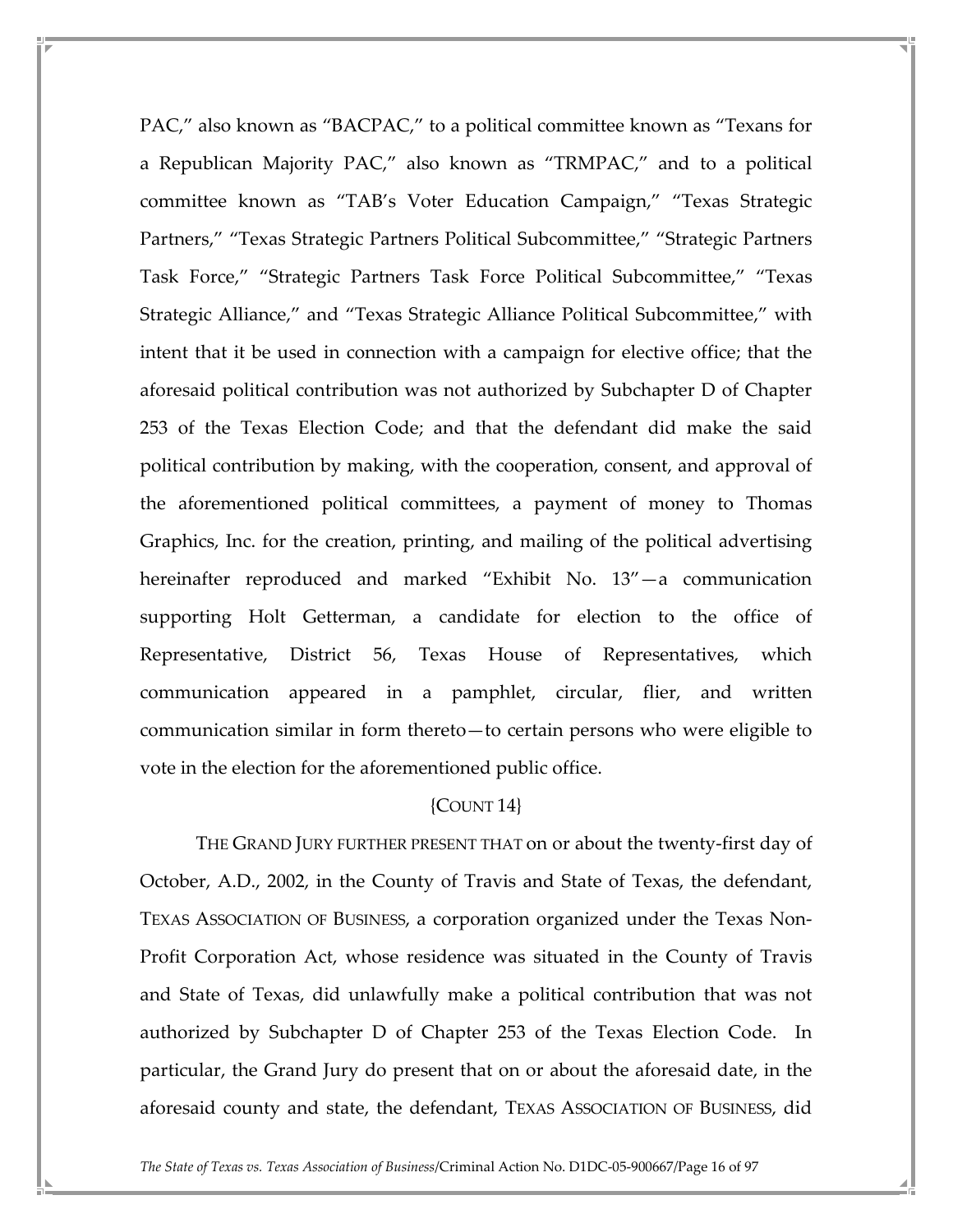make a contribution—a direct and indirect transfer of the money, goods, and services expended for the creation, printing, and mailing of the political advertising hereinafter reproduced and marked "Exhibit No. 14"—to a political committee known as "Texas Association of Business and Chambers of Commerce PAC," also known as "BACPAC," to a political committee known as "Texans for a Republican Majority PAC," also known as "TRMPAC," and to a political committee known as "TAB's Voter Education Campaign," "Texas Strategic Partners," "Texas Strategic Partners Political Subcommittee," "Strategic Partners Task Force," "Strategic Partners Task Force Political Subcommittee," "Texas Strategic Alliance," and "Texas Strategic Alliance Political Subcommittee," with intent that it be used in connection with a campaign for elective office; that the aforesaid political contribution was not authorized by Subchapter D of Chapter 253 of the Texas Election Code; and that the defendant did make the said political contribution by making, with the cooperation, consent, and approval of the aforementioned political committees, a payment of money to Thomas Graphics, Inc. for the creation, printing, and mailing of the political advertising hereinafter reproduced and marked "Exhibit No. 14"—a communication supporting Sid Miller, a candidate for election to the office of Representative, District 59, Texas House of Representatives, which communication appeared in a pamphlet, circular, flier, and written communication similar in form thereto—to certain persons who were eligible to vote in the election for the aforementioned public office.

## {COUNT 15}

 THE GRAND JURY FURTHER PRESENT THAT on or about the twenty-first day of October, A.D., 2002, in the County of Travis and State of Texas, the defendant, TEXAS ASSOCIATION OF BUSINESS, a corporation organized under the Texas Non-Profit Corporation Act, whose residence was situated in the County of Travis

The State of Texas vs. Texas Association of Business/Criminal Action No. D1DC-05-900667/Page 17 of 97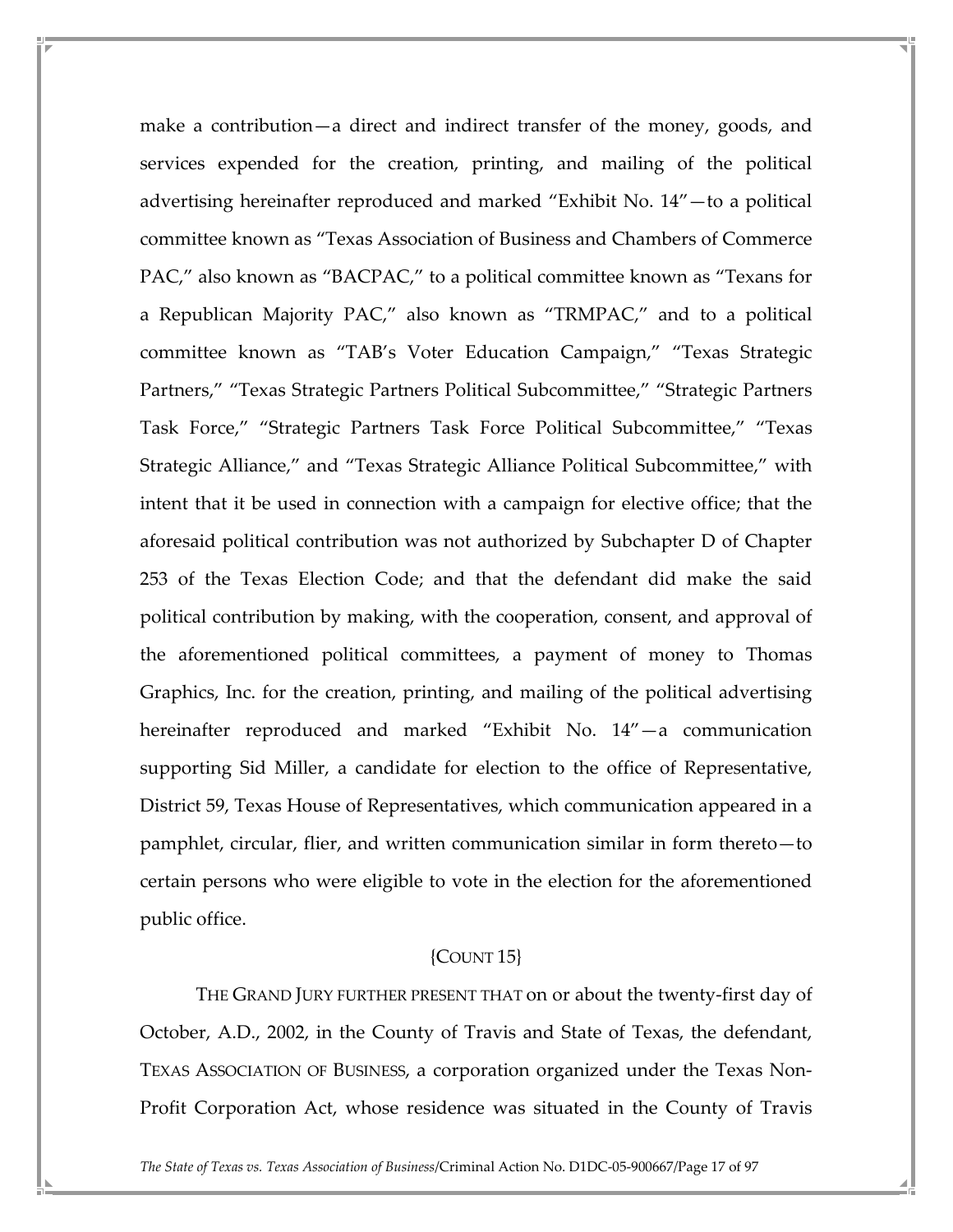and State of Texas, did unlawfully make a political contribution that was not authorized by Subchapter D of Chapter 253 of the Texas Election Code. In particular, the Grand Jury do present that on or about the aforesaid date, in the aforesaid county and state, the defendant, TEXAS ASSOCIATION OF BUSINESS, did make a contribution—a direct and indirect transfer of the money, goods, and services expended for the creation, printing, and mailing of the political advertising hereinafter reproduced and marked "Exhibit No. 15"—to a political committee known as "Texas Association of Business and Chambers of Commerce PAC," also known as "BACPAC," to a political committee known as "Texans for a Republican Majority PAC," also known as "TRMPAC," and to a political committee known as "TAB's Voter Education Campaign," "Texas Strategic Partners," "Texas Strategic Partners Political Subcommittee," "Strategic Partners Task Force," "Strategic Partners Task Force Political Subcommittee," "Texas Strategic Alliance," and "Texas Strategic Alliance Political Subcommittee," with intent that it be used in connection with a campaign for elective office; that the aforesaid political contribution was not authorized by Subchapter D of Chapter 253 of the Texas Election Code; and that the defendant did make the said political contribution by making, with the cooperation, consent, and approval of the aforementioned political committees, a payment of money to Thomas Graphics, Inc. for the creation, printing, and mailing of the political advertising hereinafter reproduced and marked "Exhibit No. 15"—a communication supporting Rick Hardcastle, a candidate for election to the office of Representative, District 68, Texas House of Representatives, which communication appeared in a pamphlet, circular, flier, and written communication similar in form thereto—to certain persons who were eligible to vote in the election for the aforementioned public office.

The State of Texas vs. Texas Association of Business/Criminal Action No. D1DC-05-900667/Page 18 of 97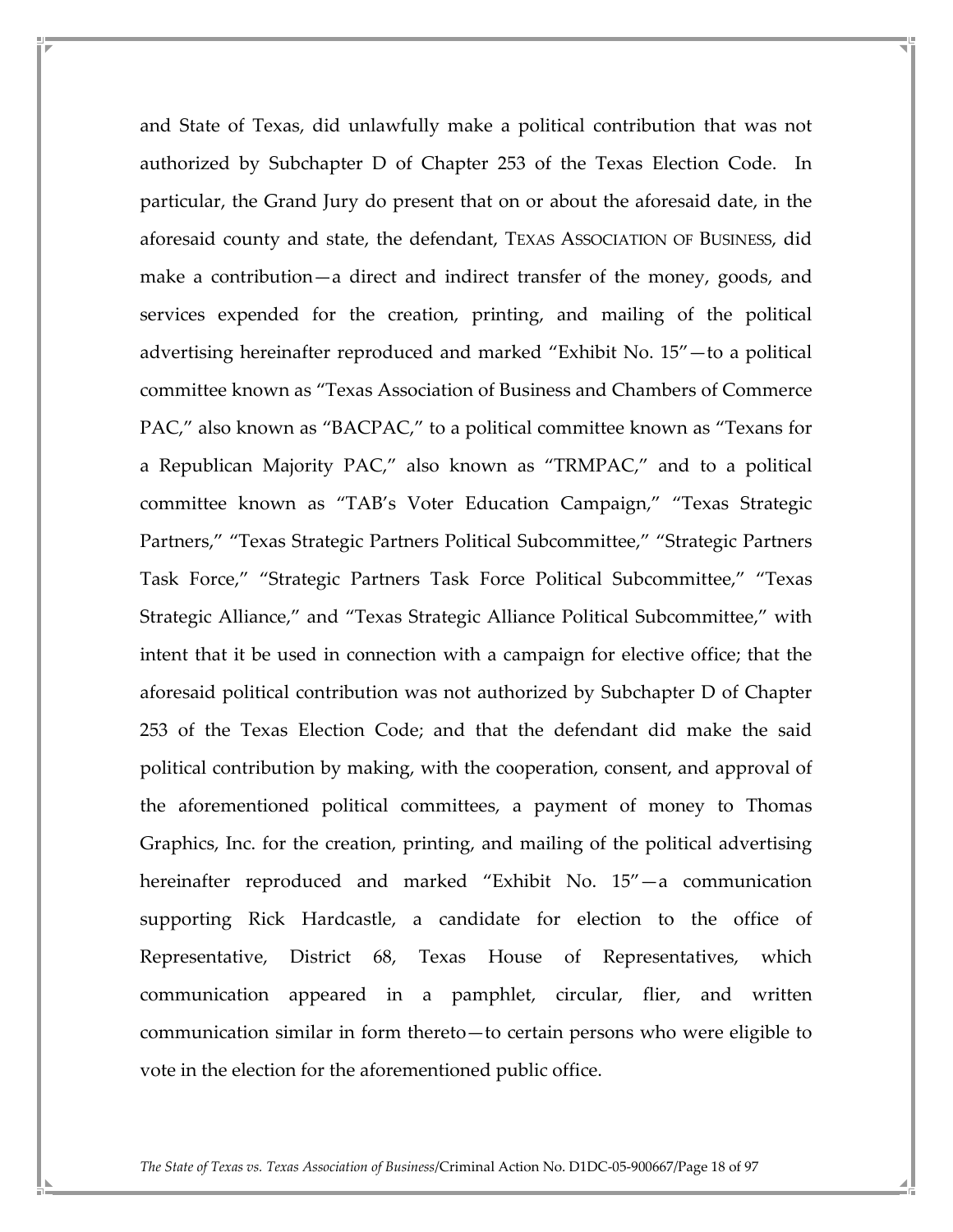#### ${COUNT16}$

 THE GRAND JURY FURTHER PRESENT THAT on or about the twenty-first day of October, A.D., 2002, in the County of Travis and State of Texas, the defendant, TEXAS ASSOCIATION OF BUSINESS, a corporation organized under the Texas Non-Profit Corporation Act, whose residence was situated in the County of Travis and State of Texas, did unlawfully make a political contribution that was not authorized by Subchapter D of Chapter 253 of the Texas Election Code. In particular, the Grand Jury do present that on or about the aforesaid date, in the aforesaid county and state, the defendant, TEXAS ASSOCIATION OF BUSINESS, did make a contribution—a direct and indirect transfer of the money, goods, and services expended for the creation, printing, and mailing of the political advertising hereinafter reproduced and marked "Exhibit No. 16"—to a political committee known as "Texas Association of Business and Chambers of Commerce PAC," also known as "BACPAC," to a political committee known as "Texans for a Republican Majority PAC," also known as "TRMPAC," and to a political committee known as "TAB's Voter Education Campaign," "Texas Strategic Partners," "Texas Strategic Partners Political Subcommittee," "Strategic Partners Task Force," "Strategic Partners Task Force Political Subcommittee," "Texas Strategic Alliance," and "Texas Strategic Alliance Political Subcommittee," with intent that it be used in connection with a campaign for elective office; that the aforesaid political contribution was not authorized by Subchapter D of Chapter 253 of the Texas Election Code; and that the defendant did make the said political contribution by making, with the cooperation, consent, and approval of the aforementioned political committees, a payment of money to Thomas Graphics, Inc. for the creation, printing, and mailing of the political advertising hereinafter reproduced and marked "Exhibit No. 16"—a communication supporting Nelson Balido, a candidate for election to the office of Representative,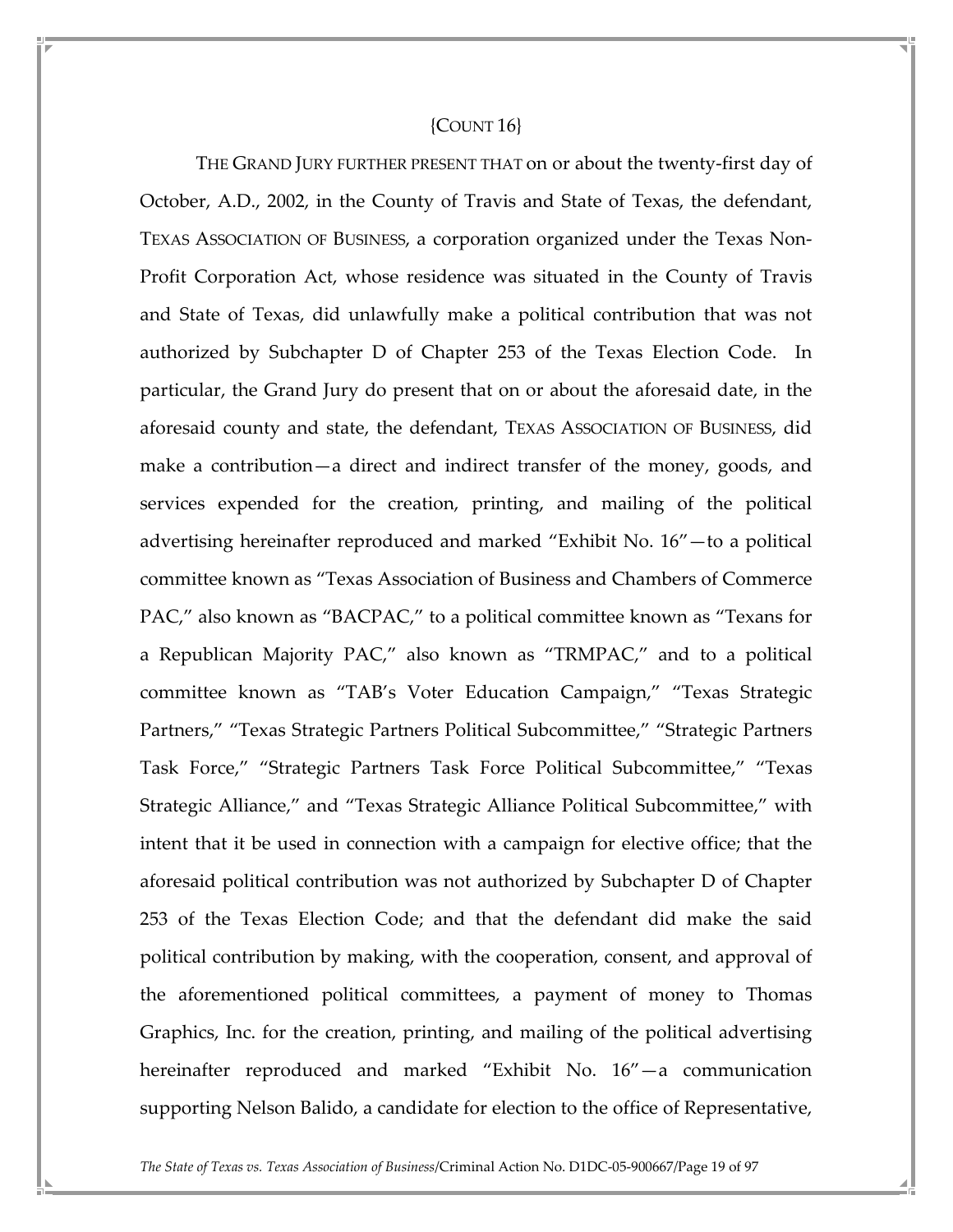District 125, Texas House of Representatives, which communication appeared in a pamphlet, circular, flier, and written communication similar in form thereto to certain persons who were eligible to vote in the election for the aforementioned public office.

## {COUNT 17}

 THE GRAND JURY FURTHER PRESENT THAT on or about the twenty-first day of October, A.D., 2002, in the County of Travis and State of Texas, the defendant, TEXAS ASSOCIATION OF BUSINESS, a corporation organized under the Texas Non-Profit Corporation Act, whose residence was situated in the County of Travis and State of Texas, did unlawfully make a political contribution that was not authorized by Subchapter D of Chapter 253 of the Texas Election Code. In particular, the Grand Jury do present that on or about the aforesaid date, in the aforesaid county and state, the defendant, TEXAS ASSOCIATION OF BUSINESS, did make a contribution—a direct and indirect transfer of the money, goods, and services expended for the creation, printing, and mailing of the political advertising hereinafter reproduced and marked "Exhibit No. 17"—to a political committee known as "Texas Association of Business and Chambers of Commerce PAC," also known as "BACPAC," to a political committee known as "Texans for a Republican Majority PAC," also known as "TRMPAC," and to a political committee known as "TAB's Voter Education Campaign," "Texas Strategic Partners," "Texas Strategic Partners Political Subcommittee," "Strategic Partners Task Force," "Strategic Partners Task Force Political Subcommittee," "Texas Strategic Alliance," and "Texas Strategic Alliance Political Subcommittee," with intent that it be used in connection with a campaign for elective office; that the aforesaid political contribution was not authorized by Subchapter D of Chapter 253 of the Texas Election Code; and that the defendant did make the said political contribution by making, with the cooperation, consent, and approval of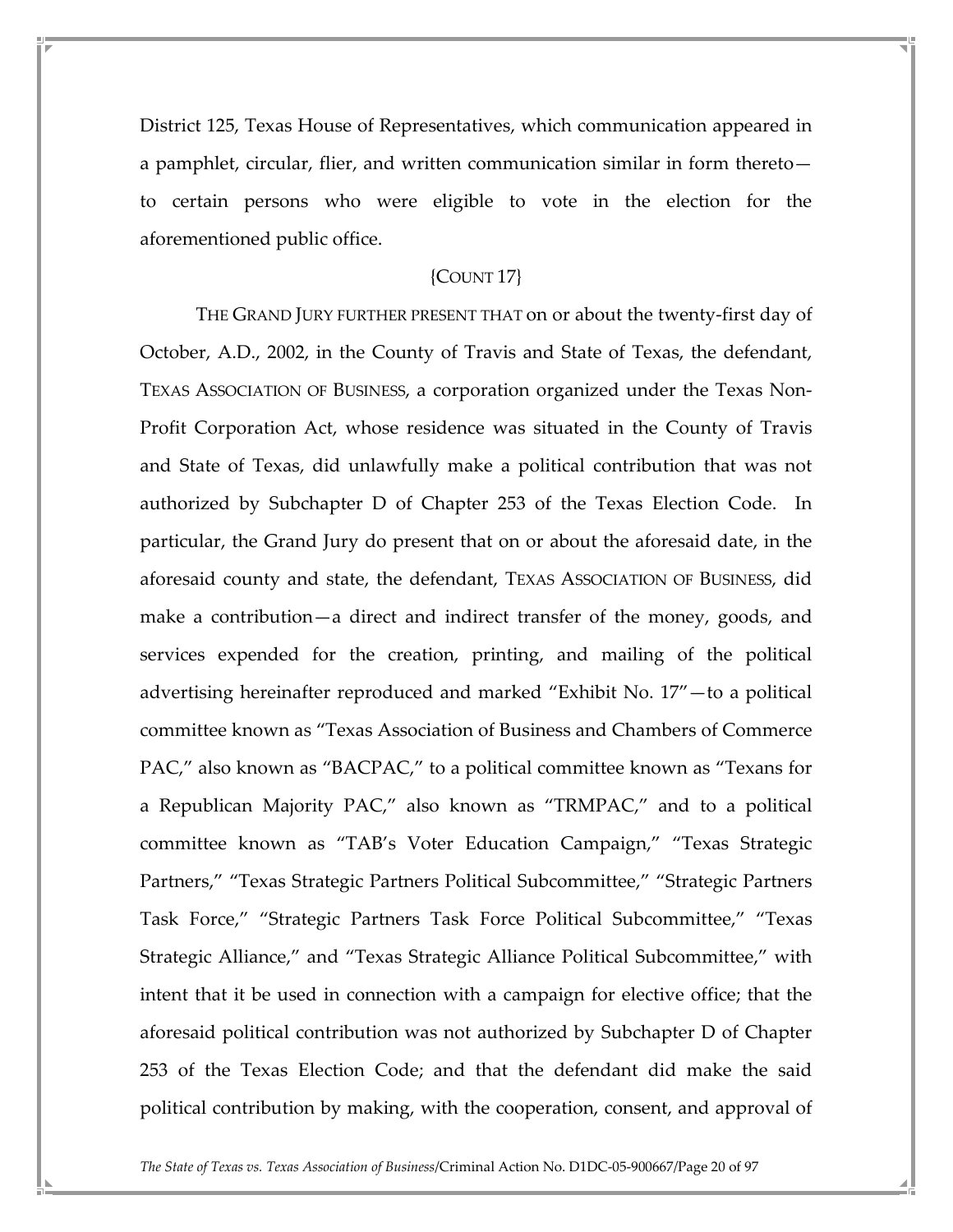the aforementioned political committees, a payment of money to Thomas Graphics, Inc. for the creation, printing, and mailing of the political advertising hereinafter reproduced and marked "Exhibit No. 17"—a communication supporting Martha Wong, a candidate for election to the office of Representative, District 134, Texas House of Representatives, which communication appeared in a pamphlet, circular, flier, and written communication similar in form thereto to certain persons who were eligible to vote in the election for the aforementioned public office.

## {COUNT 18}

 THE GRAND JURY FURTHER PRESENT THAT on or about the twenty-first day of October, A.D., 2002, in the County of Travis and State of Texas, the defendant, TEXAS ASSOCIATION OF BUSINESS, a corporation organized under the Texas Non-Profit Corporation Act, whose residence was situated in the County of Travis and State of Texas, did unlawfully make a political contribution that was not authorized by Subchapter D of Chapter 253 of the Texas Election Code. In particular, the Grand Jury do present that on or about the aforesaid date, in the aforesaid county and state, the defendant, TEXAS ASSOCIATION OF BUSINESS, did make a contribution—a direct and indirect transfer of the money, goods, and services expended for the creation, printing, and mailing of the political advertising hereinafter reproduced and marked "Exhibit No. 18"—to a political committee known as "Texas Association of Business and Chambers of Commerce PAC," also known as "BACPAC," to a political committee known as "Texans for a Republican Majority PAC," also known as "TRMPAC," and to a political committee known as "TAB's Voter Education Campaign," "Texas Strategic Partners," "Texas Strategic Partners Political Subcommittee," "Strategic Partners Task Force," "Strategic Partners Task Force Political Subcommittee," "Texas Strategic Alliance," and "Texas Strategic Alliance Political Subcommittee," with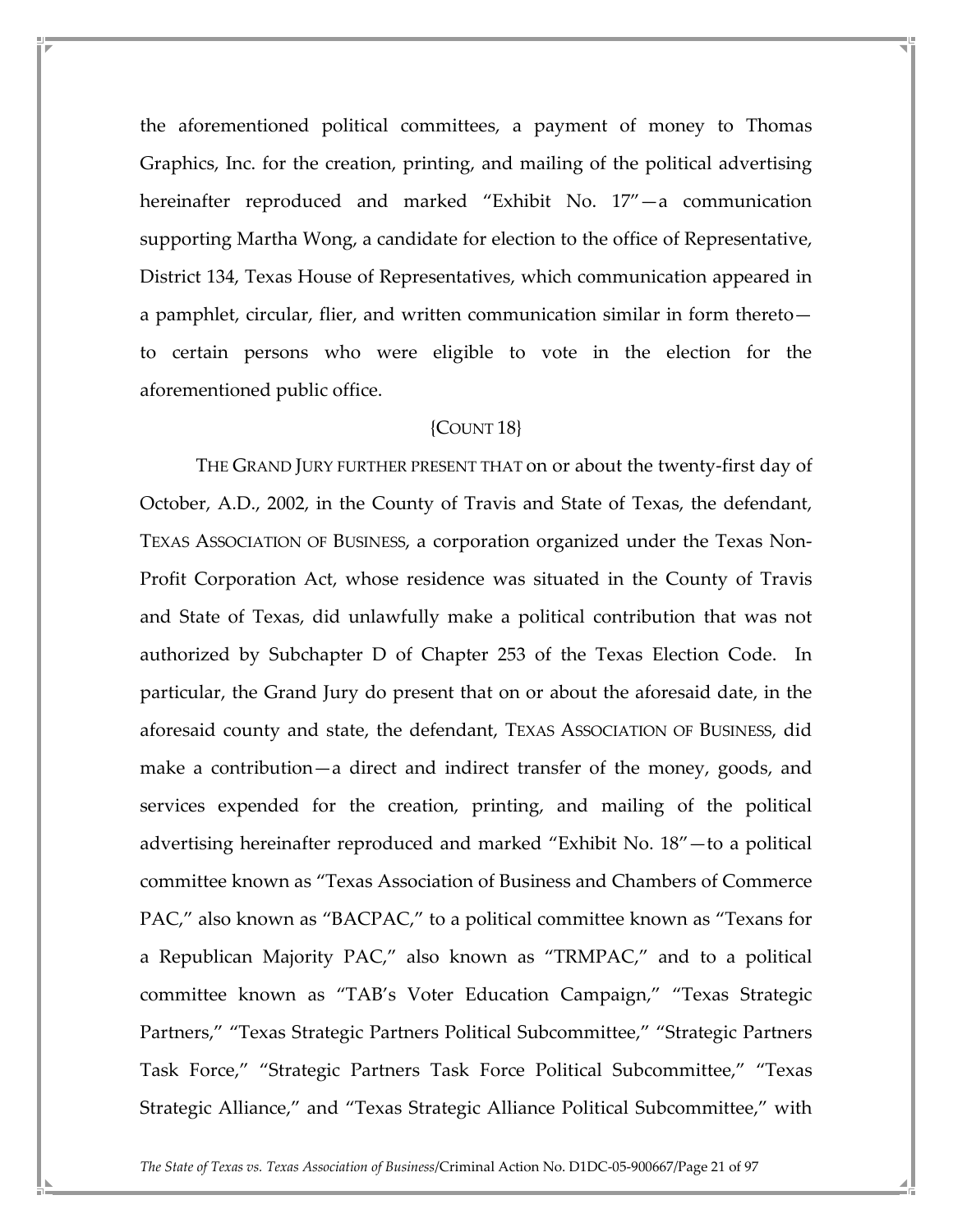intent that it be used in connection with a campaign for elective office; that the aforesaid political contribution was not authorized by Subchapter D of Chapter 253 of the Texas Election Code; and that the defendant did make the said political contribution by making, with the cooperation, consent, and approval of the aforementioned political committees, a payment of money to Thomas Graphics, Inc. for the creation, printing, and mailing of the political advertising hereinafter reproduced and marked "Exhibit No. 18"—a communication supporting Dionne Roberts, a candidate for election to the office of Representative, District 137, Texas House of Representatives, which communication appeared in a pamphlet, circular, flier, and written communication similar in form thereto—to certain persons who were eligible to vote in the election for the aforementioned public office.

#### {COUNT 19}

 THE GRAND JURY FURTHER PRESENT THAT on or about the twenty-first day of October, A.D., 2002, in the County of Travis and State of Texas, the defendant, TEXAS ASSOCIATION OF BUSINESS, a corporation organized under the Texas Non-Profit Corporation Act, whose residence was situated in the County of Travis and State of Texas, did unlawfully make a political contribution that was not authorized by Subchapter D of Chapter 253 of the Texas Election Code. In particular, the Grand Jury do present that on or about the aforesaid date, in the aforesaid county and state, the defendant, TEXAS ASSOCIATION OF BUSINESS, did make a contribution—a direct and indirect transfer of the money, goods, and services expended for the creation, printing, and mailing of the political advertising hereinafter reproduced and marked "Exhibit No. 19"—to a political committee known as "Texas Association of Business and Chambers of Commerce PAC," also known as "BACPAC," to a political committee known as "Texans for a Republican Majority PAC," also known as "TRMPAC," and to a political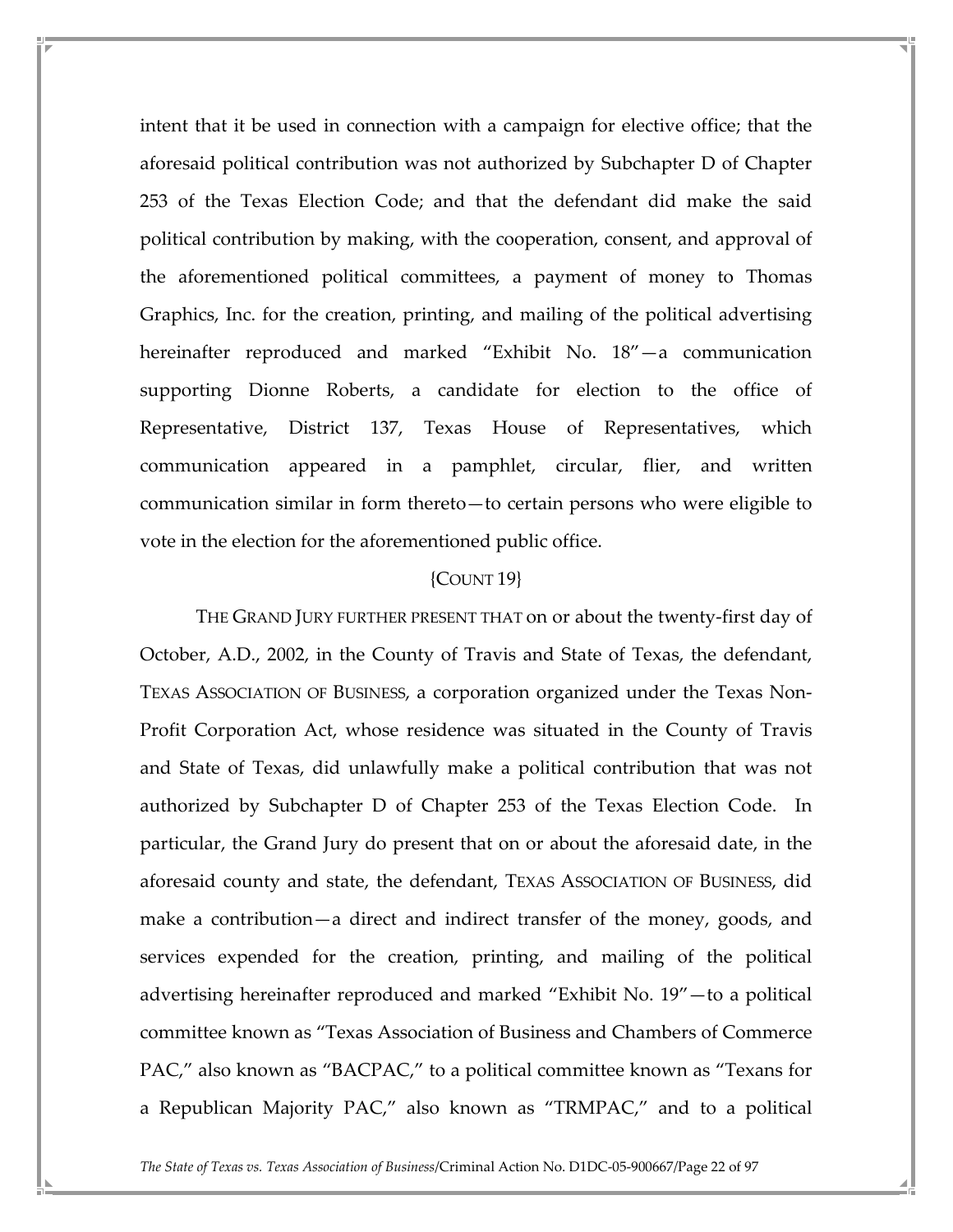committee known as "TAB's Voter Education Campaign," "Texas Strategic Partners," "Texas Strategic Partners Political Subcommittee," "Strategic Partners Task Force," "Strategic Partners Task Force Political Subcommittee," "Texas Strategic Alliance," and "Texas Strategic Alliance Political Subcommittee," with intent that it be used in connection with a campaign for elective office; that the aforesaid political contribution was not authorized by Subchapter D of Chapter 253 of the Texas Election Code; and that the defendant did make the said political contribution by making, with the cooperation, consent, and approval of the aforementioned political committees, a payment of money to Thomas Graphics, Inc. for the creation, printing, and mailing of the political advertising hereinafter reproduced and marked "Exhibit No. 19"—a communication supporting Bob Deuell, a candidate for election to the office of Senator, District 2, Texas Senate, which communication appeared in a pamphlet, circular, flier, and written communication similar in form thereto—to certain persons who were eligible to vote in the election for the aforementioned public office.

## ${COUNT 20}$

 THE GRAND JURY FURTHER PRESENT THAT on or about the twenty-first day of October, A.D., 2002, in the County of Travis and State of Texas, the defendant, TEXAS ASSOCIATION OF BUSINESS, a corporation organized under the Texas Non-Profit Corporation Act, whose residence was situated in the County of Travis and State of Texas, did unlawfully make a political contribution that was not authorized by Subchapter D of Chapter 253 of the Texas Election Code. In particular, the Grand Jury do present that on or about the aforesaid date, in the aforesaid county and state, the defendant, TEXAS ASSOCIATION OF BUSINESS, did make a contribution—a direct and indirect transfer of the money, goods, and services expended for the creation, printing, and mailing of the political advertising hereinafter reproduced and marked "Exhibit No. 20"—to a political

The State of Texas vs. Texas Association of Business/Criminal Action No. D1DC-05-900667/Page 23 of 97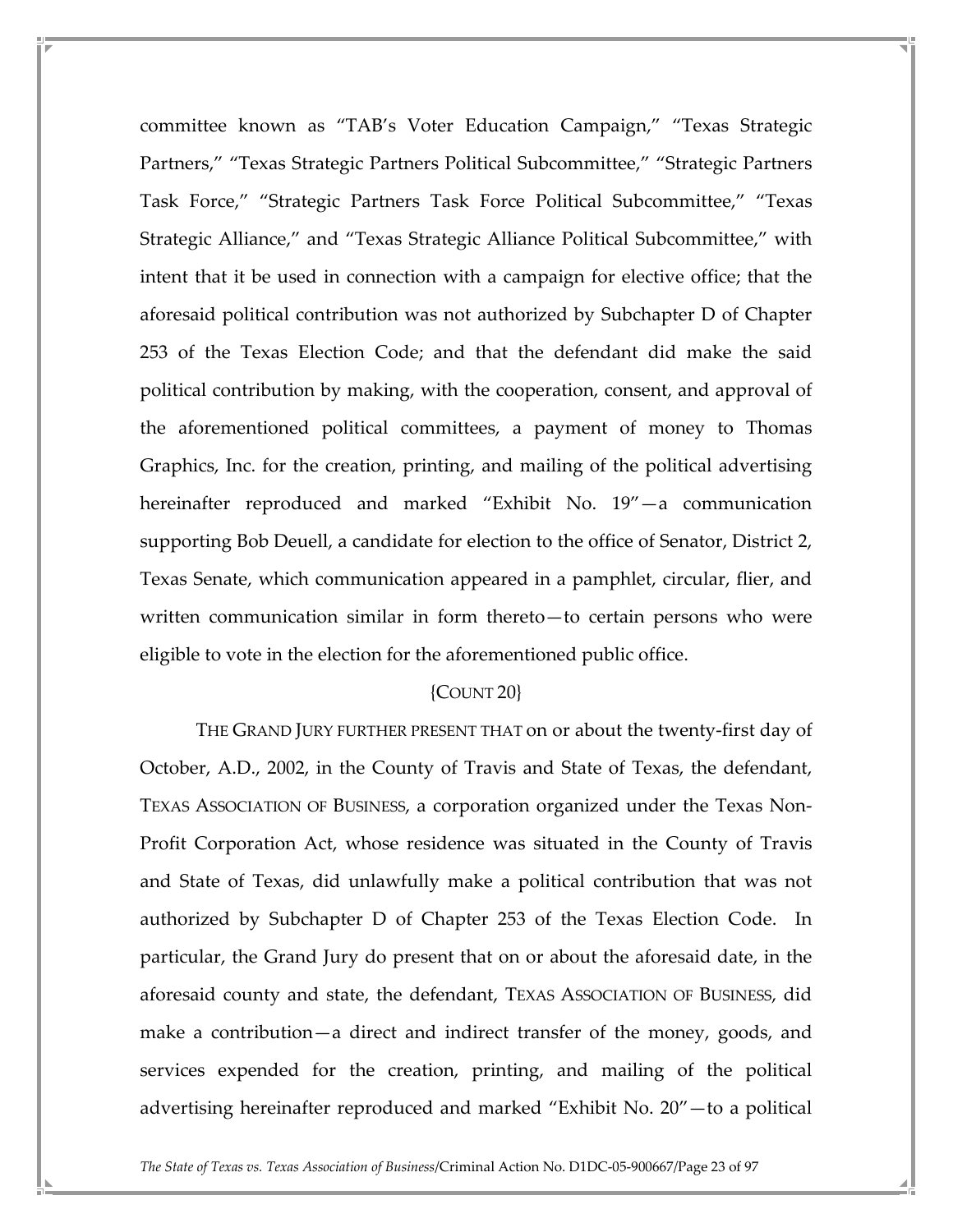committee known as "Texas Association of Business and Chambers of Commerce PAC," also known as "BACPAC," to a political committee known as "Texans for a Republican Majority PAC," also known as "TRMPAC," and to a political committee known as "TAB's Voter Education Campaign," "Texas Strategic Partners," "Texas Strategic Partners Political Subcommittee," "Strategic Partners Task Force," "Strategic Partners Task Force Political Subcommittee," "Texas Strategic Alliance," and "Texas Strategic Alliance Political Subcommittee," with intent that it be used in connection with a campaign for elective office; that the aforesaid political contribution was not authorized by Subchapter D of Chapter 253 of the Texas Election Code; and that the defendant did make the said political contribution by making, with the cooperation, consent, and approval of the aforementioned political committees, a payment of money to Thomas Graphics, Inc. for the creation, printing, and mailing of the political advertising hereinafter reproduced and marked "Exhibit No. 20"—a communication supporting Ben Bentzin, a candidate for election to the office of Senator, District 14, Texas Senate, which communication appeared in a pamphlet, circular, flier, and written communication similar in form thereto—to certain persons who were eligible to vote in the election for the aforementioned public office.

## {COUNT 21}

 THE GRAND JURY FURTHER PRESENT THAT on or about the twenty-second day of October, A.D., 2002, in the County of Travis and State of Texas, the defendant, TEXAS ASSOCIATION OF BUSINESS, a corporation organized under the Texas Non-Profit Corporation Act, whose residence was situated in the County of Travis and State of Texas, did unlawfully make a political contribution that was not authorized by Subchapter D of Chapter 253 of the Texas Election Code. In particular, the Grand Jury do present that on or about the aforesaid date, in the aforesaid county and state, the defendant, TEXAS ASSOCIATION OF BUSINESS,

The State of Texas vs. Texas Association of Business/Criminal Action No. D1DC-05-900667/Page 24 of 97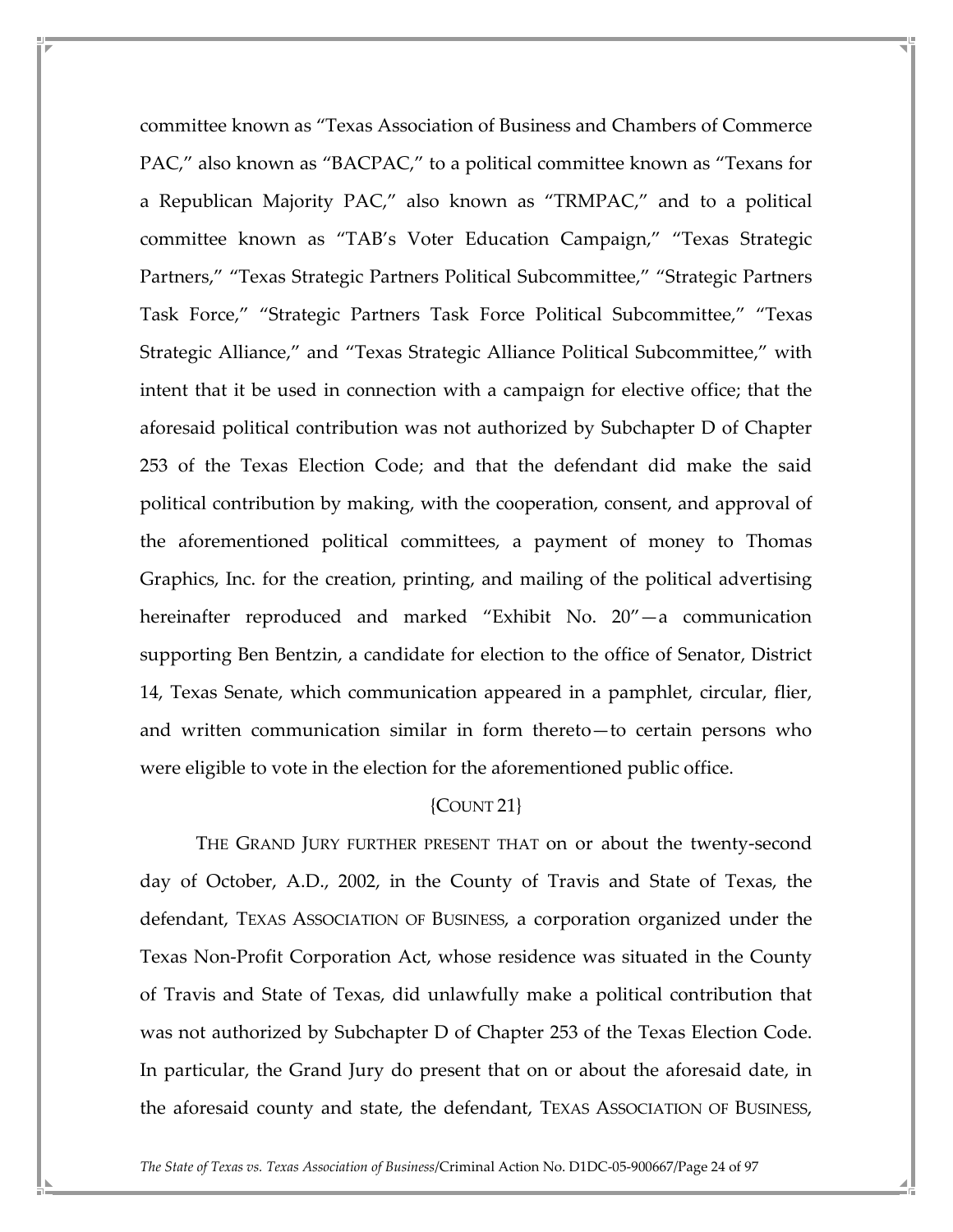did make a contribution—a direct and indirect transfer of the money, goods, and services expended for the creation, printing, and mailing of the political advertising hereinafter reproduced and marked "Exhibit No. 21"—to a political committee known as "Texas Association of Business and Chambers of Commerce PAC," also known as "BACPAC," to a political committee known as "Texans for a Republican Majority PAC," also known as "TRMPAC," and to a political committee known as "TAB's Voter Education Campaign," "Texas Strategic Partners," "Texas Strategic Partners Political Subcommittee," "Strategic Partners Task Force," "Strategic Partners Task Force Political Subcommittee," "Texas Strategic Alliance," and "Texas Strategic Alliance Political Subcommittee," with intent that it be used in connection with a campaign for elective office; that the aforesaid political contribution was not authorized by Subchapter D of Chapter 253 of the Texas Election Code; and that the defendant did make the said political contribution by making, with the cooperation, consent, and approval of the aforementioned political committees, a payment of money to Thomas Graphics, Inc. for the creation, printing, and mailing of the political advertising hereinafter reproduced and marked "Exhibit No. 21"—a communication opposing Bob Glaze, a candidate for election to the office of Representative, District 5, Texas House of Representatives, which communication appeared in a pamphlet, circular, flier, and written communication similar in form thereto—to certain persons who were eligible to vote in the election for the aforementioned public office.

## {COUNT 22}

 THE GRAND JURY FURTHER PRESENT THAT on or about the twenty-second day of October, A.D., 2002, in the County of Travis and State of Texas, the defendant, TEXAS ASSOCIATION OF BUSINESS, a corporation organized under the Texas Non-Profit Corporation Act, whose residence was situated in the County

The State of Texas vs. Texas Association of Business/Criminal Action No. D1DC-05-900667/Page 25 of 97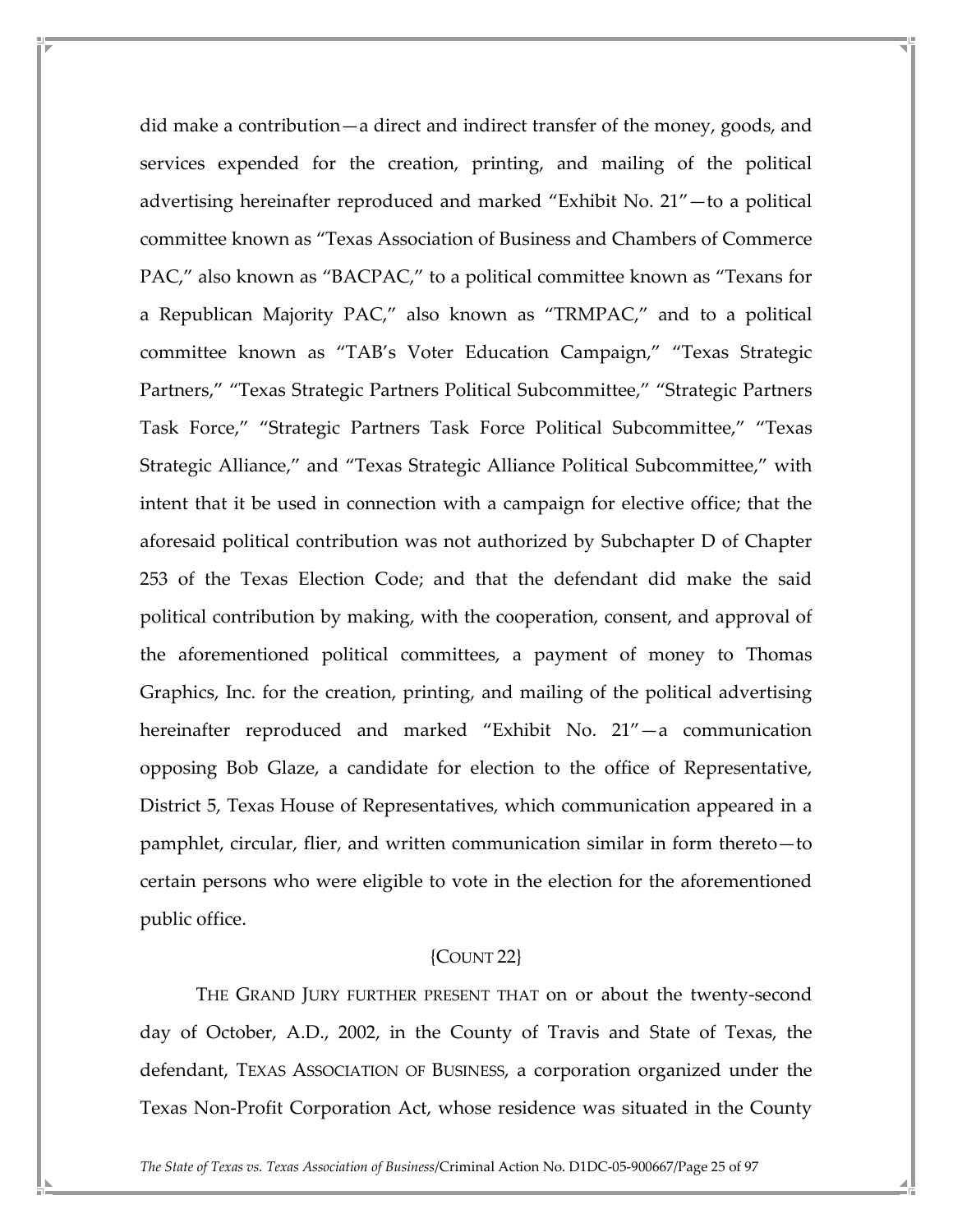of Travis and State of Texas, did unlawfully make a political contribution that was not authorized by Subchapter D of Chapter 253 of the Texas Election Code. In particular, the Grand Jury do present that on or about the aforesaid date, in the aforesaid county and state, the defendant, TEXAS ASSOCIATION OF BUSINESS, did make a contribution—a direct and indirect transfer of the money, goods, and services expended for the creation, printing, and mailing of the political advertising hereinafter reproduced and marked "Exhibit No. 22"—to a political committee known as "Texas Association of Business and Chambers of Commerce PAC," also known as "BACPAC," to a political committee known as "Texans for a Republican Majority PAC," also known as "TRMPAC," and to a political committee known as "TAB's Voter Education Campaign," "Texas Strategic Partners," "Texas Strategic Partners Political Subcommittee," "Strategic Partners Task Force," "Strategic Partners Task Force Political Subcommittee," "Texas Strategic Alliance," and "Texas Strategic Alliance Political Subcommittee," with intent that it be used in connection with a campaign for elective office; that the aforesaid political contribution was not authorized by Subchapter D of Chapter 253 of the Texas Election Code; and that the defendant did make the said political contribution by making, with the cooperation, consent, and approval of the aforementioned political committees, a payment of money to Thomas Graphics, Inc. for the creation, printing, and mailing of the political advertising hereinafter reproduced and marked "Exhibit No. 22"—a communication opposing Tom Uher, a candidate for election to the office of Representative, District 29, Texas House of Representatives, which communication appeared in a pamphlet, circular, flier, and written communication similar in form thereto—to certain persons who were eligible to vote in the election for the aforementioned public office.

The State of Texas vs. Texas Association of Business/Criminal Action No. D1DC-05-900667/Page 26 of 97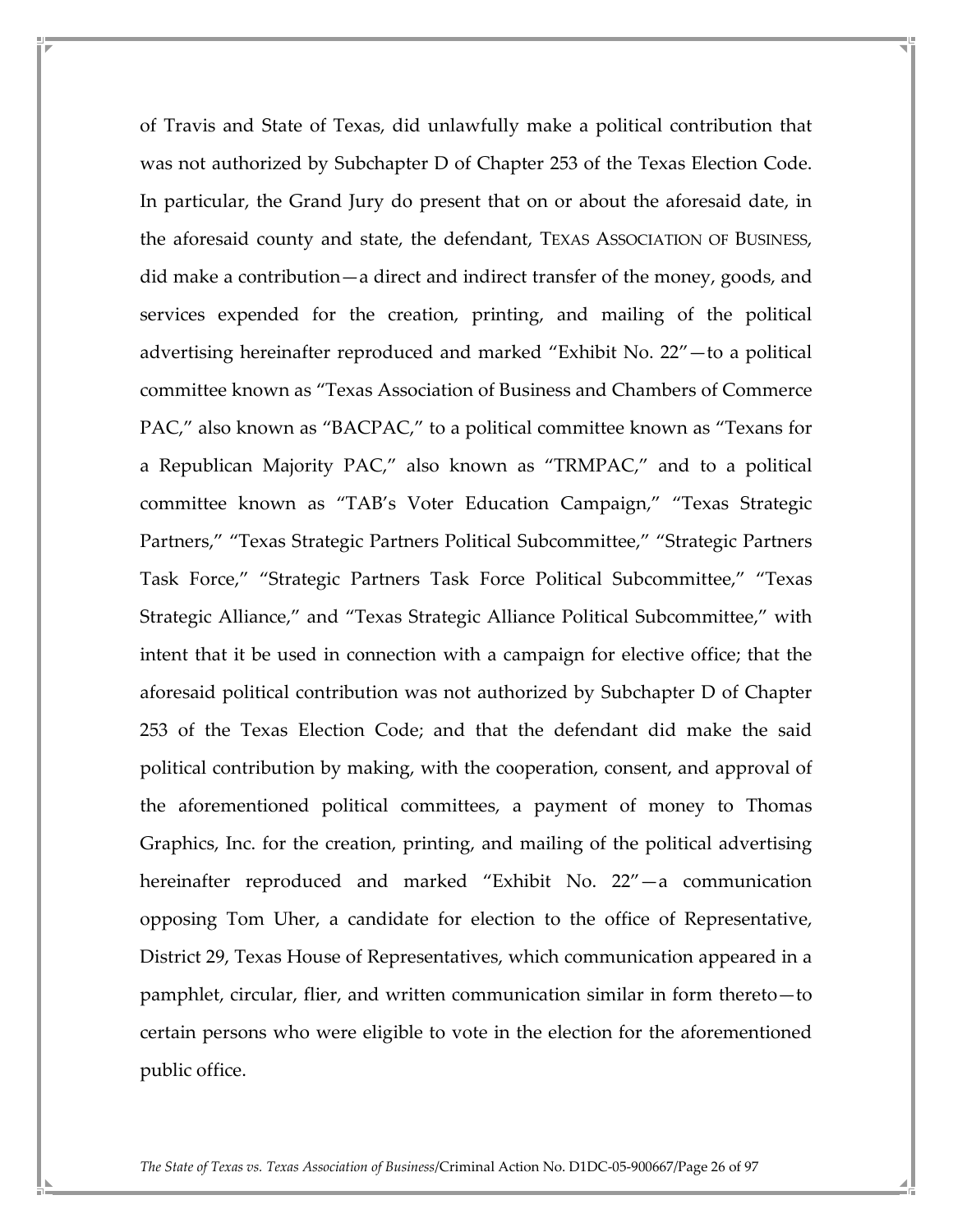#### {COUNT 23}

 THE GRAND JURY FURTHER PRESENT THAT on or about the twenty-second day of October, A.D., 2002, in the County of Travis and State of Texas, the defendant, TEXAS ASSOCIATION OF BUSINESS, a corporation organized under the Texas Non-Profit Corporation Act, whose residence was situated in the County of Travis and State of Texas, did unlawfully make a political contribution that was not authorized by Subchapter D of Chapter 253 of the Texas Election Code. In particular, the Grand Jury do present that on or about the aforesaid date, in the aforesaid county and state, the defendant, TEXAS ASSOCIATION OF BUSINESS, did make a contribution—a direct and indirect transfer of the money, goods, and services expended for the creation, printing, and mailing of the political advertising hereinafter reproduced and marked "Exhibit No. 23"—to a political committee known as "Texas Association of Business and Chambers of Commerce PAC," also known as "BACPAC," to a political committee known as "Texans for a Republican Majority PAC," also known as "TRMPAC," and to a political committee known as "TAB's Voter Education Campaign," "Texas Strategic Partners," "Texas Strategic Partners Political Subcommittee," "Strategic Partners Task Force," "Strategic Partners Task Force Political Subcommittee," "Texas Strategic Alliance," and "Texas Strategic Alliance Political Subcommittee," with intent that it be used in connection with a campaign for elective office; that the aforesaid political contribution was not authorized by Subchapter D of Chapter 253 of the Texas Election Code; and that the defendant did make the said political contribution by making, with the cooperation, consent, and approval of the aforementioned political committees, a payment of money to Thomas Graphics, Inc. for the creation, printing, and mailing of the political advertising hereinafter reproduced and marked "Exhibit No. 23"—a communication opposing Ann Kitchen, a candidate for election to the office of Representative,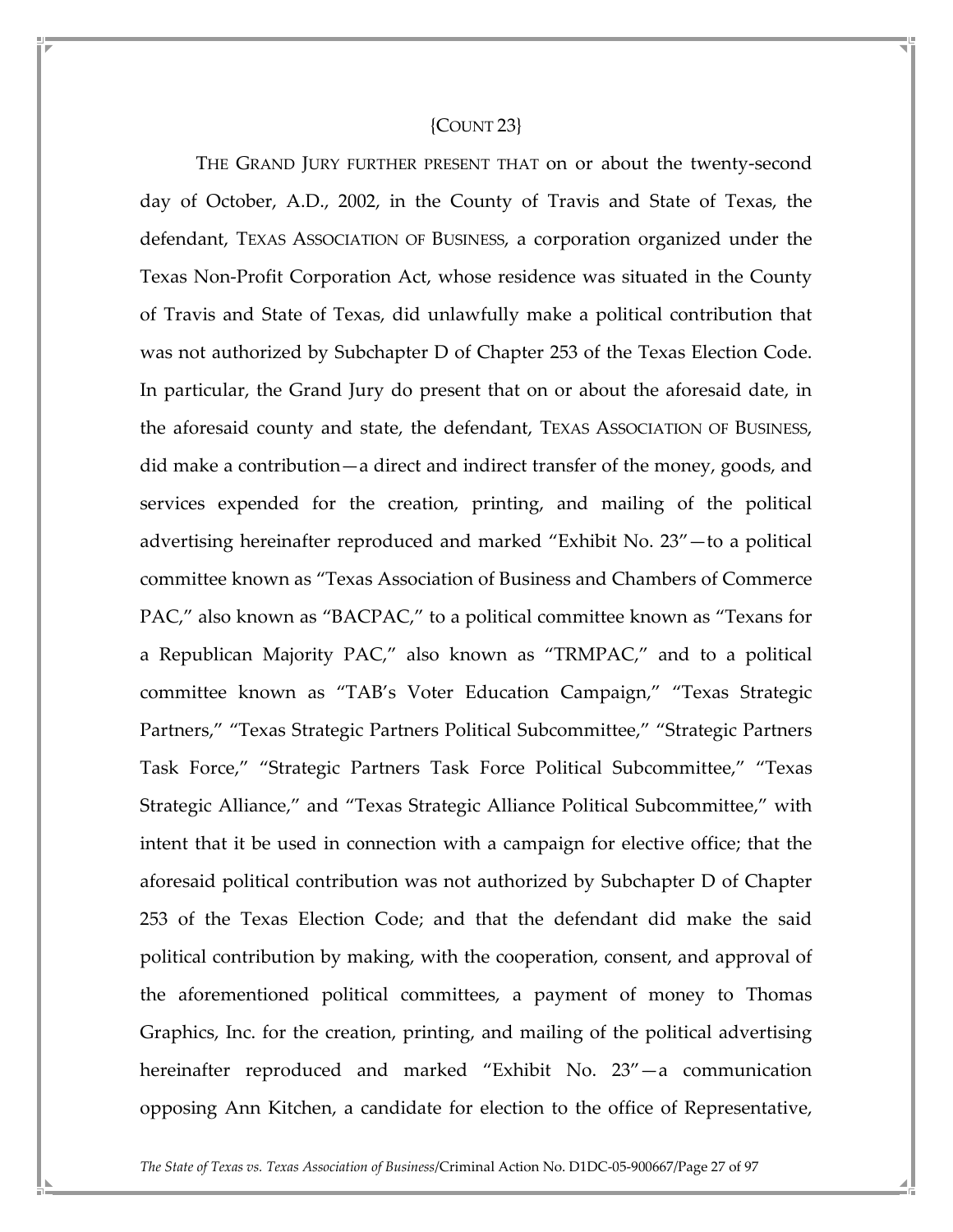District 48, Texas House of Representatives, which communication appeared in a pamphlet, circular, flier, and written communication similar in form thereto—to certain persons who were eligible to vote in the election for the aforementioned public office.

## {COUNT 24}

 THE GRAND JURY FURTHER PRESENT THAT on or about the twenty-second day of October, A.D., 2002, in the County of Travis and State of Texas, the defendant, TEXAS ASSOCIATION OF BUSINESS, a corporation organized under the Texas Non-Profit Corporation Act, whose residence was situated in the County of Travis and State of Texas, did unlawfully make a political contribution that was not authorized by Subchapter D of Chapter 253 of the Texas Election Code. In particular, the Grand Jury do present that on or about the aforesaid date, in the aforesaid county and state, the defendant, TEXAS ASSOCIATION OF BUSINESS, did make a contribution—a direct and indirect transfer of the money, goods, and services expended for the creation, printing, and mailing of the political advertising hereinafter reproduced and marked "Exhibit No. 24"—to a political committee known as "Texas Association of Business and Chambers of Commerce PAC," also known as "BACPAC," to a political committee known as "Texans for a Republican Majority PAC," also known as "TRMPAC," and to a political committee known as "TAB's Voter Education Campaign," "Texas Strategic Partners," "Texas Strategic Partners Political Subcommittee," "Strategic Partners Task Force," "Strategic Partners Task Force Political Subcommittee," "Texas Strategic Alliance," and "Texas Strategic Alliance Political Subcommittee," with intent that it be used in connection with a campaign for elective office; that the aforesaid political contribution was not authorized by Subchapter D of Chapter 253 of the Texas Election Code; and that the defendant did make the said political contribution by making, with the cooperation, consent, and approval of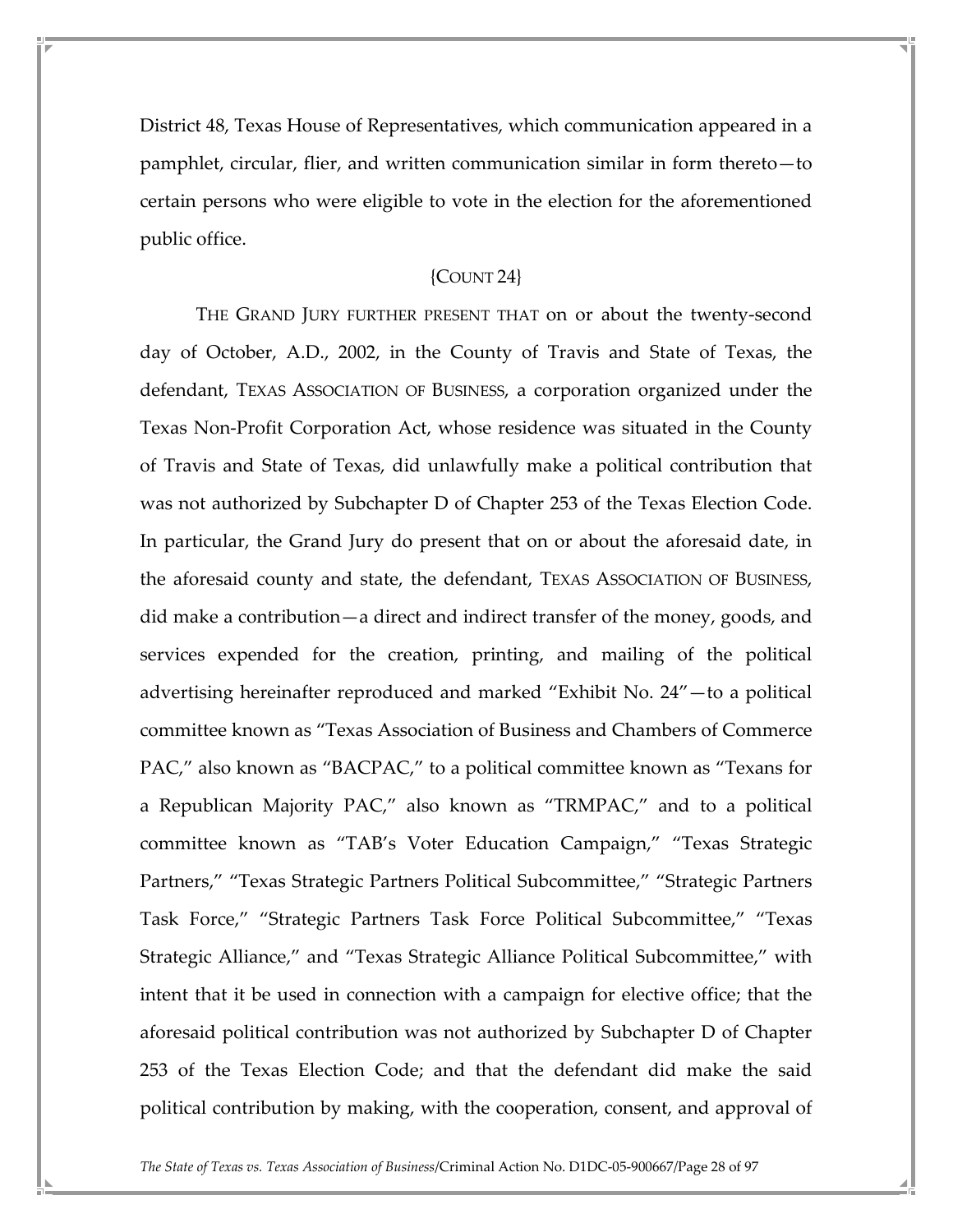the aforementioned political committees, a payment of money to Thomas Graphics, Inc. for the creation, printing, and mailing of the political advertising hereinafter reproduced and marked "Exhibit No. 24"—a communication opposing Debra Danburg, a candidate for election to the office of Representative, District 134, Texas House of Representatives, which communication appeared in a pamphlet, circular, flier, and written communication similar in form thereto to certain persons who were eligible to vote in the election for the aforementioned public office.

## {COUNT 25}

 THE GRAND JURY FURTHER PRESENT THAT on or about the twenty-second day of October, A.D., 2002, in the County of Travis and State of Texas, the defendant, TEXAS ASSOCIATION OF BUSINESS, a corporation organized under the Texas Non-Profit Corporation Act, whose residence was situated in the County of Travis and State of Texas, did unlawfully make a political contribution that was not authorized by Subchapter D of Chapter 253 of the Texas Election Code. In particular, the Grand Jury do present that on or about the aforesaid date, in the aforesaid county and state, the defendant, TEXAS ASSOCIATION OF BUSINESS, did make a contribution—a direct and indirect transfer of the money, goods, and services expended for the creation, printing, and mailing of the political advertising hereinafter reproduced and marked "Exhibit No. 25"—to a political committee known as "Texas Association of Business and Chambers of Commerce PAC," also known as "BACPAC," to a political committee known as "Texans for a Republican Majority PAC," also known as "TRMPAC," and to a political committee known as "TAB's Voter Education Campaign," "Texas Strategic Partners," "Texas Strategic Partners Political Subcommittee," "Strategic Partners Task Force," "Strategic Partners Task Force Political Subcommittee," "Texas Strategic Alliance," and "Texas Strategic Alliance Political Subcommittee," with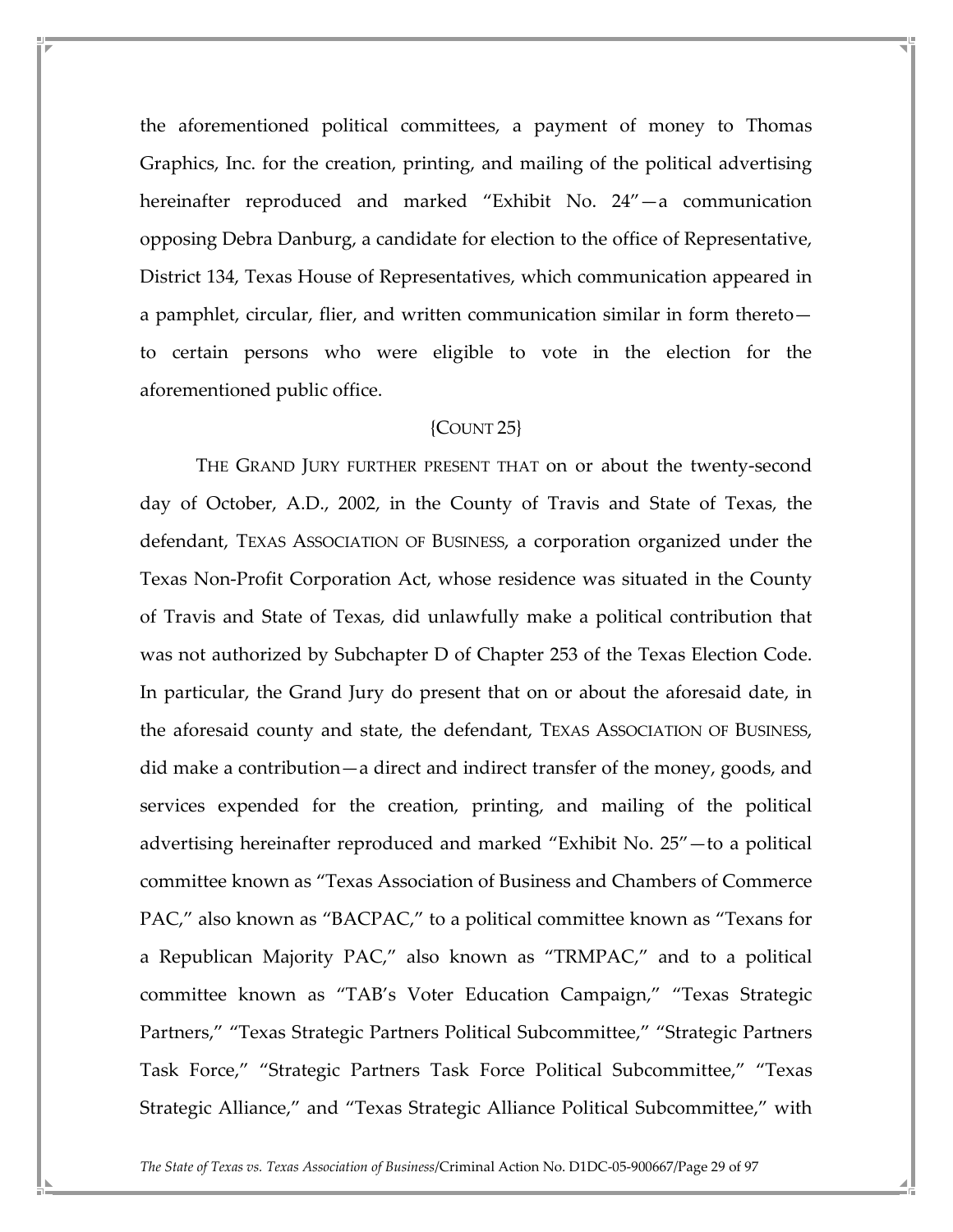intent that it be used in connection with a campaign for elective office; that the aforesaid political contribution was not authorized by Subchapter D of Chapter 253 of the Texas Election Code; and that the defendant did make the said political contribution by making, with the cooperation, consent, and approval of the aforementioned political committees, a payment of money to Thomas Graphics, Inc. for the creation, printing, and mailing of the political advertising hereinafter reproduced and marked "Exhibit No. 25"—a communication opposing Scott Hochberg, a candidate for election to the office of Representative, District 137, Texas House of Representatives, which communication appeared in a pamphlet, circular, flier, and written communication similar in form thereto to certain persons who were eligible to vote in the election for the aforementioned public office.

#### {COUNT 26}

 THE GRAND JURY FURTHER PRESENT THAT on or about the twenty-third day of October, A.D., 2002, in the County of Travis and State of Texas, the defendant, TEXAS ASSOCIATION OF BUSINESS, a corporation organized under the Texas Non-Profit Corporation Act, whose residence was situated in the County of Travis and State of Texas, did unlawfully make a political contribution that was not authorized by Subchapter D of Chapter 253 of the Texas Election Code. In particular, the Grand Jury do present that on or about the aforesaid date, in the aforesaid county and state, the defendant, TEXAS ASSOCIATION OF BUSINESS, did make a contribution—a direct and indirect transfer of the money, goods, and services expended for the creation, printing, and mailing of the political advertising hereinafter reproduced and marked "Exhibit No. 26"—to a political committee known as "Texas Association of Business and Chambers of Commerce PAC," also known as "BACPAC," to a political committee known as "Texans for a Republican Majority PAC," also known as "TRMPAC," and to a political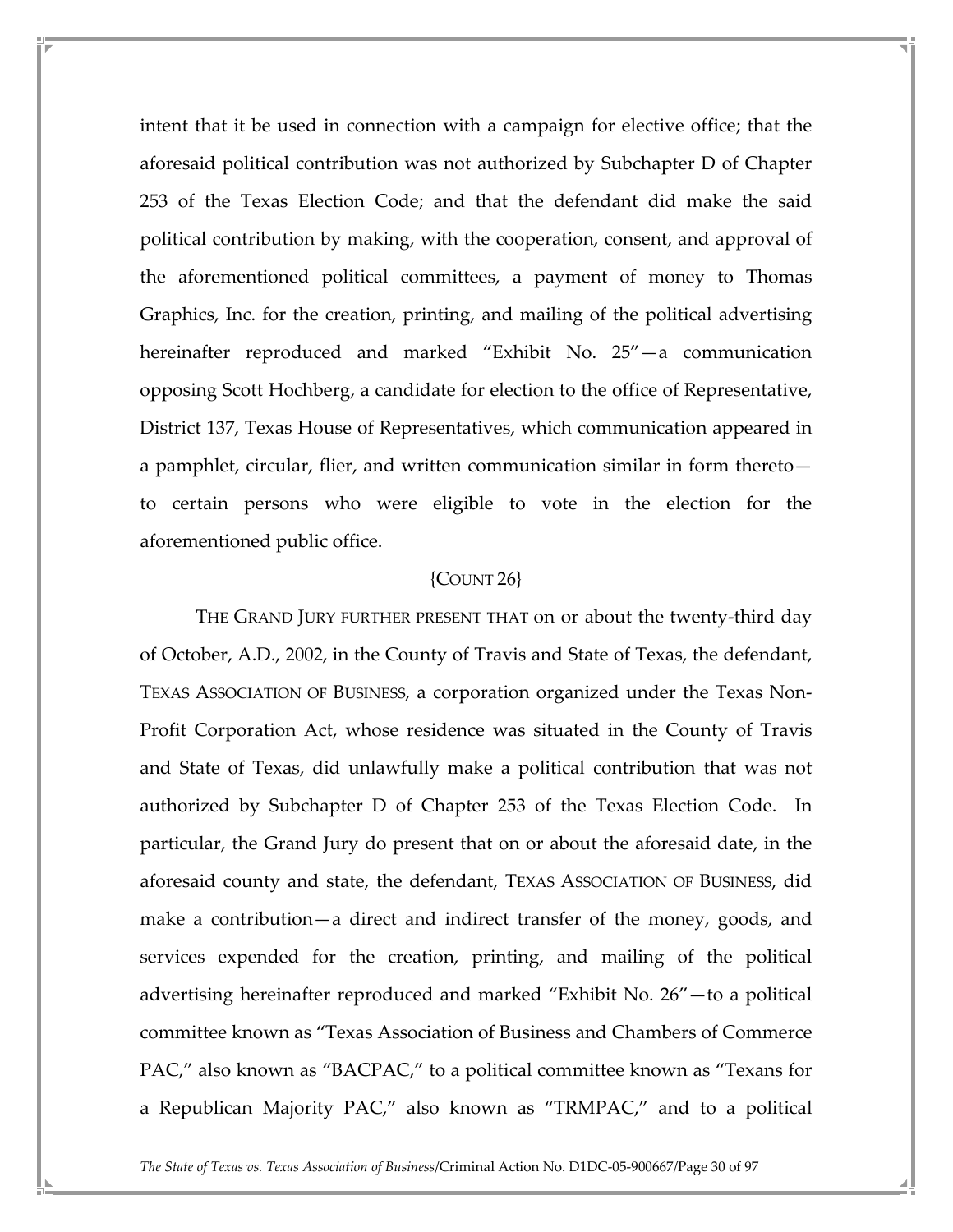committee known as "TAB's Voter Education Campaign," "Texas Strategic Partners," "Texas Strategic Partners Political Subcommittee," "Strategic Partners Task Force," "Strategic Partners Task Force Political Subcommittee," "Texas Strategic Alliance," and "Texas Strategic Alliance Political Subcommittee," with intent that it be used in connection with a campaign for elective office; that the aforesaid political contribution was not authorized by Subchapter D of Chapter 253 of the Texas Election Code; and that the defendant did make the said political contribution by making, with the cooperation, consent, and approval of the aforementioned political committees, a payment of money to Thomas Graphics, Inc. for the creation, printing, and mailing of the political advertising hereinafter reproduced and marked "Exhibit No. 26"—a communication supporting Betty Brown, a candidate for election to the office of Representative, District 4, Texas House of Representatives, which communication appeared in a pamphlet, circular, flier, and written communication similar in form thereto—to certain persons who were eligible to vote in the election for the aforementioned public office.

## {COUNT 27}

 THE GRAND JURY FURTHER PRESENT THAT on or about the twenty-third day of October, A.D., 2002, in the County of Travis and State of Texas, the defendant, TEXAS ASSOCIATION OF BUSINESS, a corporation organized under the Texas Non-Profit Corporation Act, whose residence was situated in the County of Travis and State of Texas, did unlawfully make a political contribution that was not authorized by Subchapter D of Chapter 253 of the Texas Election Code. In particular, the Grand Jury do present that on or about the aforesaid date, in the aforesaid county and state, the defendant, TEXAS ASSOCIATION OF BUSINESS, did make a contribution—a direct and indirect transfer of the money, goods, and services expended for the creation, printing, and mailing of the political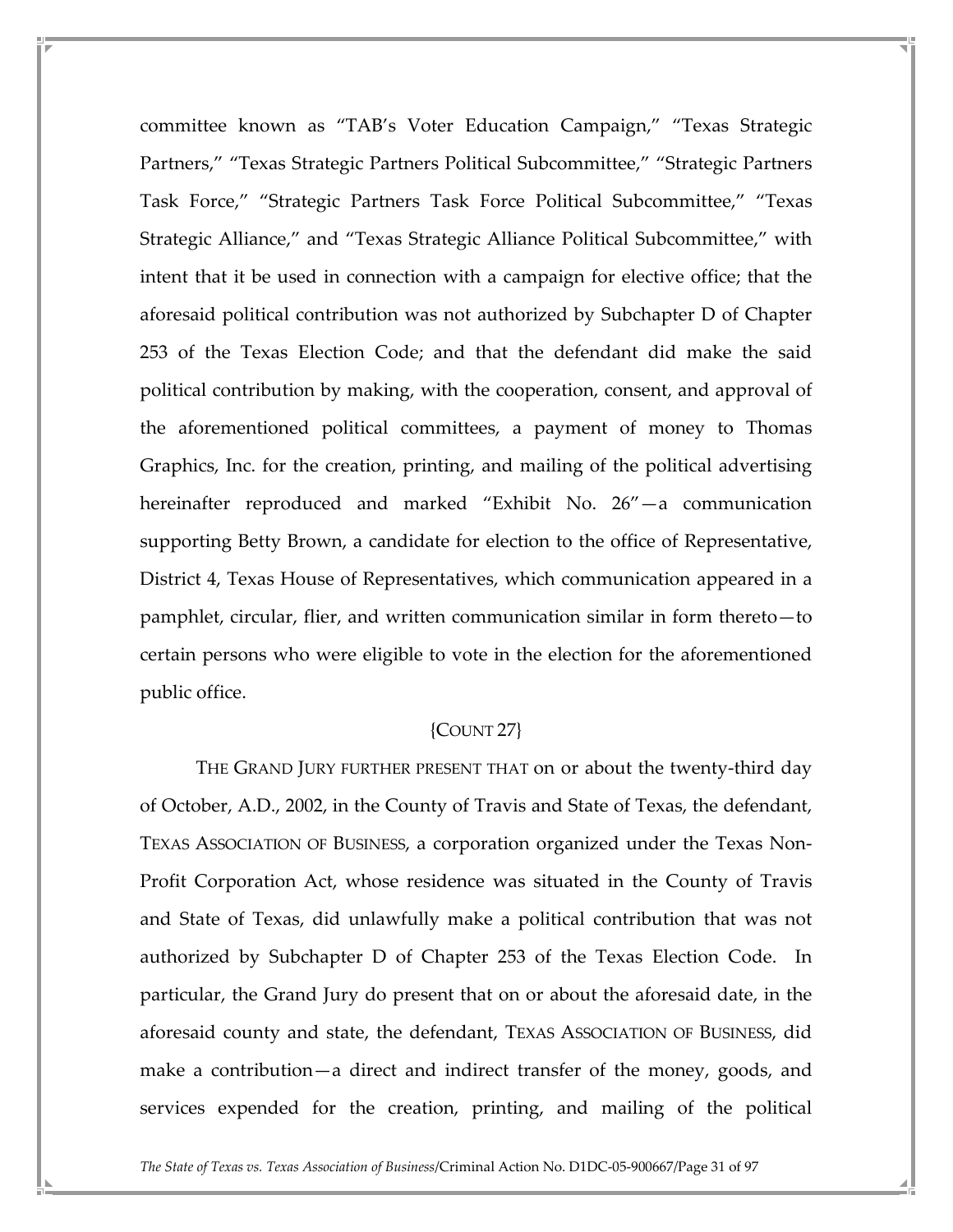advertising hereinafter reproduced and marked "Exhibit No. 27"—to a political committee known as "Texas Association of Business and Chambers of Commerce PAC," also known as "BACPAC," to a political committee known as "Texans for a Republican Majority PAC," also known as "TRMPAC," and to a political committee known as "TAB's Voter Education Campaign," "Texas Strategic Partners," "Texas Strategic Partners Political Subcommittee," "Strategic Partners Task Force," "Strategic Partners Task Force Political Subcommittee," "Texas Strategic Alliance," and "Texas Strategic Alliance Political Subcommittee," with intent that it be used in connection with a campaign for elective office; that the aforesaid political contribution was not authorized by Subchapter D of Chapter 253 of the Texas Election Code; and that the defendant did make the said political contribution by making, with the cooperation, consent, and approval of the aforementioned political committees, a payment of money to Thomas Graphics, Inc. for the creation, printing, and mailing of the political advertising hereinafter reproduced and marked "Exhibit No. 27"—a communication supporting Wayne Christian, a candidate for election to the office of Representative, District 9, Texas House of Representatives, which communication appeared in a pamphlet, circular, flier, and written communication similar in form thereto—to certain persons who were eligible to vote in the election for the aforementioned public office.

## {COUNT 28}

 THE GRAND JURY FURTHER PRESENT THAT on or about the twenty-third day of October, A.D., 2002, in the County of Travis and State of Texas, the defendant, TEXAS ASSOCIATION OF BUSINESS, a corporation organized under the Texas Non-Profit Corporation Act, whose residence was situated in the County of Travis and State of Texas, did unlawfully make a political contribution that was not authorized by Subchapter D of Chapter 253 of the Texas Election Code. In

The State of Texas vs. Texas Association of Business/Criminal Action No. D1DC-05-900667/Page 32 of 97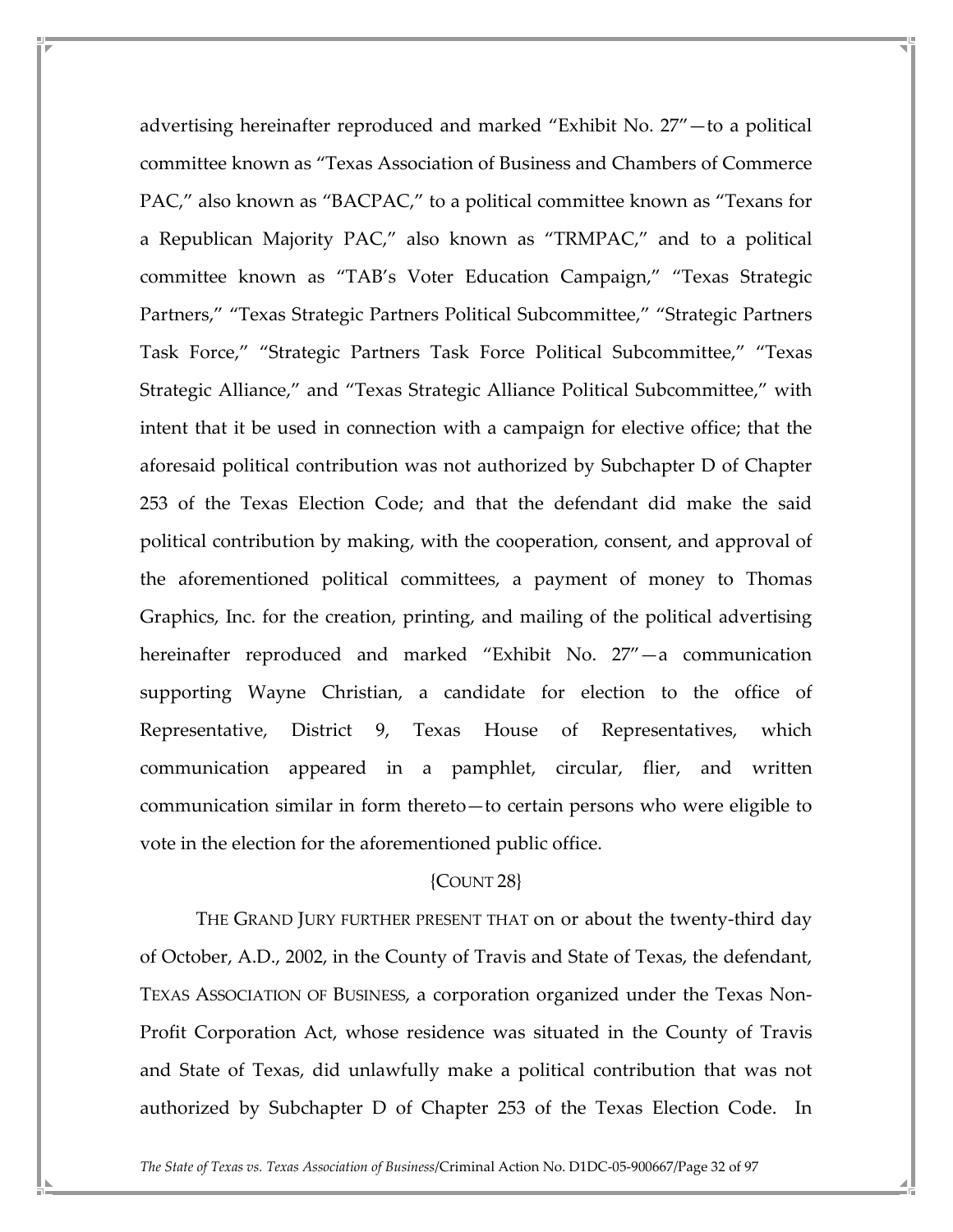particular, the Grand Jury do present that on or about the aforesaid date, in the aforesaid county and state, the defendant, TEXAS ASSOCIATION OF BUSINESS, did make a contribution—a direct and indirect transfer of the money, goods, and services expended for the creation, printing, and mailing of the political advertising hereinafter reproduced and marked "Exhibit No. 28"—to a political committee known as "Texas Association of Business and Chambers of Commerce PAC," also known as "BACPAC," to a political committee known as "Texans for a Republican Majority PAC," also known as "TRMPAC," and to a political committee known as "TAB's Voter Education Campaign," "Texas Strategic Partners," "Texas Strategic Partners Political Subcommittee," "Strategic Partners Task Force," "Strategic Partners Task Force Political Subcommittee," "Texas Strategic Alliance," and "Texas Strategic Alliance Political Subcommittee," with intent that it be used in connection with a campaign for elective office; that the aforesaid political contribution was not authorized by Subchapter D of Chapter 253 of the Texas Election Code; and that the defendant did make the said political contribution by making, with the cooperation, consent, and approval of the aforementioned political committees, a payment of money to Thomas Graphics, Inc. for the creation, printing, and mailing of the political advertising hereinafter reproduced and marked "Exhibit No. 28"—a communication supporting Gene Seaman, a candidate for election to the office of Representative, District 32, Texas House of Representatives, which communication appeared in a pamphlet, circular, flier, and written communication similar in form thereto—to certain persons who were eligible to vote in the election for the aforementioned public office.

## {COUNT 29}

 THE GRAND JURY FURTHER PRESENT THAT on or about the twenty-third day of October, A.D., 2002, in the County of Travis and State of Texas, the defendant,

The State of Texas vs. Texas Association of Business/Criminal Action No. D1DC-05-900667/Page 33 of 97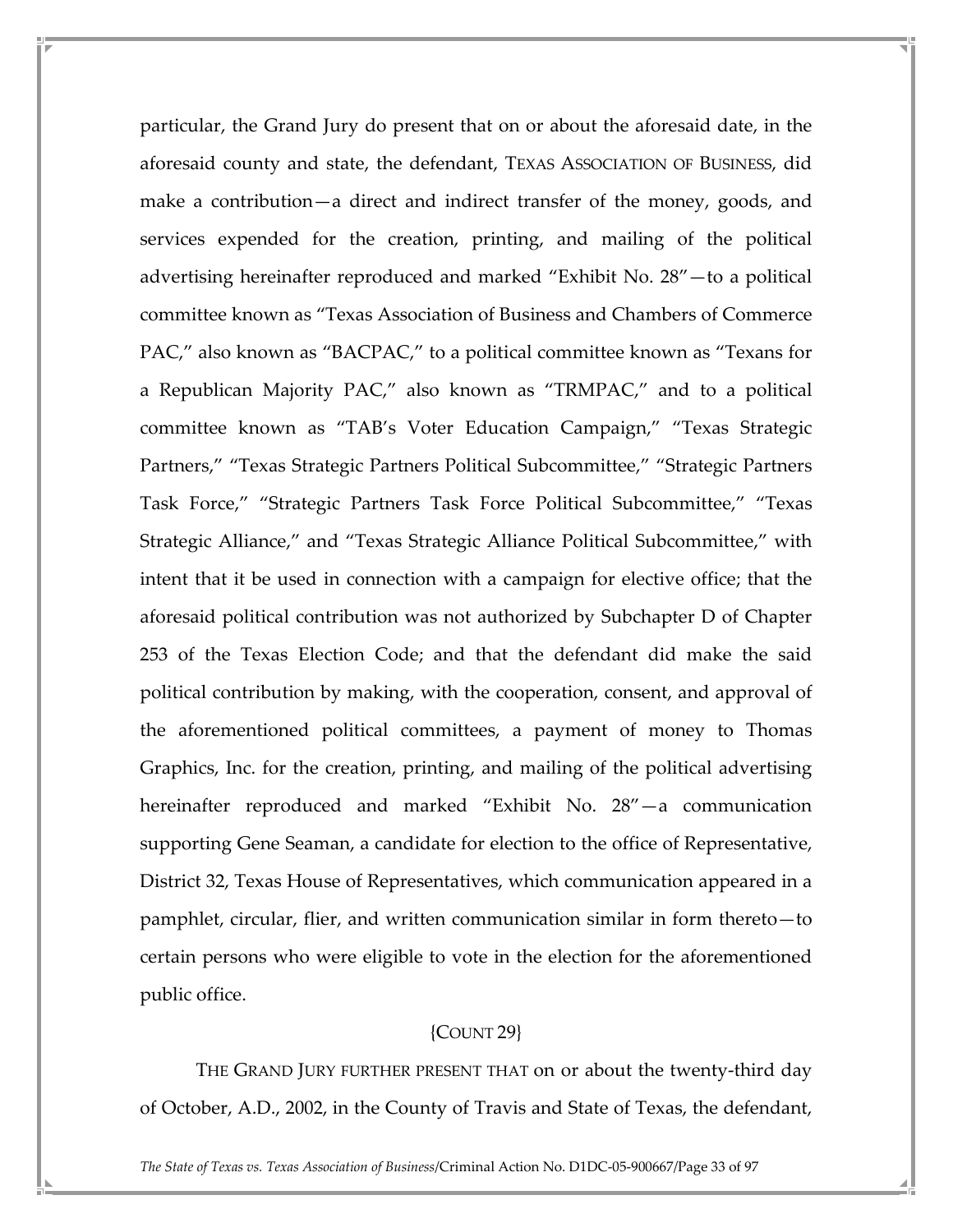TEXAS ASSOCIATION OF BUSINESS, a corporation organized under the Texas Non-Profit Corporation Act, whose residence was situated in the County of Travis and State of Texas, did unlawfully make a political contribution that was not authorized by Subchapter D of Chapter 253 of the Texas Election Code. In particular, the Grand Jury do present that on or about the aforesaid date, in the aforesaid county and state, the defendant, TEXAS ASSOCIATION OF BUSINESS, did make a contribution—a direct and indirect transfer of the money, goods, and services expended for the creation, printing, and mailing of the political advertising hereinafter reproduced and marked "Exhibit No. 29"—to a political committee known as "Texas Association of Business and Chambers of Commerce PAC," also known as "BACPAC," to a political committee known as "Texans for a Republican Majority PAC," also known as "TRMPAC," and to a political committee known as "TAB's Voter Education Campaign," "Texas Strategic Partners," "Texas Strategic Partners Political Subcommittee," "Strategic Partners Task Force," "Strategic Partners Task Force Political Subcommittee," "Texas Strategic Alliance," and "Texas Strategic Alliance Political Subcommittee," with intent that it be used in connection with a campaign for elective office; that the aforesaid political contribution was not authorized by Subchapter D of Chapter 253 of the Texas Election Code; and that the defendant did make the said political contribution by making, with the cooperation, consent, and approval of the aforementioned political committees, a payment of money to Thomas Graphics, Inc. for the creation, printing, and mailing of the political advertising hereinafter reproduced and marked "Exhibit No. 29"—a communication supporting Rick Green, a candidate for election to the office of Representative, District 45, Texas House of Representatives, which communication appeared in a pamphlet, circular, flier, and written communication similar in form thereto—to certain persons who were eligible to vote in the election for the aforementioned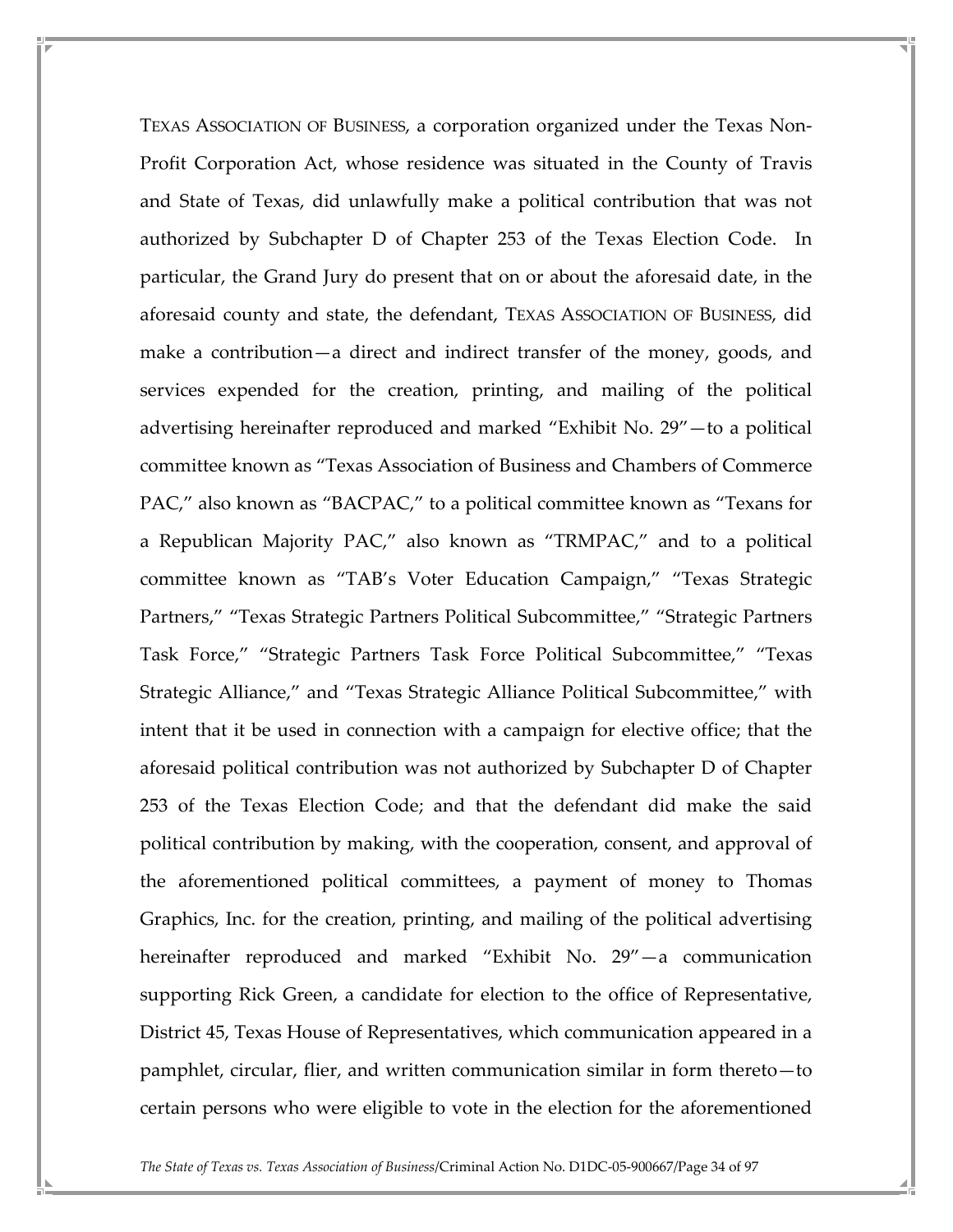public office.

## {COUNT 30}

 THE GRAND JURY FURTHER PRESENT THAT on or about the twenty-third day of October, A.D., 2002, in the County of Travis and State of Texas, the defendant, TEXAS ASSOCIATION OF BUSINESS, a corporation organized under the Texas Non-Profit Corporation Act, whose residence was situated in the County of Travis and State of Texas, did unlawfully make a political contribution that was not authorized by Subchapter D of Chapter 253 of the Texas Election Code. In particular, the Grand Jury do present that on or about the aforesaid date, in the aforesaid county and state, the defendant, TEXAS ASSOCIATION OF BUSINESS, did make a contribution—a direct and indirect transfer of the money, goods, and services expended for the creation, printing, and mailing of the political advertising hereinafter reproduced and marked "Exhibit No. 30"—to a political committee known as "Texas Association of Business and Chambers of Commerce PAC," also known as "BACPAC," to a political committee known as "Texans for a Republican Majority PAC," also known as "TRMPAC," and to a political committee known as "TAB's Voter Education Campaign," "Texas Strategic Partners," "Texas Strategic Partners Political Subcommittee," "Strategic Partners Task Force," "Strategic Partners Task Force Political Subcommittee," "Texas Strategic Alliance," and "Texas Strategic Alliance Political Subcommittee," with intent that it be used in connection with a campaign for elective office; that the aforesaid political contribution was not authorized by Subchapter D of Chapter 253 of the Texas Election Code; and that the defendant did make the said political contribution by making, with the cooperation, consent, and approval of the aforementioned political committees, a payment of money to Thomas Graphics, Inc. for the creation, printing, and mailing of the political advertising hereinafter reproduced and marked "Exhibit No. 30"—a communication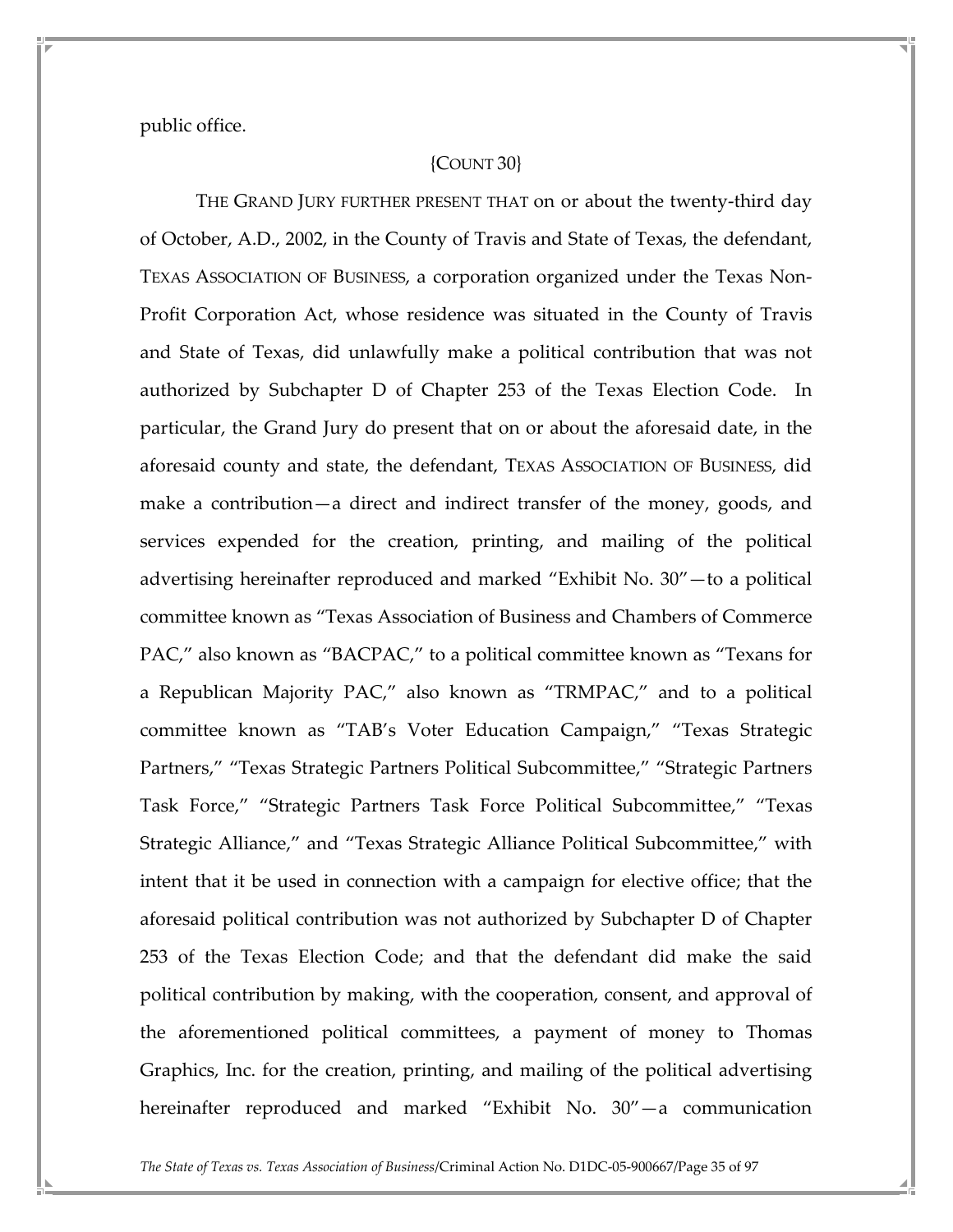supporting Sid Miller, a candidate for election to the office of Representative, District 59, Texas House of Representatives, which communication appeared in a pamphlet, circular, flier, and written communication similar in form thereto—to certain persons who were eligible to vote in the election for the aforementioned public office.

#### ${COUNT}$  31 $}$

 THE GRAND JURY FURTHER PRESENT THAT on or about the twenty-third day of October, A.D., 2002, in the County of Travis and State of Texas, the defendant, TEXAS ASSOCIATION OF BUSINESS, a corporation organized under the Texas Non-Profit Corporation Act, whose residence was situated in the County of Travis and State of Texas, did unlawfully make a political contribution that was not authorized by Subchapter D of Chapter 253 of the Texas Election Code. In particular, the Grand Jury do present that on or about the aforesaid date, in the aforesaid county and state, the defendant, TEXAS ASSOCIATION OF BUSINESS, did make a contribution—a direct and indirect transfer of the money, goods, and services expended for the creation, printing, and mailing of the political advertising hereinafter reproduced and marked "Exhibit No. 31"—to a political committee known as "Texas Association of Business and Chambers of Commerce PAC," also known as "BACPAC," to a political committee known as "Texans for a Republican Majority PAC," also known as "TRMPAC," and to a political committee known as "TAB's Voter Education Campaign," "Texas Strategic Partners," "Texas Strategic Partners Political Subcommittee," "Strategic Partners Task Force," "Strategic Partners Task Force Political Subcommittee," "Texas Strategic Alliance," and "Texas Strategic Alliance Political Subcommittee," with intent that it be used in connection with a campaign for elective office; that the aforesaid political contribution was not authorized by Subchapter D of Chapter 253 of the Texas Election Code; and that the defendant did make the said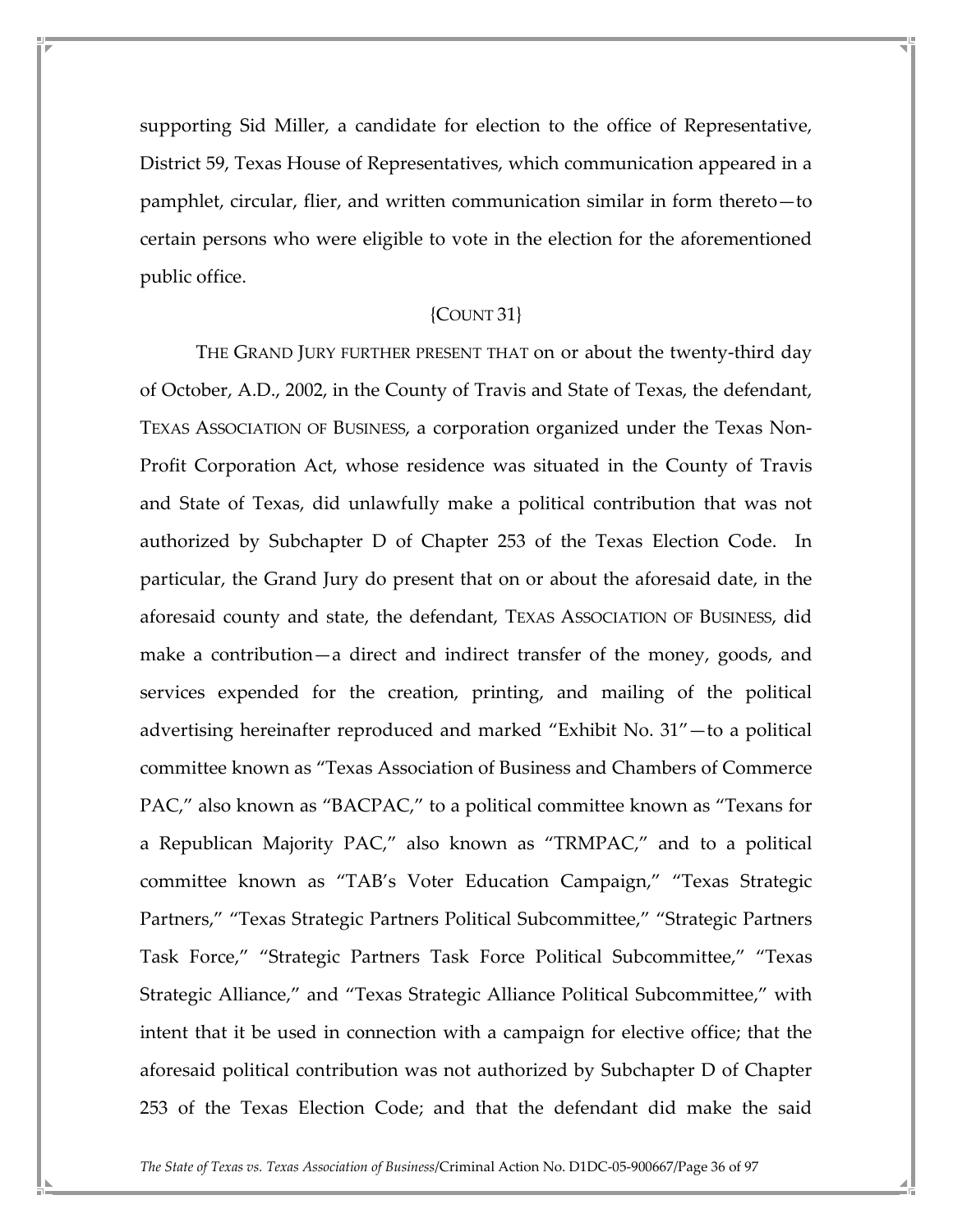political contribution by making, with the cooperation, consent, and approval of the aforementioned political committees, a payment of money to Thomas Graphics, Inc. for the creation, printing, and mailing of the political advertising hereinafter reproduced and marked "Exhibit No. 31"—a communication supporting Ken Mercer, a candidate for election to the office of Representative, District 117, Texas House of Representatives, which communication appeared in a pamphlet, circular, flier, and written communication similar in form thereto to certain persons who were eligible to vote in the election for the aforementioned public office.

## {COUNT 32}

 THE GRAND JURY FURTHER PRESENT THAT on or about the twenty-eighth day of October, A.D., 2002, in the County of Travis and State of Texas, the defendant, TEXAS ASSOCIATION OF BUSINESS, a corporation organized under the Texas Non-Profit Corporation Act, whose residence was situated in the County of Travis and State of Texas, did unlawfully make a political contribution that was not authorized by Subchapter D of Chapter 253 of the Texas Election Code. In particular, the Grand Jury do present that on or about the aforesaid date, in the aforesaid county and state, the defendant, TEXAS ASSOCIATION OF BUSINESS, did make a contribution—a direct and indirect transfer of the money, goods, and services expended for the creation, printing, and mailing of the political advertising hereinafter reproduced and marked "Exhibit No. 32"—to a political committee known as "Texas Association of Business and Chambers of Commerce PAC," also known as "BACPAC," to a political committee known as "Texans for a Republican Majority PAC," also known as "TRMPAC," and to a political committee known as "TAB's Voter Education Campaign," "Texas Strategic Partners," "Texas Strategic Partners Political Subcommittee," "Strategic Partners Task Force," "Strategic Partners Task Force Political Subcommittee," "Texas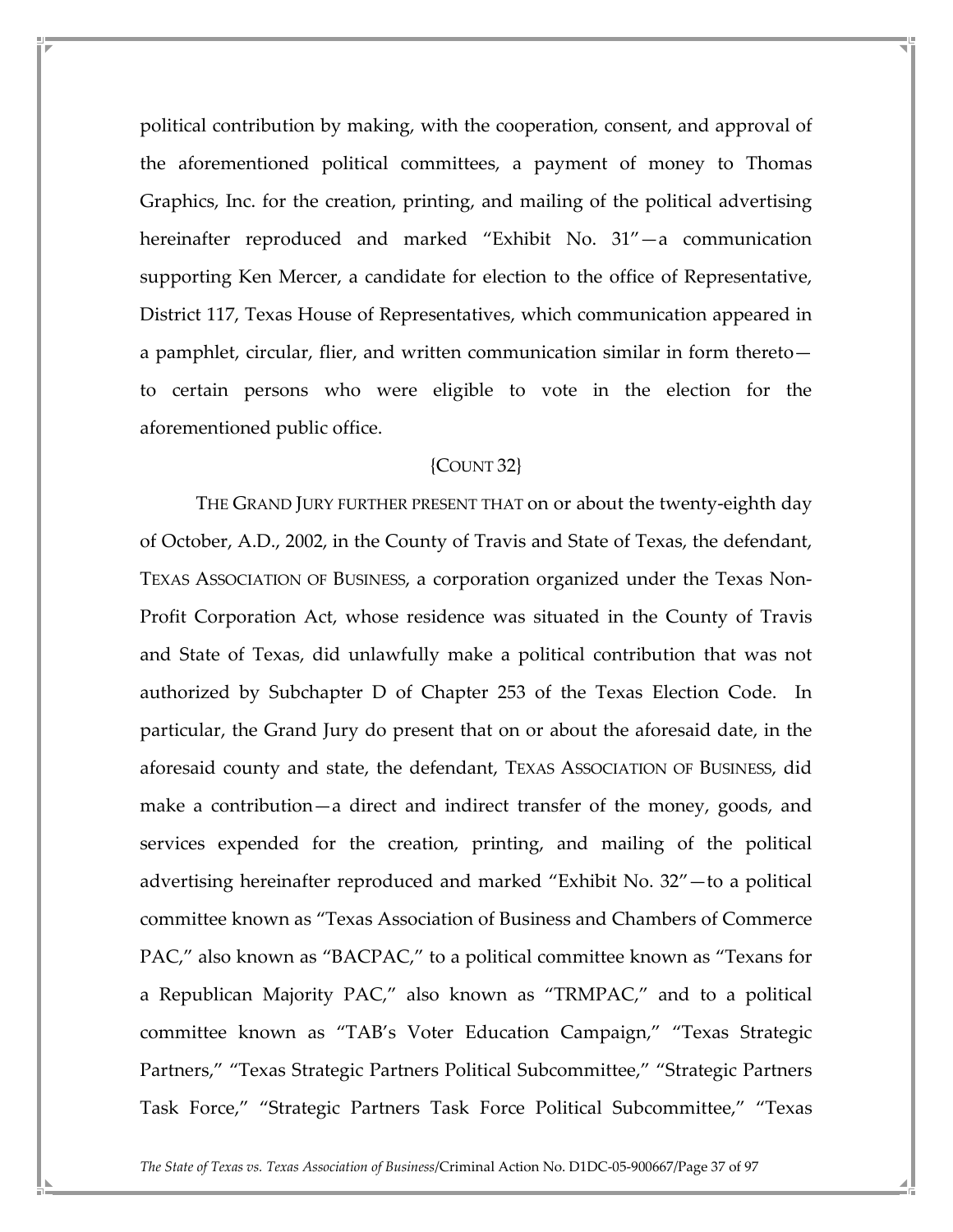Strategic Alliance," and "Texas Strategic Alliance Political Subcommittee," with intent that it be used in connection with a campaign for elective office; that the aforesaid political contribution was not authorized by Subchapter D of Chapter 253 of the Texas Election Code; and that the defendant did make the said political contribution by making, with the cooperation, consent, and approval of the aforementioned political committees, a payment of money to Thomas Graphics, Inc. for the creation, printing, and mailing of the political advertising hereinafter reproduced and marked "Exhibit No. 32"—a communication supporting Dan Flynn, a candidate for election to the office of Representative, District 2, Texas House of Representatives, which communication appeared in a pamphlet, circular, flier, and written communication similar in form thereto—to certain persons who were eligible to vote in the election for the aforementioned public office.

## {COUNT 33}

 THE GRAND JURY FURTHER PRESENT THAT on or about the twenty-eighth day of October, A.D., 2002, in the County of Travis and State of Texas, the defendant, TEXAS ASSOCIATION OF BUSINESS, a corporation organized under the Texas Non-Profit Corporation Act, whose residence was situated in the County of Travis and State of Texas, did unlawfully make a political contribution that was not authorized by Subchapter D of Chapter 253 of the Texas Election Code. In particular, the Grand Jury do present that on or about the aforesaid date, in the aforesaid county and state, the defendant, TEXAS ASSOCIATION OF BUSINESS, did make a contribution—a direct and indirect transfer of the money, goods, and services expended for the creation, printing, and mailing of the political advertising hereinafter reproduced and marked "Exhibit No. 33"—to a political committee known as "Texas Association of Business and Chambers of Commerce PAC," also known as "BACPAC," to a political committee known as "Texans for

The State of Texas vs. Texas Association of Business/Criminal Action No. D1DC-05-900667/Page 38 of 97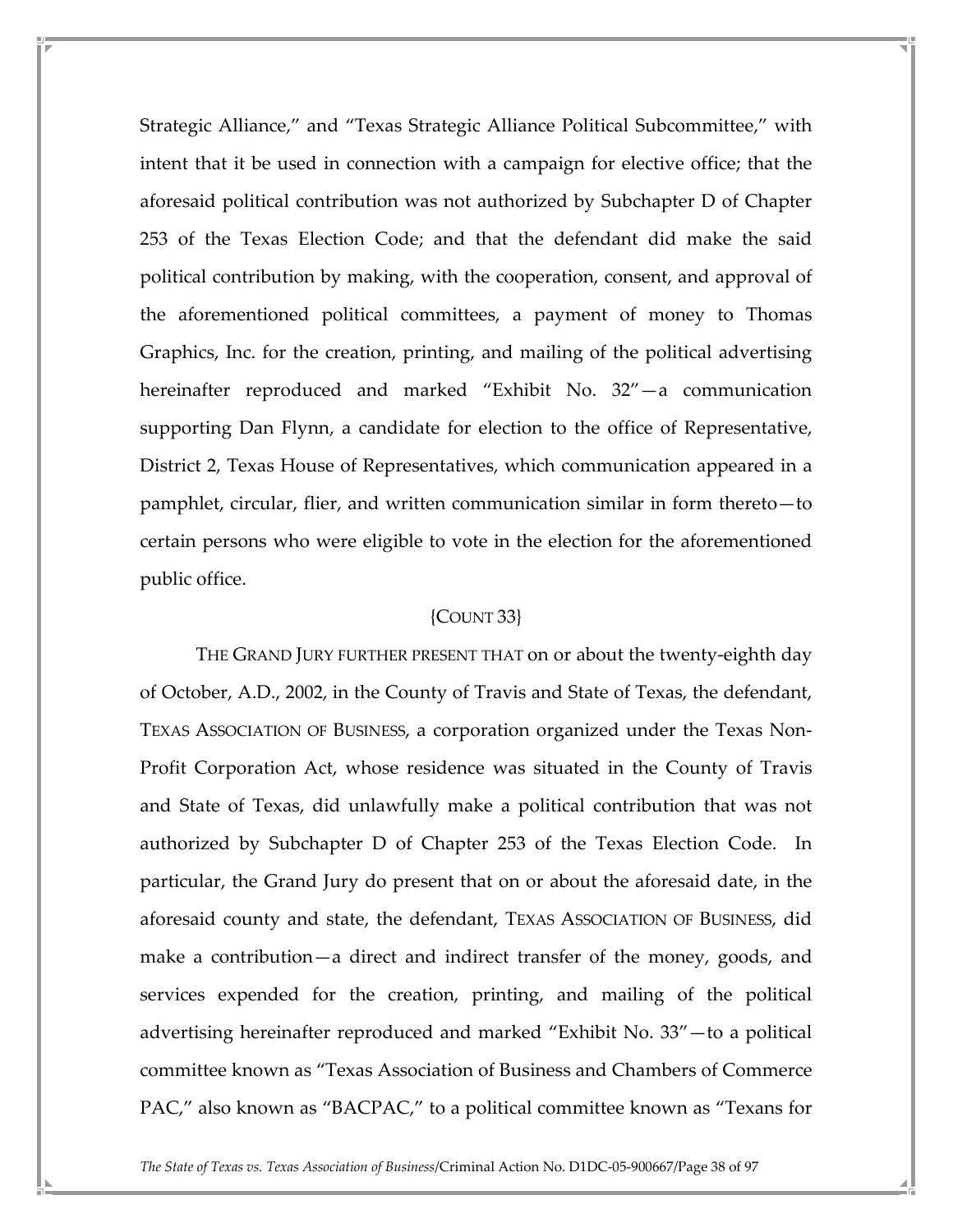a Republican Majority PAC," also known as "TRMPAC," and to a political committee known as "TAB's Voter Education Campaign," "Texas Strategic Partners," "Texas Strategic Partners Political Subcommittee," "Strategic Partners Task Force," "Strategic Partners Task Force Political Subcommittee," "Texas Strategic Alliance," and "Texas Strategic Alliance Political Subcommittee," with intent that it be used in connection with a campaign for elective office; that the aforesaid political contribution was not authorized by Subchapter D of Chapter 253 of the Texas Election Code; and that the defendant did make the said political contribution by making, with the cooperation, consent, and approval of the aforementioned political committees, a payment of money to Thomas Graphics, Inc. for the creation, printing, and mailing of the political advertising hereinafter reproduced and marked "Exhibit No. 33"—a communication supporting Bryan Hughes, a candidate for election to the office of Representative, District 5, Texas House of Representatives, which communication appeared in a pamphlet, circular, flier, and written communication similar in form thereto—to certain persons who were eligible to vote in the election for the aforementioned public office.

## ${COUNT}$  34 ${}$

 THE GRAND JURY FURTHER PRESENT THAT on or about the twenty-eighth day of October, A.D., 2002, in the County of Travis and State of Texas, the defendant, TEXAS ASSOCIATION OF BUSINESS, a corporation organized under the Texas Non-Profit Corporation Act, whose residence was situated in the County of Travis and State of Texas, did unlawfully make a political contribution that was not authorized by Subchapter D of Chapter 253 of the Texas Election Code. In particular, the Grand Jury do present that on or about the aforesaid date, in the aforesaid county and state, the defendant, TEXAS ASSOCIATION OF BUSINESS, did make a contribution—a direct and indirect transfer of the money, goods, and

The State of Texas vs. Texas Association of Business/Criminal Action No. D1DC-05-900667/Page 39 of 97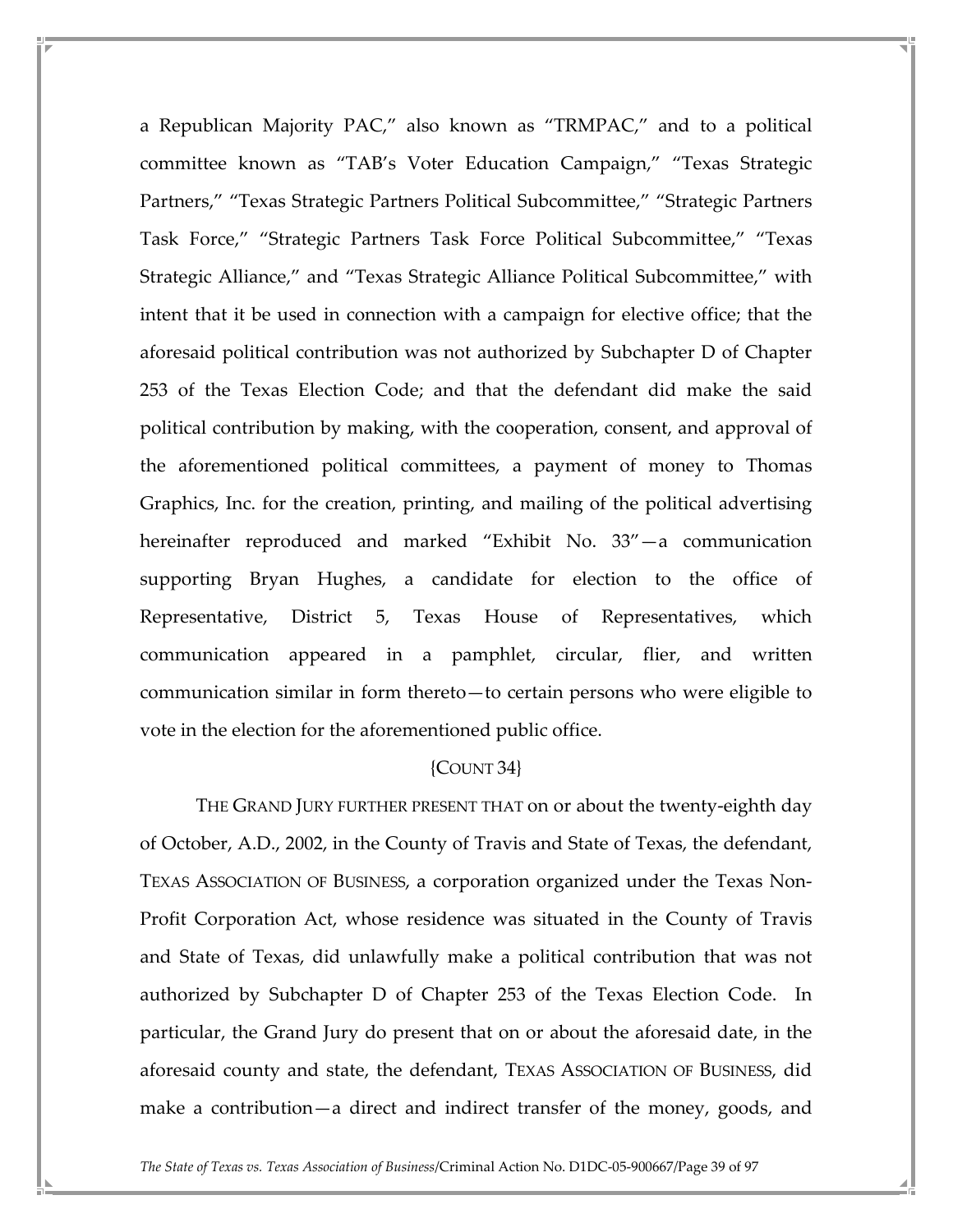services expended for the creation, printing, and mailing of the political advertising hereinafter reproduced and marked "Exhibit No. 34"—to a political committee known as "Texas Association of Business and Chambers of Commerce PAC," also known as "BACPAC," to a political committee known as "Texans for a Republican Majority PAC," also known as "TRMPAC," and to a political committee known as "TAB's Voter Education Campaign," "Texas Strategic Partners," "Texas Strategic Partners Political Subcommittee," "Strategic Partners Task Force," "Strategic Partners Task Force Political Subcommittee," "Texas Strategic Alliance," and "Texas Strategic Alliance Political Subcommittee," with intent that it be used in connection with a campaign for elective office; that the aforesaid political contribution was not authorized by Subchapter D of Chapter 253 of the Texas Election Code; and that the defendant did make the said political contribution by making, with the cooperation, consent, and approval of the aforementioned political committees, a payment of money to Thomas Graphics, Inc. for the creation, printing, and mailing of the political advertising hereinafter reproduced and marked "Exhibit No. 34"—a communication supporting Byron Cook, a candidate for election to the office of Representative, District 8, Texas House of Representatives, which communication appeared in a pamphlet, circular, flier, and written communication similar in form thereto—to certain persons who were eligible to vote in the election for the aforementioned public office.

#### ${COUNT}$  35 $}$

 THE GRAND JURY FURTHER PRESENT THAT on or about the twenty-eighth day of October, A.D., 2002, in the County of Travis and State of Texas, the defendant, TEXAS ASSOCIATION OF BUSINESS, a corporation organized under the Texas Non-Profit Corporation Act, whose residence was situated in the County of Travis and State of Texas, did unlawfully make a political contribution that was not

The State of Texas vs. Texas Association of Business/Criminal Action No. D1DC-05-900667/Page 40 of 97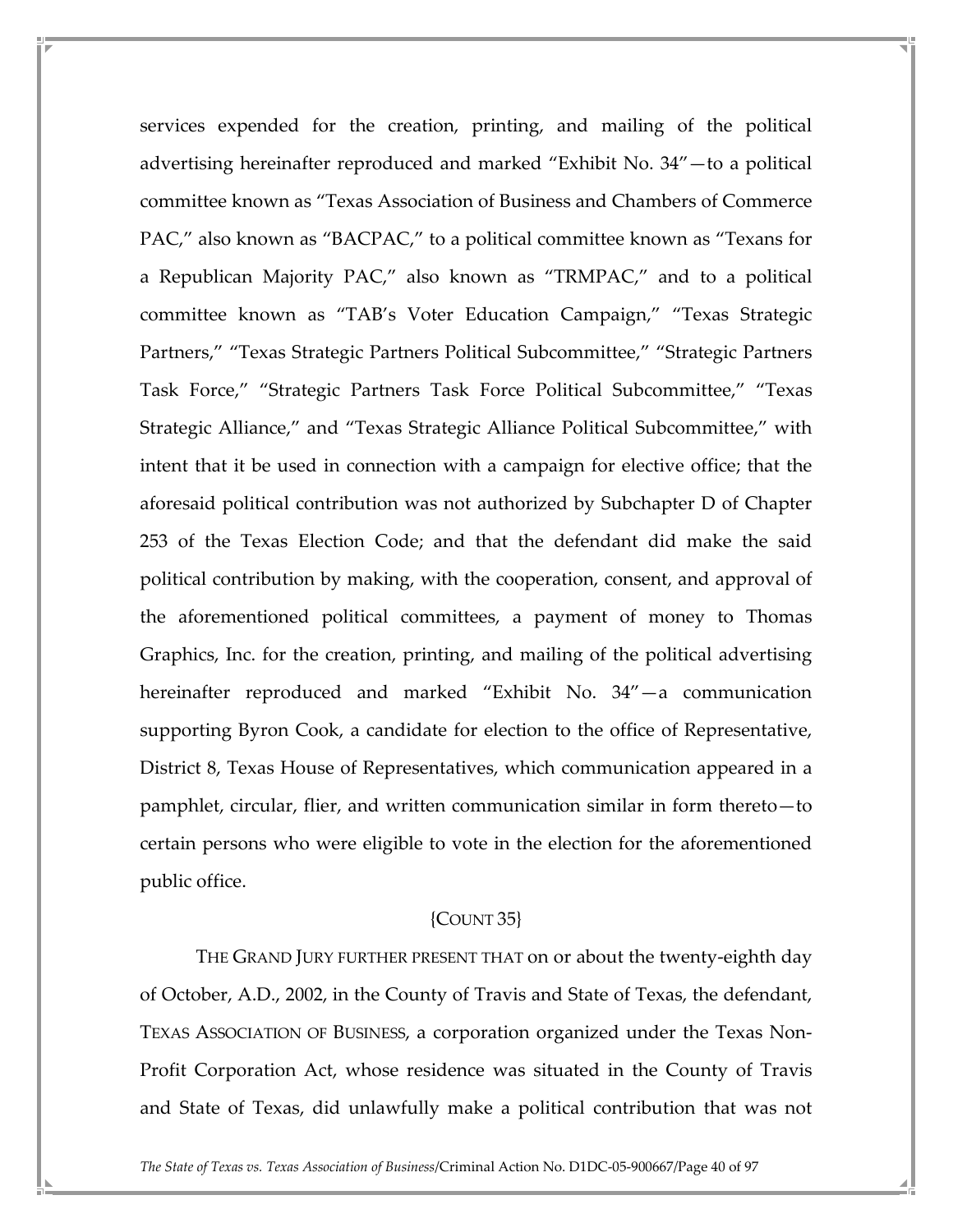authorized by Subchapter D of Chapter 253 of the Texas Election Code. In particular, the Grand Jury do present that on or about the aforesaid date, in the aforesaid county and state, the defendant, TEXAS ASSOCIATION OF BUSINESS, did make a contribution—a direct and indirect transfer of the money, goods, and services expended for the creation, printing, and mailing of the political advertising hereinafter reproduced and marked "Exhibit No. 35"—to a political committee known as "Texas Association of Business and Chambers of Commerce PAC," also known as "BACPAC," to a political committee known as "Texans for a Republican Majority PAC," also known as "TRMPAC," and to a political committee known as "TAB's Voter Education Campaign," "Texas Strategic Partners," "Texas Strategic Partners Political Subcommittee," "Strategic Partners Task Force," "Strategic Partners Task Force Political Subcommittee," "Texas Strategic Alliance," and "Texas Strategic Alliance Political Subcommittee," with intent that it be used in connection with a campaign for elective office; that the aforesaid political contribution was not authorized by Subchapter D of Chapter 253 of the Texas Election Code; and that the defendant did make the said political contribution by making, with the cooperation, consent, and approval of the aforementioned political committees, a payment of money to Thomas Graphics, Inc. for the creation, printing, and mailing of the political advertising hereinafter reproduced and marked "Exhibit No. 35"—a communication opposing Dan Ellis, a candidate for election to the office of Representative, District 18, Texas House of Representatives, which communication appeared in a pamphlet, circular, flier, and written communication similar in form thereto—to certain persons who were eligible to vote in the election for the aforementioned public office.

# {COUNT 36}

THE GRAND JURY FURTHER PRESENT THAT on or about the twenty-eighth day

The State of Texas vs. Texas Association of Business/Criminal Action No. D1DC-05-900667/Page 41 of 97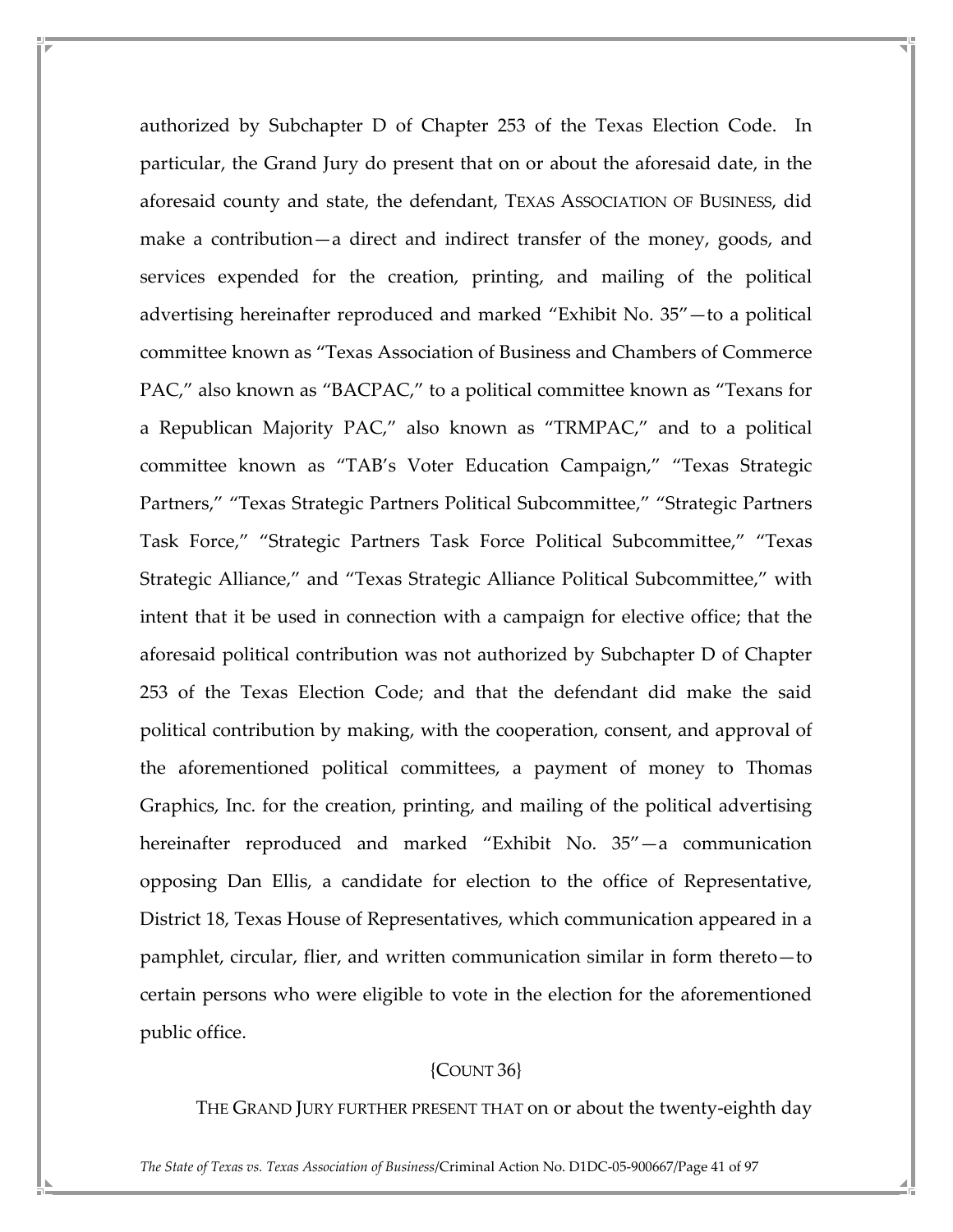of October, A.D., 2002, in the County of Travis and State of Texas, the defendant, TEXAS ASSOCIATION OF BUSINESS, a corporation organized under the Texas Non-Profit Corporation Act, whose residence was situated in the County of Travis and State of Texas, did unlawfully make a political contribution that was not authorized by Subchapter D of Chapter 253 of the Texas Election Code. In particular, the Grand Jury do present that on or about the aforesaid date, in the aforesaid county and state, the defendant, TEXAS ASSOCIATION OF BUSINESS, did make a contribution—a direct and indirect transfer of the money, goods, and services expended for the creation, printing, and mailing of the political advertising hereinafter reproduced and marked "Exhibit No. 36"—to a political committee known as "Texas Association of Business and Chambers of Commerce PAC," also known as "BACPAC," to a political committee known as "Texans for a Republican Majority PAC," also known as "TRMPAC," and to a political committee known as "TAB's Voter Education Campaign," "Texas Strategic Partners," "Texas Strategic Partners Political Subcommittee," "Strategic Partners Task Force," "Strategic Partners Task Force Political Subcommittee," "Texas Strategic Alliance," and "Texas Strategic Alliance Political Subcommittee," with intent that it be used in connection with a campaign for elective office; that the aforesaid political contribution was not authorized by Subchapter D of Chapter 253 of the Texas Election Code; and that the defendant did make the said political contribution by making, with the cooperation, consent, and approval of the aforementioned political committees, a payment of money to Thomas Graphics, Inc. for the creation, printing, and mailing of the political advertising hereinafter reproduced and marked "Exhibit No. 36"—a communication supporting Eddie Shauberger, a candidate for election to the office of Representative, District 18, Texas House of Representatives, which communication appeared in a pamphlet, circular, flier, and written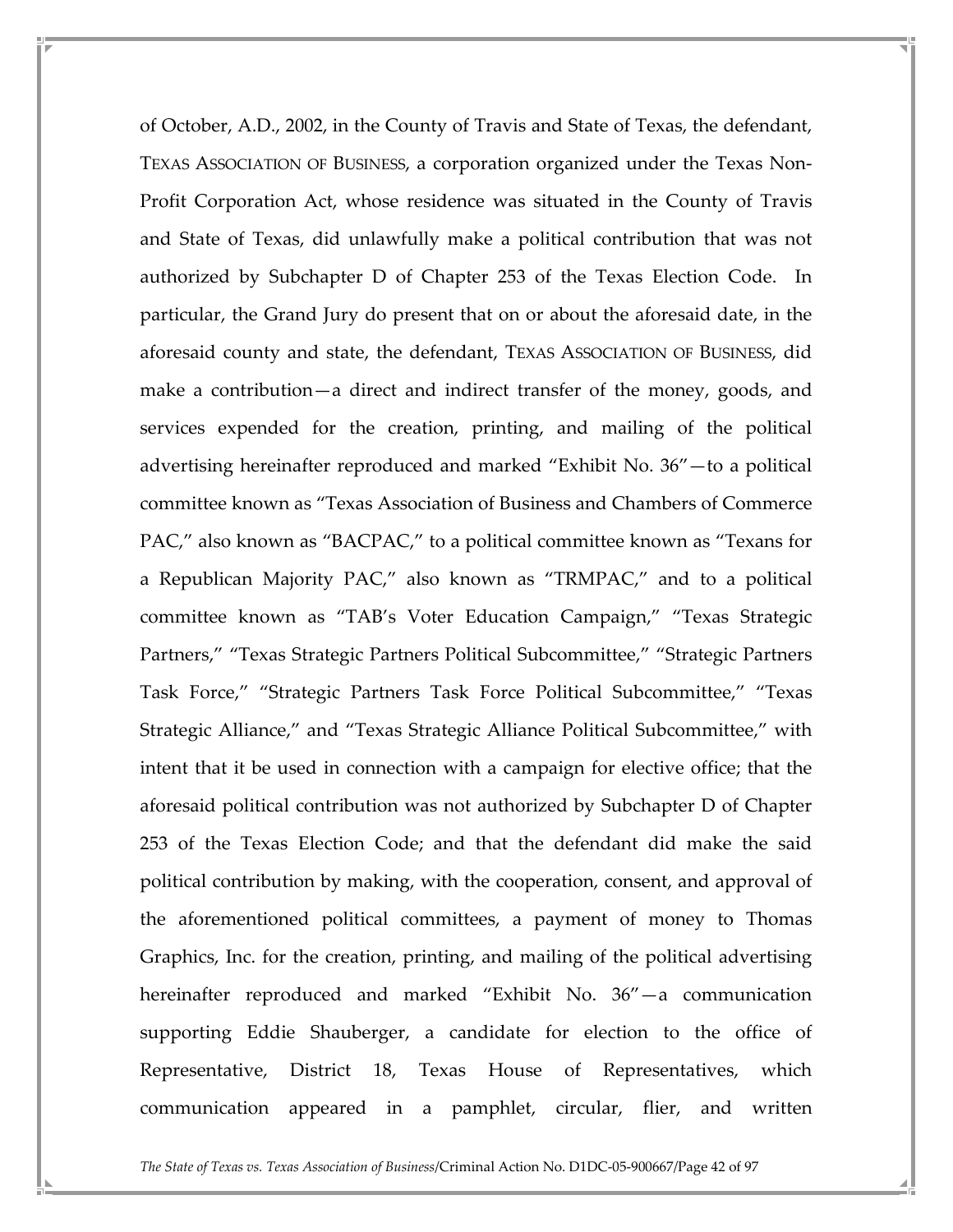communication similar in form thereto—to certain persons who were eligible to vote in the election for the aforementioned public office.

#### {COUNT 37}

 THE GRAND JURY FURTHER PRESENT THAT on or about the twenty-eighth day of October, A.D., 2002, in the County of Travis and State of Texas, the defendant, TEXAS ASSOCIATION OF BUSINESS, a corporation organized under the Texas Non-Profit Corporation Act, whose residence was situated in the County of Travis and State of Texas, did unlawfully make a political contribution that was not authorized by Subchapter D of Chapter 253 of the Texas Election Code. In particular, the Grand Jury do present that on or about the aforesaid date, in the aforesaid county and state, the defendant, TEXAS ASSOCIATION OF BUSINESS, did make a contribution—a direct and indirect transfer of the money, goods, and services expended for the creation, printing, and mailing of the political advertising hereinafter reproduced and marked "Exhibit No. 37"—to a political committee known as "Texas Association of Business and Chambers of Commerce PAC," also known as "BACPAC," to a political committee known as "Texans for a Republican Majority PAC," also known as "TRMPAC," and to a political committee known as "TAB's Voter Education Campaign," "Texas Strategic Partners," "Texas Strategic Partners Political Subcommittee," "Strategic Partners Task Force," "Strategic Partners Task Force Political Subcommittee," "Texas Strategic Alliance," and "Texas Strategic Alliance Political Subcommittee," with intent that it be used in connection with a campaign for elective office; that the aforesaid political contribution was not authorized by Subchapter D of Chapter 253 of the Texas Election Code; and that the defendant did make the said political contribution by making, with the cooperation, consent, and approval of the aforementioned political committees, a payment of money to Thomas Graphics, Inc. for the creation, printing, and mailing of the political advertising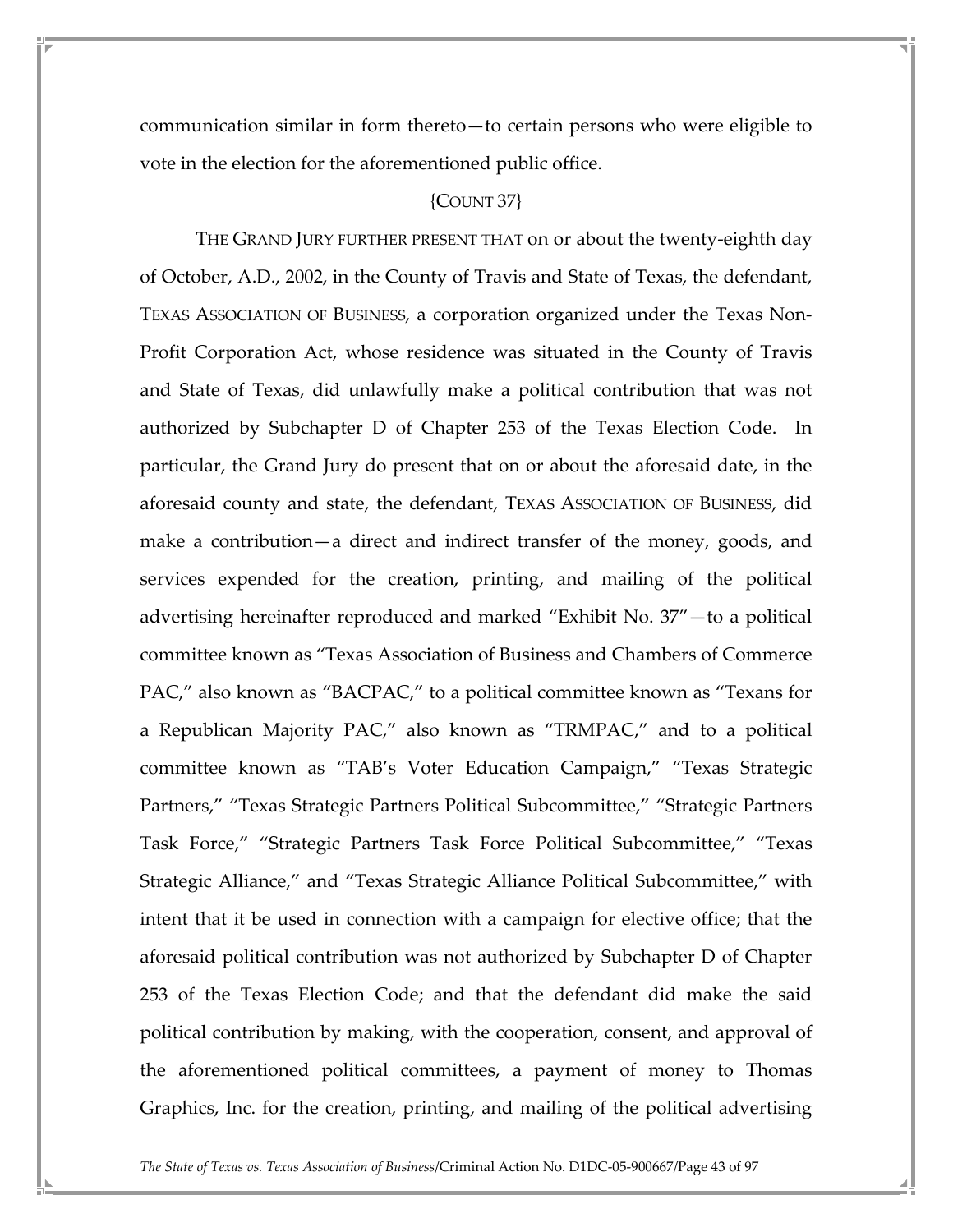hereinafter reproduced and marked "Exhibit No. 37"—a communication supporting Mike Hamilton, a candidate for election to the office of Representative, District 19, Texas House of Representatives, which communication appeared in a pamphlet, circular, flier, and written communication similar in form thereto—to certain persons who were eligible to vote in the election for the aforementioned public office.

#### {COUNT 38}

 THE GRAND JURY FURTHER PRESENT THAT on or about the twenty-eighth day of October, A.D., 2002, in the County of Travis and State of Texas, the defendant, TEXAS ASSOCIATION OF BUSINESS, a corporation organized under the Texas Non-Profit Corporation Act, whose residence was situated in the County of Travis and State of Texas, did unlawfully make a political contribution that was not authorized by Subchapter D of Chapter 253 of the Texas Election Code. In particular, the Grand Jury do present that on or about the aforesaid date, in the aforesaid county and state, the defendant, TEXAS ASSOCIATION OF BUSINESS, did make a contribution—a direct and indirect transfer of the money, goods, and services expended for the creation, printing, and mailing of the political advertising hereinafter reproduced and marked "Exhibit No. 38"—to a political committee known as "Texas Association of Business and Chambers of Commerce PAC," also known as "BACPAC," to a political committee known as "Texans for a Republican Majority PAC," also known as "TRMPAC," and to a political committee known as "TAB's Voter Education Campaign," "Texas Strategic Partners," "Texas Strategic Partners Political Subcommittee," "Strategic Partners Task Force," "Strategic Partners Task Force Political Subcommittee," "Texas Strategic Alliance," and "Texas Strategic Alliance Political Subcommittee," with intent that it be used in connection with a campaign for elective office; that the aforesaid political contribution was not authorized by Subchapter D of Chapter

The State of Texas vs. Texas Association of Business/Criminal Action No. D1DC-05-900667/Page 44 of 97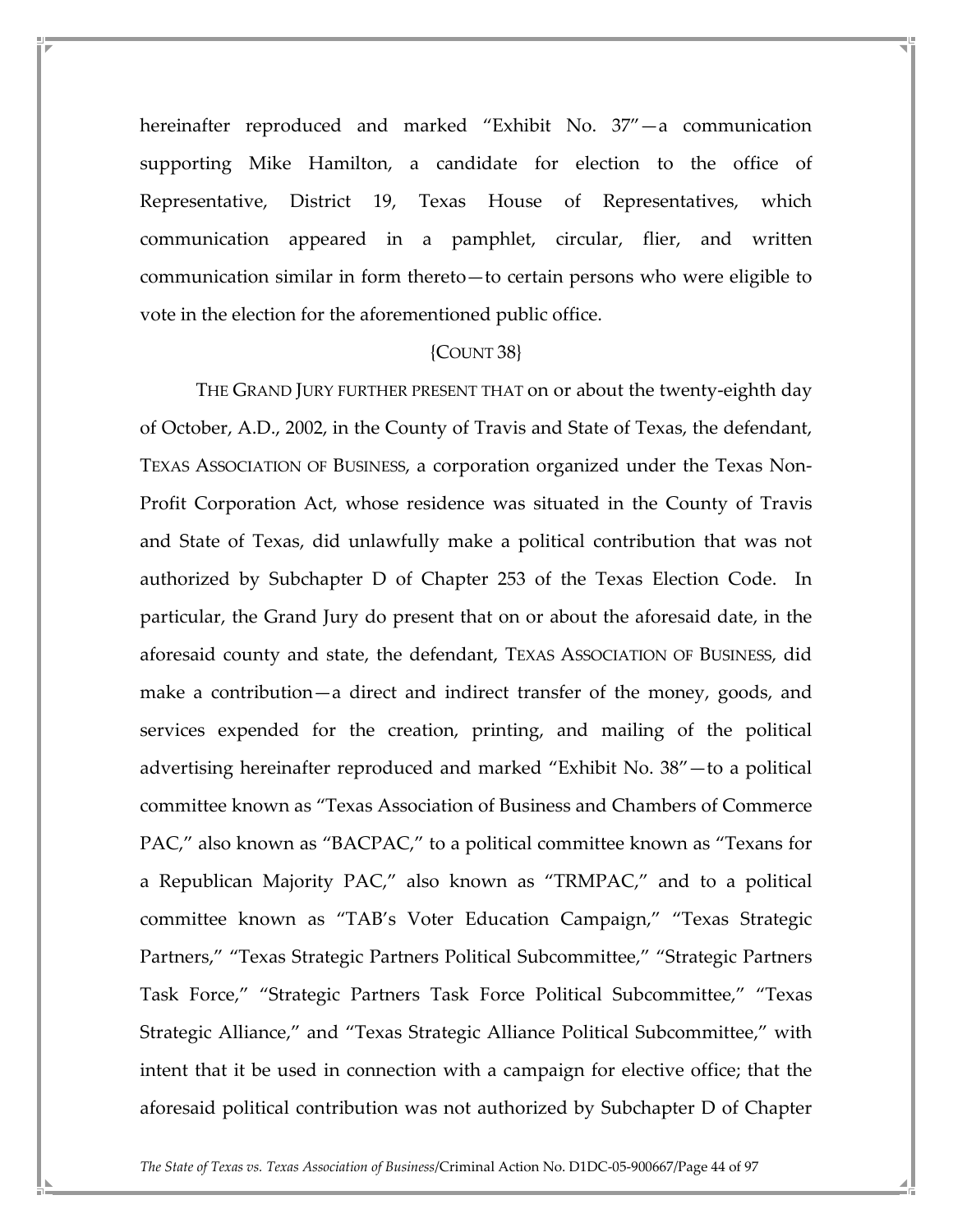253 of the Texas Election Code; and that the defendant did make the said political contribution by making, with the cooperation, consent, and approval of the aforementioned political committees, a payment of money to Thomas Graphics, Inc. for the creation, printing, and mailing of the political advertising hereinafter reproduced and marked "Exhibit No. 38"—a communication supporting Larry Taylor, a candidate for election to the office of Representative, District 24, Texas House of Representatives, which communication appeared in a pamphlet, circular, flier, and written communication similar in form thereto—to certain persons who were eligible to vote in the election for the aforementioned public office.

## {COUNT 39}

 THE GRAND JURY FURTHER PRESENT THAT on or about the twenty-eighth day of October, A.D., 2002, in the County of Travis and State of Texas, the defendant, TEXAS ASSOCIATION OF BUSINESS, a corporation organized under the Texas Non-Profit Corporation Act, whose residence was situated in the County of Travis and State of Texas, did unlawfully make a political contribution that was not authorized by Subchapter D of Chapter 253 of the Texas Election Code. In particular, the Grand Jury do present that on or about the aforesaid date, in the aforesaid county and state, the defendant, TEXAS ASSOCIATION OF BUSINESS, did make a contribution—a direct and indirect transfer of the money, goods, and services expended for the creation, printing, and mailing of the political advertising hereinafter reproduced and marked "Exhibit No. 39"—to a political committee known as "Texas Association of Business and Chambers of Commerce PAC," also known as "BACPAC," to a political committee known as "Texans for a Republican Majority PAC," also known as "TRMPAC," and to a political committee known as "TAB's Voter Education Campaign," "Texas Strategic Partners," "Texas Strategic Partners Political Subcommittee," "Strategic Partners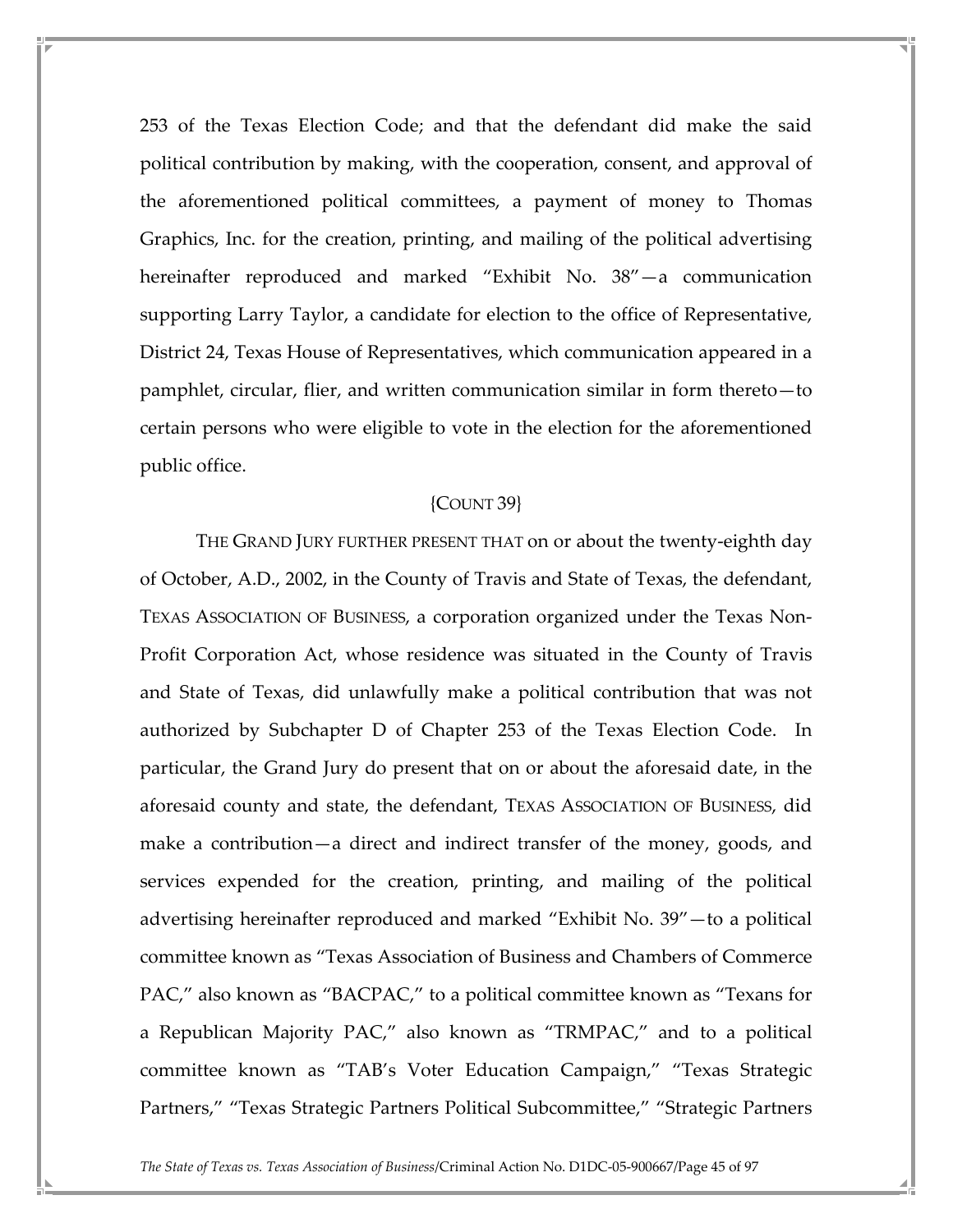Task Force," "Strategic Partners Task Force Political Subcommittee," "Texas Strategic Alliance," and "Texas Strategic Alliance Political Subcommittee," with intent that it be used in connection with a campaign for elective office; that the aforesaid political contribution was not authorized by Subchapter D of Chapter 253 of the Texas Election Code; and that the defendant did make the said political contribution by making, with the cooperation, consent, and approval of the aforementioned political committees, a payment of money to Thomas Graphics, Inc. for the creation, printing, and mailing of the political advertising hereinafter reproduced and marked "Exhibit No. 39"—a communication supporting Jack Stick, a candidate for election to the office of Representative, District 50, Texas House of Representatives, which communication appeared in a pamphlet, circular, flier, and written communication similar in form thereto—to certain persons who were eligible to vote in the election for the aforementioned public office.

# {COUNT 40}

 THE GRAND JURY FURTHER PRESENT THAT on or about the twenty-eighth day of October, A.D., 2002, in the County of Travis and State of Texas, the defendant, TEXAS ASSOCIATION OF BUSINESS, a corporation organized under the Texas Non-Profit Corporation Act, whose residence was situated in the County of Travis and State of Texas, did unlawfully make a political contribution that was not authorized by Subchapter D of Chapter 253 of the Texas Election Code. In particular, the Grand Jury do present that on or about the aforesaid date, in the aforesaid county and state, the defendant, TEXAS ASSOCIATION OF BUSINESS, did make a contribution—a direct and indirect transfer of the money, goods, and services expended for the creation, printing, and mailing of the political advertising hereinafter reproduced and marked "Exhibit No. 40"—to a political committee known as "Texas Association of Business and Chambers of Commerce

The State of Texas vs. Texas Association of Business/Criminal Action No. D1DC-05-900667/Page 46 of 97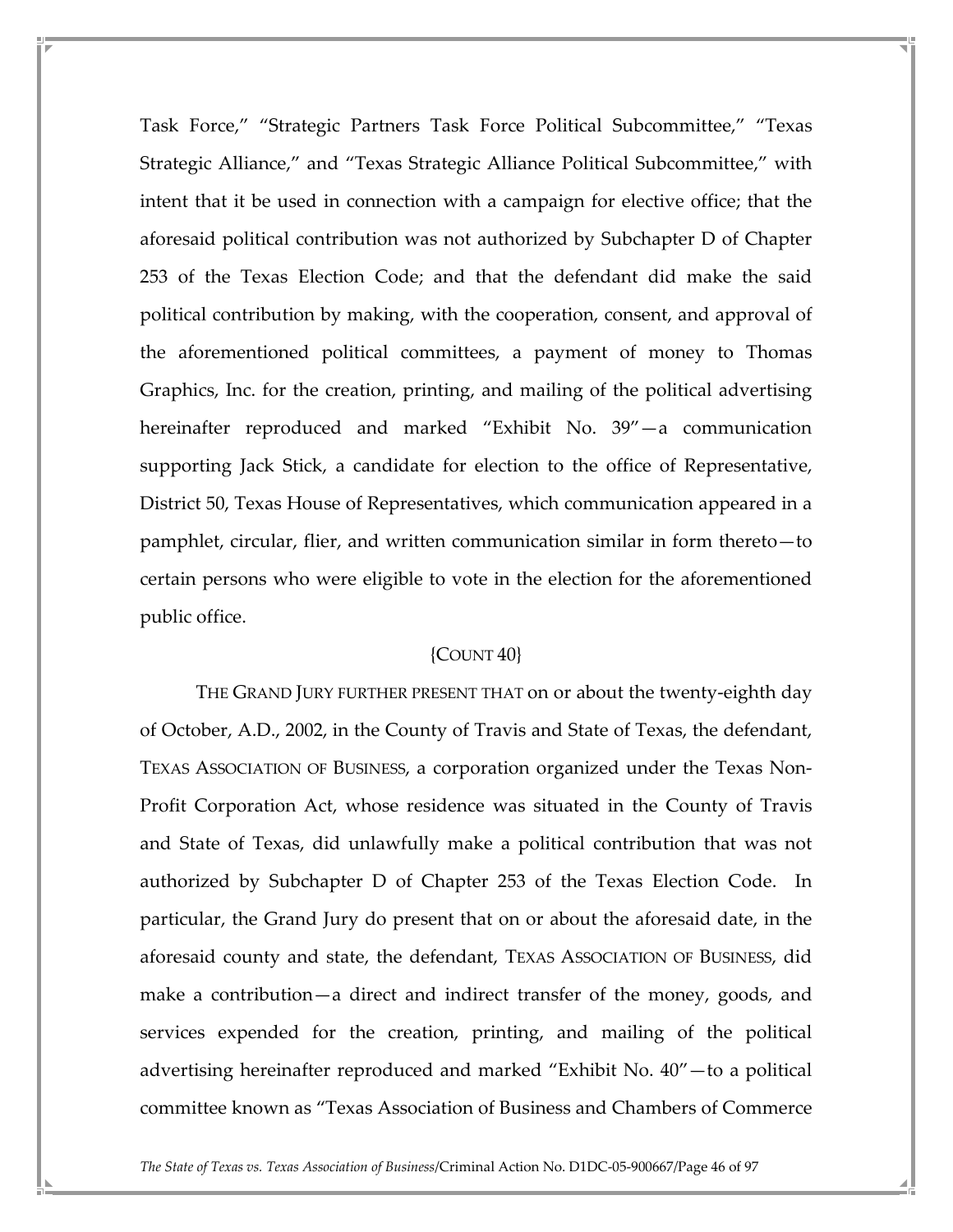PAC," also known as "BACPAC," to a political committee known as "Texans for a Republican Majority PAC," also known as "TRMPAC," and to a political committee known as "TAB's Voter Education Campaign," "Texas Strategic Partners," "Texas Strategic Partners Political Subcommittee," "Strategic Partners Task Force," "Strategic Partners Task Force Political Subcommittee," "Texas Strategic Alliance," and "Texas Strategic Alliance Political Subcommittee," with intent that it be used in connection with a campaign for elective office; that the aforesaid political contribution was not authorized by Subchapter D of Chapter 253 of the Texas Election Code; and that the defendant did make the said political contribution by making, with the cooperation, consent, and approval of the aforementioned political committees, a payment of money to Thomas Graphics, Inc. for the creation, printing, and mailing of the political advertising hereinafter reproduced and marked "Exhibit No. 40"—a communication supporting Holt Getterman, a candidate for election to the office of Representative, District 56, Texas House of Representatives, which communication appeared in a pamphlet, circular, flier, and written communication similar in form thereto—to certain persons who were eligible to vote in the election for the aforementioned public office.

# ${COUNT 41}$

 THE GRAND JURY FURTHER PRESENT THAT on or about the twenty-eighth day of October, A.D., 2002, in the County of Travis and State of Texas, the defendant, TEXAS ASSOCIATION OF BUSINESS, a corporation organized under the Texas Non-Profit Corporation Act, whose residence was situated in the County of Travis and State of Texas, did unlawfully make a political contribution that was not authorized by Subchapter D of Chapter 253 of the Texas Election Code. In particular, the Grand Jury do present that on or about the aforesaid date, in the aforesaid county and state, the defendant, TEXAS ASSOCIATION OF BUSINESS, did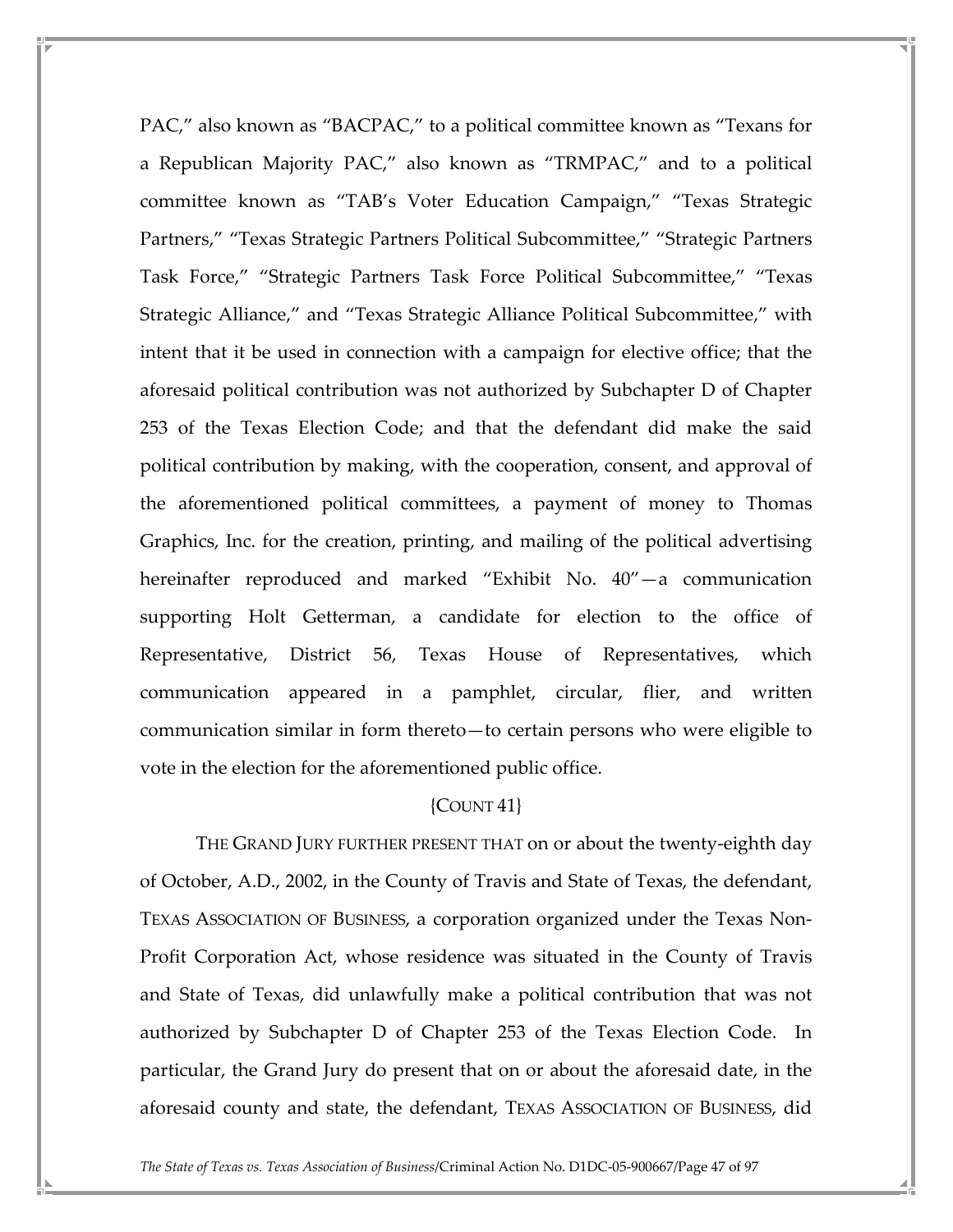make a contribution—a direct and indirect transfer of the money, goods, and services expended for the creation, printing, and mailing of the political advertising hereinafter reproduced and marked "Exhibit No. 41"—to a political committee known as "Texas Association of Business and Chambers of Commerce PAC," also known as "BACPAC," to a political committee known as "Texans for a Republican Majority PAC," also known as "TRMPAC," and to a political committee known as "TAB's Voter Education Campaign," "Texas Strategic Partners," "Texas Strategic Partners Political Subcommittee," "Strategic Partners Task Force," "Strategic Partners Task Force Political Subcommittee," "Texas Strategic Alliance," and "Texas Strategic Alliance Political Subcommittee," with intent that it be used in connection with a campaign for elective office; that the aforesaid political contribution was not authorized by Subchapter D of Chapter 253 of the Texas Election Code; and that the defendant did make the said political contribution by making, with the cooperation, consent, and approval of the aforementioned political committees, a payment of money to Thomas Graphics, Inc. for the creation, printing, and mailing of the political advertising hereinafter reproduced and marked "Exhibit No. 41"—a communication supporting Rick Hardcastle, a candidate for election to the office of Representative, District 68, Texas House of Representatives, which communication appeared in a pamphlet, circular, flier, and written communication similar in form thereto—to certain persons who were eligible to vote in the election for the aforementioned public office.

### {COUNT 42}

 THE GRAND JURY FURTHER PRESENT THAT on or about the twenty-eighth day of October, A.D., 2002, in the County of Travis and State of Texas, the defendant, TEXAS ASSOCIATION OF BUSINESS, a corporation organized under the Texas Non-Profit Corporation Act, whose residence was situated in the County of Travis

The State of Texas vs. Texas Association of Business/Criminal Action No. D1DC-05-900667/Page 48 of 97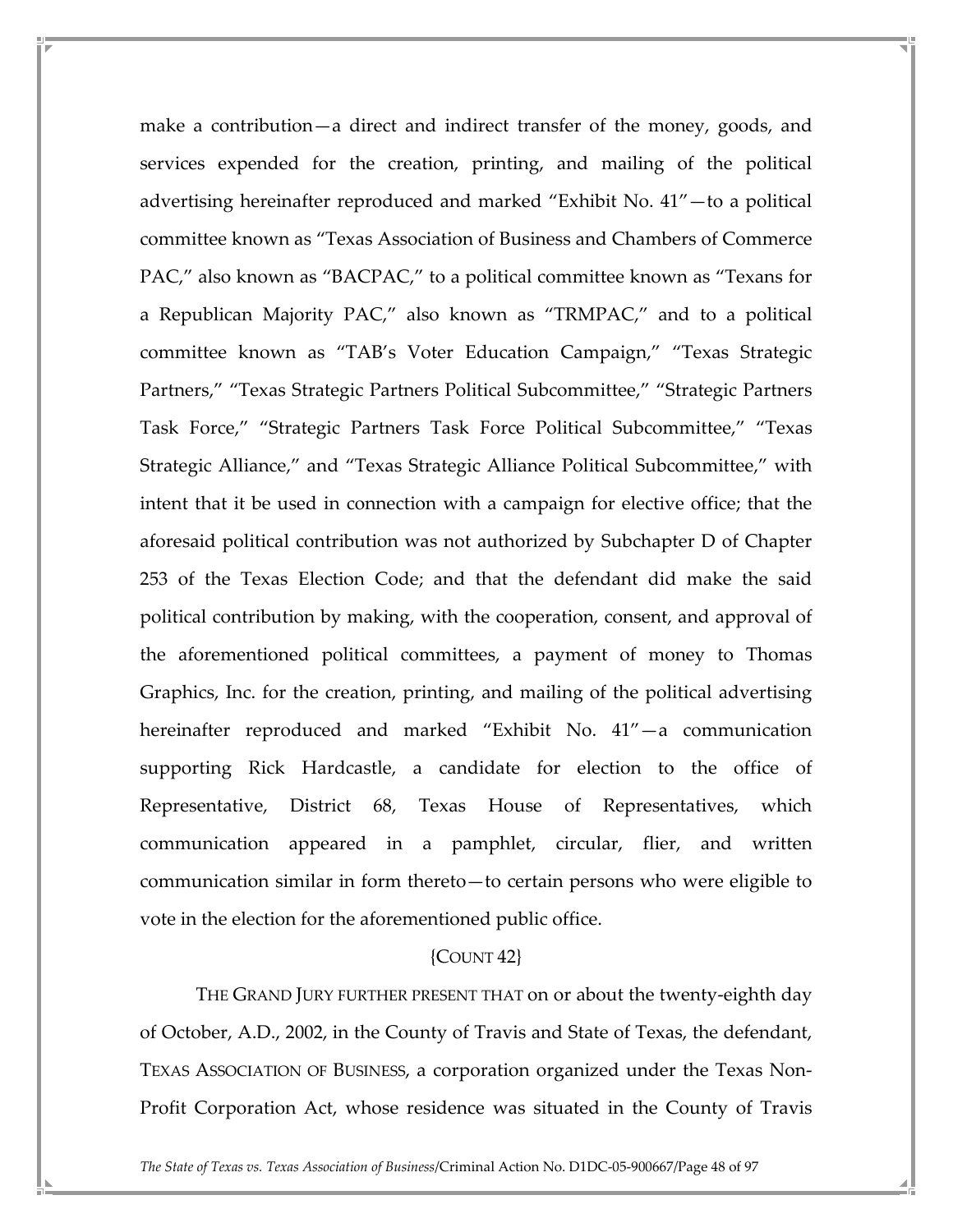and State of Texas, did unlawfully make a political contribution that was not authorized by Subchapter D of Chapter 253 of the Texas Election Code. In particular, the Grand Jury do present that on or about the aforesaid date, in the aforesaid county and state, the defendant, TEXAS ASSOCIATION OF BUSINESS, did make a contribution—a direct and indirect transfer of the money, goods, and services expended for the creation, printing, and mailing of the political advertising hereinafter reproduced and marked "Exhibit No. 42"—to a political committee known as "Texas Association of Business and Chambers of Commerce PAC," also known as "BACPAC," to a political committee known as "Texans for a Republican Majority PAC," also known as "TRMPAC," and to a political committee known as "TAB's Voter Education Campaign," "Texas Strategic Partners," "Texas Strategic Partners Political Subcommittee," "Strategic Partners Task Force," "Strategic Partners Task Force Political Subcommittee," "Texas Strategic Alliance," and "Texas Strategic Alliance Political Subcommittee," with intent that it be used in connection with a campaign for elective office; that the aforesaid political contribution was not authorized by Subchapter D of Chapter 253 of the Texas Election Code; and that the defendant did make the said political contribution by making, with the cooperation, consent, and approval of the aforementioned political committees, a payment of money to Thomas Graphics, Inc. for the creation, printing, and mailing of the political advertising hereinafter reproduced and marked "Exhibit No. 42"—a communication supporting Ken Mercer, a candidate for election to the office of Representative, District 117, Texas House of Representatives, which communication appeared in a pamphlet, circular, flier, and written communication similar in form thereto to certain persons who were eligible to vote in the election for the aforementioned public office.

The State of Texas vs. Texas Association of Business/Criminal Action No. D1DC-05-900667/Page 49 of 97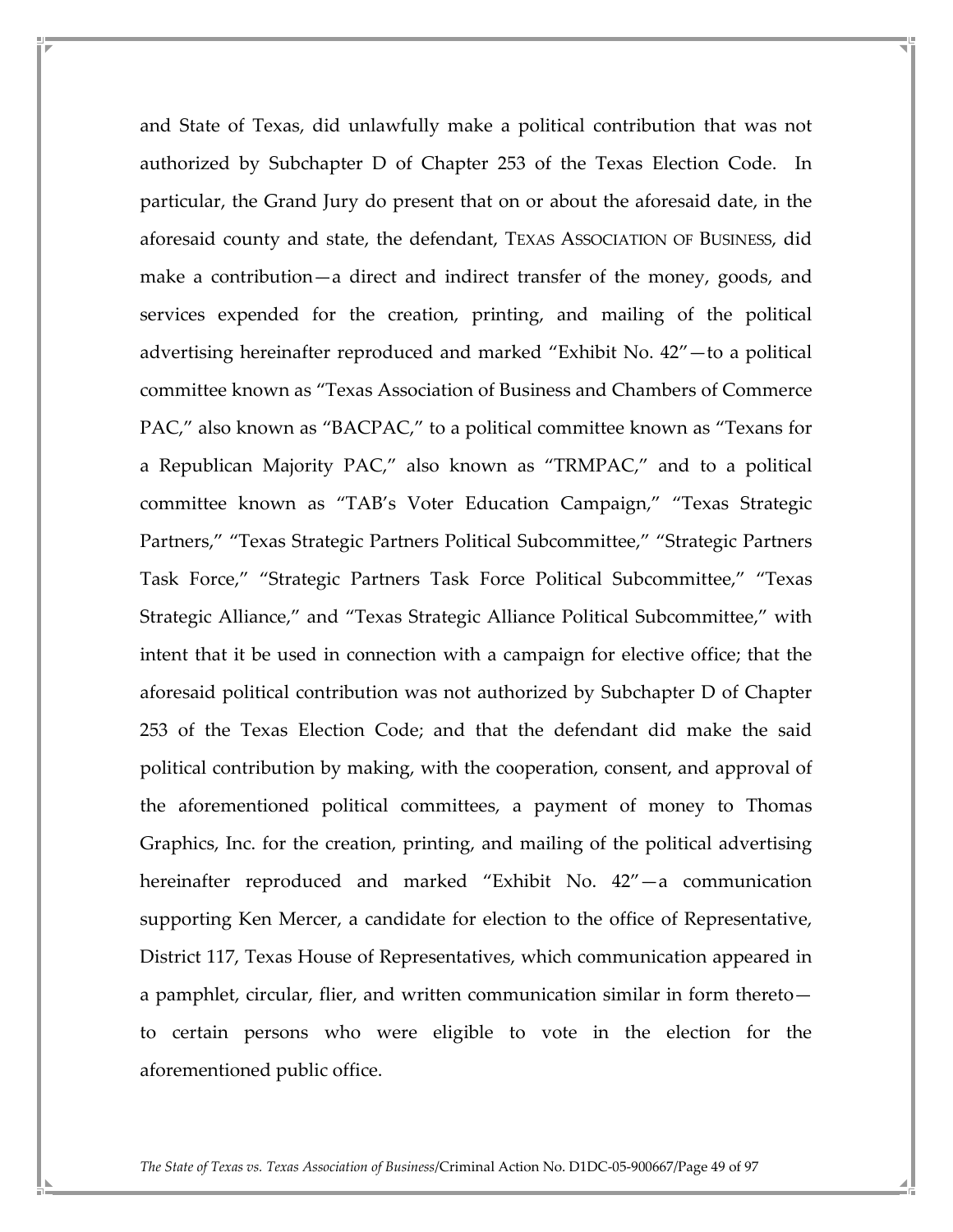#### ${COUNT 43}$

 THE GRAND JURY FURTHER PRESENT THAT on or about the twenty-eighth day of October, A.D., 2002, in the County of Travis and State of Texas, the defendant, TEXAS ASSOCIATION OF BUSINESS, a corporation organized under the Texas Non-Profit Corporation Act, whose residence was situated in the County of Travis and State of Texas, did unlawfully make a political contribution that was not authorized by Subchapter D of Chapter 253 of the Texas Election Code. In particular, the Grand Jury do present that on or about the aforesaid date, in the aforesaid county and state, the defendant, TEXAS ASSOCIATION OF BUSINESS, did make a contribution—a direct and indirect transfer of the money, goods, and services expended for the creation, printing, and mailing of the political advertising hereinafter reproduced and marked "Exhibit No. 43"—to a political committee known as "Texas Association of Business and Chambers of Commerce PAC," also known as "BACPAC," to a political committee known as "Texans for a Republican Majority PAC," also known as "TRMPAC," and to a political committee known as "TAB's Voter Education Campaign," "Texas Strategic Partners," "Texas Strategic Partners Political Subcommittee," "Strategic Partners Task Force," "Strategic Partners Task Force Political Subcommittee," "Texas Strategic Alliance," and "Texas Strategic Alliance Political Subcommittee," with intent that it be used in connection with a campaign for elective office; that the aforesaid political contribution was not authorized by Subchapter D of Chapter 253 of the Texas Election Code; and that the defendant did make the said political contribution by making, with the cooperation, consent, and approval of the aforementioned political committees, a payment of money to Thomas Graphics, Inc. for the creation, printing, and mailing of the political advertising hereinafter reproduced and marked "Exhibit No. 43"—a communication supporting Nelson Balido, a candidate for election to the office of Representative,

The State of Texas vs. Texas Association of Business/Criminal Action No. D1DC-05-900667/Page 50 of 97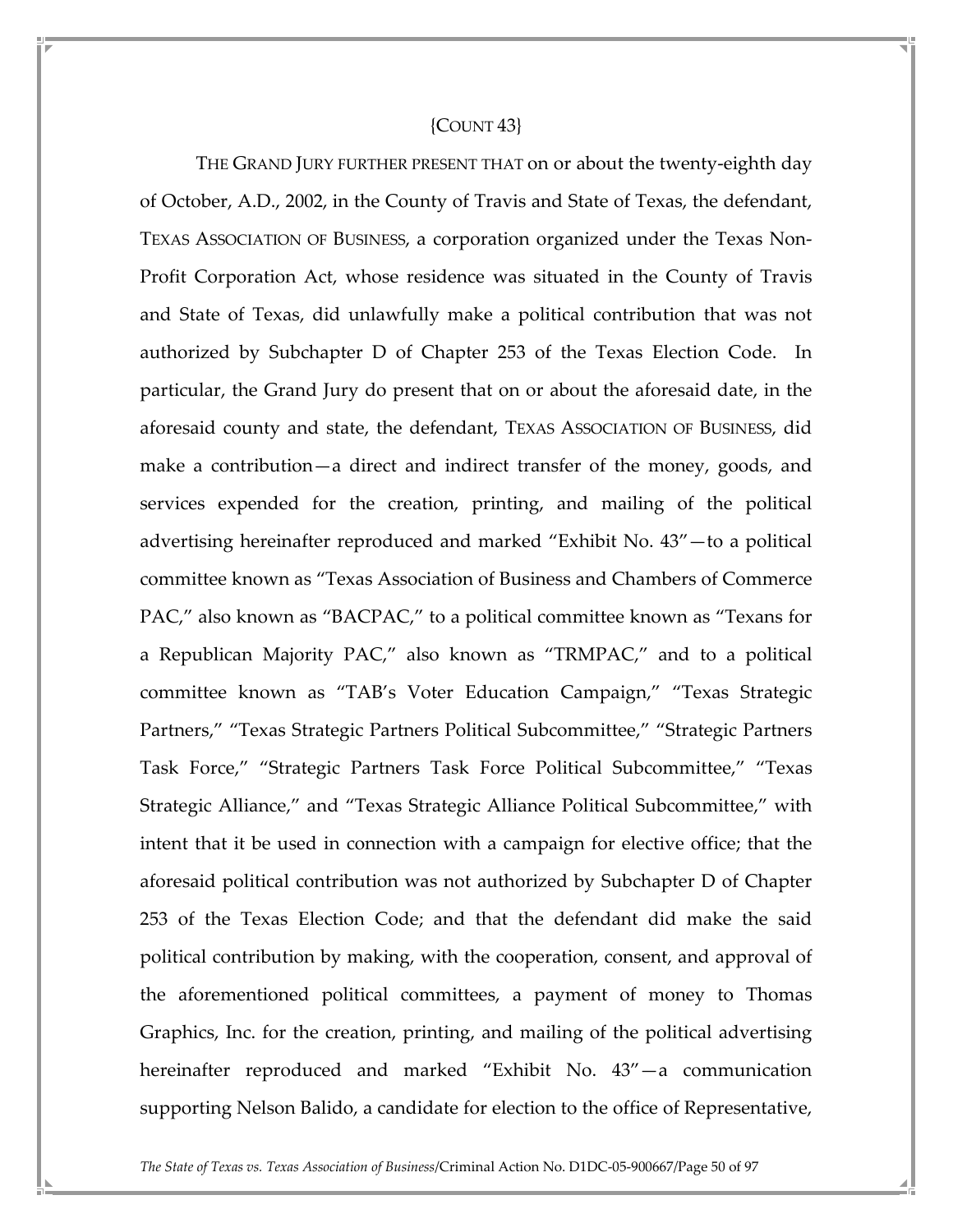District 125, Texas House of Representatives, which communication appeared in a pamphlet, circular, flier, and written communication similar in form thereto to certain persons who were eligible to vote in the election for the aforementioned public office.

## {COUNT 44}

 THE GRAND JURY FURTHER PRESENT THAT on or about the twenty-eighth day of October, A.D., 2002, in the County of Travis and State of Texas, the defendant, TEXAS ASSOCIATION OF BUSINESS, a corporation organized under the Texas Non-Profit Corporation Act, whose residence was situated in the County of Travis and State of Texas, did unlawfully make a political contribution that was not authorized by Subchapter D of Chapter 253 of the Texas Election Code. In particular, the Grand Jury do present that on or about the aforesaid date, in the aforesaid county and state, the defendant, TEXAS ASSOCIATION OF BUSINESS, did make a contribution—a direct and indirect transfer of the money, goods, and services expended for the creation, printing, and mailing of the political advertising hereinafter reproduced and marked "Exhibit No. 44"—to a political committee known as "Texas Association of Business and Chambers of Commerce PAC," also known as "BACPAC," to a political committee known as "Texans for a Republican Majority PAC," also known as "TRMPAC," and to a political committee known as "TAB's Voter Education Campaign," "Texas Strategic Partners," "Texas Strategic Partners Political Subcommittee," "Strategic Partners Task Force," "Strategic Partners Task Force Political Subcommittee," "Texas Strategic Alliance," and "Texas Strategic Alliance Political Subcommittee," with intent that it be used in connection with a campaign for elective office; that the aforesaid political contribution was not authorized by Subchapter D of Chapter 253 of the Texas Election Code; and that the defendant did make the said political contribution by making, with the cooperation, consent, and approval of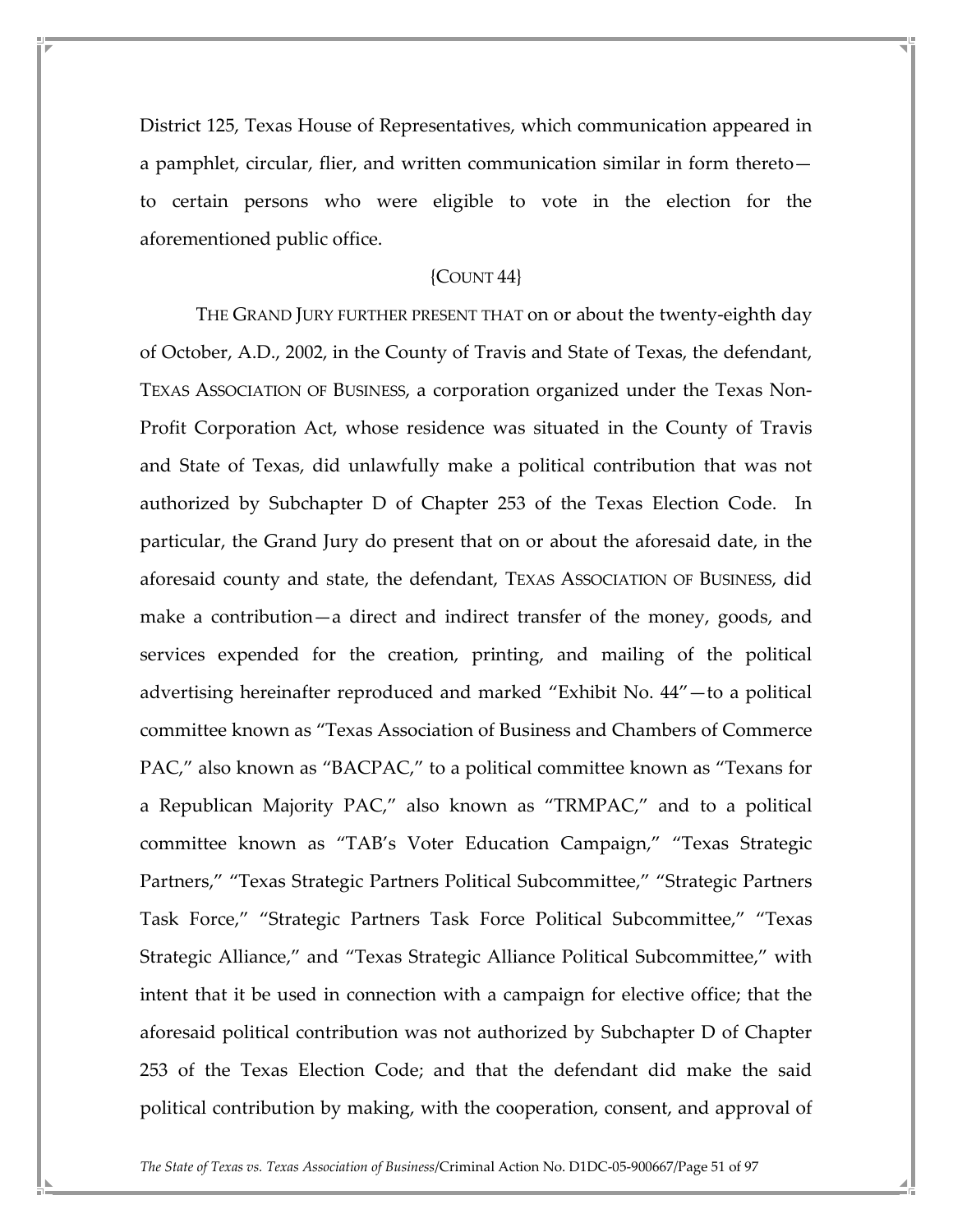the aforementioned political committees, a payment of money to Thomas Graphics, Inc. for the creation, printing, and mailing of the political advertising hereinafter reproduced and marked "Exhibit No. 44"—a communication supporting Martha Wong, a candidate for election to the office of Representative, District 134, Texas House of Representatives, which communication appeared in a pamphlet, circular, flier, and written communication similar in form thereto to certain persons who were eligible to vote in the election for the aforementioned public office.

# ${COUNT 45}$

 THE GRAND JURY FURTHER PRESENT THAT on or about the twenty-eighth day of October, A.D., 2002, in the County of Travis and State of Texas, the defendant, TEXAS ASSOCIATION OF BUSINESS, a corporation organized under the Texas Non-Profit Corporation Act, whose residence was situated in the County of Travis and State of Texas, did unlawfully make a political contribution that was not authorized by Subchapter D of Chapter 253 of the Texas Election Code. In particular, the Grand Jury do present that on or about the aforesaid date, in the aforesaid county and state, the defendant, TEXAS ASSOCIATION OF BUSINESS, did make a contribution—a direct and indirect transfer of the money, goods, and services expended for the creation, printing, and mailing of the political advertising hereinafter reproduced and marked "Exhibit No. 45"—to a political committee known as "Texas Association of Business and Chambers of Commerce PAC," also known as "BACPAC," to a political committee known as "Texans for a Republican Majority PAC," also known as "TRMPAC," and to a political committee known as "TAB's Voter Education Campaign," "Texas Strategic Partners," "Texas Strategic Partners Political Subcommittee," "Strategic Partners Task Force," "Strategic Partners Task Force Political Subcommittee," "Texas Strategic Alliance," and "Texas Strategic Alliance Political Subcommittee," with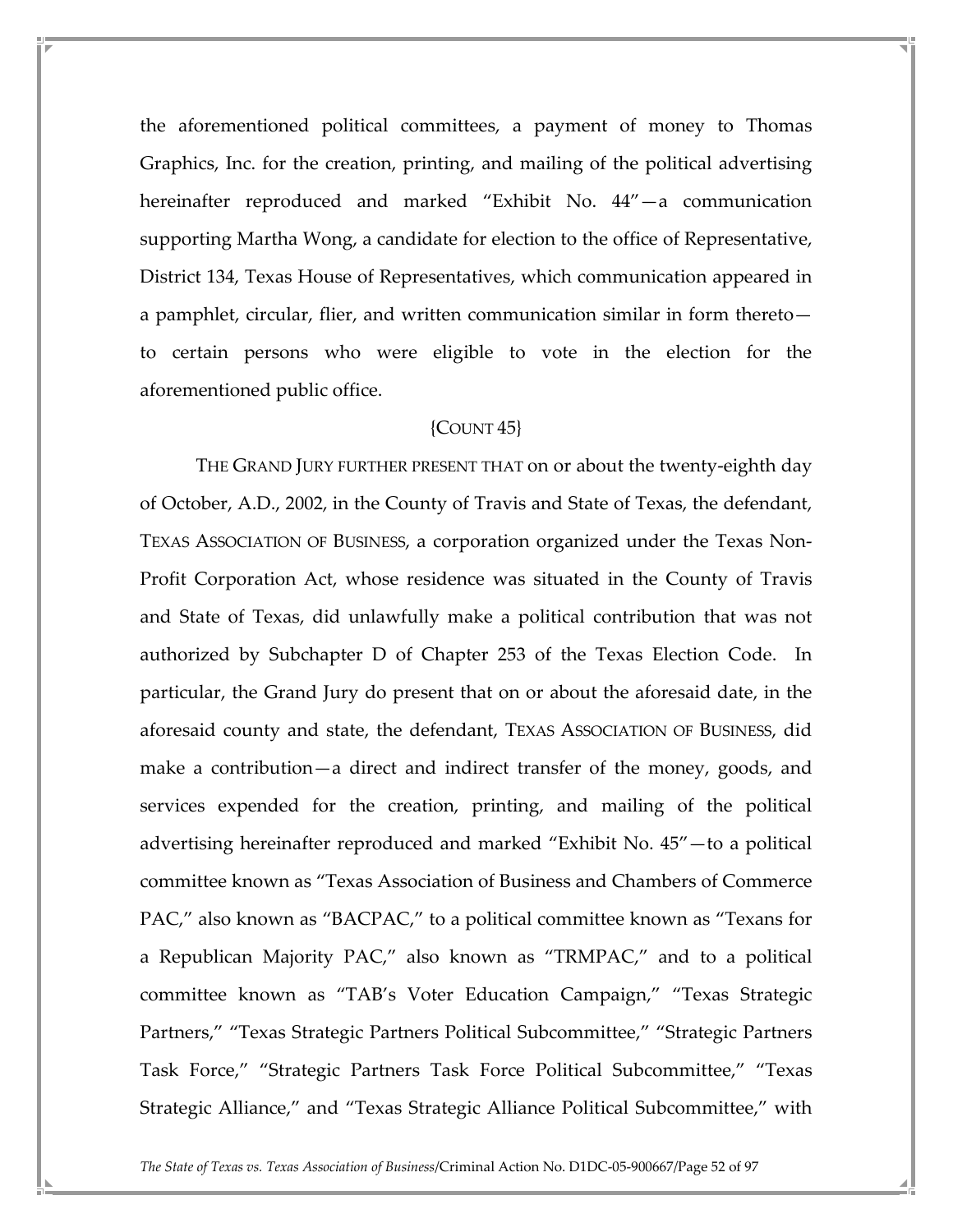intent that it be used in connection with a campaign for elective office; that the aforesaid political contribution was not authorized by Subchapter D of Chapter 253 of the Texas Election Code; and that the defendant did make the said political contribution by making, with the cooperation, consent, and approval of the aforementioned political committees, a payment of money to Thomas Graphics, Inc. for the creation, printing, and mailing of the political advertising hereinafter reproduced and marked "Exhibit No. 45"—a communication supporting Dionne Roberts, a candidate for election to the office of Representative, District 137, Texas House of Representatives, which communication appeared in a pamphlet, circular, flier, and written communication similar in form thereto—to certain persons who were eligible to vote in the election for the aforementioned public office.

#### ${COUNT 46}$

 THE GRAND JURY FURTHER PRESENT THAT on or about the twenty-eighth day of October, A.D., 2002, in the County of Travis and State of Texas, the defendant, TEXAS ASSOCIATION OF BUSINESS, a corporation organized under the Texas Non-Profit Corporation Act, whose residence was situated in the County of Travis and State of Texas, did unlawfully make a political contribution that was not authorized by Subchapter D of Chapter 253 of the Texas Election Code. In particular, the Grand Jury do present that on or about the aforesaid date, in the aforesaid county and state, the defendant, TEXAS ASSOCIATION OF BUSINESS, did make a contribution—a direct and indirect transfer of the money, goods, and services expended for the creation, printing, and mailing of the political advertising hereinafter reproduced and marked "Exhibit No. 46"—to a political committee known as "Texas Association of Business and Chambers of Commerce PAC," also known as "BACPAC," to a political committee known as "Texans for a Republican Majority PAC," also known as "TRMPAC," and to a political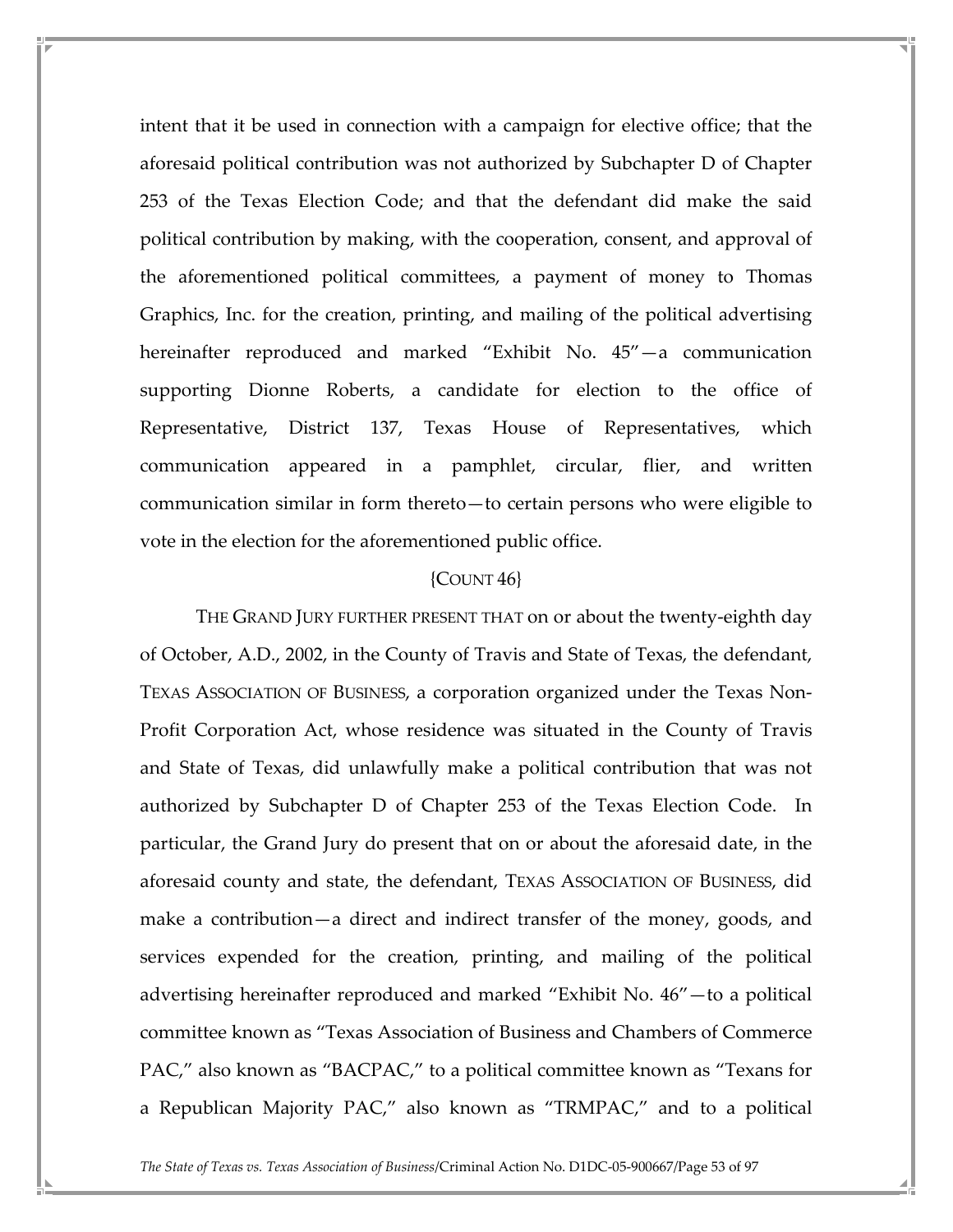committee known as "TAB's Voter Education Campaign," "Texas Strategic Partners," "Texas Strategic Partners Political Subcommittee," "Strategic Partners Task Force," "Strategic Partners Task Force Political Subcommittee," "Texas Strategic Alliance," and "Texas Strategic Alliance Political Subcommittee," with intent that it be used in connection with a campaign for elective office; that the aforesaid political contribution was not authorized by Subchapter D of Chapter 253 of the Texas Election Code; and that the defendant did make the said political contribution by making, with the cooperation, consent, and approval of the aforementioned political committees, a payment of money to Thomas Graphics, Inc. for the creation, printing, and mailing of the political advertising hereinafter reproduced and marked "Exhibit No. 46"—a communication opposing Mike Head, a candidate for election to the office of Representative, District 4, Texas House of Representatives, which communication appeared in a pamphlet, circular, flier, and written communication similar in form thereto—to certain persons who were eligible to vote in the election for the aforementioned public office.

## {COUNT 47}

 THE GRAND JURY FURTHER PRESENT THAT on or about the twenty-eighth day of October, A.D., 2002, in the County of Travis and State of Texas, the defendant, TEXAS ASSOCIATION OF BUSINESS, a corporation organized under the Texas Non-Profit Corporation Act, whose residence was situated in the County of Travis and State of Texas, did unlawfully make a political contribution that was not authorized by Subchapter D of Chapter 253 of the Texas Election Code. In particular, the Grand Jury do present that on or about the aforesaid date, in the aforesaid county and state, the defendant, TEXAS ASSOCIATION OF BUSINESS, did make a contribution—a direct and indirect transfer of the money, goods, and services expended for the creation, printing, and mailing of the political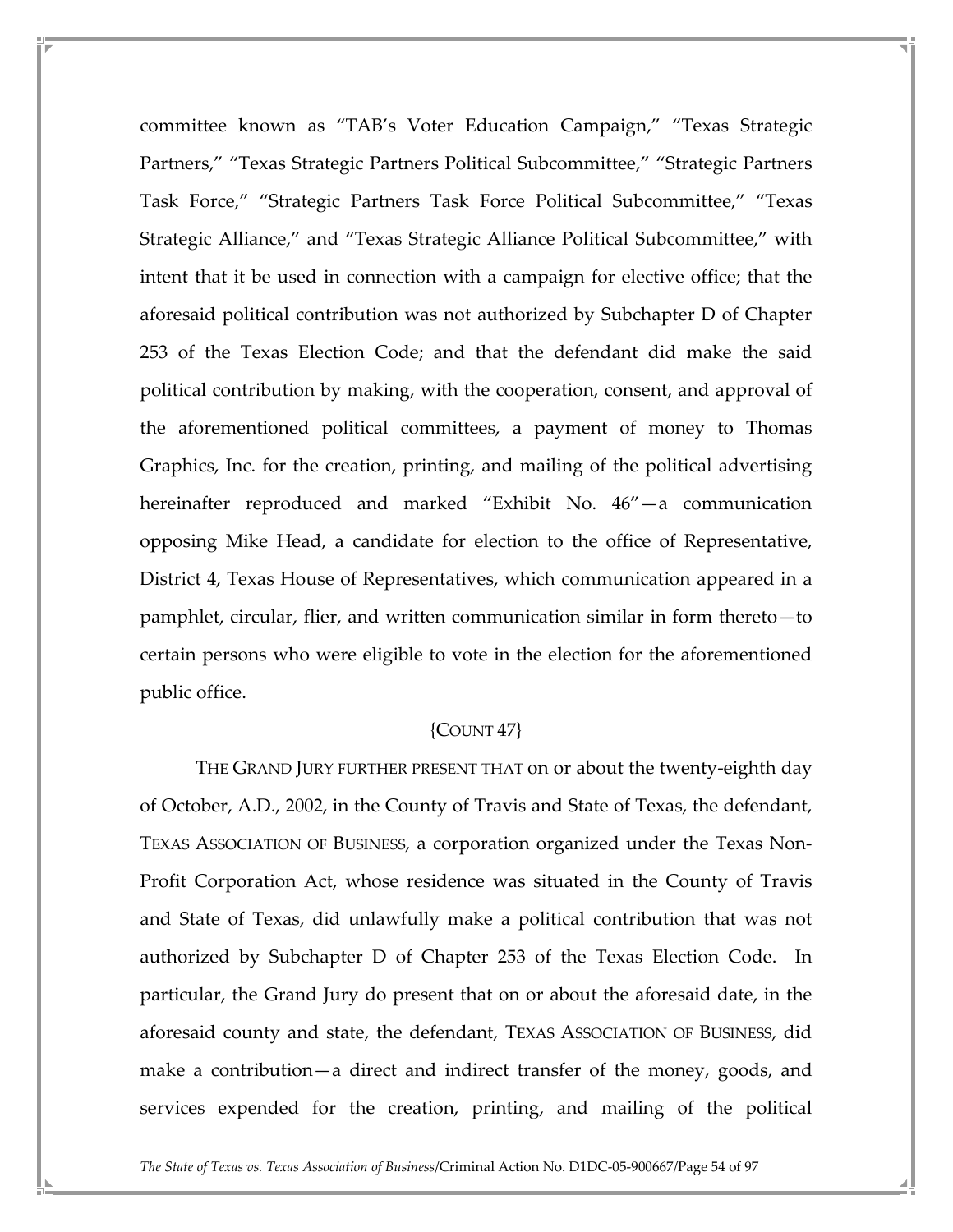advertising hereinafter reproduced and marked "Exhibit No. 47"—to a political committee known as "Texas Association of Business and Chambers of Commerce PAC," also known as "BACPAC," to a political committee known as "Texans for a Republican Majority PAC," also known as "TRMPAC," and to a political committee known as "TAB's Voter Education Campaign," "Texas Strategic Partners," "Texas Strategic Partners Political Subcommittee," "Strategic Partners Task Force," "Strategic Partners Task Force Political Subcommittee," "Texas Strategic Alliance," and "Texas Strategic Alliance Political Subcommittee," with intent that it be used in connection with a campaign for elective office; that the aforesaid political contribution was not authorized by Subchapter D of Chapter 253 of the Texas Election Code; and that the defendant did make the said political contribution by making, with the cooperation, consent, and approval of the aforementioned political committees, a payment of money to Thomas Graphics, Inc. for the creation, printing, and mailing of the political advertising hereinafter reproduced and marked "Exhibit No. 47"—a communication opposing Bob Glaze, a candidate for election to the office of Representative, District 5, Texas House of Representatives, which communication appeared in a pamphlet, circular, flier, and written communication similar in form thereto—to certain persons who were eligible to vote in the election for the aforementioned public office.

# {COUNT 48}

 THE GRAND JURY FURTHER PRESENT THAT on or about the twenty-eighth day of October, A.D., 2002, in the County of Travis and State of Texas, the defendant, TEXAS ASSOCIATION OF BUSINESS, a corporation organized under the Texas Non-Profit Corporation Act, whose residence was situated in the County of Travis and State of Texas, did unlawfully make a political contribution that was not authorized by Subchapter D of Chapter 253 of the Texas Election Code. In

The State of Texas vs. Texas Association of Business/Criminal Action No. D1DC-05-900667/Page 55 of 97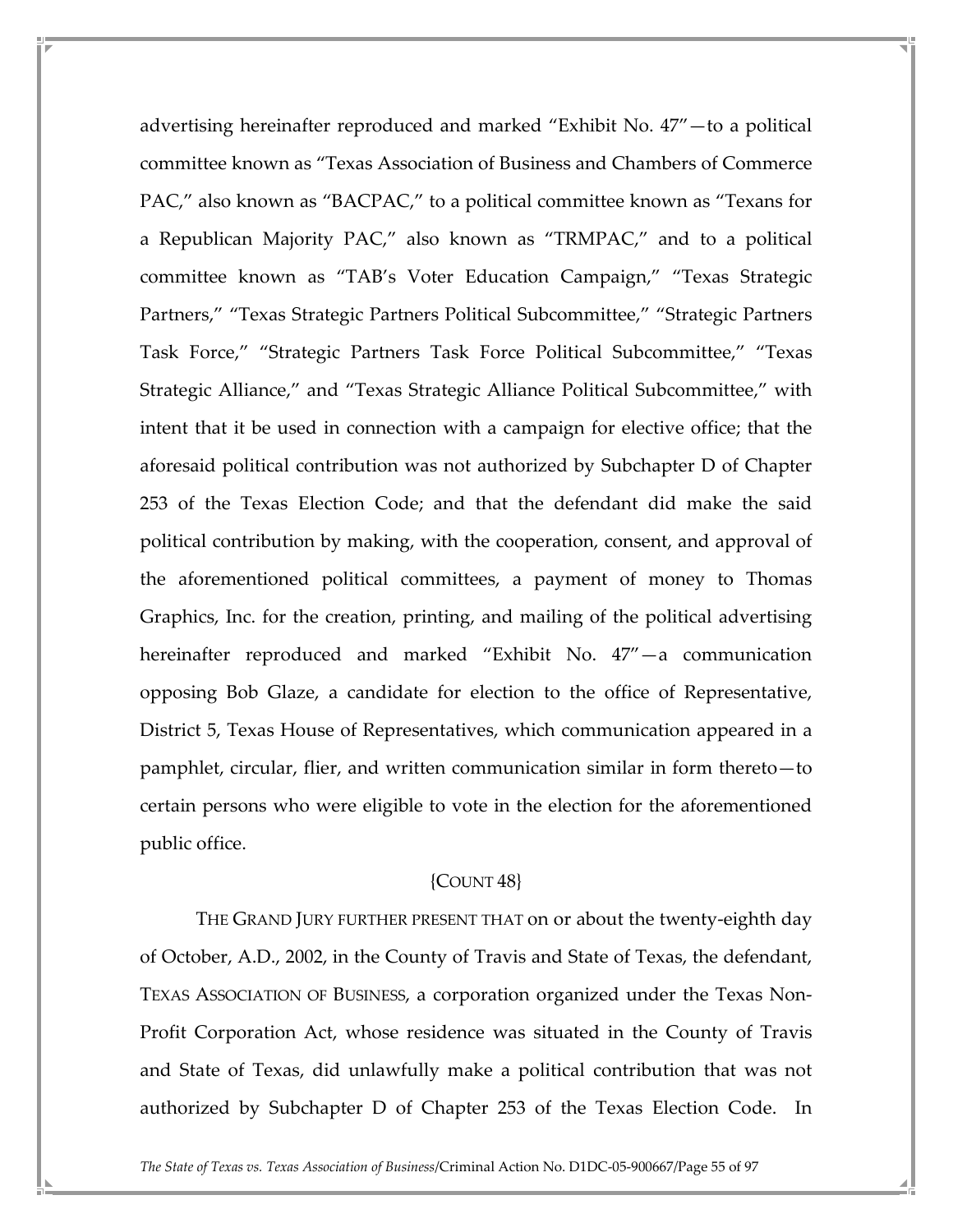particular, the Grand Jury do present that on or about the aforesaid date, in the aforesaid county and state, the defendant, TEXAS ASSOCIATION OF BUSINESS, did make a contribution—a direct and indirect transfer of the money, goods, and services expended for the creation, printing, and mailing of the political advertising hereinafter reproduced and marked "Exhibit No. 48"—to a political committee known as "Texas Association of Business and Chambers of Commerce PAC," also known as "BACPAC," to a political committee known as "Texans for a Republican Majority PAC," also known as "TRMPAC," and to a political committee known as "TAB's Voter Education Campaign," "Texas Strategic Partners," "Texas Strategic Partners Political Subcommittee," "Strategic Partners Task Force," "Strategic Partners Task Force Political Subcommittee," "Texas Strategic Alliance," and "Texas Strategic Alliance Political Subcommittee," with intent that it be used in connection with a campaign for elective office; that the aforesaid political contribution was not authorized by Subchapter D of Chapter 253 of the Texas Election Code; and that the defendant did make the said political contribution by making, with the cooperation, consent, and approval of the aforementioned political committees, a payment of money to Thomas Graphics, Inc. for the creation, printing, and mailing of the political advertising hereinafter reproduced and marked "Exhibit No. 48"—a communication opposing George Robinson, a candidate for election to the office of Representative, District 8, Texas House of Representatives, which communication appeared in a pamphlet, circular, flier, and written communication similar in form thereto—to certain persons who were eligible to vote in the election for the aforementioned public office.

# {COUNT 49}

 THE GRAND JURY FURTHER PRESENT THAT on or about the twenty-eighth day of October, A.D., 2002, in the County of Travis and State of Texas, the defendant,

The State of Texas vs. Texas Association of Business/Criminal Action No. D1DC-05-900667/Page 56 of 97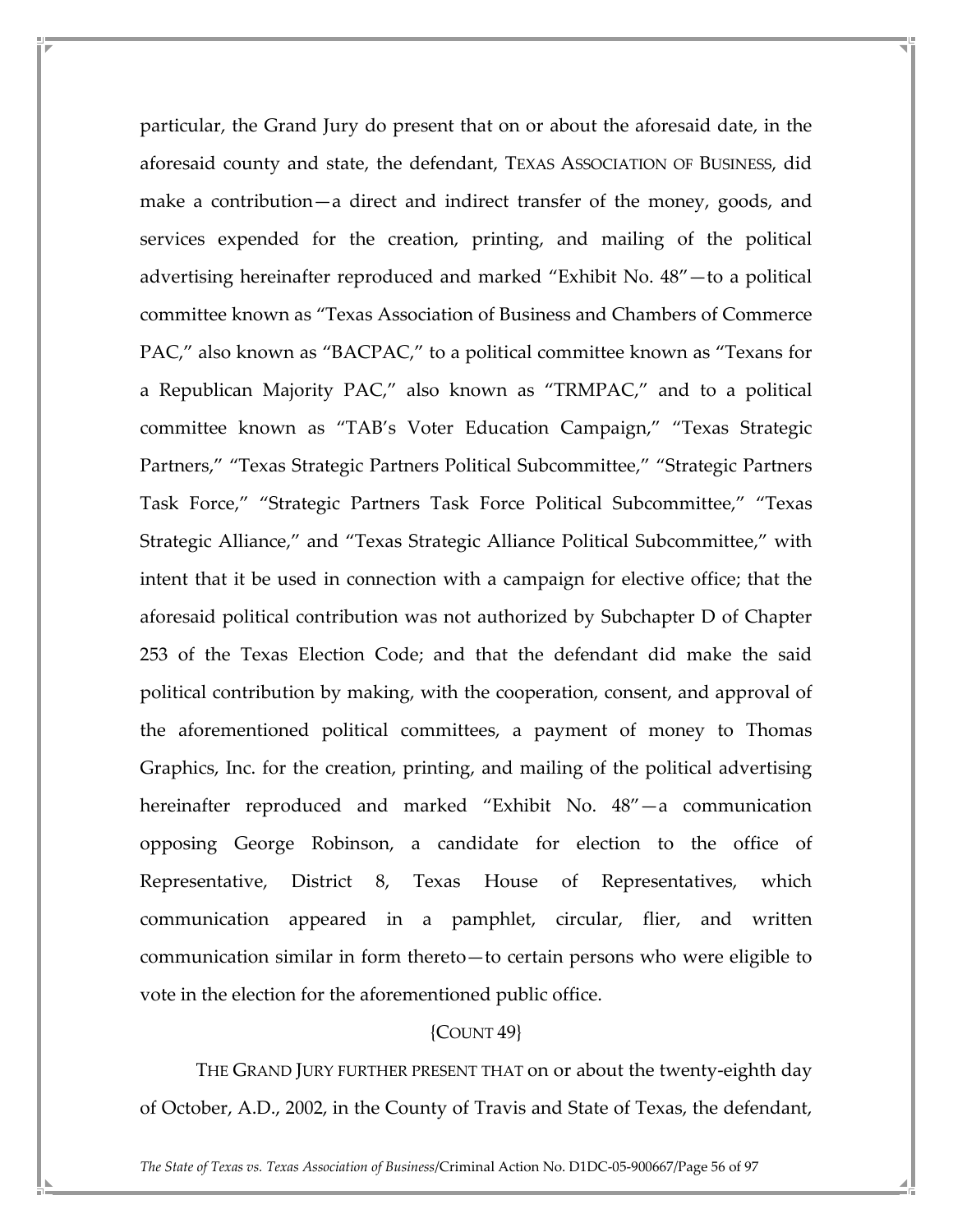TEXAS ASSOCIATION OF BUSINESS, a corporation organized under the Texas Non-Profit Corporation Act, whose residence was situated in the County of Travis and State of Texas, did unlawfully make a political contribution that was not authorized by Subchapter D of Chapter 253 of the Texas Election Code. In particular, the Grand Jury do present that on or about the aforesaid date, in the aforesaid county and state, the defendant, TEXAS ASSOCIATION OF BUSINESS, did make a contribution—a direct and indirect transfer of the money, goods, and services expended for the creation, printing, and mailing of the political advertising hereinafter reproduced and marked "Exhibit No. 49"—to a political committee known as "Texas Association of Business and Chambers of Commerce PAC," also known as "BACPAC," to a political committee known as "Texans for a Republican Majority PAC," also known as "TRMPAC," and to a political committee known as "TAB's Voter Education Campaign," "Texas Strategic Partners," "Texas Strategic Partners Political Subcommittee," "Strategic Partners Task Force," "Strategic Partners Task Force Political Subcommittee," "Texas Strategic Alliance," and "Texas Strategic Alliance Political Subcommittee," with intent that it be used in connection with a campaign for elective office; that the aforesaid political contribution was not authorized by Subchapter D of Chapter 253 of the Texas Election Code; and that the defendant did make the said political contribution by making, with the cooperation, consent, and approval of the aforementioned political committees, a payment of money to Thomas Graphics, Inc. for the creation, printing, and mailing of the political advertising hereinafter reproduced and marked "Exhibit No. 49"—a communication opposing Paul Clayton, a candidate for election to the office of Representative, District 19, Texas House of Representatives, which communication appeared in a pamphlet, circular, flier, and written communication similar in form thereto—to certain persons who were eligible to vote in the election for the aforementioned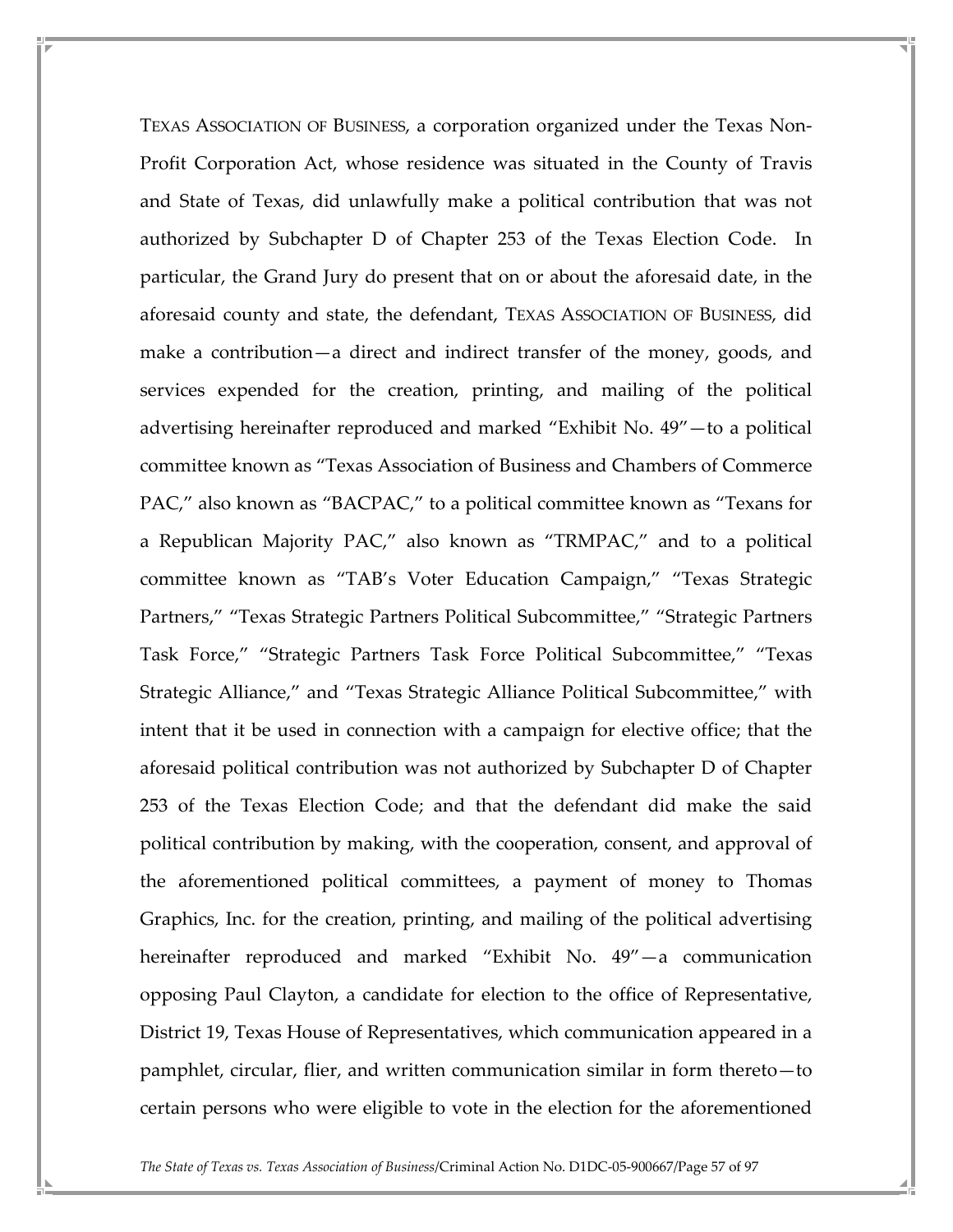public office.

# {COUNT 50}

 THE GRAND JURY FURTHER PRESENT THAT on or about the twenty-eighth day of October, A.D., 2002, in the County of Travis and State of Texas, the defendant, TEXAS ASSOCIATION OF BUSINESS, a corporation organized under the Texas Non-Profit Corporation Act, whose residence was situated in the County of Travis and State of Texas, did unlawfully make a political contribution that was not authorized by Subchapter D of Chapter 253 of the Texas Election Code. In particular, the Grand Jury do present that on or about the aforesaid date, in the aforesaid county and state, the defendant, TEXAS ASSOCIATION OF BUSINESS, did make a contribution—a direct and indirect transfer of the money, goods, and services expended for the creation, printing, and mailing of the political advertising hereinafter reproduced and marked "Exhibit No. 50"—to a political committee known as "Texas Association of Business and Chambers of Commerce PAC," also known as "BACPAC," to a political committee known as "Texans for a Republican Majority PAC," also known as "TRMPAC," and to a political committee known as "TAB's Voter Education Campaign," "Texas Strategic Partners," "Texas Strategic Partners Political Subcommittee," "Strategic Partners Task Force," "Strategic Partners Task Force Political Subcommittee," "Texas Strategic Alliance," and "Texas Strategic Alliance Political Subcommittee," with intent that it be used in connection with a campaign for elective office; that the aforesaid political contribution was not authorized by Subchapter D of Chapter 253 of the Texas Election Code; and that the defendant did make the said political contribution by making, with the cooperation, consent, and approval of the aforementioned political committees, a payment of money to Thomas Graphics, Inc. for the creation, printing, and mailing of the political advertising hereinafter reproduced and marked "Exhibit No. 50"—a communication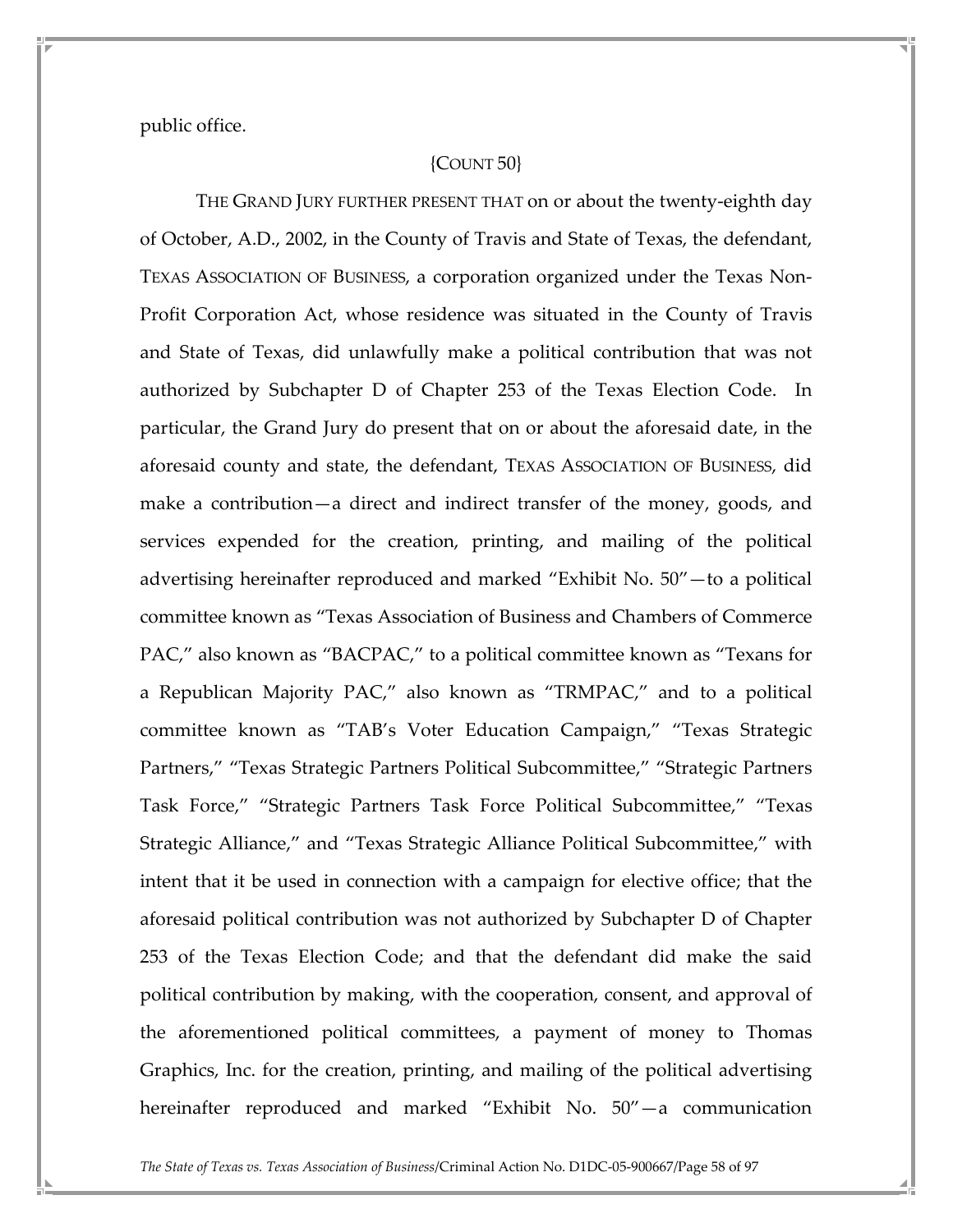opposing Tom Uher, a candidate for election to the office of Representative, District 29, Texas House of Representatives, which communication appeared in a pamphlet, circular, flier, and written communication similar in form thereto—to certain persons who were eligible to vote in the election for the aforementioned public office.

#### ${COUNT}$  51 $}$

 THE GRAND JURY FURTHER PRESENT THAT on or about the twenty-eighth day of October, A.D., 2002, in the County of Travis and State of Texas, the defendant, TEXAS ASSOCIATION OF BUSINESS, a corporation organized under the Texas Non-Profit Corporation Act, whose residence was situated in the County of Travis and State of Texas, did unlawfully make a political contribution that was not authorized by Subchapter D of Chapter 253 of the Texas Election Code. In particular, the Grand Jury do present that on or about the aforesaid date, in the aforesaid county and state, the defendant, TEXAS ASSOCIATION OF BUSINESS, did make a contribution—a direct and indirect transfer of the money, goods, and services expended for the creation, printing, and mailing of the political advertising hereinafter reproduced and marked "Exhibit No. 51"—to a political committee known as "Texas Association of Business and Chambers of Commerce PAC," also known as "BACPAC," to a political committee known as "Texans for a Republican Majority PAC," also known as "TRMPAC," and to a political committee known as "TAB's Voter Education Campaign," "Texas Strategic Partners," "Texas Strategic Partners Political Subcommittee," "Strategic Partners Task Force," "Strategic Partners Task Force Political Subcommittee," "Texas Strategic Alliance," and "Texas Strategic Alliance Political Subcommittee," with intent that it be used in connection with a campaign for elective office; that the aforesaid political contribution was not authorized by Subchapter D of Chapter 253 of the Texas Election Code; and that the defendant did make the said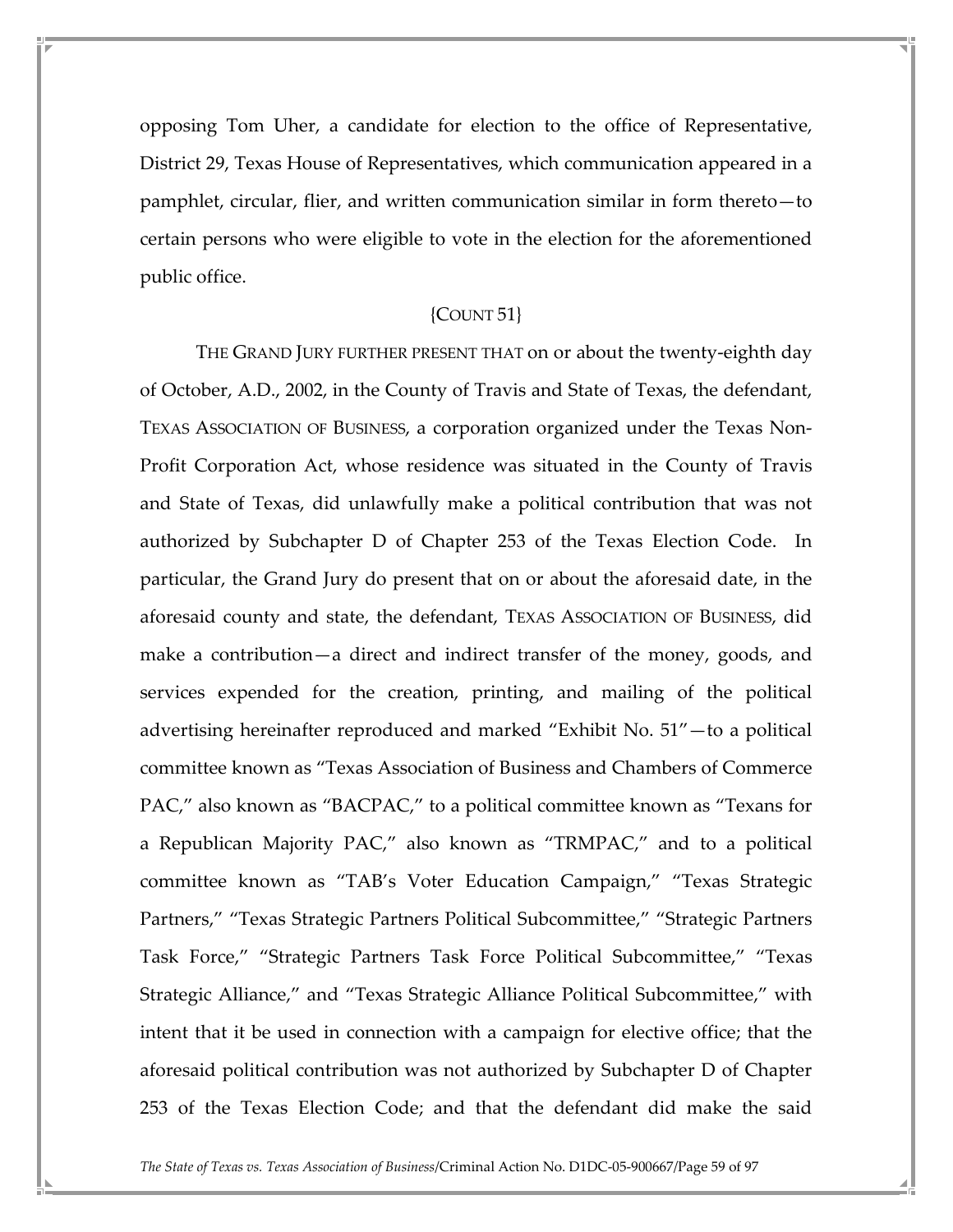political contribution by making, with the cooperation, consent, and approval of the aforementioned political committees, a payment of money to Thomas Graphics, Inc. for the creation, printing, and mailing of the political advertising hereinafter reproduced and marked "Exhibit No. 51"—a communication opposing Ann Kitchen, a candidate for election to the office of Representative, District 48, Texas House of Representatives, which communication appeared in a pamphlet, circular, flier, and written communication similar in form thereto—to certain persons who were eligible to vote in the election for the aforementioned public office.

# {COUNT 52}

 THE GRAND JURY FURTHER PRESENT THAT on or about the twenty-eighth day of October, A.D., 2002, in the County of Travis and State of Texas, the defendant, TEXAS ASSOCIATION OF BUSINESS, a corporation organized under the Texas Non-Profit Corporation Act, whose residence was situated in the County of Travis and State of Texas, did unlawfully make a political contribution that was not authorized by Subchapter D of Chapter 253 of the Texas Election Code. In particular, the Grand Jury do present that on or about the aforesaid date, in the aforesaid county and state, the defendant, TEXAS ASSOCIATION OF BUSINESS, did make a contribution—a direct and indirect transfer of the money, goods, and services expended for the creation, printing, and mailing of the political advertising hereinafter reproduced and marked "Exhibit No. 52"—to a political committee known as "Texas Association of Business and Chambers of Commerce PAC," also known as "BACPAC," to a political committee known as "Texans for a Republican Majority PAC," also known as "TRMPAC," and to a political committee known as "TAB's Voter Education Campaign," "Texas Strategic Partners," "Texas Strategic Partners Political Subcommittee," "Strategic Partners Task Force," "Strategic Partners Task Force Political Subcommittee," "Texas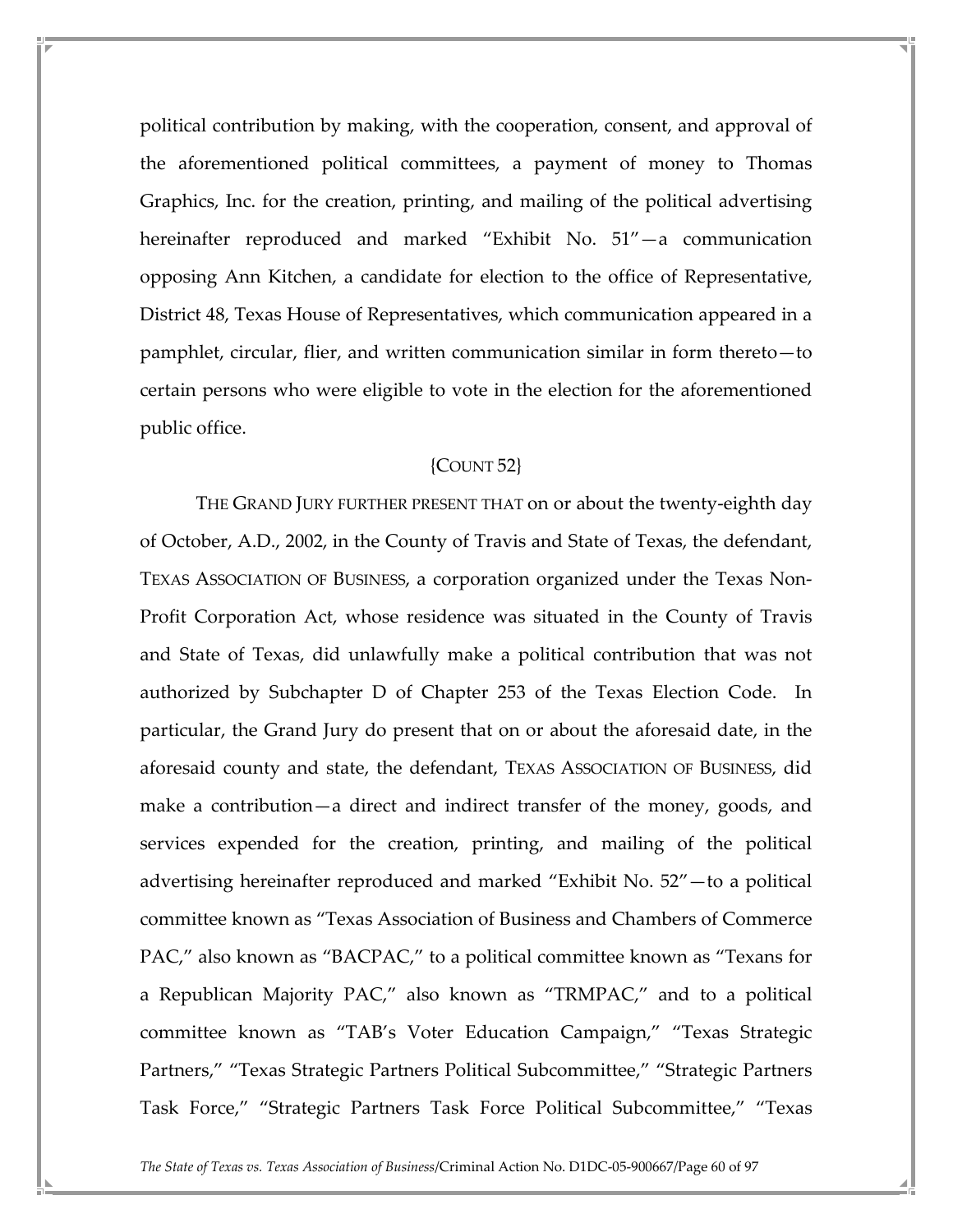Strategic Alliance," and "Texas Strategic Alliance Political Subcommittee," with intent that it be used in connection with a campaign for elective office; that the aforesaid political contribution was not authorized by Subchapter D of Chapter 253 of the Texas Election Code; and that the defendant did make the said political contribution by making, with the cooperation, consent, and approval of the aforementioned political committees, a payment of money to Thomas Graphics, Inc. for the creation, printing, and mailing of the political advertising hereinafter reproduced and marked "Exhibit No. 52"—a communication opposing James Sylvester, a candidate for election to the office of Representative, District 50, Texas House of Representatives, which communication appeared in a pamphlet, circular, flier, and written communication similar in form thereto—to certain persons who were eligible to vote in the election for the aforementioned public office.

## {COUNT 53}

 THE GRAND JURY FURTHER PRESENT THAT on or about the twenty-eighth day of October, A.D., 2002, in the County of Travis and State of Texas, the defendant, TEXAS ASSOCIATION OF BUSINESS, a corporation organized under the Texas Non-Profit Corporation Act, whose residence was situated in the County of Travis and State of Texas, did unlawfully make a political contribution that was not authorized by Subchapter D of Chapter 253 of the Texas Election Code. In particular, the Grand Jury do present that on or about the aforesaid date, in the aforesaid county and state, the defendant, TEXAS ASSOCIATION OF BUSINESS, did make a contribution—a direct and indirect transfer of the money, goods, and services expended for the creation, printing, and mailing of the political advertising hereinafter reproduced and marked "Exhibit No. 53"—to a political committee known as "Texas Association of Business and Chambers of Commerce PAC," also known as "BACPAC," to a political committee known as "Texans for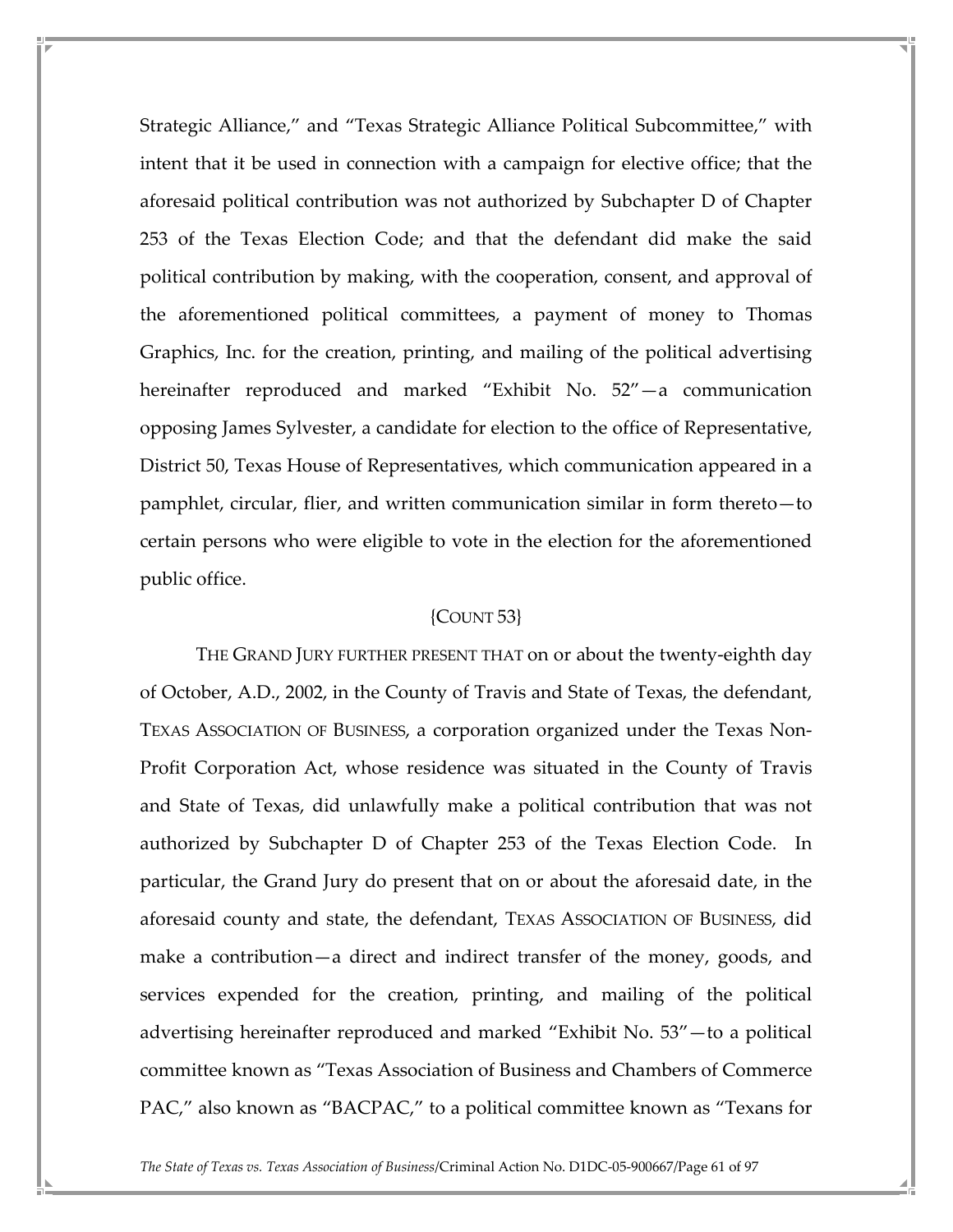a Republican Majority PAC," also known as "TRMPAC," and to a political committee known as "TAB's Voter Education Campaign," "Texas Strategic Partners," "Texas Strategic Partners Political Subcommittee," "Strategic Partners Task Force," "Strategic Partners Task Force Political Subcommittee," "Texas Strategic Alliance," and "Texas Strategic Alliance Political Subcommittee," with intent that it be used in connection with a campaign for elective office; that the aforesaid political contribution was not authorized by Subchapter D of Chapter 253 of the Texas Election Code; and that the defendant did make the said political contribution by making, with the cooperation, consent, and approval of the aforementioned political committees, a payment of money to Thomas Graphics, Inc. for the creation, printing, and mailing of the political advertising hereinafter reproduced and marked "Exhibit No. 53"—a communication opposing David Counts, a candidate for election to the office of Representative, District 68, Texas House of Representatives, which communication appeared in a pamphlet, circular, flier, and written communication similar in form thereto—to certain persons who were eligible to vote in the election for the aforementioned public office.

### ${COUNT}$  54 ${}$

 THE GRAND JURY FURTHER PRESENT THAT on or about the twenty-eighth day of October, A.D., 2002, in the County of Travis and State of Texas, the defendant, TEXAS ASSOCIATION OF BUSINESS, a corporation organized under the Texas Non-Profit Corporation Act, whose residence was situated in the County of Travis and State of Texas, did unlawfully make a political contribution that was not authorized by Subchapter D of Chapter 253 of the Texas Election Code. In particular, the Grand Jury do present that on or about the aforesaid date, in the aforesaid county and state, the defendant, TEXAS ASSOCIATION OF BUSINESS, did make a contribution—a direct and indirect transfer of the money, goods, and

The State of Texas vs. Texas Association of Business/Criminal Action No. D1DC-05-900667/Page 62 of 97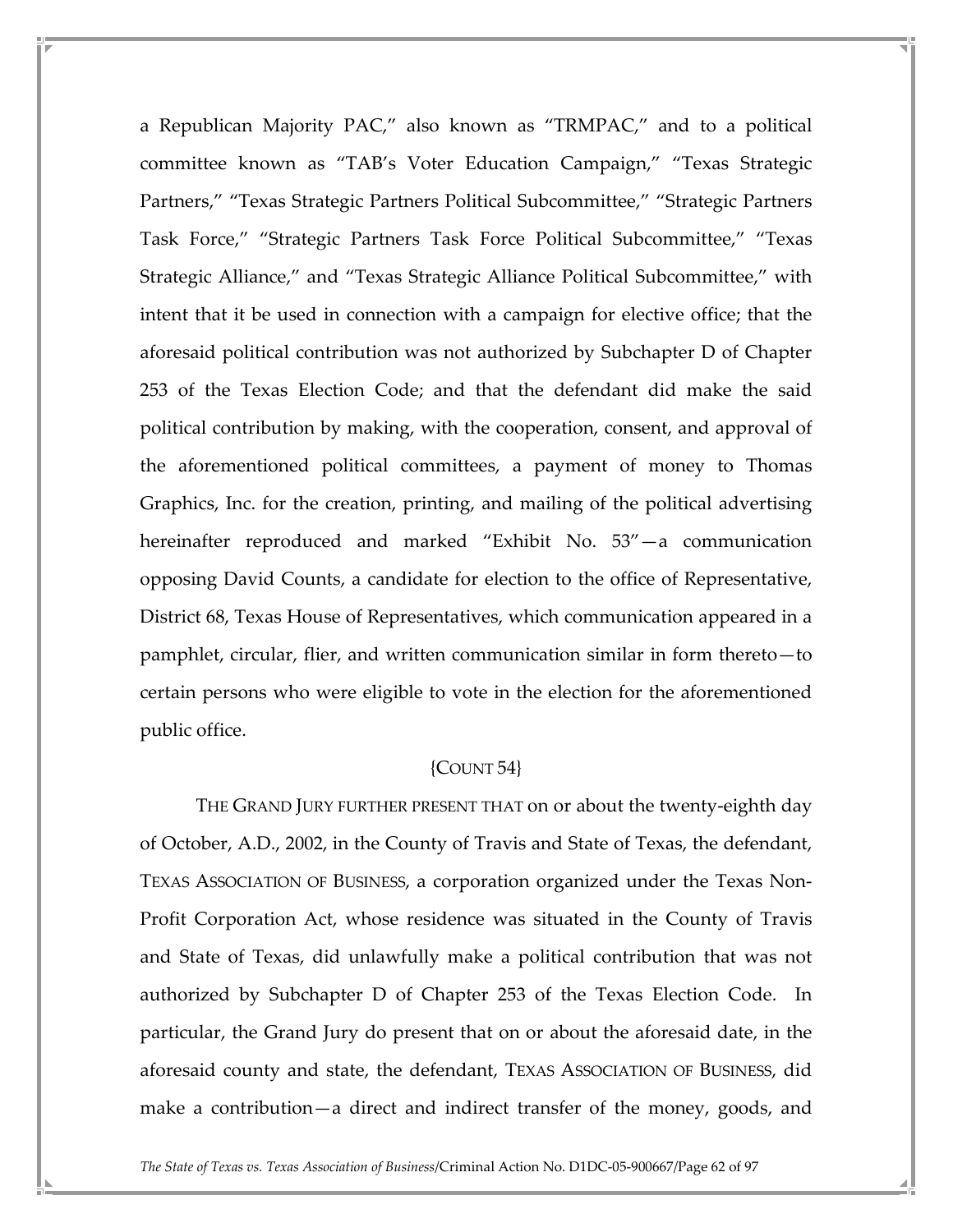services expended for the creation, printing, and mailing of the political advertising hereinafter reproduced and marked "Exhibit No. 54"—to a political committee known as "Texas Association of Business and Chambers of Commerce PAC," also known as "BACPAC," to a political committee known as "Texans for a Republican Majority PAC," also known as "TRMPAC," and to a political committee known as "TAB's Voter Education Campaign," "Texas Strategic Partners," "Texas Strategic Partners Political Subcommittee," "Strategic Partners Task Force," "Strategic Partners Task Force Political Subcommittee," "Texas Strategic Alliance," and "Texas Strategic Alliance Political Subcommittee," with intent that it be used in connection with a campaign for elective office; that the aforesaid political contribution was not authorized by Subchapter D of Chapter 253 of the Texas Election Code; and that the defendant did make the said political contribution by making, with the cooperation, consent, and approval of the aforementioned political committees, a payment of money to Thomas Graphics, Inc. for the creation, printing, and mailing of the political advertising hereinafter reproduced and marked "Exhibit No. 54"—a communication opposing Raul Prado, a candidate for election to the office of Representative, District 117, Texas House of Representatives, which communication appeared in a pamphlet, circular, flier, and written communication similar in form thereto to certain persons who were eligible to vote in the election for the aforementioned public office.

#### ${COUNT}$  55 $}$

 THE GRAND JURY FURTHER PRESENT THAT on or about the twenty-eighth day of October, A.D., 2002, in the County of Travis and State of Texas, the defendant, TEXAS ASSOCIATION OF BUSINESS, a corporation organized under the Texas Non-Profit Corporation Act, whose residence was situated in the County of Travis and State of Texas, did unlawfully make a political contribution that was not

The State of Texas vs. Texas Association of Business/Criminal Action No. D1DC-05-900667/Page 63 of 97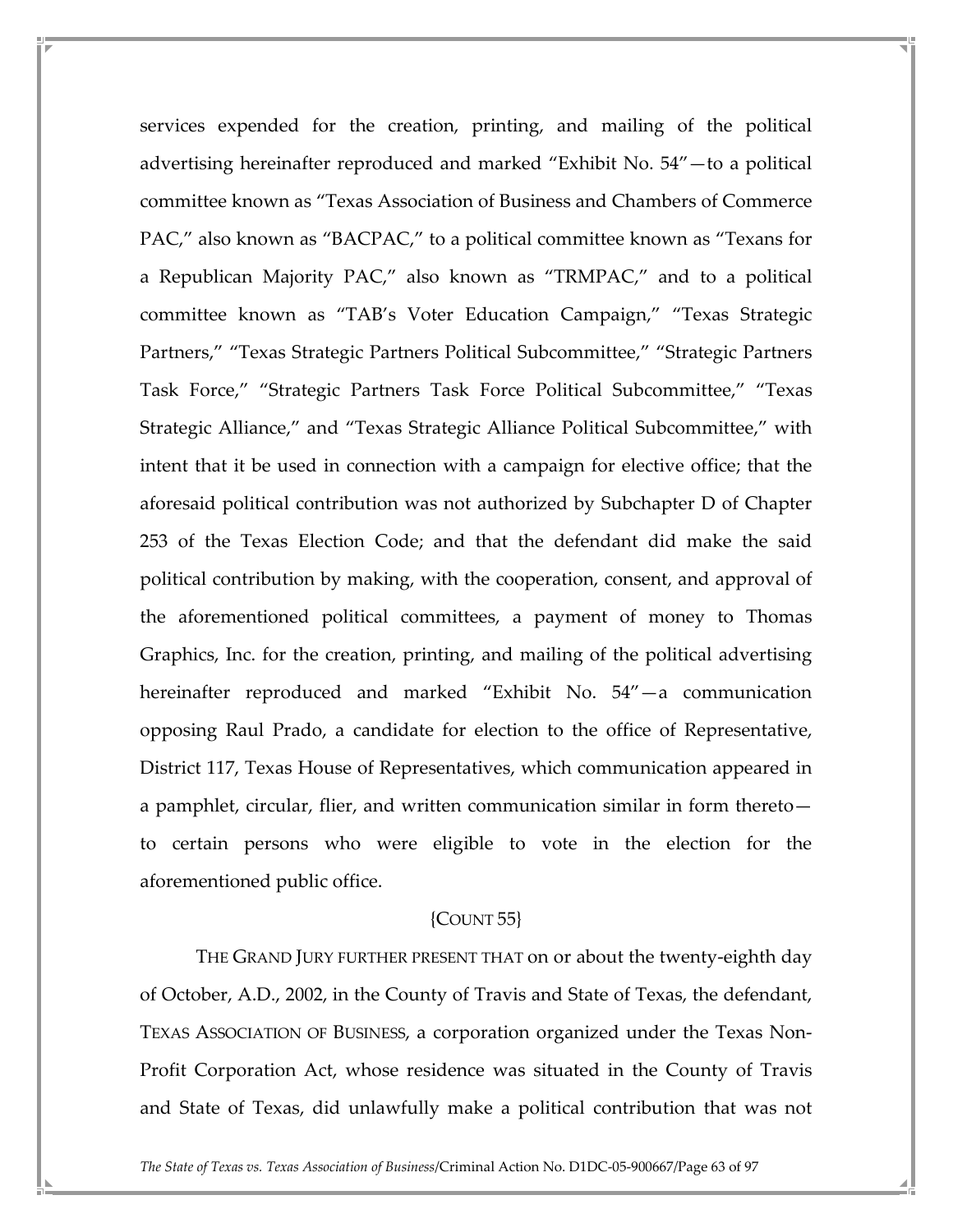authorized by Subchapter D of Chapter 253 of the Texas Election Code. In particular, the Grand Jury do present that on or about the aforesaid date, in the aforesaid county and state, the defendant, TEXAS ASSOCIATION OF BUSINESS, did make a contribution—a direct and indirect transfer of the money, goods, and services expended for the creation, printing, and mailing of the political advertising hereinafter reproduced and marked "Exhibit No. 55"—to a political committee known as "Texas Association of Business and Chambers of Commerce PAC," also known as "BACPAC," to a political committee known as "Texans for a Republican Majority PAC," also known as "TRMPAC," and to a political committee known as "TAB's Voter Education Campaign," "Texas Strategic Partners," "Texas Strategic Partners Political Subcommittee," "Strategic Partners Task Force," "Strategic Partners Task Force Political Subcommittee," "Texas Strategic Alliance," and "Texas Strategic Alliance Political Subcommittee," with intent that it be used in connection with a campaign for elective office; that the aforesaid political contribution was not authorized by Subchapter D of Chapter 253 of the Texas Election Code; and that the defendant did make the said political contribution by making, with the cooperation, consent, and approval of the aforementioned political committees, a payment of money to Thomas Graphics, Inc. for the creation, printing, and mailing of the political advertising hereinafter reproduced and marked "Exhibit No. 55"—a communication opposing Debra Danburg, a candidate for election to the office of Representative, District 134, Texas House of Representatives, which communication appeared in a pamphlet, circular, flier, and written communication similar in form thereto to certain persons who were eligible to vote in the election for the aforementioned public office.

# {COUNT 56}

THE GRAND JURY FURTHER PRESENT THAT on or about the twenty-eighth day

The State of Texas vs. Texas Association of Business/Criminal Action No. D1DC-05-900667/Page 64 of 97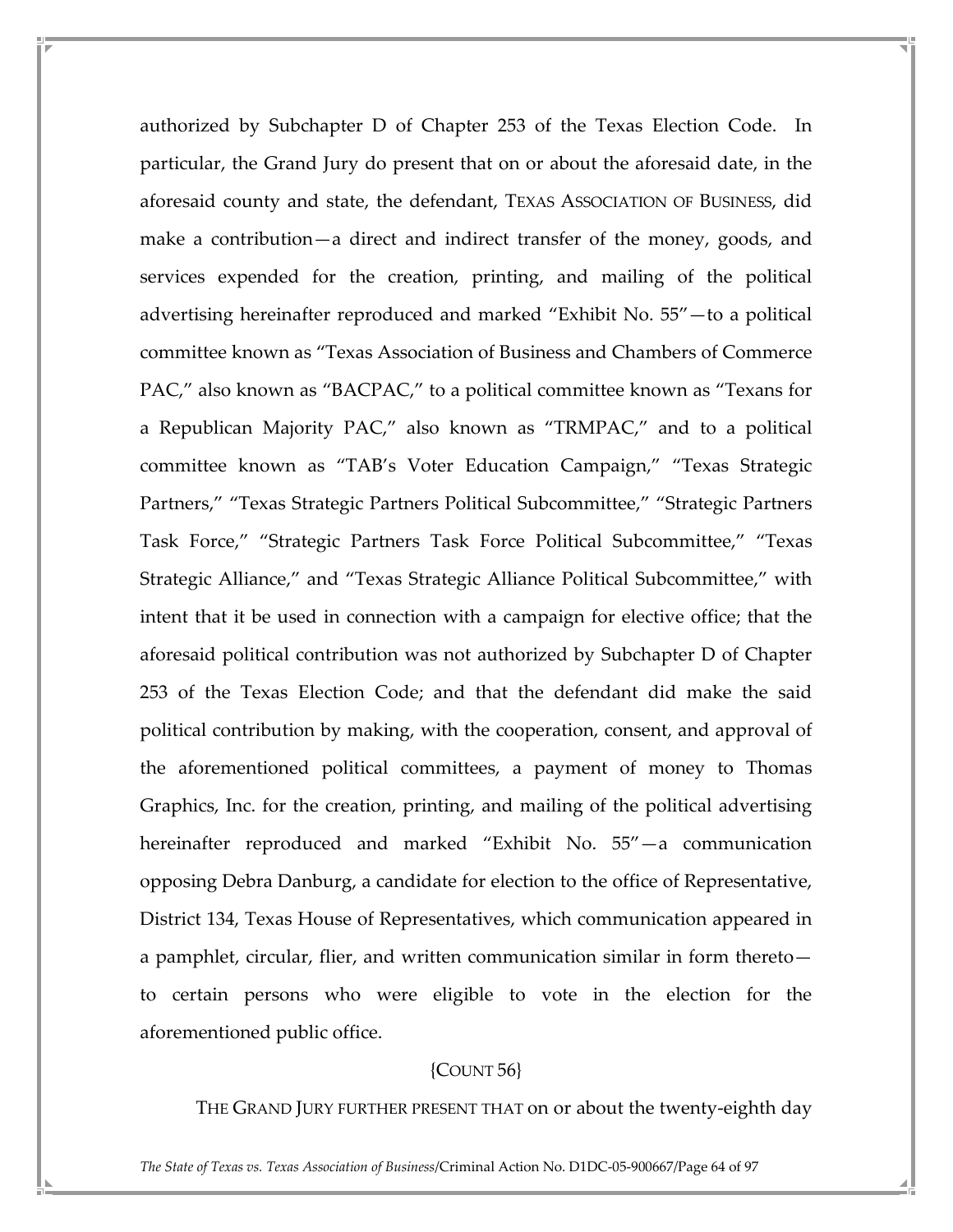of October, A.D., 2002, in the County of Travis and State of Texas, the defendant, TEXAS ASSOCIATION OF BUSINESS, a corporation organized under the Texas Non-Profit Corporation Act, whose residence was situated in the County of Travis and State of Texas, did unlawfully make a political contribution that was not authorized by Subchapter D of Chapter 253 of the Texas Election Code. In particular, the Grand Jury do present that on or about the aforesaid date, in the aforesaid county and state, the defendant, TEXAS ASSOCIATION OF BUSINESS, did make a contribution—a direct and indirect transfer of the money, goods, and services expended for the creation, printing, and mailing of the political advertising hereinafter reproduced and marked "Exhibit No. 56"—to a political committee known as "Texas Association of Business and Chambers of Commerce PAC," also known as "BACPAC," to a political committee known as "Texans for a Republican Majority PAC," also known as "TRMPAC," and to a political committee known as "TAB's Voter Education Campaign," "Texas Strategic Partners," "Texas Strategic Partners Political Subcommittee," "Strategic Partners Task Force," "Strategic Partners Task Force Political Subcommittee," "Texas Strategic Alliance," and "Texas Strategic Alliance Political Subcommittee," with intent that it be used in connection with a campaign for elective office; that the aforesaid political contribution was not authorized by Subchapter D of Chapter 253 of the Texas Election Code; and that the defendant did make the said political contribution by making, with the cooperation, consent, and approval of the aforementioned political committees, a payment of money to Thomas Graphics, Inc. for the creation, printing, and mailing of the political advertising hereinafter reproduced and marked "Exhibit No. 56"—a communication opposing Scott Hochberg, a candidate for election to the office of Representative, District 137, Texas House of Representatives, which communication appeared in a pamphlet, circular, flier, and written communication similar in form thereto—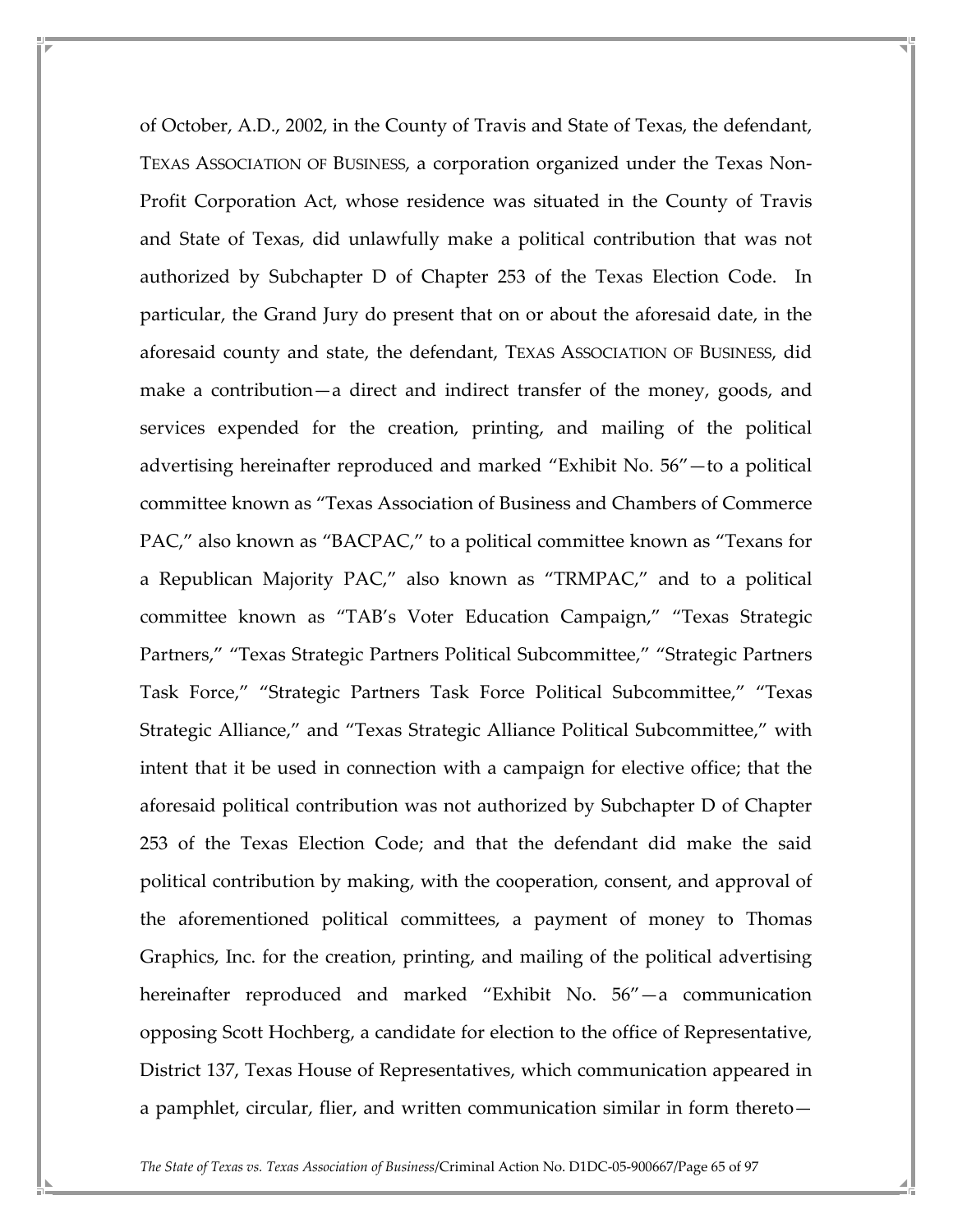to certain persons who were eligible to vote in the election for the aforementioned public office.

#### {COUNT 57}

 THE GRAND JURY FURTHER PRESENT THAT on or about the twenty-eighth day of October, A.D., 2002, in the County of Travis and State of Texas, the defendant, TEXAS ASSOCIATION OF BUSINESS, a corporation organized under the Texas Non-Profit Corporation Act, whose residence was situated in the County of Travis and State of Texas, did unlawfully make a political contribution that was not authorized by Subchapter D of Chapter 253 of the Texas Election Code. In particular, the Grand Jury do present that on or about the aforesaid date, in the aforesaid county and state, the defendant, TEXAS ASSOCIATION OF BUSINESS, did make a contribution—a direct and indirect transfer of the money, goods, and services expended for the creation, printing, and mailing of the political advertising hereinafter reproduced and marked "Exhibit No. 57"—to a political committee known as "Texas Association of Business and Chambers of Commerce PAC," also known as "BACPAC," to a political committee known as "Texans for a Republican Majority PAC," also known as "TRMPAC," and to a political committee known as "TAB's Voter Education Campaign," "Texas Strategic Partners," "Texas Strategic Partners Political Subcommittee," "Strategic Partners Task Force," "Strategic Partners Task Force Political Subcommittee," "Texas Strategic Alliance," and "Texas Strategic Alliance Political Subcommittee," with intent that it be used in connection with a campaign for elective office; that the aforesaid political contribution was not authorized by Subchapter D of Chapter 253 of the Texas Election Code; and that the defendant did make the said political contribution by making, with the cooperation, consent, and approval of the aforementioned political committees, a payment of money to Thomas Graphics, Inc. for the creation, printing, and mailing of the political advertising

The State of Texas vs. Texas Association of Business/Criminal Action No. D1DC-05-900667/Page 66 of 97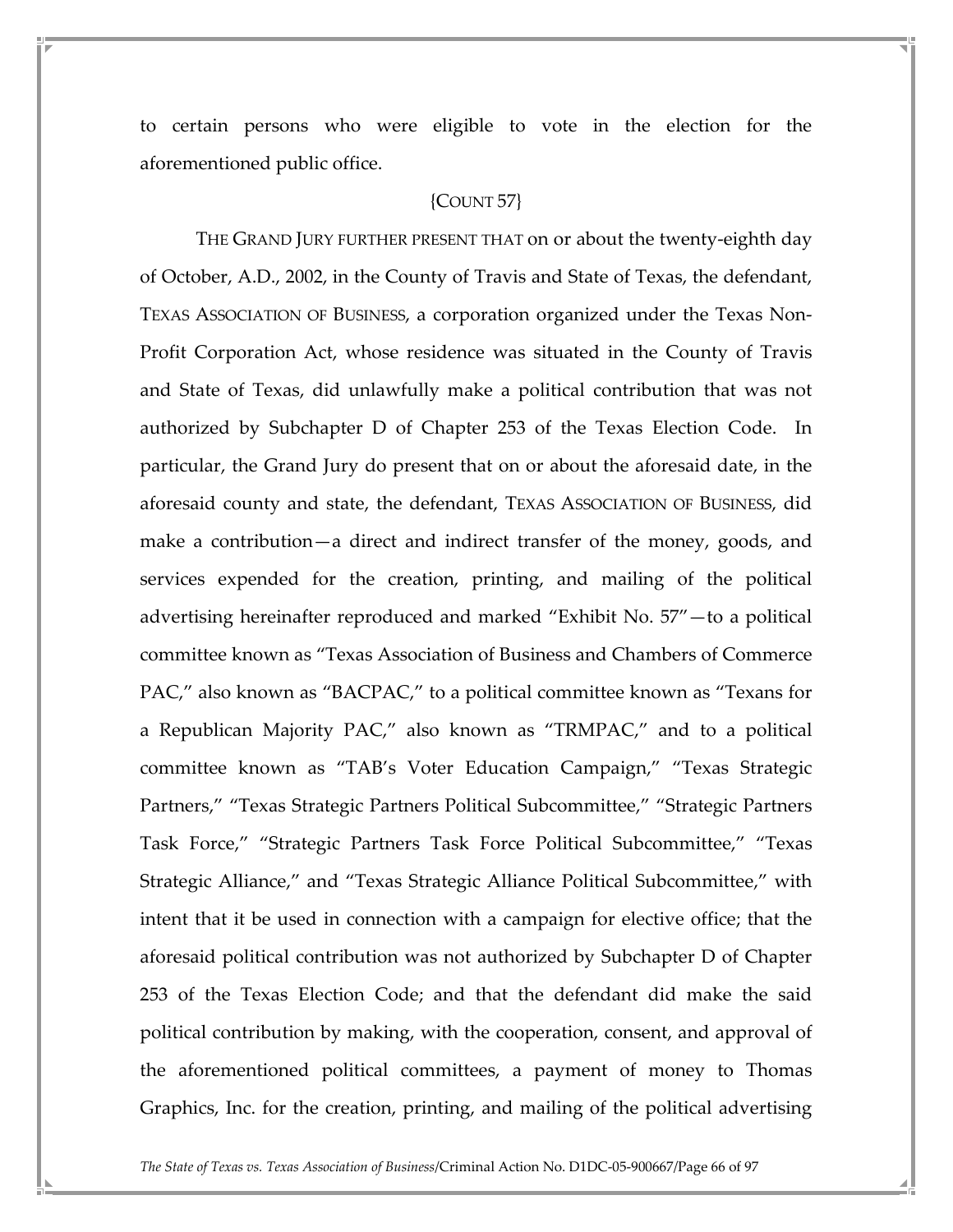hereinafter reproduced and marked "Exhibit No. 57"—a communication opposing David Cain, a candidate for election to the office of Senator, District 2, Texas Senate, which communication appeared in a pamphlet, circular, flier, and written communication similar in form thereto—to certain persons who were eligible to vote in the election for the aforementioned public office.

#### ${COUNT}$  58 $}$

 THE GRAND JURY FURTHER PRESENT THAT on or about the twenty-eighth day of October, A.D., 2002, in the County of Travis and State of Texas, the defendant, TEXAS ASSOCIATION OF BUSINESS, a corporation organized under the Texas Non-Profit Corporation Act, whose residence was situated in the County of Travis and State of Texas, did unlawfully make a political contribution that was not authorized by Subchapter D of Chapter 253 of the Texas Election Code. In particular, the Grand Jury do present that on or about the aforesaid date, in the aforesaid county and state, the defendant, TEXAS ASSOCIATION OF BUSINESS, did make a contribution—a direct and indirect transfer of the money, goods, and services expended for the creation, printing, and mailing of the political advertising hereinafter reproduced and marked "Exhibit No. 58"—to a political committee known as "Texas Association of Business and Chambers of Commerce PAC," also known as "BACPAC," to a political committee known as "Texans for a Republican Majority PAC," also known as "TRMPAC," and to a political committee known as "TAB's Voter Education Campaign," "Texas Strategic Partners," "Texas Strategic Partners Political Subcommittee," "Strategic Partners Task Force," "Strategic Partners Task Force Political Subcommittee," "Texas Strategic Alliance," and "Texas Strategic Alliance Political Subcommittee," with intent that it be used in connection with a campaign for elective office; that the aforesaid political contribution was not authorized by Subchapter D of Chapter 253 of the Texas Election Code; and that the defendant did make the said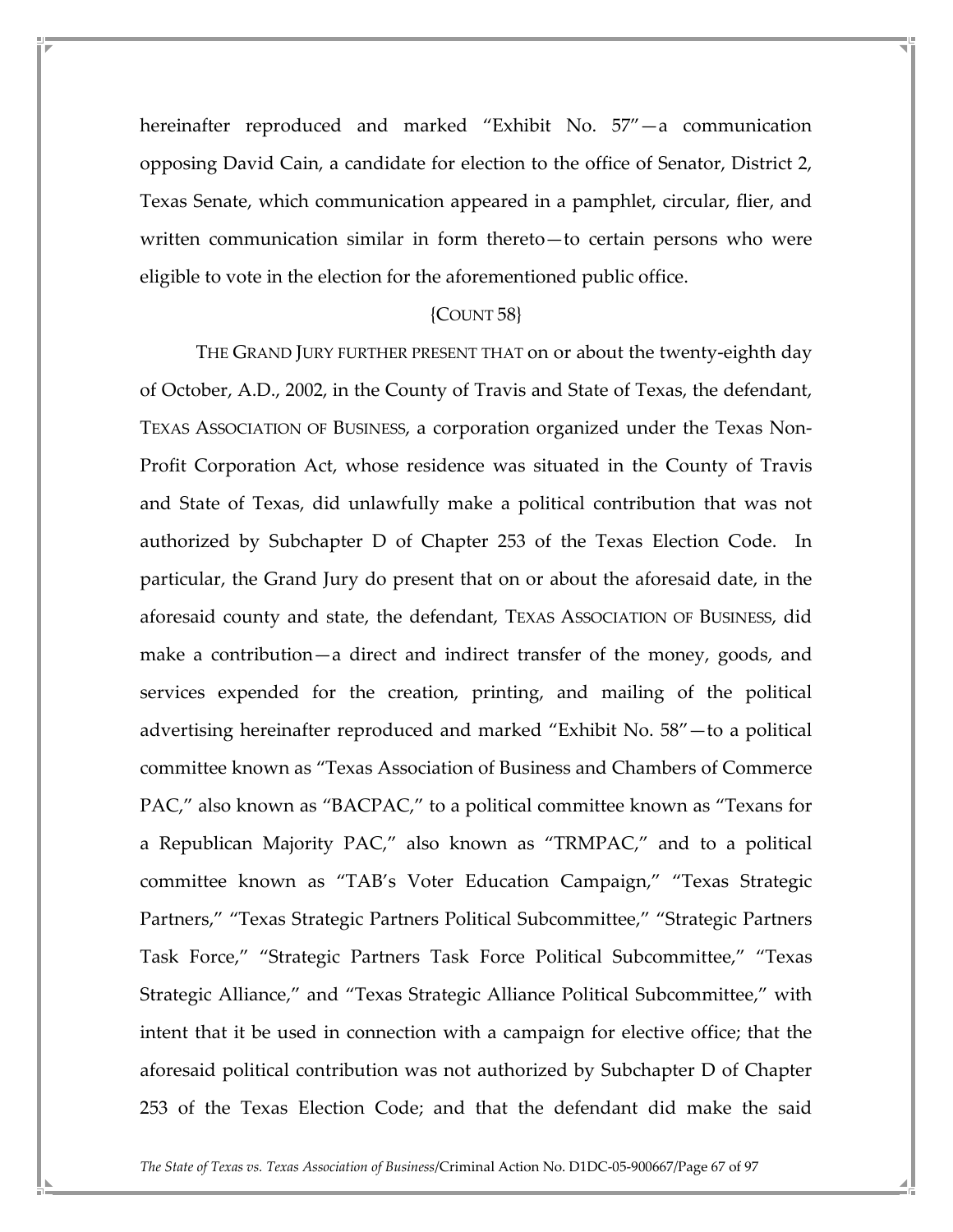political contribution by making, with the cooperation, consent, and approval of the aforementioned political committees, a payment of money to Thomas Graphics, Inc. for the creation, printing, and mailing of the political advertising hereinafter reproduced and marked "Exhibit No. 58"—a communication opposing Bob Glaze, a candidate for election to the office of Representative, District 5, Texas House of Representatives, which communication appeared in a pamphlet, circular, flier, and written communication similar in form thereto—to certain persons who were eligible to vote in the election for the aforementioned public office.

### {COUNT 59}

 THE GRAND JURY FURTHER PRESENT THAT on or about the twenty-ninth day of October, A.D., 2002, in the County of Travis and State of Texas, the defendant, TEXAS ASSOCIATION OF BUSINESS, a corporation organized under the Texas Non-Profit Corporation Act, whose residence was situated in the County of Travis and State of Texas, did unlawfully make a political contribution that was not authorized by Subchapter D of Chapter 253 of the Texas Election Code. In particular, the Grand Jury do present that on or about the aforesaid date, in the aforesaid county and state, the defendant, TEXAS ASSOCIATION OF BUSINESS, did make a contribution—a direct and indirect transfer of the money, goods, and services expended for the creation, printing, and mailing of the political advertising hereinafter reproduced and marked "Exhibit No. 59"—to a political committee known as "Texas Association of Business and Chambers of Commerce PAC," also known as "BACPAC," to a political committee known as "Texans for a Republican Majority PAC," also known as "TRMPAC," and to a political committee known as "TAB's Voter Education Campaign," "Texas Strategic Partners," "Texas Strategic Partners Political Subcommittee," "Strategic Partners Task Force," "Strategic Partners Task Force Political Subcommittee," "Texas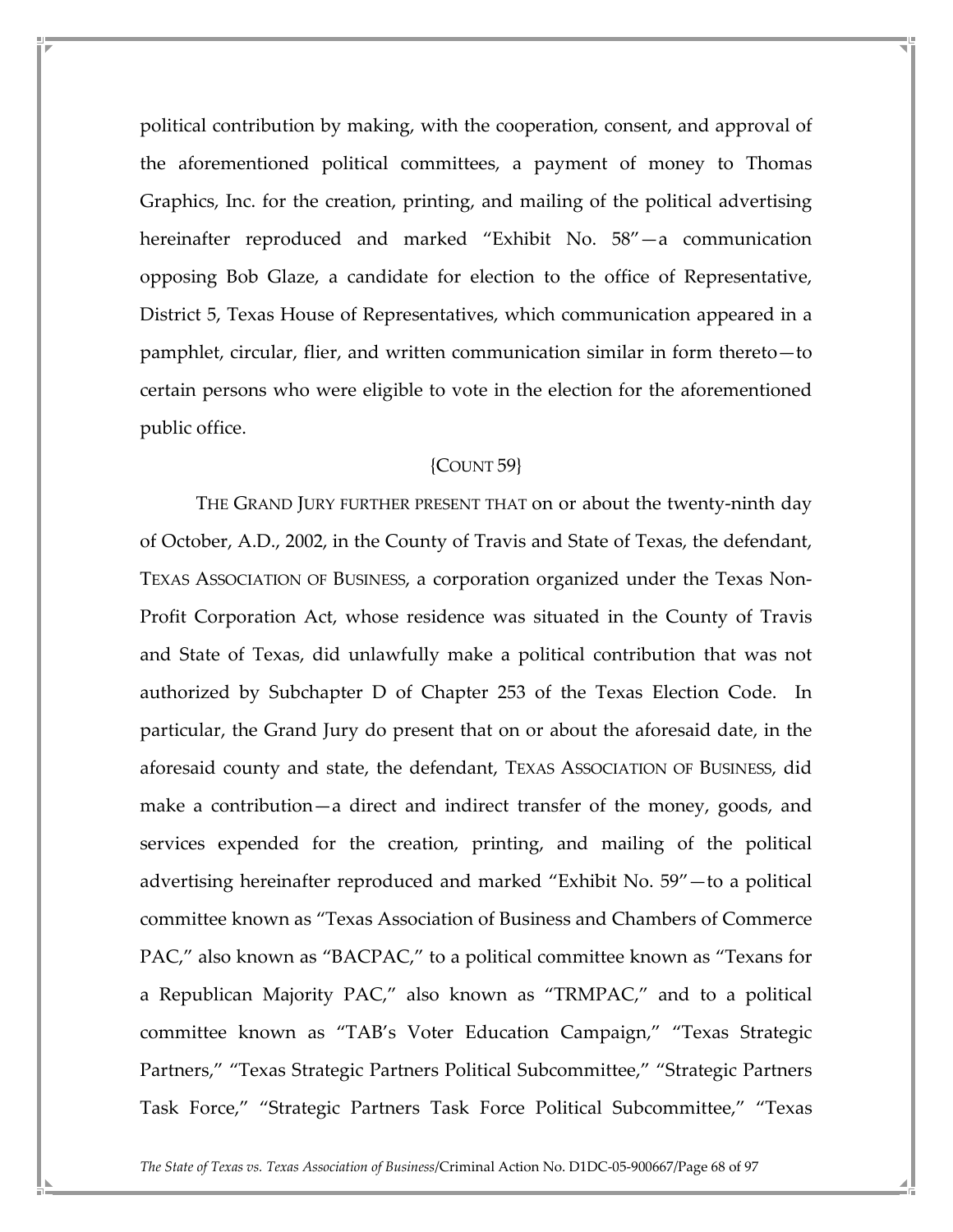Strategic Alliance," and "Texas Strategic Alliance Political Subcommittee," with intent that it be used in connection with a campaign for elective office; that the aforesaid political contribution was not authorized by Subchapter D of Chapter 253 of the Texas Election Code; and that the defendant did make the said political contribution by making, with the cooperation, consent, and approval of the aforementioned political committees, a payment of money to Thomas Graphics, Inc. for the creation, printing, and mailing of the political advertising hereinafter reproduced and marked "Exhibit No. 59"—a communication opposing Tony Buzbee, a candidate for election to the office of Representative, District 24, Texas House of Representatives, which communication appeared in a pamphlet, circular, flier, and written communication similar in form thereto—to certain persons who were eligible to vote in the election for the aforementioned public office.

## ${COUNT60}$

 THE GRAND JURY FURTHER PRESENT THAT on or about the twenty-ninth day of October, A.D., 2002, in the County of Travis and State of Texas, the defendant, TEXAS ASSOCIATION OF BUSINESS, a corporation organized under the Texas Non-Profit Corporation Act, whose residence was situated in the County of Travis and State of Texas, did unlawfully make a political contribution that was not authorized by Subchapter D of Chapter 253 of the Texas Election Code. In particular, the Grand Jury do present that on or about the aforesaid date, in the aforesaid county and state, the defendant, TEXAS ASSOCIATION OF BUSINESS, did make a contribution—a direct and indirect transfer of the money, goods, and services expended for the creation, printing, and mailing of the political advertising hereinafter reproduced and marked "Exhibit No. 60"—to a political committee known as "Texas Association of Business and Chambers of Commerce PAC," also known as "BACPAC," to a political committee known as "Texans for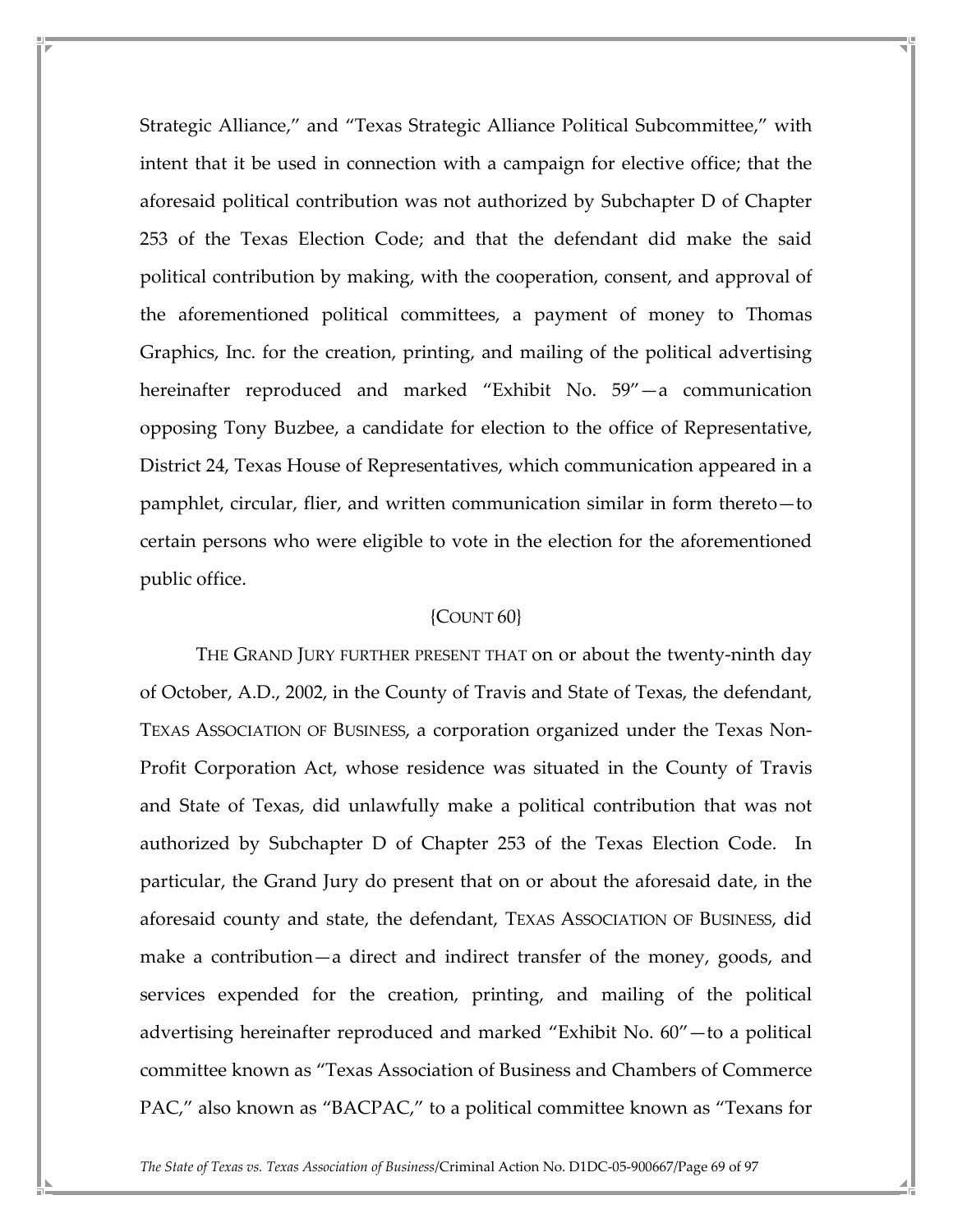a Republican Majority PAC," also known as "TRMPAC," and to a political committee known as "TAB's Voter Education Campaign," "Texas Strategic Partners," "Texas Strategic Partners Political Subcommittee," "Strategic Partners Task Force," "Strategic Partners Task Force Political Subcommittee," "Texas Strategic Alliance," and "Texas Strategic Alliance Political Subcommittee," with intent that it be used in connection with a campaign for elective office; that the aforesaid political contribution was not authorized by Subchapter D of Chapter 253 of the Texas Election Code; and that the defendant did make the said political contribution by making, with the cooperation, consent, and approval of the aforementioned political committees, a payment of money to Thomas Graphics, Inc. for the creation, printing, and mailing of the political advertising hereinafter reproduced and marked "Exhibit No. 60"—a communication opposing John Mabry, a candidate for election to the office of Representative, District 56, Texas House of Representatives, which communication appeared in a pamphlet, circular, flier, and written communication similar in form thereto—to certain persons who were eligible to vote in the election for the aforementioned public office.

### ${COUNT61}$

 THE GRAND JURY FURTHER PRESENT THAT on or about the thirtieth day of October, A.D., 2002, in the County of Travis and State of Texas, the defendant, TEXAS ASSOCIATION OF BUSINESS, a corporation organized under the Texas Non-Profit Corporation Act, whose residence was situated in the County of Travis and State of Texas, did unlawfully make a political contribution that was not authorized by Subchapter D of Chapter 253 of the Texas Election Code. In particular, the Grand Jury do present that on or about the aforesaid date, in the aforesaid county and state, the defendant, TEXAS ASSOCIATION OF BUSINESS, did make a contribution—a direct and indirect transfer of the money, goods, and

The State of Texas vs. Texas Association of Business/Criminal Action No. D1DC-05-900667/Page 70 of 97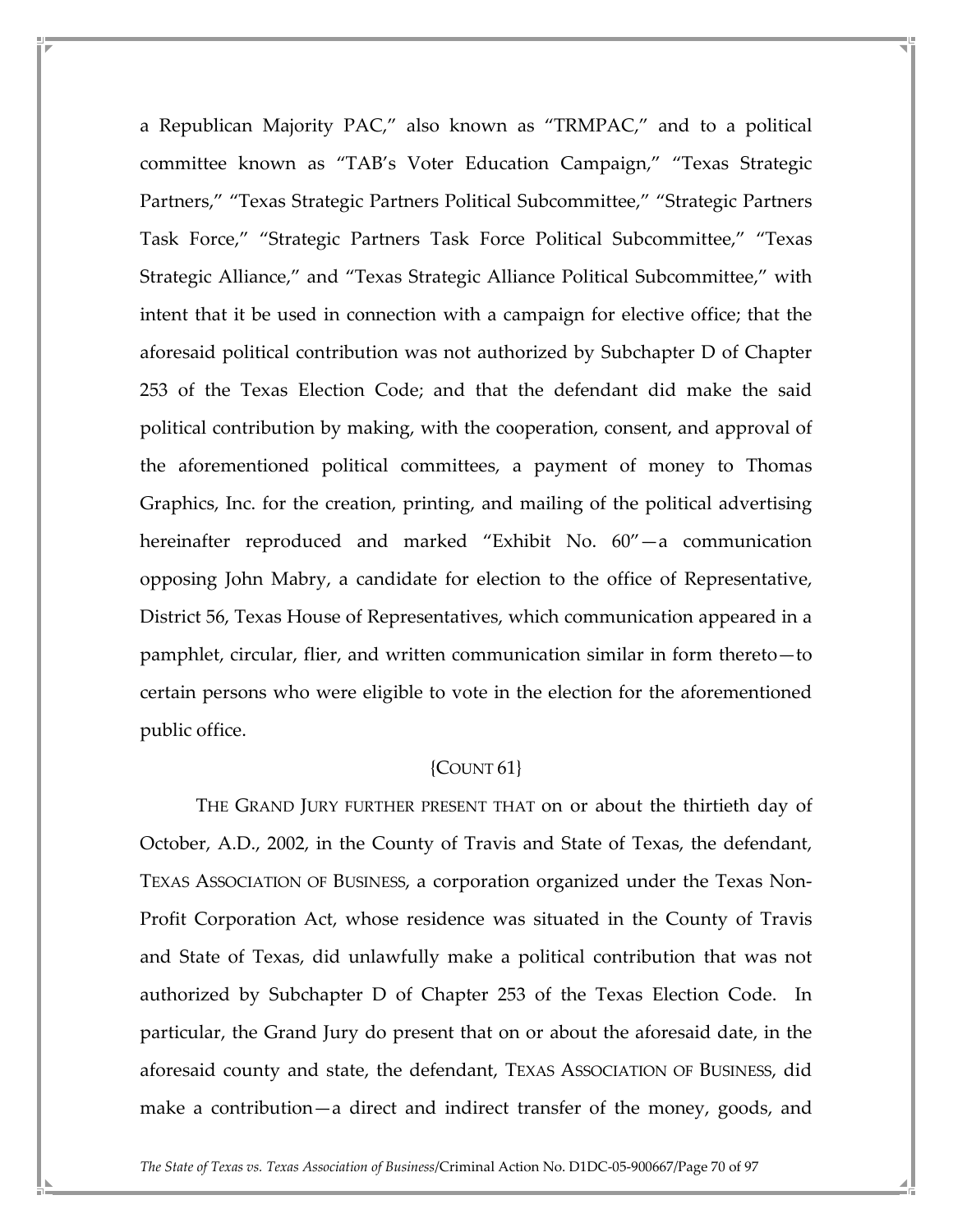services expended for the creation, printing, and mailing of the political advertising hereinafter reproduced and marked "Exhibit No. 61"—to a political committee known as "Texas Association of Business and Chambers of Commerce PAC," also known as "BACPAC," to a political committee known as "Texans for a Republican Majority PAC," also known as "TRMPAC," and to a political committee known as "TAB's Voter Education Campaign," "Texas Strategic Partners," "Texas Strategic Partners Political Subcommittee," "Strategic Partners Task Force," "Strategic Partners Task Force Political Subcommittee," "Texas Strategic Alliance," and "Texas Strategic Alliance Political Subcommittee," with intent that it be used in connection with a campaign for elective office; that the aforesaid political contribution was not authorized by Subchapter D of Chapter 253 of the Texas Election Code; and that the defendant did make the said political contribution by making, with the cooperation, consent, and approval of the aforementioned political committees, a payment of money to Thomas Graphics, Inc. for the creation, printing, and mailing of the political advertising hereinafter reproduced and marked "Exhibit No. 61"—a communication opposing Danny Duncan, a candidate for election to the office of Representative, District 2, Texas House of Representatives, which communication appeared in a pamphlet, circular, flier, and written communication similar in form thereto—to certain persons who were eligible to vote in the election for the aforementioned public office.

#### ${COUNT62}$

 THE GRAND JURY FURTHER PRESENT THAT on or about the thirtieth day of October, A.D., 2002, in the County of Travis and State of Texas, the defendant, TEXAS ASSOCIATION OF BUSINESS, a corporation organized under the Texas Non-Profit Corporation Act, whose residence was situated in the County of Travis and State of Texas, did unlawfully make a political contribution that was not

The State of Texas vs. Texas Association of Business/Criminal Action No. D1DC-05-900667/Page 71 of 97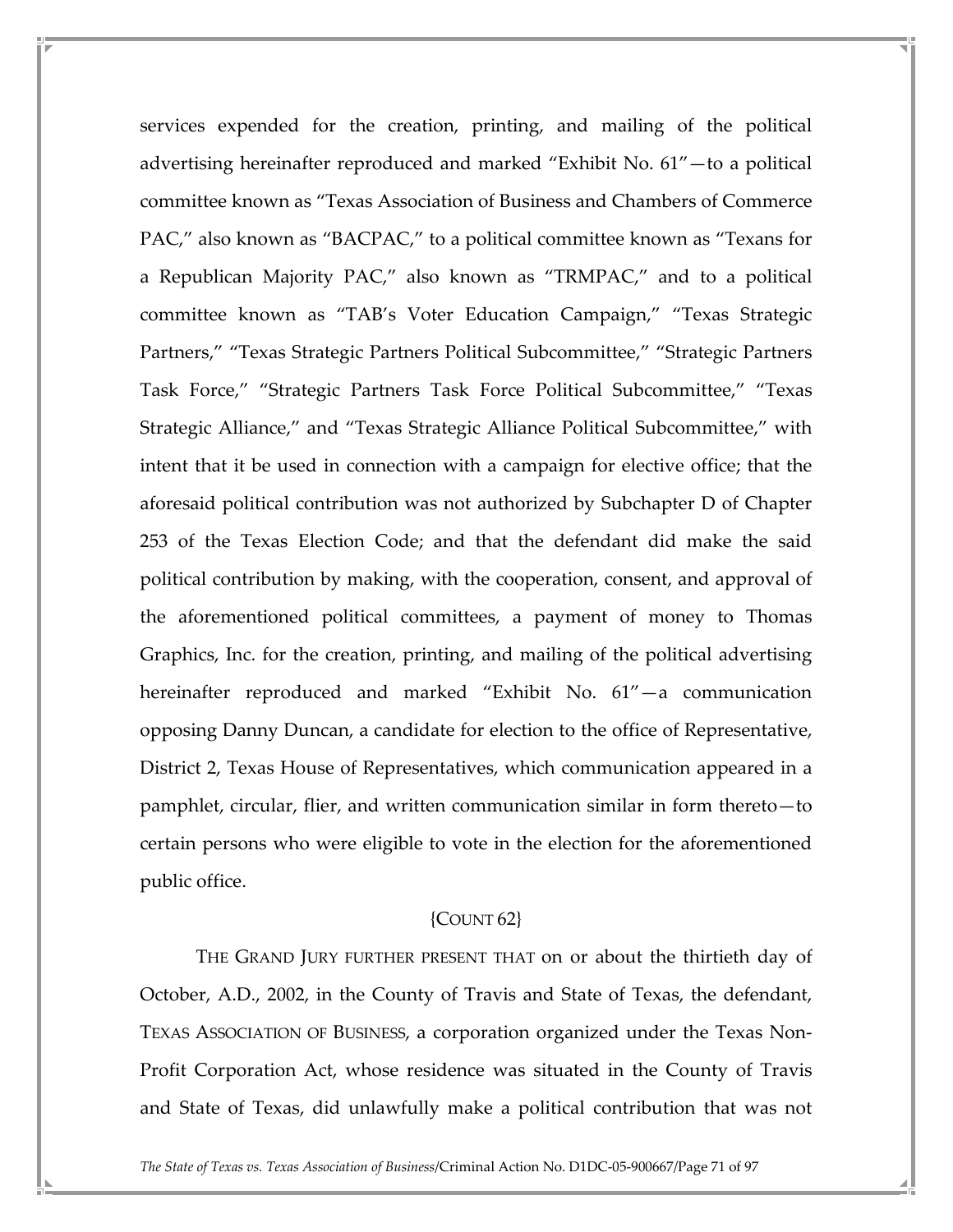authorized by Subchapter D of Chapter 253 of the Texas Election Code. In particular, the Grand Jury do present that on or about the aforesaid date, in the aforesaid county and state, the defendant, TEXAS ASSOCIATION OF BUSINESS, did make a contribution—a direct and indirect transfer of the money, goods, and services expended for the creation, printing, and mailing of the political advertising hereinafter reproduced and marked "Exhibit No. 62"—to a political committee known as "Texas Association of Business and Chambers of Commerce PAC," also known as "BACPAC," to a political committee known as "Texans for a Republican Majority PAC," also known as "TRMPAC," and to a political committee known as "TAB's Voter Education Campaign," "Texas Strategic Partners," "Texas Strategic Partners Political Subcommittee," "Strategic Partners Task Force," "Strategic Partners Task Force Political Subcommittee," "Texas Strategic Alliance," and "Texas Strategic Alliance Political Subcommittee," with intent that it be used in connection with a campaign for elective office; that the aforesaid political contribution was not authorized by Subchapter D of Chapter 253 of the Texas Election Code; and that the defendant did make the said political contribution by making, with the cooperation, consent, and approval of the aforementioned political committees, a payment of money to Thomas Graphics, Inc. for the creation, printing, and mailing of the political advertising hereinafter reproduced and marked "Exhibit No. 62"—a communication opposing Mike Head, a candidate for election to the office of Representative, District 4, Texas House of Representatives, which communication appeared in a pamphlet, circular, flier, and written communication similar in form thereto—to certain persons who were eligible to vote in the election for the aforementioned public office.

# ${COUNT 63}$

THE GRAND JURY FURTHER PRESENT THAT on or about the thirtieth day of

The State of Texas vs. Texas Association of Business/Criminal Action No. D1DC-05-900667/Page 72 of 97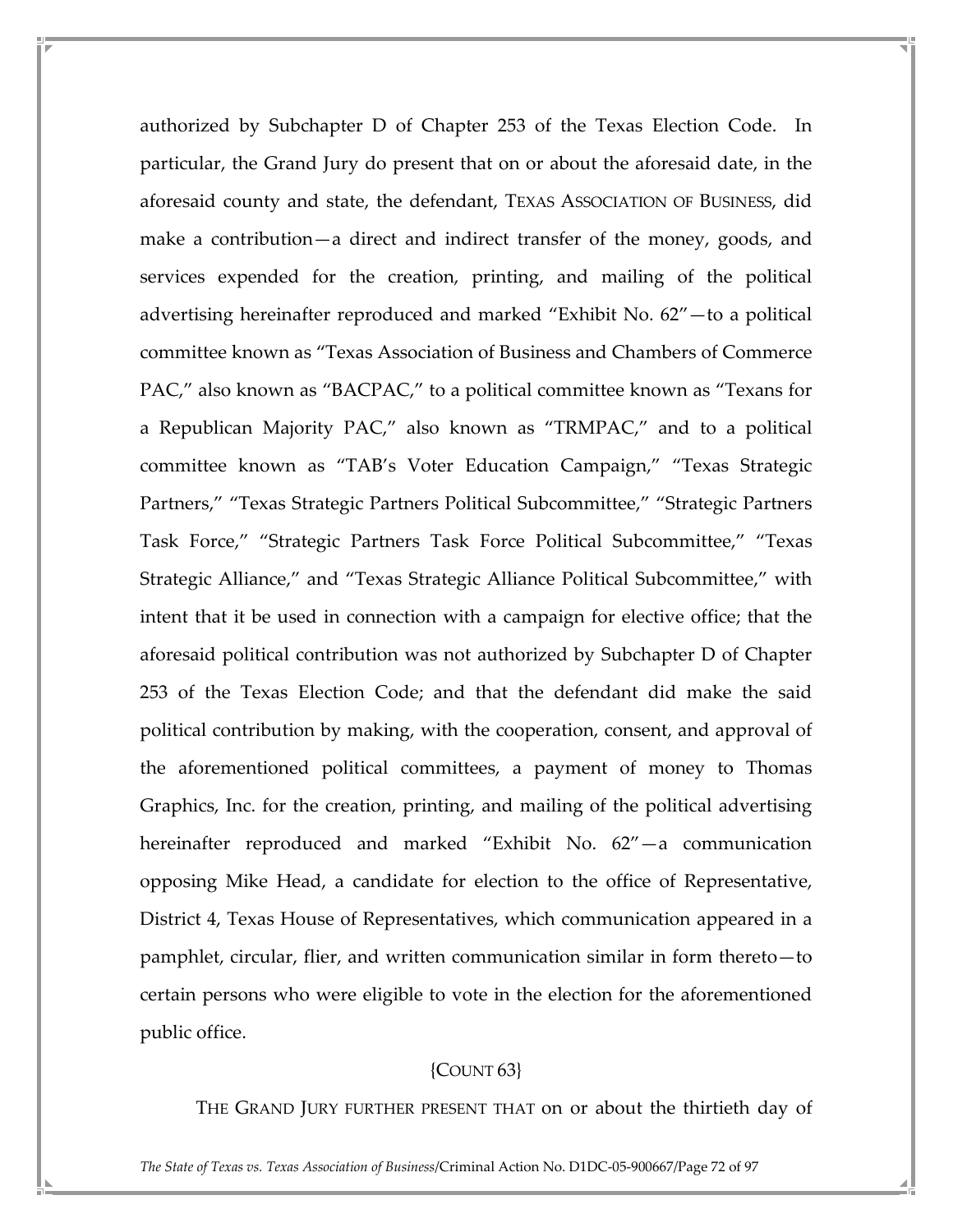October, A.D., 2002, in the County of Travis and State of Texas, the defendant, TEXAS ASSOCIATION OF BUSINESS, a corporation organized under the Texas Non-Profit Corporation Act, whose residence was situated in the County of Travis and State of Texas, did unlawfully make a political contribution that was not authorized by Subchapter D of Chapter 253 of the Texas Election Code. In particular, the Grand Jury do present that on or about the aforesaid date, in the aforesaid county and state, the defendant, TEXAS ASSOCIATION OF BUSINESS, did make a contribution—a direct and indirect transfer of the money, goods, and services expended for the creation, printing, and mailing of the political advertising hereinafter reproduced and marked "Exhibit No. 63"—to a political committee known as "Texas Association of Business and Chambers of Commerce PAC," also known as "BACPAC," to a political committee known as "Texans for a Republican Majority PAC," also known as "TRMPAC," and to a political committee known as "TAB's Voter Education Campaign," "Texas Strategic Partners," "Texas Strategic Partners Political Subcommittee," "Strategic Partners Task Force," "Strategic Partners Task Force Political Subcommittee," "Texas Strategic Alliance," and "Texas Strategic Alliance Political Subcommittee," with intent that it be used in connection with a campaign for elective office; that the aforesaid political contribution was not authorized by Subchapter D of Chapter 253 of the Texas Election Code; and that the defendant did make the said political contribution by making, with the cooperation, consent, and approval of the aforementioned political committees, a payment of money to Thomas Graphics, Inc. for the creation, printing, and mailing of the political advertising hereinafter reproduced and marked "Exhibit No. 63"—a communication opposing George Robinson, a candidate for election to the office of Representative, District 8, Texas House of Representatives, which communication appeared in a pamphlet, circular, flier, and written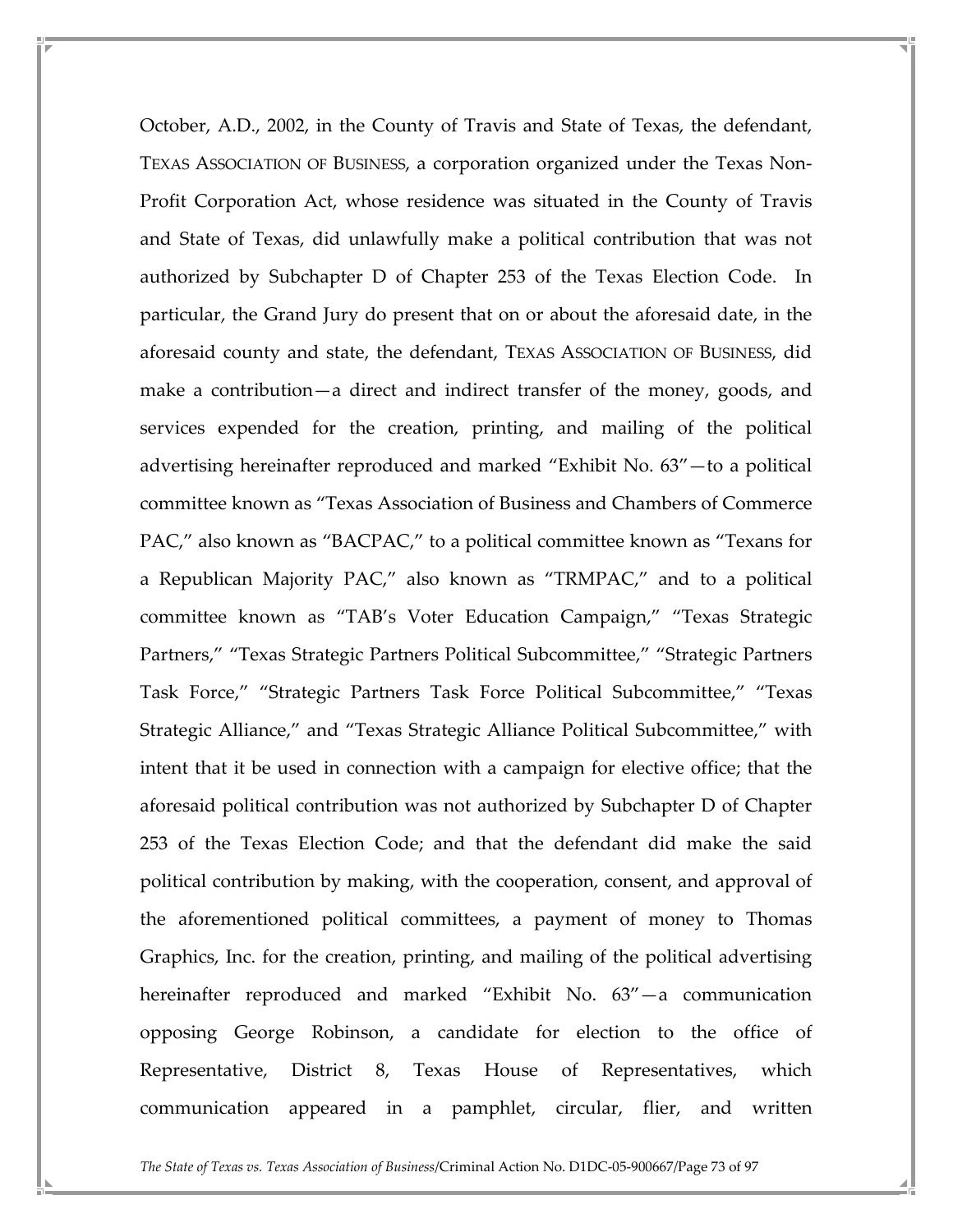communication similar in form thereto—to certain persons who were eligible to vote in the election for the aforementioned public office.

### ${COUNT 64}$

 THE GRAND JURY FURTHER PRESENT THAT on or about the thirtieth day of October, A.D., 2002, in the County of Travis and State of Texas, the defendant, TEXAS ASSOCIATION OF BUSINESS, a corporation organized under the Texas Non-Profit Corporation Act, whose residence was situated in the County of Travis and State of Texas, did unlawfully make a political contribution that was not authorized by Subchapter D of Chapter 253 of the Texas Election Code. In particular, the Grand Jury do present that on or about the aforesaid date, in the aforesaid county and state, the defendant, TEXAS ASSOCIATION OF BUSINESS, did make a contribution—a direct and indirect transfer of the money, goods, and services expended for the creation, printing, and mailing of the political advertising hereinafter reproduced and marked "Exhibit No. 64"—to a political committee known as "Texas Association of Business and Chambers of Commerce PAC," also known as "BACPAC," to a political committee known as "Texans for a Republican Majority PAC," also known as "TRMPAC," and to a political committee known as "TAB's Voter Education Campaign," "Texas Strategic Partners," "Texas Strategic Partners Political Subcommittee," "Strategic Partners Task Force," "Strategic Partners Task Force Political Subcommittee," "Texas Strategic Alliance," and "Texas Strategic Alliance Political Subcommittee," with intent that it be used in connection with a campaign for elective office; that the aforesaid political contribution was not authorized by Subchapter D of Chapter 253 of the Texas Election Code; and that the defendant did make the said political contribution by making, with the cooperation, consent, and approval of the aforementioned political committees, a payment of money to Thomas Graphics, Inc. for the creation, printing, and mailing of the political advertising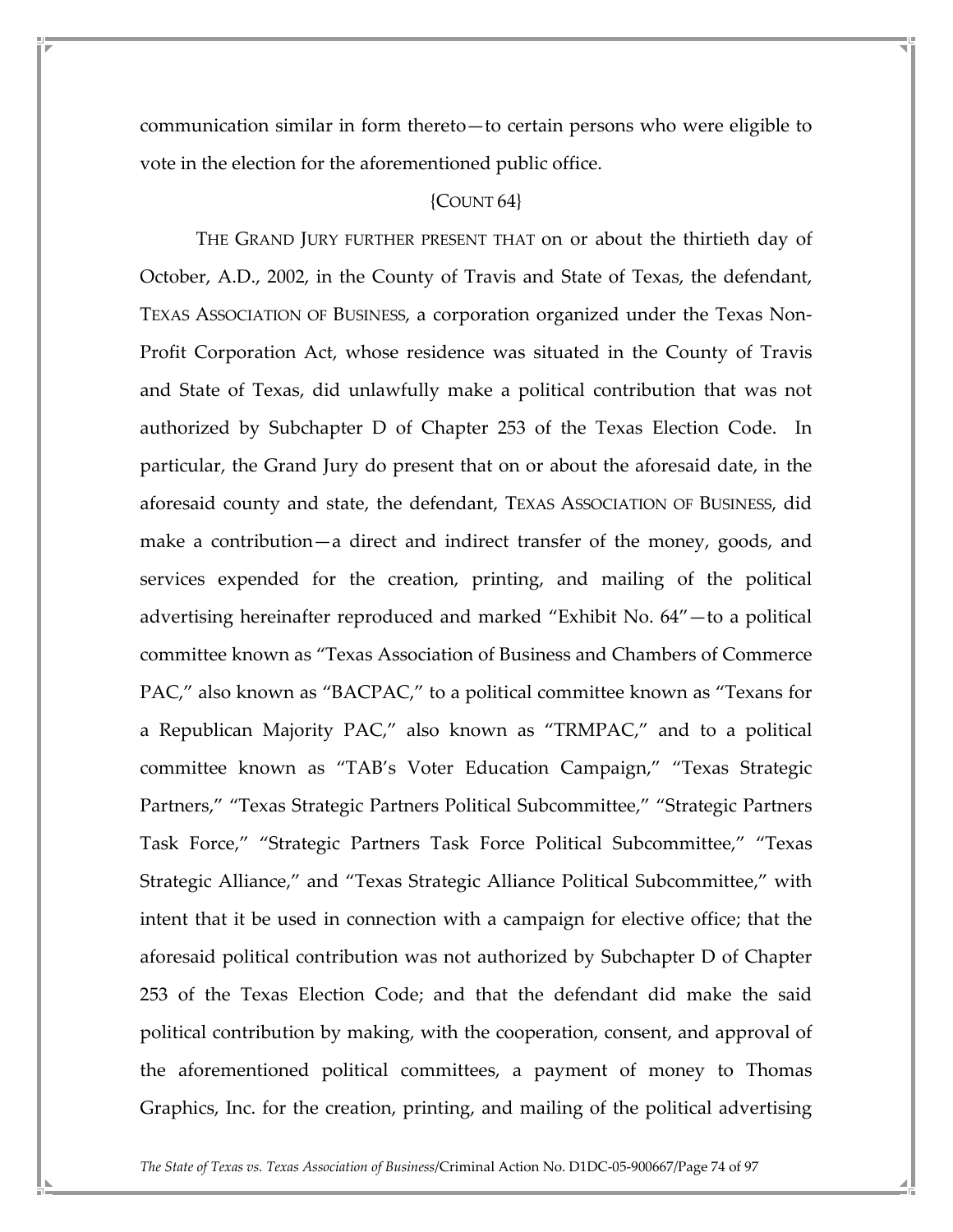hereinafter reproduced and marked "Exhibit No. 64"—a communication opposing Paul Clayton, a candidate for election to the office of Representative, District 19, Texas House of Representatives, which communication appeared in a pamphlet, circular, flier, and written communication similar in form thereto—to certain persons who were eligible to vote in the election for the aforementioned public office.

# {COUNT 65}

 THE GRAND JURY FURTHER PRESENT THAT on or about the thirtieth day of October, A.D., 2002, in the County of Travis and State of Texas, the defendant, TEXAS ASSOCIATION OF BUSINESS, a corporation organized under the Texas Non-Profit Corporation Act, whose residence was situated in the County of Travis and State of Texas, did unlawfully make a political contribution that was not authorized by Subchapter D of Chapter 253 of the Texas Election Code. In particular, the Grand Jury do present that on or about the aforesaid date, in the aforesaid county and state, the defendant, TEXAS ASSOCIATION OF BUSINESS, did make a contribution—a direct and indirect transfer of the money, goods, and services expended for the creation, printing, and mailing of the political advertising hereinafter reproduced and marked "Exhibit No. 65"—to a political committee known as "Texas Association of Business and Chambers of Commerce PAC," also known as "BACPAC," to a political committee known as "Texans for a Republican Majority PAC," also known as "TRMPAC," and to a political committee known as "TAB's Voter Education Campaign," "Texas Strategic Partners," "Texas Strategic Partners Political Subcommittee," "Strategic Partners Task Force," "Strategic Partners Task Force Political Subcommittee," "Texas Strategic Alliance," and "Texas Strategic Alliance Political Subcommittee," with intent that it be used in connection with a campaign for elective office; that the aforesaid political contribution was not authorized by Subchapter D of Chapter

The State of Texas vs. Texas Association of Business/Criminal Action No. D1DC-05-900667/Page 75 of 97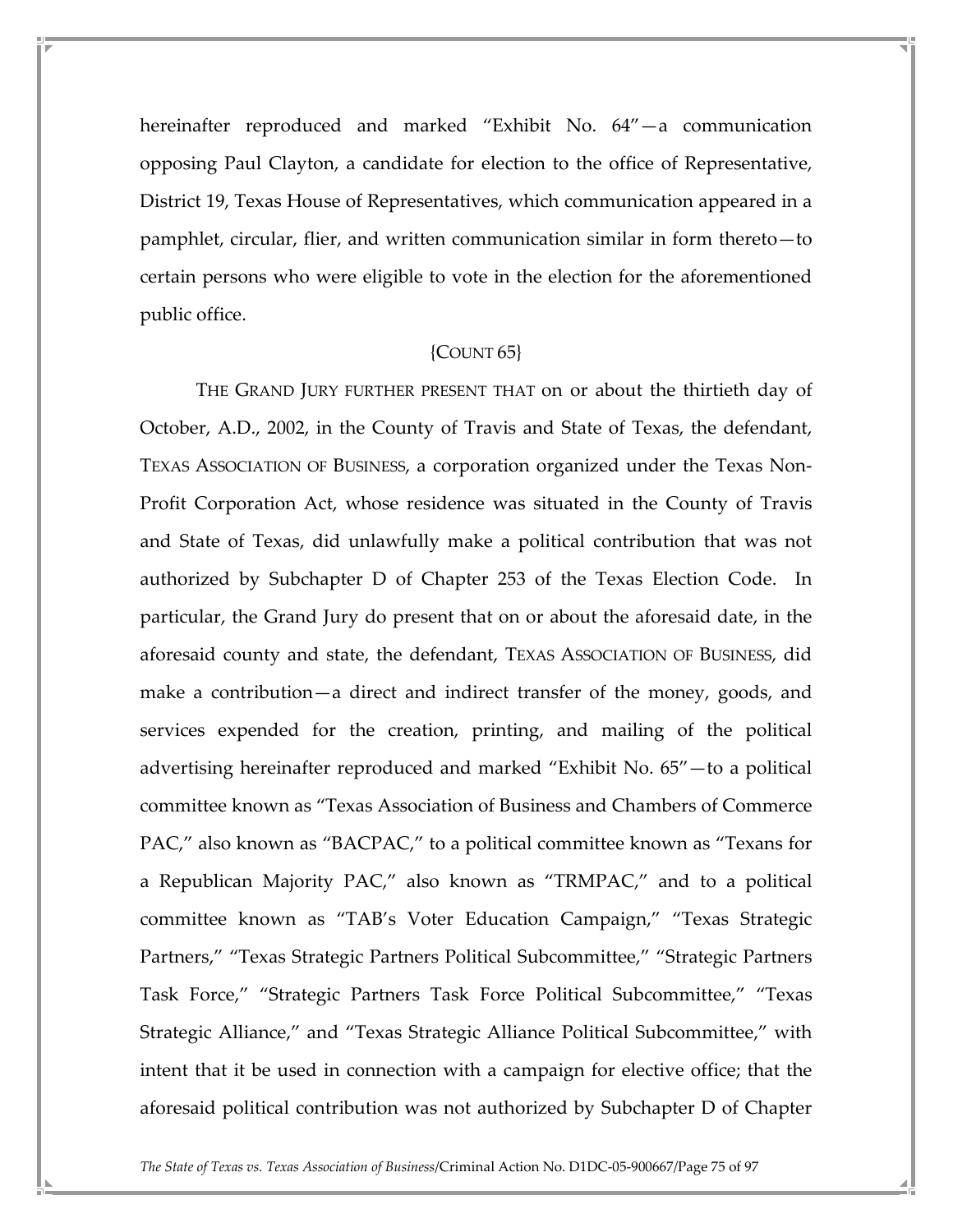253 of the Texas Election Code; and that the defendant did make the said political contribution by making, with the cooperation, consent, and approval of the aforementioned political committees, a payment of money to Thomas Graphics, Inc. for the creation, printing, and mailing of the political advertising hereinafter reproduced and marked "Exhibit No. 65"—a communication opposing Tony Buzbee, a candidate for election to the office of Representative, District 24, Texas House of Representatives, which communication appeared in a pamphlet, circular, flier, and written communication similar in form thereto—to certain persons who were eligible to vote in the election for the aforementioned public office.

# ${COUNT66}$

 THE GRAND JURY FURTHER PRESENT THAT on or about the thirtieth day of October, A.D., 2002, in the County of Travis and State of Texas, the defendant, TEXAS ASSOCIATION OF BUSINESS, a corporation organized under the Texas Non-Profit Corporation Act, whose residence was situated in the County of Travis and State of Texas, did unlawfully make a political contribution that was not authorized by Subchapter D of Chapter 253 of the Texas Election Code. In particular, the Grand Jury do present that on or about the aforesaid date, in the aforesaid county and state, the defendant, TEXAS ASSOCIATION OF BUSINESS, did make a contribution—a direct and indirect transfer of the money, goods, and services expended for the creation, printing, and mailing of the political advertising hereinafter reproduced and marked "Exhibit No. 66"—to a political committee known as "Texas Association of Business and Chambers of Commerce PAC," also known as "BACPAC," to a political committee known as "Texans for a Republican Majority PAC," also known as "TRMPAC," and to a political committee known as "TAB's Voter Education Campaign," "Texas Strategic Partners," "Texas Strategic Partners Political Subcommittee," "Strategic Partners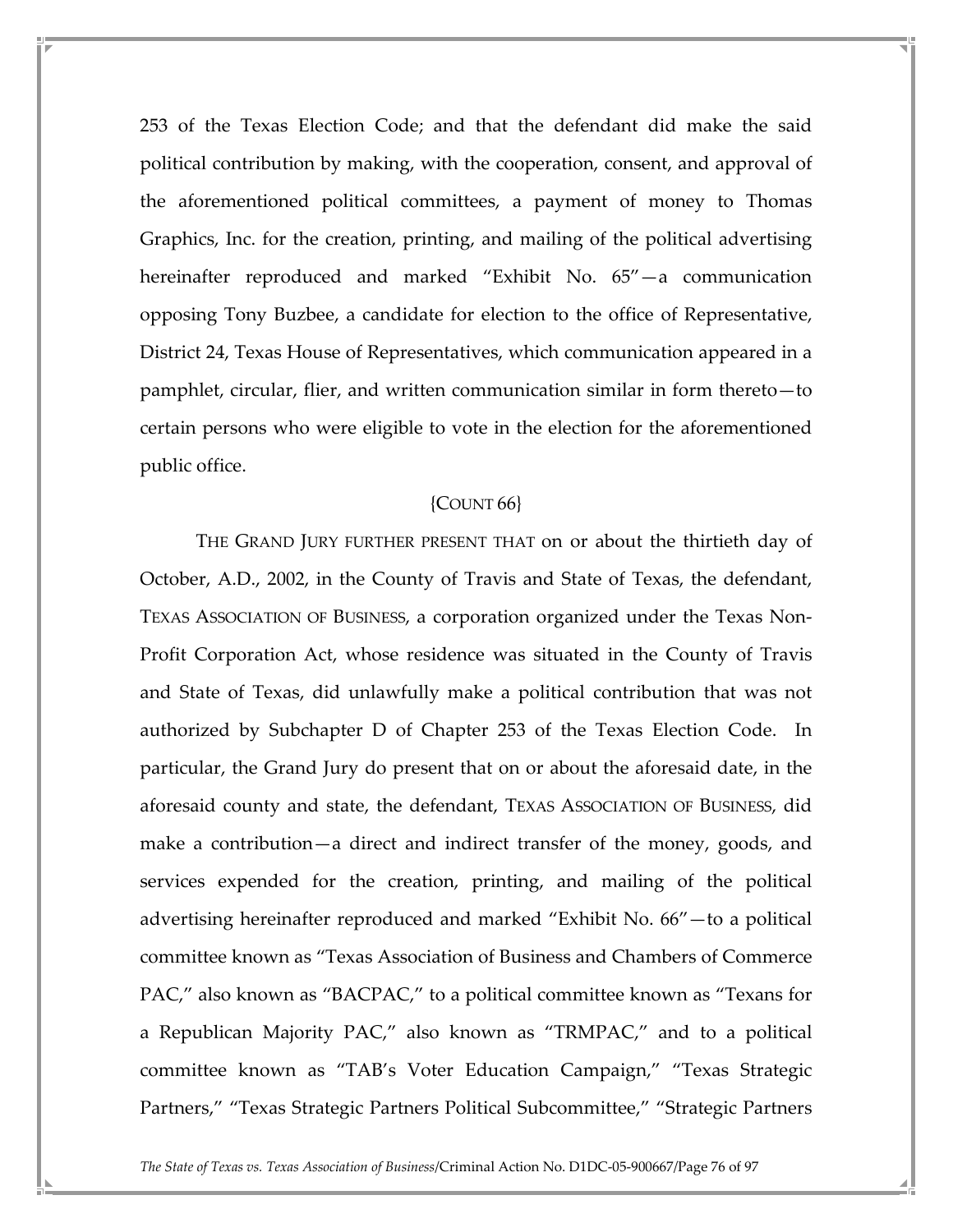Task Force," "Strategic Partners Task Force Political Subcommittee," "Texas Strategic Alliance," and "Texas Strategic Alliance Political Subcommittee," with intent that it be used in connection with a campaign for elective office; that the aforesaid political contribution was not authorized by Subchapter D of Chapter 253 of the Texas Election Code; and that the defendant did make the said political contribution by making, with the cooperation, consent, and approval of the aforementioned political committees, a payment of money to Thomas Graphics, Inc. for the creation, printing, and mailing of the political advertising hereinafter reproduced and marked "Exhibit No. 66"—a communication supporting Larry Taylor, a candidate for election to the office of Representative, District 24, Texas House of Representatives, and opposing Tony Buzbee, a candidate for election to the aforementioned public office, which communication appeared in a pamphlet, circular, flier, and written communication similar in form thereto—to certain persons who were eligible to vote in the election for the aforementioned public office.

## {COUNT 67}

 THE GRAND JURY FURTHER PRESENT THAT on or about the thirtieth day of October, A.D., 2002, in the County of Travis and State of Texas, the defendant, TEXAS ASSOCIATION OF BUSINESS, a corporation organized under the Texas Non-Profit Corporation Act, whose residence was situated in the County of Travis and State of Texas, did unlawfully make a political contribution that was not authorized by Subchapter D of Chapter 253 of the Texas Election Code. In particular, the Grand Jury do present that on or about the aforesaid date, in the aforesaid county and state, the defendant, TEXAS ASSOCIATION OF BUSINESS, did make a contribution—a direct and indirect transfer of the money, goods, and services expended for the creation, printing, and mailing of the political advertising hereinafter reproduced and marked "Exhibit No. 67"—to a political

The State of Texas vs. Texas Association of Business/Criminal Action No. D1DC-05-900667/Page 77 of 97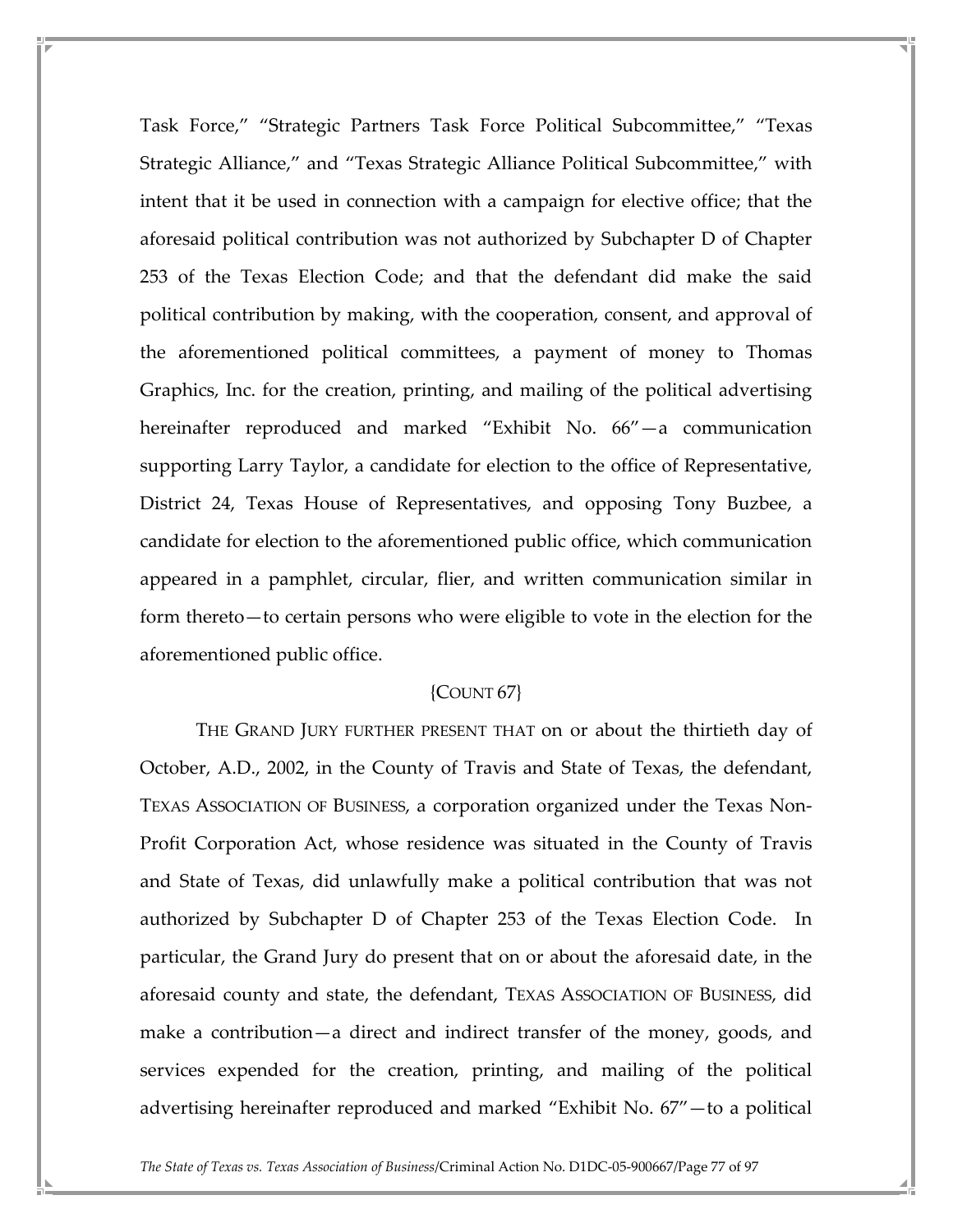committee known as "Texas Association of Business and Chambers of Commerce PAC," also known as "BACPAC," to a political committee known as "Texans for a Republican Majority PAC," also known as "TRMPAC," and to a political committee known as "TAB's Voter Education Campaign," "Texas Strategic Partners," "Texas Strategic Partners Political Subcommittee," "Strategic Partners Task Force," "Strategic Partners Task Force Political Subcommittee," "Texas Strategic Alliance," and "Texas Strategic Alliance Political Subcommittee," with intent that it be used in connection with a campaign for elective office; that the aforesaid political contribution was not authorized by Subchapter D of Chapter 253 of the Texas Election Code; and that the defendant did make the said political contribution by making, with the cooperation, consent, and approval of the aforementioned political committees, a payment of money to Thomas Graphics, Inc. for the creation, printing, and mailing of the political advertising hereinafter reproduced and marked "Exhibit No. 67"—a communication opposing Tom Uher, a candidate for election to the office of Representative, District 29, Texas House of Representatives, which communication appeared in a pamphlet, circular, flier, and written communication similar in form thereto—to certain persons who were eligible to vote in the election for the aforementioned public office.

# {COUNT 68}

 THE GRAND JURY FURTHER PRESENT THAT on or about the thirtieth day of October, A.D., 2002, in the County of Travis and State of Texas, the defendant, TEXAS ASSOCIATION OF BUSINESS, a corporation organized under the Texas Non-Profit Corporation Act, whose residence was situated in the County of Travis and State of Texas, did unlawfully make a political contribution that was not authorized by Subchapter D of Chapter 253 of the Texas Election Code. In particular, the Grand Jury do present that on or about the aforesaid date, in the

The State of Texas vs. Texas Association of Business/Criminal Action No. D1DC-05-900667/Page 78 of 97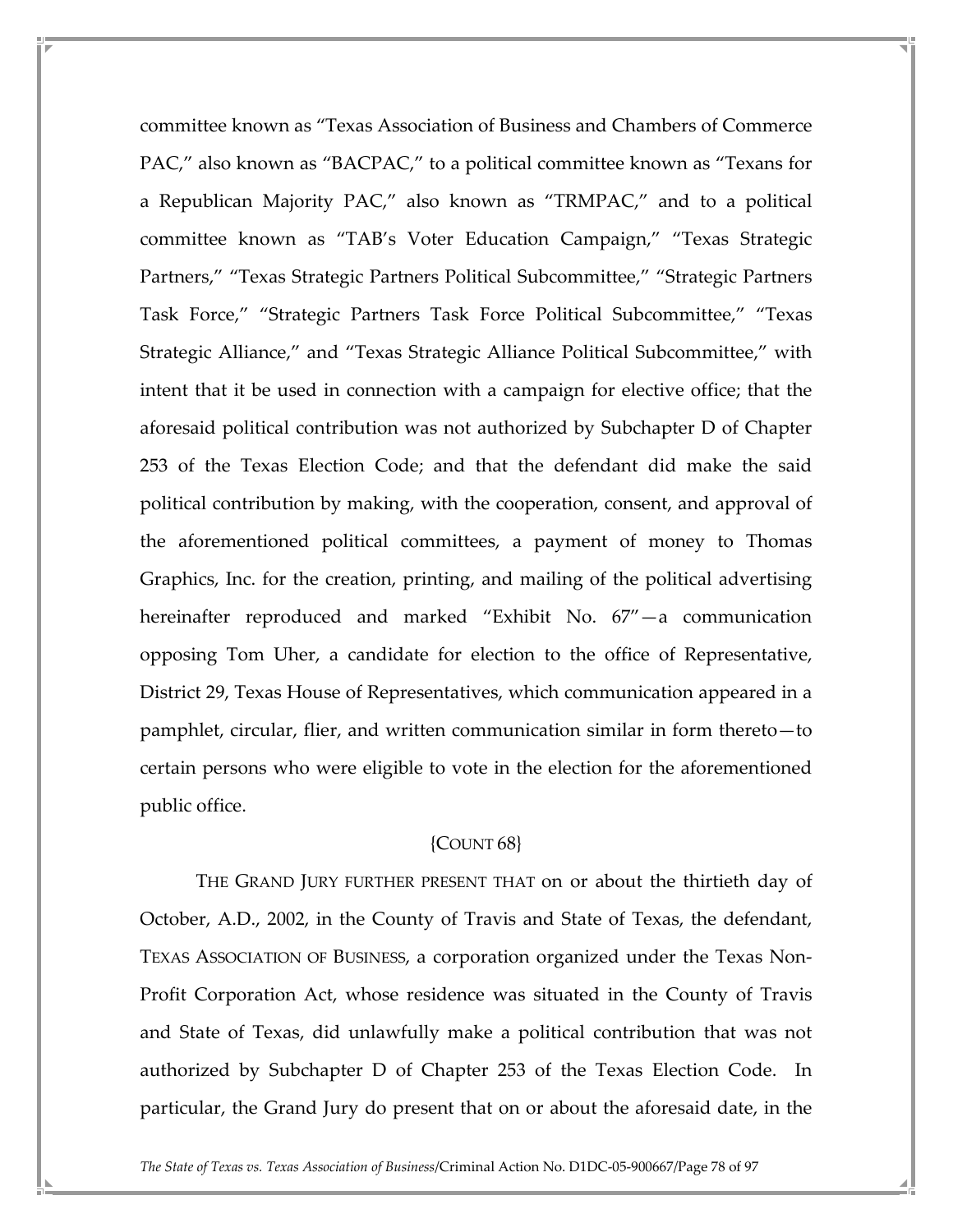aforesaid county and state, the defendant, TEXAS ASSOCIATION OF BUSINESS, did make a contribution—a direct and indirect transfer of the money, goods, and services expended for the creation, printing, and mailing of the political advertising hereinafter reproduced and marked "Exhibit No. 68"—to a political committee known as "Texas Association of Business and Chambers of Commerce PAC," also known as "BACPAC," to a political committee known as "Texans for a Republican Majority PAC," also known as "TRMPAC," and to a political committee known as "TAB's Voter Education Campaign," "Texas Strategic Partners," "Texas Strategic Partners Political Subcommittee," "Strategic Partners Task Force," "Strategic Partners Task Force Political Subcommittee," "Texas Strategic Alliance," and "Texas Strategic Alliance Political Subcommittee," with intent that it be used in connection with a campaign for elective office; that the aforesaid political contribution was not authorized by Subchapter D of Chapter 253 of the Texas Election Code; and that the defendant did make the said political contribution by making, with the cooperation, consent, and approval of the aforementioned political committees, a payment of money to Thomas Graphics, Inc. for the creation, printing, and mailing of the political advertising hereinafter reproduced and marked "Exhibit No. 68"—a communication opposing Tom Uher, a candidate for election to the office of Representative, District 29, Texas House of Representatives, which communication appeared in a pamphlet, circular, flier, and written communication similar in form thereto—to certain persons who were eligible to vote in the election for the aforementioned public office.

## ${COUNT 69}$

 THE GRAND JURY FURTHER PRESENT THAT on or about the thirtieth day of October, A.D., 2002, in the County of Travis and State of Texas, the defendant, TEXAS ASSOCIATION OF BUSINESS, a corporation organized under the Texas Non-

The State of Texas vs. Texas Association of Business/Criminal Action No. D1DC-05-900667/Page 79 of 97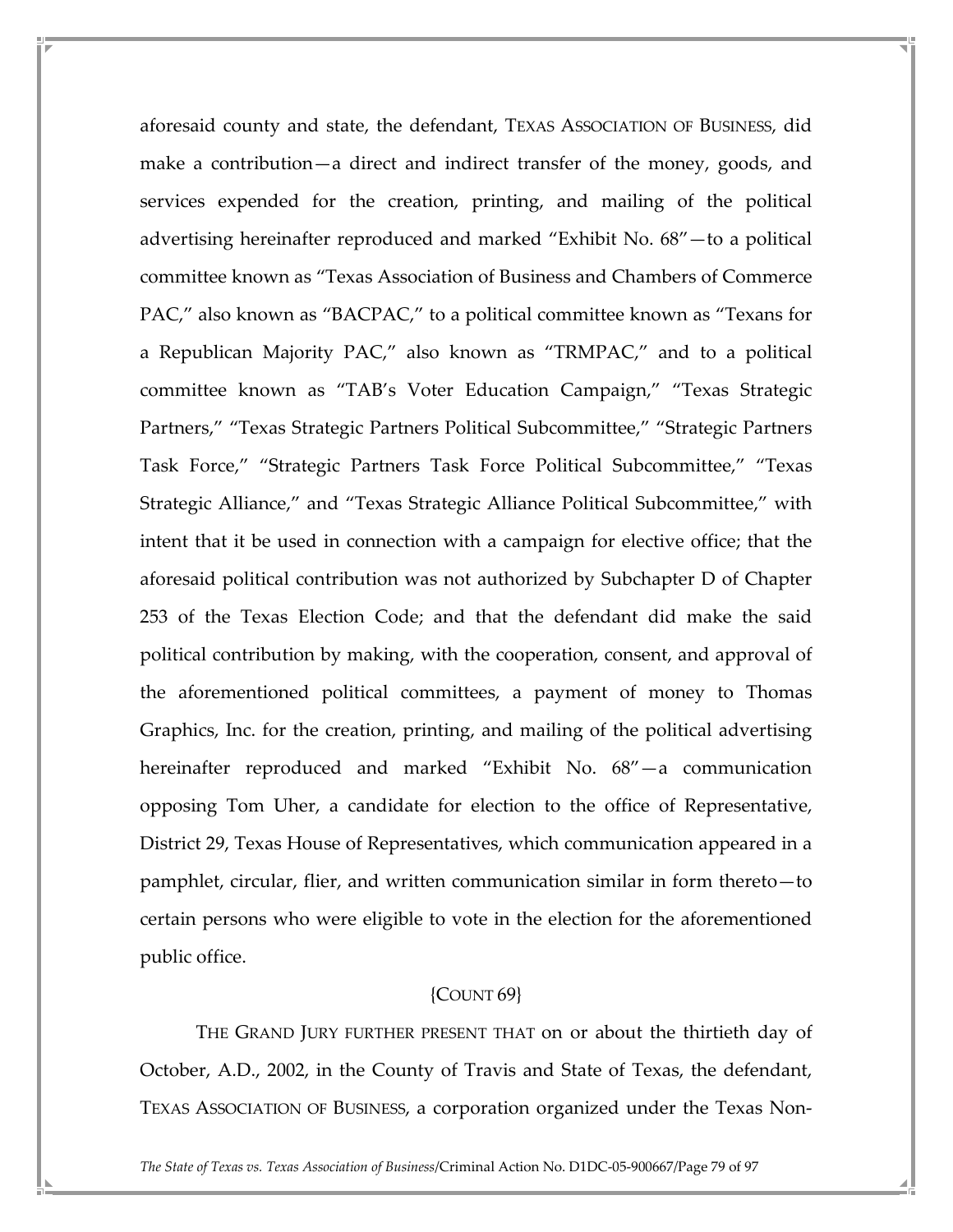Profit Corporation Act, whose residence was situated in the County of Travis and State of Texas, did unlawfully make a political contribution that was not authorized by Subchapter D of Chapter 253 of the Texas Election Code. In particular, the Grand Jury do present that on or about the aforesaid date, in the aforesaid county and state, the defendant, TEXAS ASSOCIATION OF BUSINESS, did make a contribution—a direct and indirect transfer of the money, goods, and services expended for the creation, printing, and mailing of the political advertising hereinafter reproduced and marked "Exhibit No. 69"—to a political committee known as "Texas Association of Business and Chambers of Commerce PAC," also known as "BACPAC," to a political committee known as "Texans for a Republican Majority PAC," also known as "TRMPAC," and to a political committee known as "TAB's Voter Education Campaign," "Texas Strategic Partners," "Texas Strategic Partners Political Subcommittee," "Strategic Partners Task Force," "Strategic Partners Task Force Political Subcommittee," "Texas Strategic Alliance," and "Texas Strategic Alliance Political Subcommittee," with intent that it be used in connection with a campaign for elective office; that the aforesaid political contribution was not authorized by Subchapter D of Chapter 253 of the Texas Election Code; and that the defendant did make the said political contribution by making, with the cooperation, consent, and approval of the aforementioned political committees, a payment of money to Thomas Graphics, Inc. for the creation, printing, and mailing of the political advertising hereinafter reproduced and marked "Exhibit No. 69"—a communication opposing Tom Uher, a candidate for election to the office of Representative, District 29, Texas House of Representatives, which communication appeared in a pamphlet, circular, flier, and written communication similar in form thereto—to certain persons who were eligible to vote in the election for the aforementioned public office.

The State of Texas vs. Texas Association of Business/Criminal Action No. D1DC-05-900667/Page 80 of 97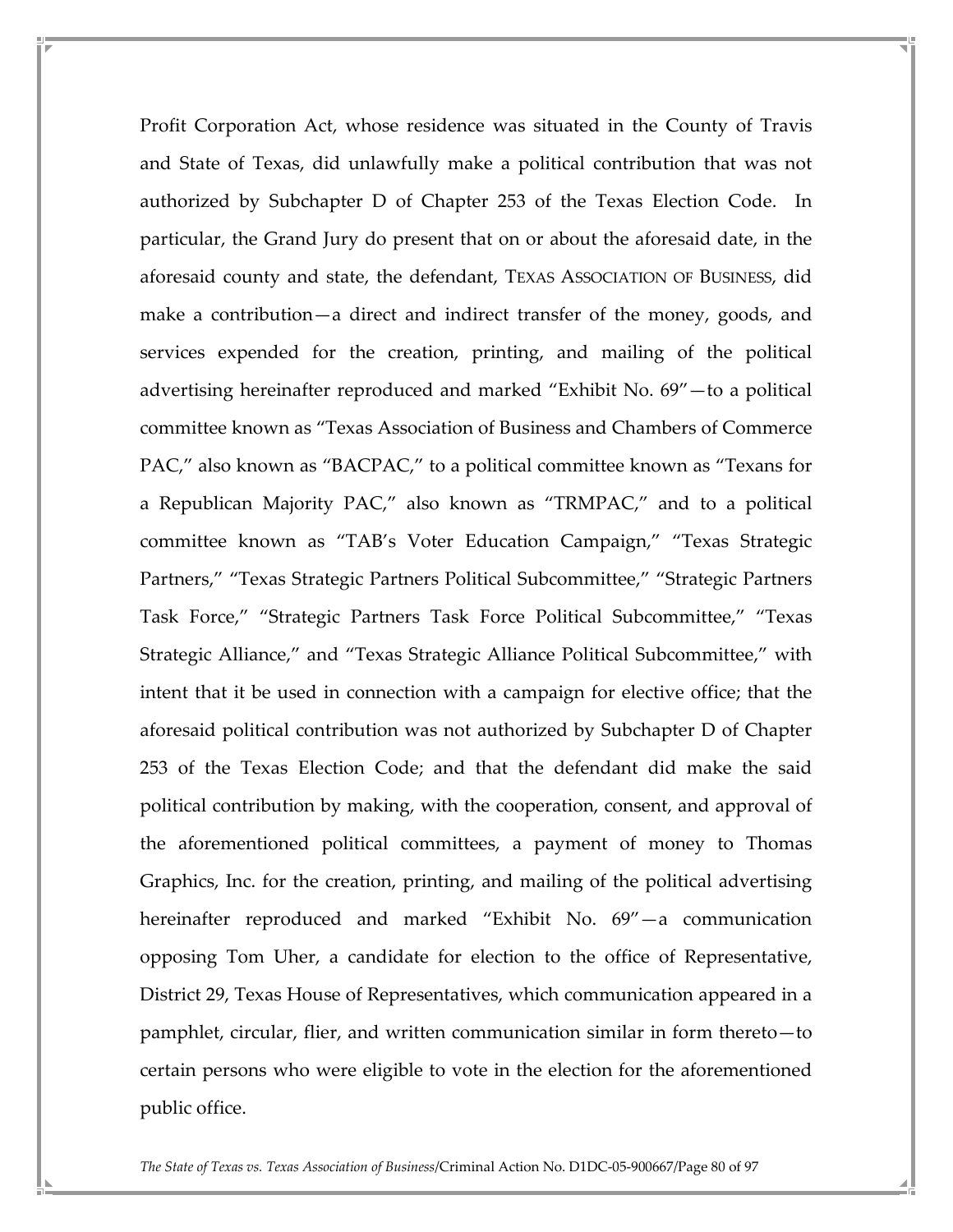### {COUNT 70}

 THE GRAND JURY FURTHER PRESENT THAT on or about the thirtieth day of October, A.D., 2002, in the County of Travis and State of Texas, the defendant, TEXAS ASSOCIATION OF BUSINESS, a corporation organized under the Texas Non-Profit Corporation Act, whose residence was situated in the County of Travis and State of Texas, did unlawfully make a political contribution that was not authorized by Subchapter D of Chapter 253 of the Texas Election Code. In particular, the Grand Jury do present that on or about the aforesaid date, in the aforesaid county and state, the defendant, TEXAS ASSOCIATION OF BUSINESS, did make a contribution—a direct and indirect transfer of the money, goods, and services expended for the creation, printing, and mailing of the political advertising hereinafter reproduced and marked "Exhibit No. 70"—to a political committee known as "Texas Association of Business and Chambers of Commerce PAC," also known as "BACPAC," to a political committee known as "Texans for a Republican Majority PAC," also known as "TRMPAC," and to a political committee known as "TAB's Voter Education Campaign," "Texas Strategic Partners," "Texas Strategic Partners Political Subcommittee," "Strategic Partners Task Force," "Strategic Partners Task Force Political Subcommittee," "Texas Strategic Alliance," and "Texas Strategic Alliance Political Subcommittee," with intent that it be used in connection with a campaign for elective office; that the aforesaid political contribution was not authorized by Subchapter D of Chapter 253 of the Texas Election Code; and that the defendant did make the said political contribution by making, with the cooperation, consent, and approval of the aforementioned political committees, a payment of money to Thomas Graphics, Inc. for the creation, printing, and mailing of the political advertising hereinafter reproduced and marked "Exhibit No. 70"—a communication opposing Josephine Miller, a candidate for election to the office of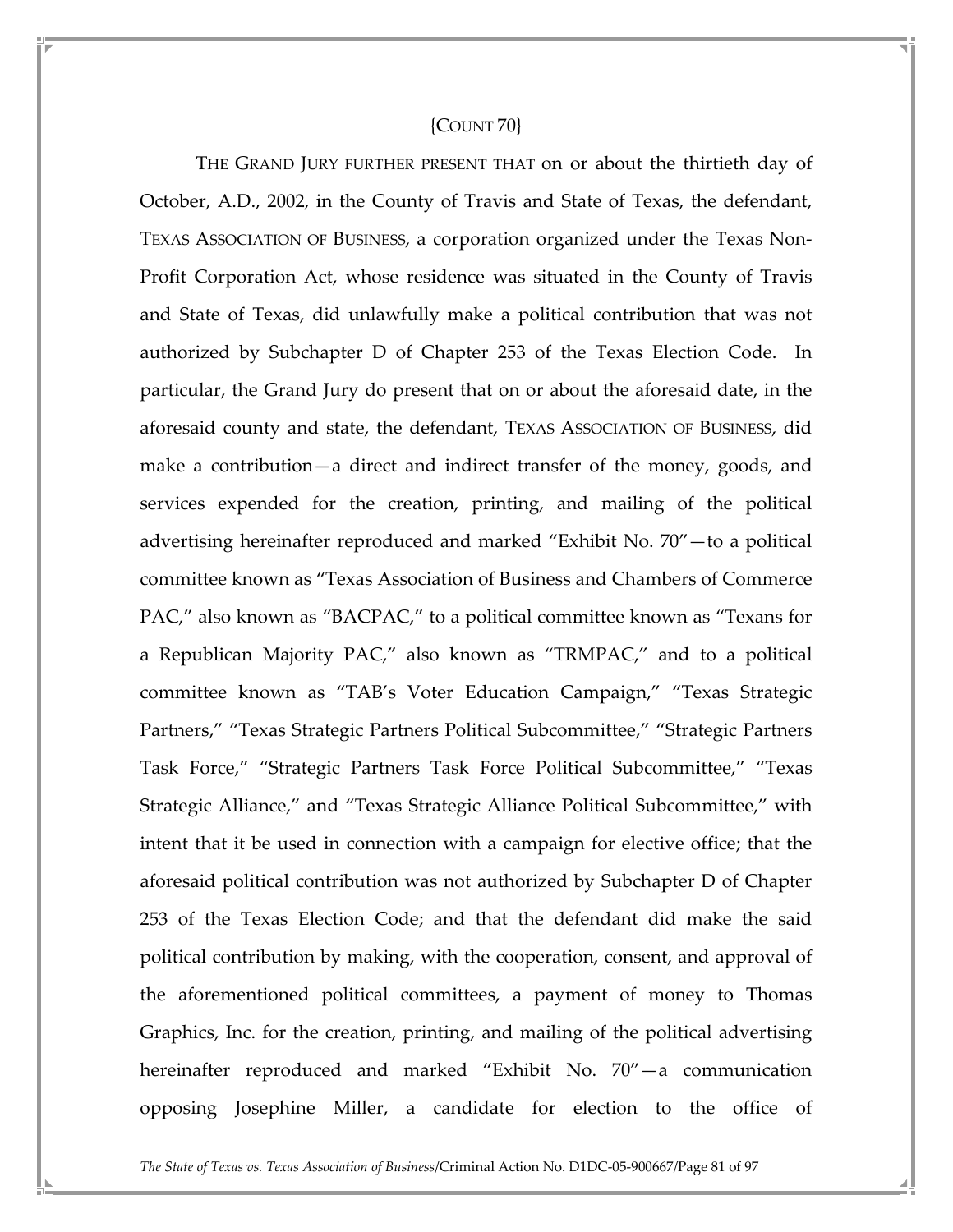Representative, District 32, Texas House of Representatives, which communication appeared in a pamphlet, circular, flier, and written communication similar in form thereto—to certain persons who were eligible to vote in the election for the aforementioned public office.

# {COUNT 71}

 THE GRAND JURY FURTHER PRESENT THAT on or about the thirtieth day of October, A.D., 2002, in the County of Travis and State of Texas, the defendant, TEXAS ASSOCIATION OF BUSINESS, a corporation organized under the Texas Non-Profit Corporation Act, whose residence was situated in the County of Travis and State of Texas, did unlawfully make a political contribution that was not authorized by Subchapter D of Chapter 253 of the Texas Election Code. In particular, the Grand Jury do present that on or about the aforesaid date, in the aforesaid county and state, the defendant, TEXAS ASSOCIATION OF BUSINESS, did make a contribution—a direct and indirect transfer of the money, goods, and services expended for the creation, printing, and mailing of the political advertising hereinafter reproduced and marked "Exhibit No. 71"—to a political committee known as "Texas Association of Business and Chambers of Commerce PAC," also known as "BACPAC," to a political committee known as "Texans for a Republican Majority PAC," also known as "TRMPAC," and to a political committee known as "TAB's Voter Education Campaign," "Texas Strategic Partners," "Texas Strategic Partners Political Subcommittee," "Strategic Partners Task Force," "Strategic Partners Task Force Political Subcommittee," "Texas Strategic Alliance," and "Texas Strategic Alliance Political Subcommittee," with intent that it be used in connection with a campaign for elective office; that the aforesaid political contribution was not authorized by Subchapter D of Chapter 253 of the Texas Election Code; and that the defendant did make the said political contribution by making, with the cooperation, consent, and approval of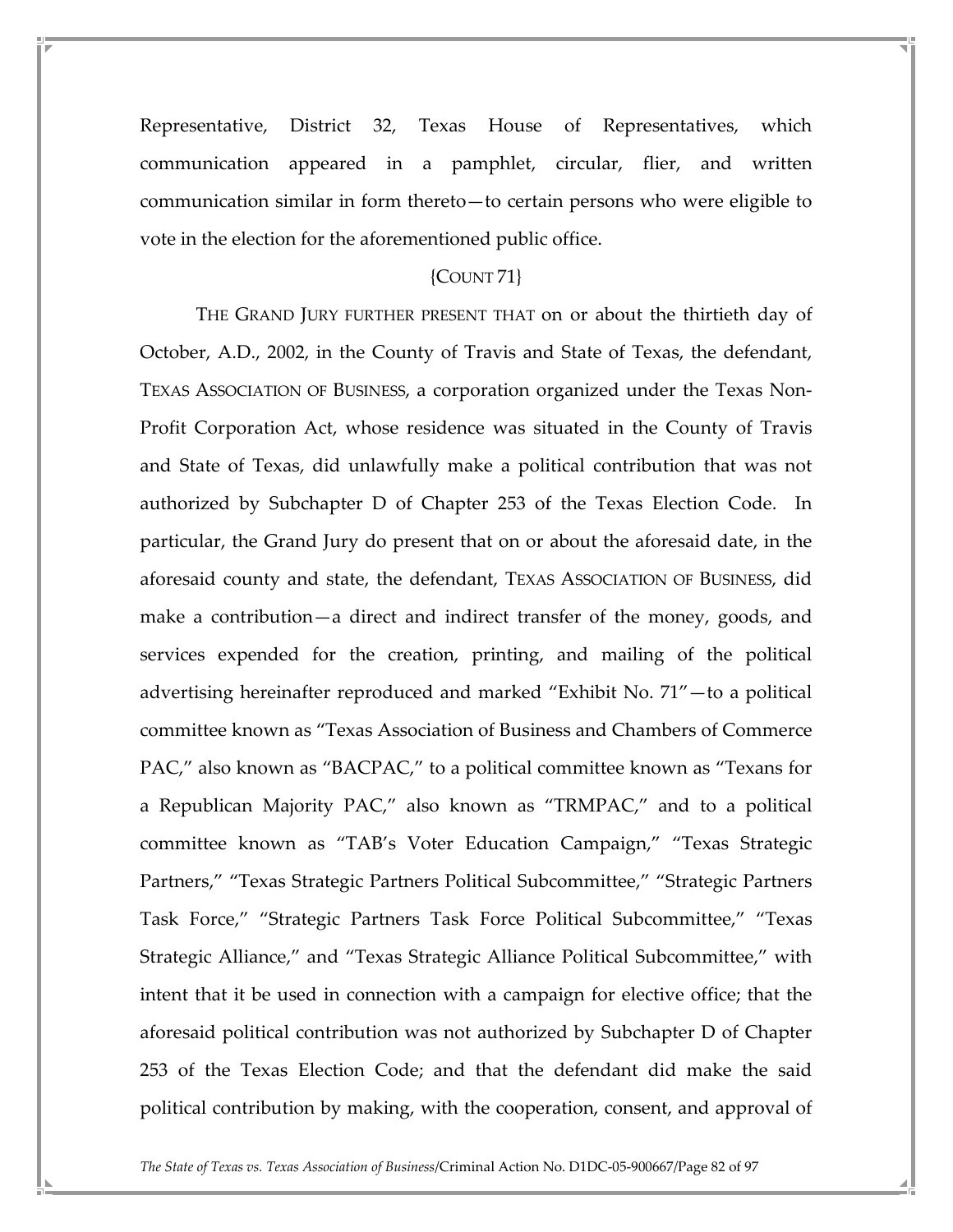the aforementioned political committees, a payment of money to Thomas Graphics, Inc. for the creation, printing, and mailing of the political advertising hereinafter reproduced and marked "Exhibit No. 71"—a communication opposing Patrick Rose, a candidate for election to the office of Representative, District 45, Texas House of Representatives, which communication appeared in a pamphlet, circular, flier, and written communication similar in form thereto—to certain persons who were eligible to vote in the election for the aforementioned public office.

# {COUNT 72}

 THE GRAND JURY FURTHER PRESENT THAT on or about the thirtieth day of October, A.D., 2002, in the County of Travis and State of Texas, the defendant, TEXAS ASSOCIATION OF BUSINESS, a corporation organized under the Texas Non-Profit Corporation Act, whose residence was situated in the County of Travis and State of Texas, did unlawfully make a political contribution that was not authorized by Subchapter D of Chapter 253 of the Texas Election Code. In particular, the Grand Jury do present that on or about the aforesaid date, in the aforesaid county and state, the defendant, TEXAS ASSOCIATION OF BUSINESS, did make a contribution—a direct and indirect transfer of the money, goods, and services expended for the creation, printing, and mailing of the political advertising hereinafter reproduced and marked "Exhibit No. 72"—to a political committee known as "Texas Association of Business and Chambers of Commerce PAC," also known as "BACPAC," to a political committee known as "Texans for a Republican Majority PAC," also known as "TRMPAC," and to a political committee known as "TAB's Voter Education Campaign," "Texas Strategic Partners," "Texas Strategic Partners Political Subcommittee," "Strategic Partners Task Force," "Strategic Partners Task Force Political Subcommittee," "Texas Strategic Alliance," and "Texas Strategic Alliance Political Subcommittee," with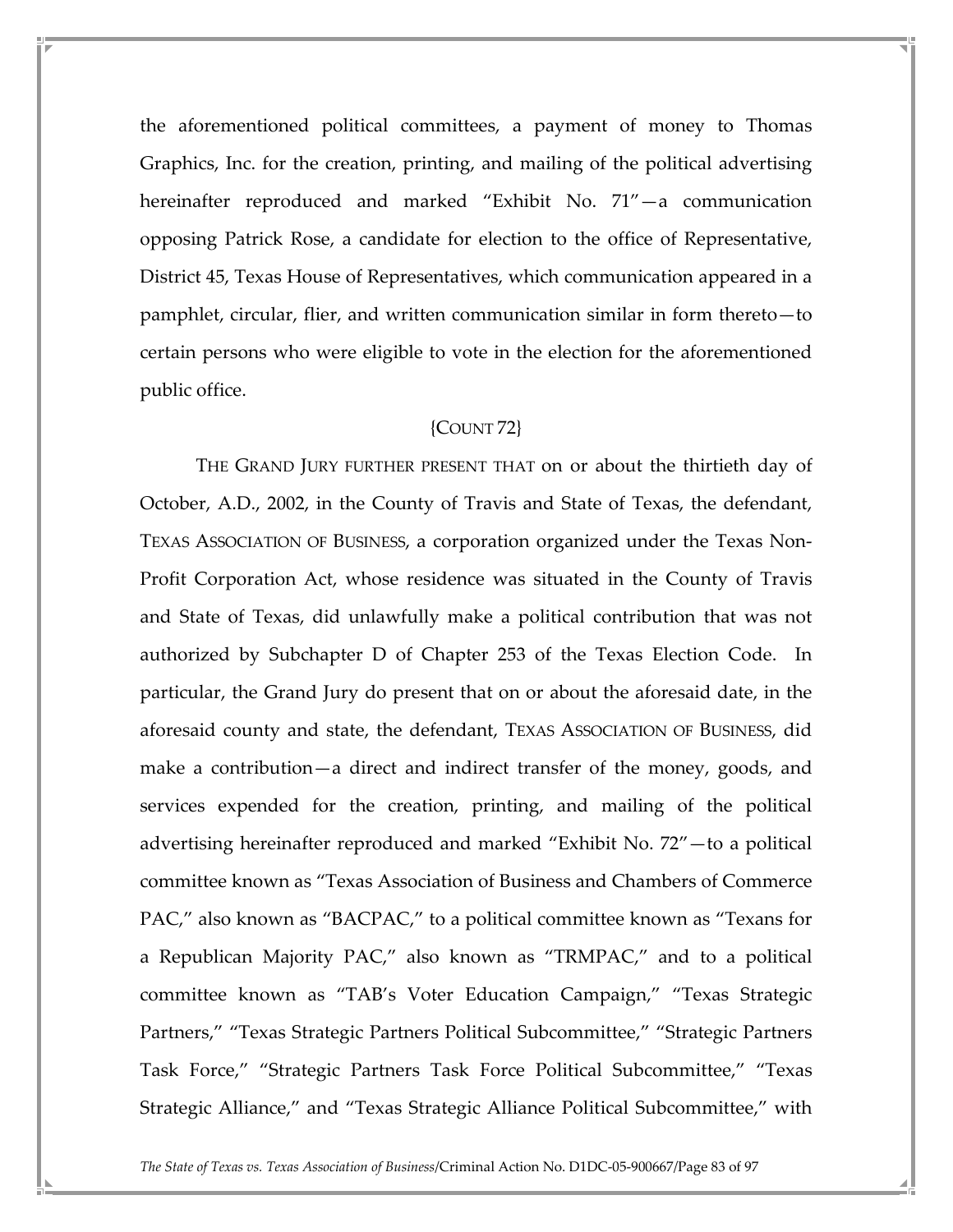intent that it be used in connection with a campaign for elective office; that the aforesaid political contribution was not authorized by Subchapter D of Chapter 253 of the Texas Election Code; and that the defendant did make the said political contribution by making, with the cooperation, consent, and approval of the aforementioned political committees, a payment of money to Thomas Graphics, Inc. for the creation, printing, and mailing of the political advertising hereinafter reproduced and marked "Exhibit No. 72"—a communication supporting Holt Getterman, a candidate for election to the office of Representative, District 56, Texas House of Representatives, which communication appeared in a pamphlet, circular, flier, and written communication similar in form thereto—to certain persons who were eligible to vote in the election for the aforementioned public office.

## {COUNT 73}

 THE GRAND JURY FURTHER PRESENT THAT on or about the thirtieth day of October, A.D., 2002, in the County of Travis and State of Texas, the defendant, TEXAS ASSOCIATION OF BUSINESS, a corporation organized under the Texas Non-Profit Corporation Act, whose residence was situated in the County of Travis and State of Texas, did unlawfully make a political contribution that was not authorized by Subchapter D of Chapter 253 of the Texas Election Code. In particular, the Grand Jury do present that on or about the aforesaid date, in the aforesaid county and state, the defendant, TEXAS ASSOCIATION OF BUSINESS, did make a contribution—a direct and indirect transfer of the money, goods, and services expended for the creation, printing, and mailing of the political advertising hereinafter reproduced and marked "Exhibit No. 73"—to a political committee known as "Texas Association of Business and Chambers of Commerce PAC," also known as "BACPAC," to a political committee known as "Texans for a Republican Majority PAC," also known as "TRMPAC," and to a political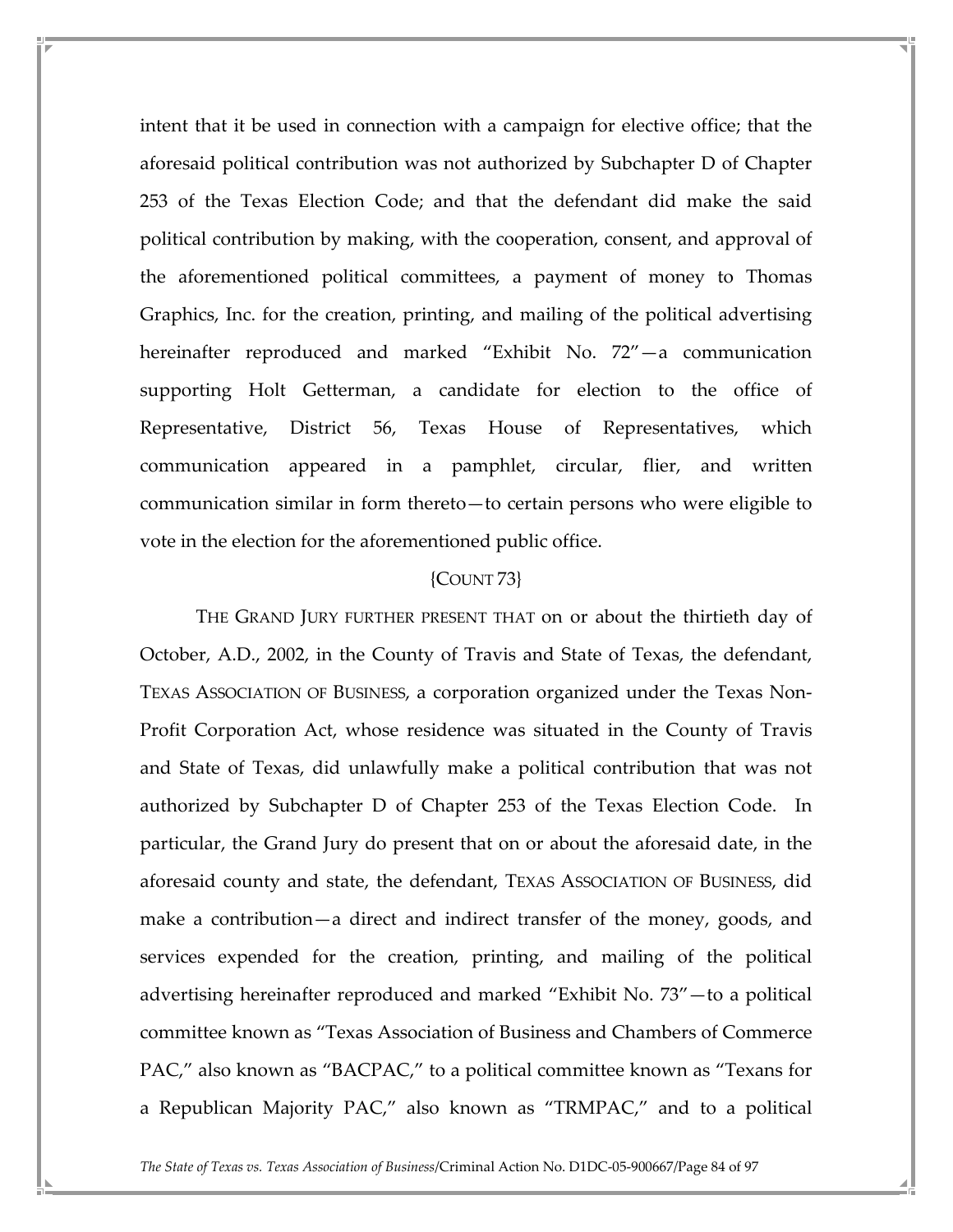committee known as "TAB's Voter Education Campaign," "Texas Strategic Partners," "Texas Strategic Partners Political Subcommittee," "Strategic Partners Task Force," "Strategic Partners Task Force Political Subcommittee," "Texas Strategic Alliance," and "Texas Strategic Alliance Political Subcommittee," with intent that it be used in connection with a campaign for elective office; that the aforesaid political contribution was not authorized by Subchapter D of Chapter 253 of the Texas Election Code; and that the defendant did make the said political contribution by making, with the cooperation, consent, and approval of the aforementioned political committees, a payment of money to Thomas Graphics, Inc. for the creation, printing, and mailing of the political advertising hereinafter reproduced and marked "Exhibit No. 73"—a communication opposing John Mabry, a candidate for election to the office of Representative, District 56, Texas House of Representatives, which communication appeared in a pamphlet, circular, flier, and written communication similar in form thereto—to certain persons who were eligible to vote in the election for the aforementioned public office.

## {COUNT 74}

 THE GRAND JURY FURTHER PRESENT THAT on or about the thirtieth day of October, A.D., 2002, in the County of Travis and State of Texas, the defendant, TEXAS ASSOCIATION OF BUSINESS, a corporation organized under the Texas Non-Profit Corporation Act, whose residence was situated in the County of Travis and State of Texas, did unlawfully make a political contribution that was not authorized by Subchapter D of Chapter 253 of the Texas Election Code. In particular, the Grand Jury do present that on or about the aforesaid date, in the aforesaid county and state, the defendant, TEXAS ASSOCIATION OF BUSINESS, did make a contribution—a direct and indirect transfer of the money, goods, and services expended for the creation, printing, and mailing of the political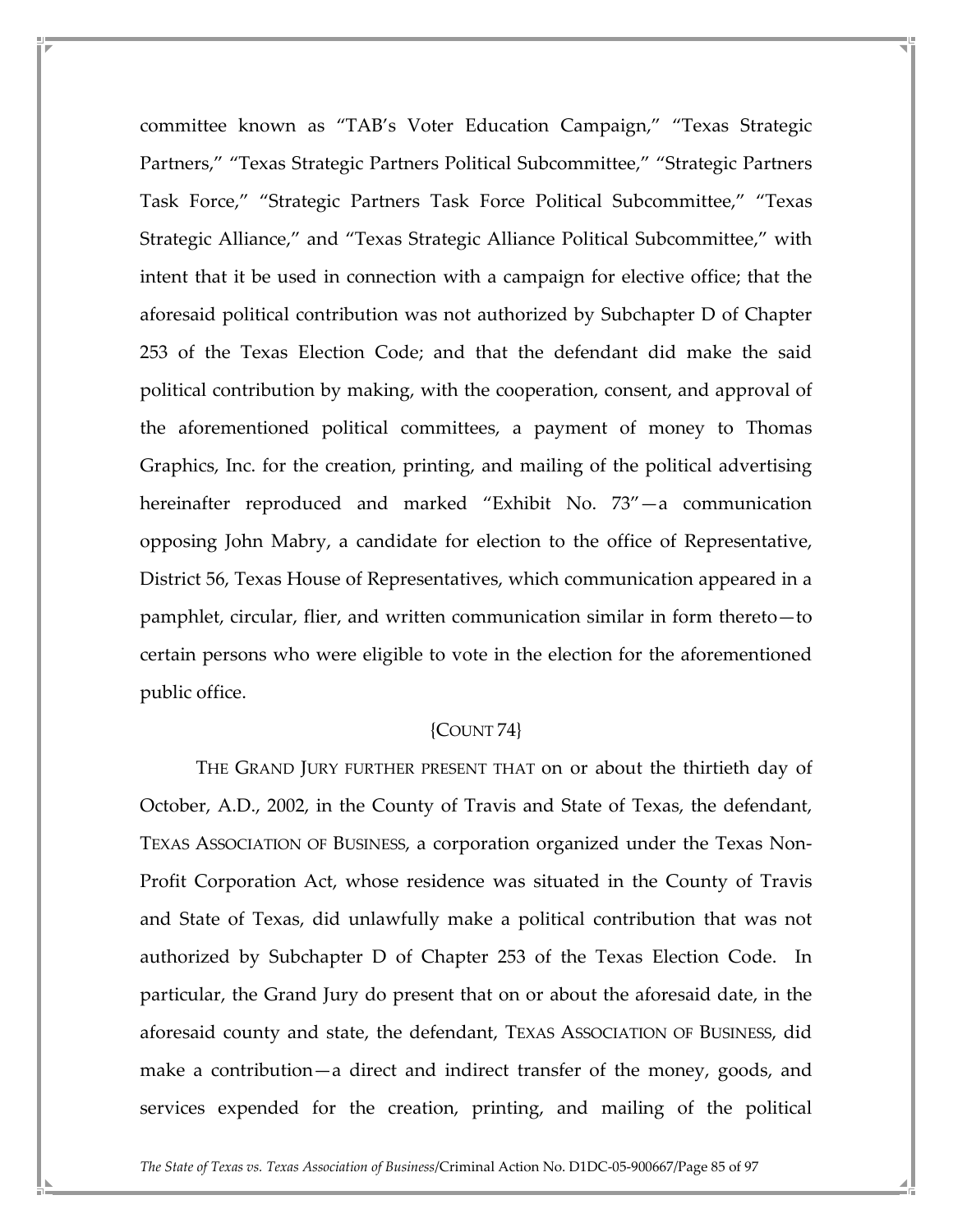advertising hereinafter reproduced and marked "Exhibit No. 74"—to a political committee known as "Texas Association of Business and Chambers of Commerce PAC," also known as "BACPAC," to a political committee known as "Texans for a Republican Majority PAC," also known as "TRMPAC," and to a political committee known as "TAB's Voter Education Campaign," "Texas Strategic Partners," "Texas Strategic Partners Political Subcommittee," "Strategic Partners Task Force," "Strategic Partners Task Force Political Subcommittee," "Texas Strategic Alliance," and "Texas Strategic Alliance Political Subcommittee," with intent that it be used in connection with a campaign for elective office; that the aforesaid political contribution was not authorized by Subchapter D of Chapter 253 of the Texas Election Code; and that the defendant did make the said political contribution by making, with the cooperation, consent, and approval of the aforementioned political committees, a payment of money to Thomas Graphics, Inc. for the creation, printing, and mailing of the political advertising hereinafter reproduced and marked "Exhibit No. 74"—a communication opposing David Lengefeld, a candidate for election to the office of Representative, District 59, Texas House of Representatives, which communication appeared in a pamphlet, circular, flier, and written communication similar in form thereto—to certain persons who were eligible to vote in the election for the aforementioned public office.

## {COUNT 75}

 THE GRAND JURY FURTHER PRESENT THAT on or about the thirtieth day of October, A.D., 2002, in the County of Travis and State of Texas, the defendant, TEXAS ASSOCIATION OF BUSINESS, a corporation organized under the Texas Non-Profit Corporation Act, whose residence was situated in the County of Travis and State of Texas, did unlawfully make a political contribution that was not authorized by Subchapter D of Chapter 253 of the Texas Election Code. In

The State of Texas vs. Texas Association of Business/Criminal Action No. D1DC-05-900667/Page 86 of 97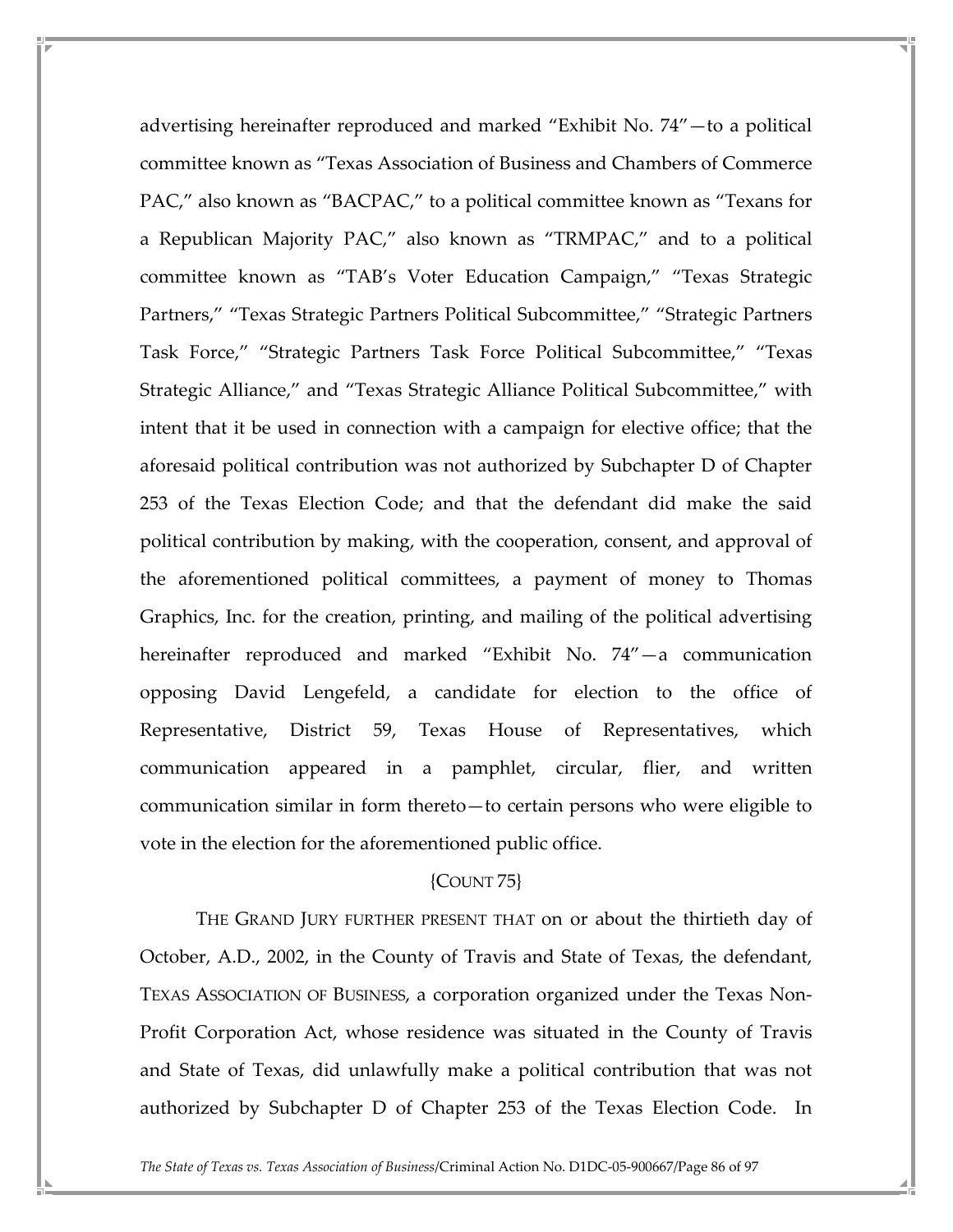particular, the Grand Jury do present that on or about the aforesaid date, in the aforesaid county and state, the defendant, TEXAS ASSOCIATION OF BUSINESS, did make a contribution—a direct and indirect transfer of the money, goods, and services expended for the creation, printing, and mailing of the political advertising hereinafter reproduced and marked "Exhibit No. 75"—to a political committee known as "Texas Association of Business and Chambers of Commerce PAC," also known as "BACPAC," to a political committee known as "Texans for a Republican Majority PAC," also known as "TRMPAC," and to a political committee known as "TAB's Voter Education Campaign," "Texas Strategic Partners," "Texas Strategic Partners Political Subcommittee," "Strategic Partners Task Force," "Strategic Partners Task Force Political Subcommittee," "Texas Strategic Alliance," and "Texas Strategic Alliance Political Subcommittee," with intent that it be used in connection with a campaign for elective office; that the aforesaid political contribution was not authorized by Subchapter D of Chapter 253 of the Texas Election Code; and that the defendant did make the said political contribution by making, with the cooperation, consent, and approval of the aforementioned political committees, a payment of money to Thomas Graphics, Inc. for the creation, printing, and mailing of the political advertising hereinafter reproduced and marked "Exhibit No. 75"—a communication opposing Donnie Jarvis, a candidate for election to the office of Representative, District 62, Texas House of Representatives, which communication appeared in a pamphlet, circular, flier, and written communication similar in form thereto—to certain persons who were eligible to vote in the election for the aforementioned public office.

# {COUNT 76}

 THE GRAND JURY FURTHER PRESENT THAT on or about the thirtieth day of October, A.D., 2002, in the County of Travis and State of Texas, the defendant,

The State of Texas vs. Texas Association of Business/Criminal Action No. D1DC-05-900667/Page 87 of 97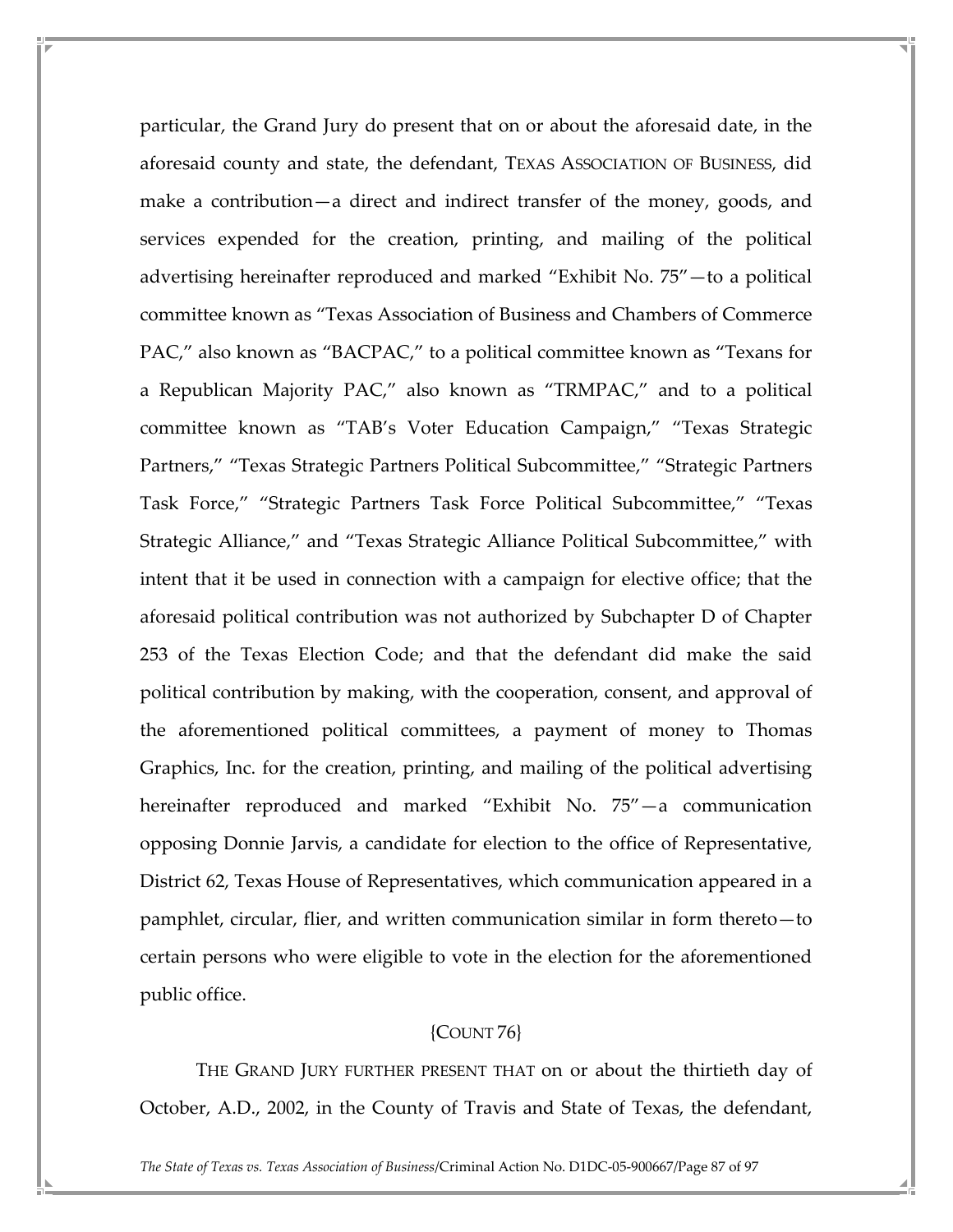TEXAS ASSOCIATION OF BUSINESS, a corporation organized under the Texas Non-Profit Corporation Act, whose residence was situated in the County of Travis and State of Texas, did unlawfully make a political contribution that was not authorized by Subchapter D of Chapter 253 of the Texas Election Code. In particular, the Grand Jury do present that on or about the aforesaid date, in the aforesaid county and state, the defendant, TEXAS ASSOCIATION OF BUSINESS, did make a contribution—a direct and indirect transfer of the money, goods, and services expended for the creation, printing, and mailing of the political advertising hereinafter reproduced and marked "Exhibit No. 76"—to a political committee known as "Texas Association of Business and Chambers of Commerce PAC," also known as "BACPAC," to a political committee known as "Texans for a Republican Majority PAC," also known as "TRMPAC," and to a political committee known as "TAB's Voter Education Campaign," "Texas Strategic Partners," "Texas Strategic Partners Political Subcommittee," "Strategic Partners Task Force," "Strategic Partners Task Force Political Subcommittee," "Texas Strategic Alliance," and "Texas Strategic Alliance Political Subcommittee," with intent that it be used in connection with a campaign for elective office; that the aforesaid political contribution was not authorized by Subchapter D of Chapter 253 of the Texas Election Code; and that the defendant did make the said political contribution by making, with the cooperation, consent, and approval of the aforementioned political committees, a payment of money to Thomas Graphics, Inc. for the creation, printing, and mailing of the political advertising hereinafter reproduced and marked "Exhibit No. 76"—a communication opposing David Counts, a candidate for election to the office of Representative, District 68, Texas House of Representatives, which communication appeared in a pamphlet, circular, flier, and written communication similar in form thereto—to certain persons who were eligible to vote in the election for the aforementioned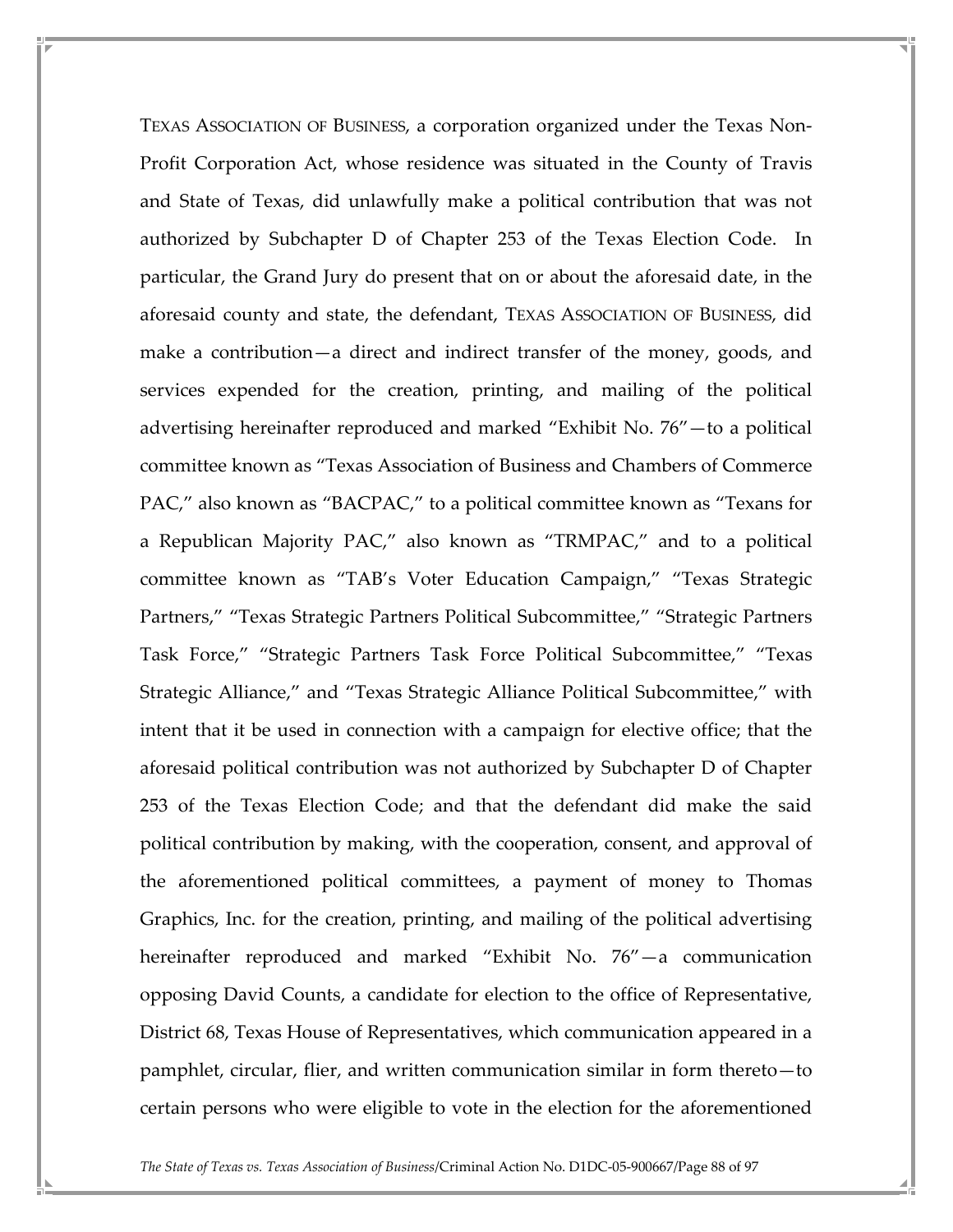public office.

# {COUNT 77}

 THE GRAND JURY FURTHER PRESENT THAT on or about the thirtieth day of October, A.D., 2002, in the County of Travis and State of Texas, the defendant, TEXAS ASSOCIATION OF BUSINESS, a corporation organized under the Texas Non-Profit Corporation Act, whose residence was situated in the County of Travis and State of Texas, did unlawfully make a political contribution that was not authorized by Subchapter D of Chapter 253 of the Texas Election Code. In particular, the Grand Jury do present that on or about the aforesaid date, in the aforesaid county and state, the defendant, TEXAS ASSOCIATION OF BUSINESS, did make a contribution—a direct and indirect transfer of the money, goods, and services expended for the creation, printing, and mailing of the political advertising hereinafter reproduced and marked "Exhibit No. 77"—to a political committee known as "Texas Association of Business and Chambers of Commerce PAC," also known as "BACPAC," to a political committee known as "Texans for a Republican Majority PAC," also known as "TRMPAC," and to a political committee known as "TAB's Voter Education Campaign," "Texas Strategic Partners," "Texas Strategic Partners Political Subcommittee," "Strategic Partners Task Force," "Strategic Partners Task Force Political Subcommittee," "Texas Strategic Alliance," and "Texas Strategic Alliance Political Subcommittee," with intent that it be used in connection with a campaign for elective office; that the aforesaid political contribution was not authorized by Subchapter D of Chapter 253 of the Texas Election Code; and that the defendant did make the said political contribution by making, with the cooperation, consent, and approval of the aforementioned political committees, a payment of money to Thomas Graphics, Inc. for the creation, printing, and mailing of the political advertising hereinafter reproduced and marked "Exhibit No. 77"—a communication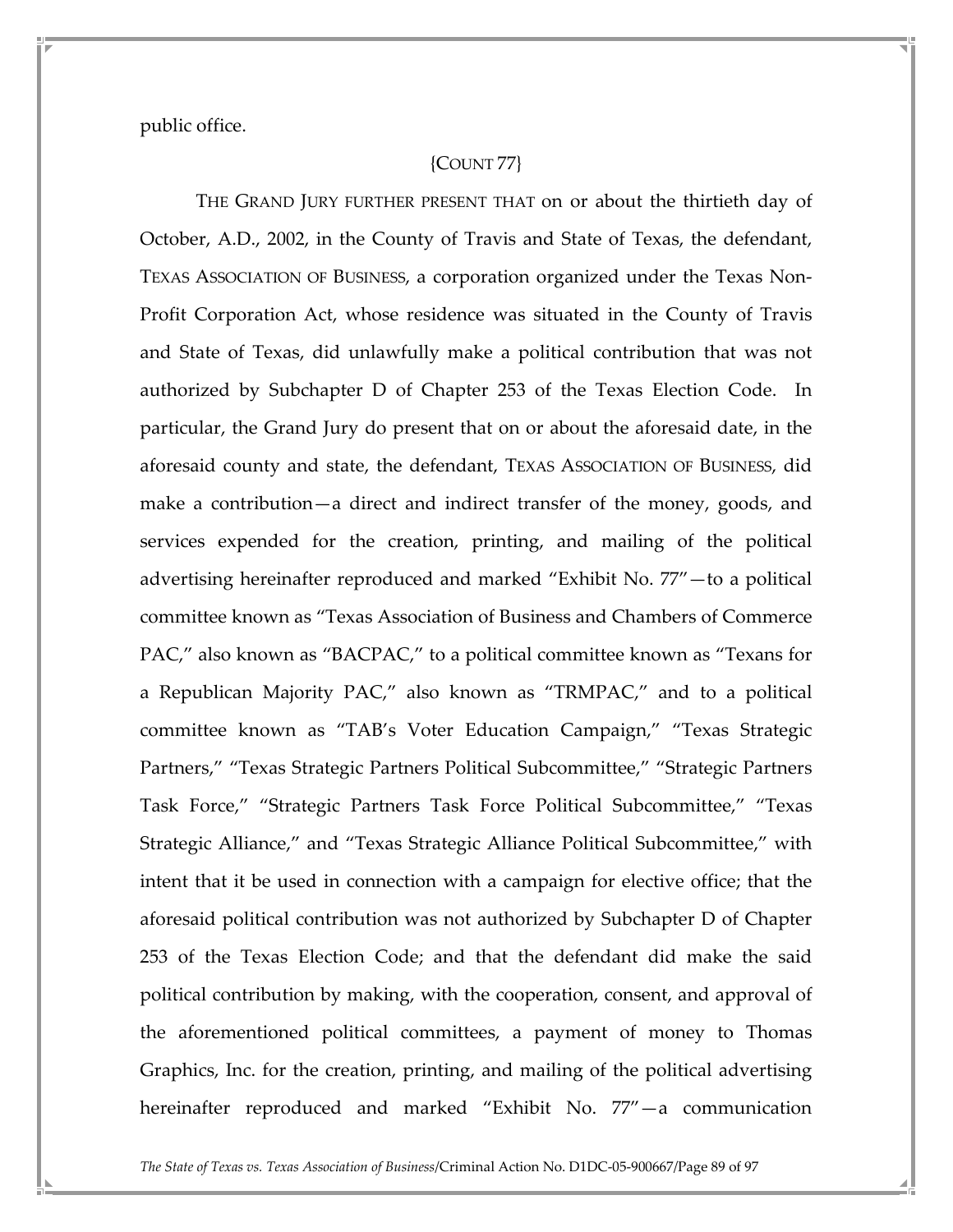opposing Raul Prado, a candidate for election to the office of Representative, District 117, Texas House of Representatives, which communication appeared in a pamphlet, circular, flier, and written communication similar in form thereto to certain persons who were eligible to vote in the election for the aforementioned public office.

#### {COUNT 78}

 THE GRAND JURY FURTHER PRESENT THAT on or about the thirtieth day of October, A.D., 2002, in the County of Travis and State of Texas, the defendant, TEXAS ASSOCIATION OF BUSINESS, a corporation organized under the Texas Non-Profit Corporation Act, whose residence was situated in the County of Travis and State of Texas, did unlawfully make a political contribution that was not authorized by Subchapter D of Chapter 253 of the Texas Election Code. In particular, the Grand Jury do present that on or about the aforesaid date, in the aforesaid county and state, the defendant, TEXAS ASSOCIATION OF BUSINESS, did make a contribution—a direct and indirect transfer of the money, goods, and services expended for the creation, printing, and mailing of the political advertising hereinafter reproduced and marked "Exhibit No. 78"—to a political committee known as "Texas Association of Business and Chambers of Commerce PAC," also known as "BACPAC," to a political committee known as "Texans for a Republican Majority PAC," also known as "TRMPAC," and to a political committee known as "TAB's Voter Education Campaign," "Texas Strategic Partners," "Texas Strategic Partners Political Subcommittee," "Strategic Partners Task Force," "Strategic Partners Task Force Political Subcommittee," "Texas Strategic Alliance," and "Texas Strategic Alliance Political Subcommittee," with intent that it be used in connection with a campaign for elective office; that the aforesaid political contribution was not authorized by Subchapter D of Chapter 253 of the Texas Election Code; and that the defendant did make the said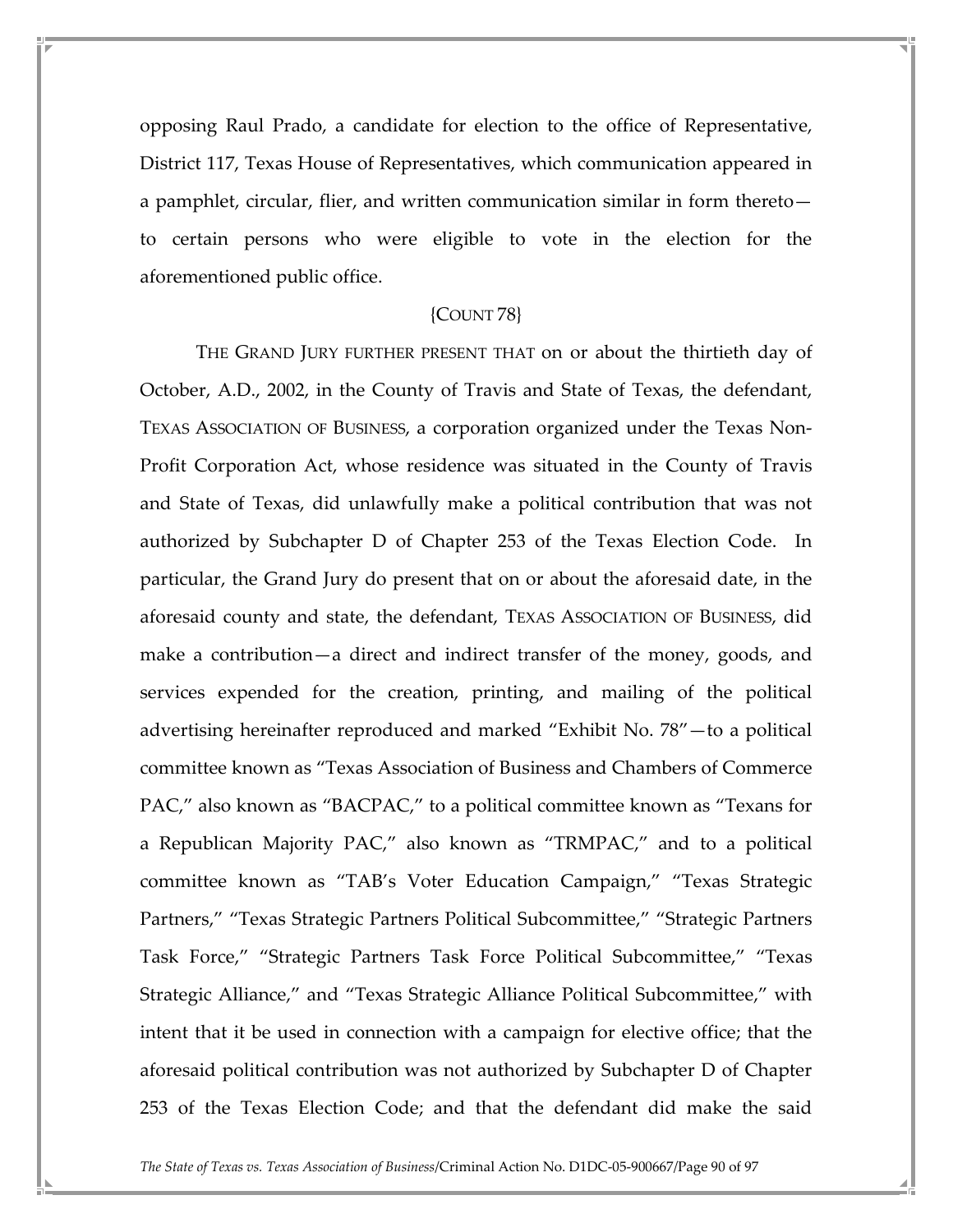political contribution by making, with the cooperation, consent, and approval of the aforementioned political committees, a payment of money to Thomas Graphics, Inc. for the creation, printing, and mailing of the political advertising hereinafter reproduced and marked "Exhibit No. 78"—a communication opposing Debra Danburg, a candidate for election to the office of Representative, District 134, Texas House of Representatives, which communication appeared in a pamphlet, circular, flier, and written communication similar in form thereto to certain persons who were eligible to vote in the election for the aforementioned public office.

## {COUNT 79}

 THE GRAND JURY FURTHER PRESENT THAT on or about the thirtieth day of October, A.D., 2002, in the County of Travis and State of Texas, the defendant, TEXAS ASSOCIATION OF BUSINESS, a corporation organized under the Texas Non-Profit Corporation Act, whose residence was situated in the County of Travis and State of Texas, did unlawfully make a political contribution that was not authorized by Subchapter D of Chapter 253 of the Texas Election Code. In particular, the Grand Jury do present that on or about the aforesaid date, in the aforesaid county and state, the defendant, TEXAS ASSOCIATION OF BUSINESS, did make a contribution—a direct and indirect transfer of the money, goods, and services expended for the creation, printing, and mailing of the political advertising hereinafter reproduced and marked "Exhibit No. 79"—to a political committee known as "Texas Association of Business and Chambers of Commerce PAC," also known as "BACPAC," to a political committee known as "Texans for a Republican Majority PAC," also known as "TRMPAC," and to a political committee known as "TAB's Voter Education Campaign," "Texas Strategic Partners," "Texas Strategic Partners Political Subcommittee," "Strategic Partners Task Force," "Strategic Partners Task Force Political Subcommittee," "Texas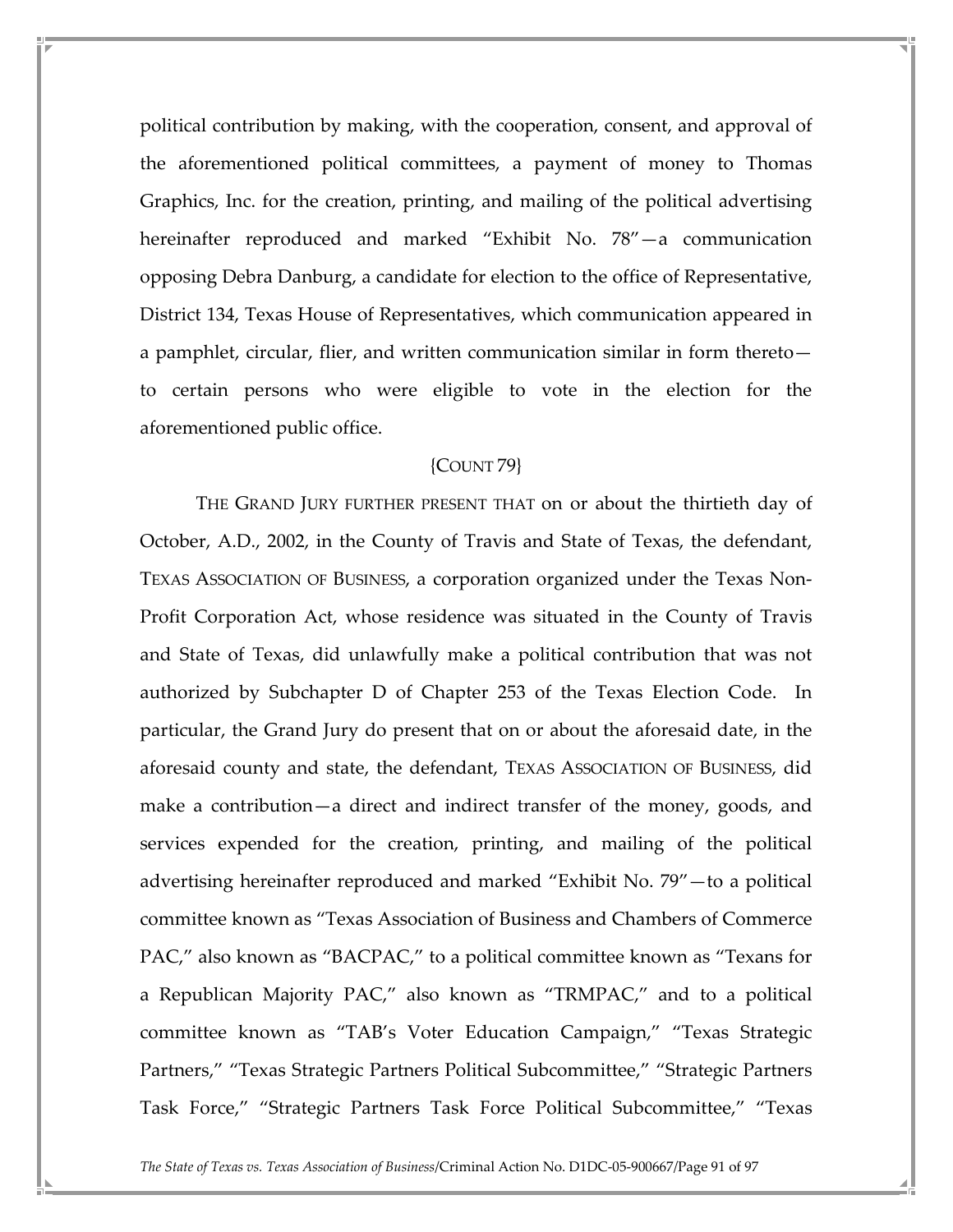Strategic Alliance," and "Texas Strategic Alliance Political Subcommittee," with intent that it be used in connection with a campaign for elective office; that the aforesaid political contribution was not authorized by Subchapter D of Chapter 253 of the Texas Election Code; and that the defendant did make the said political contribution by making, with the cooperation, consent, and approval of the aforementioned political committees, a payment of money to Thomas Graphics, Inc. for the creation, printing, and mailing of the political advertising hereinafter reproduced and marked "Exhibit No. 79"—a communication opposing Debra Danburg, a candidate for election to the office of Representative, District 134, Texas House of Representatives, which communication appeared in a pamphlet, circular, flier, and written communication similar in form thereto to certain persons who were eligible to vote in the election for the aforementioned public office.

# {COUNT 80}

 THE GRAND JURY FURTHER PRESENT THAT on or about the thirtieth day of October, A.D., 2002, in the County of Travis and State of Texas, the defendant, TEXAS ASSOCIATION OF BUSINESS, a corporation organized under the Texas Non-Profit Corporation Act, whose residence was situated in the County of Travis and State of Texas, did unlawfully make a political contribution that was not authorized by Subchapter D of Chapter 253 of the Texas Election Code. In particular, the Grand Jury do present that on or about the aforesaid date, in the aforesaid county and state, the defendant, TEXAS ASSOCIATION OF BUSINESS, did make a contribution—a direct and indirect transfer of the money, goods, and services expended for the creation, printing, and mailing of the political advertising hereinafter reproduced and marked "Exhibit No. 80"—to a political committee known as "Texas Association of Business and Chambers of Commerce PAC," also known as "BACPAC," to a political committee known as "Texans for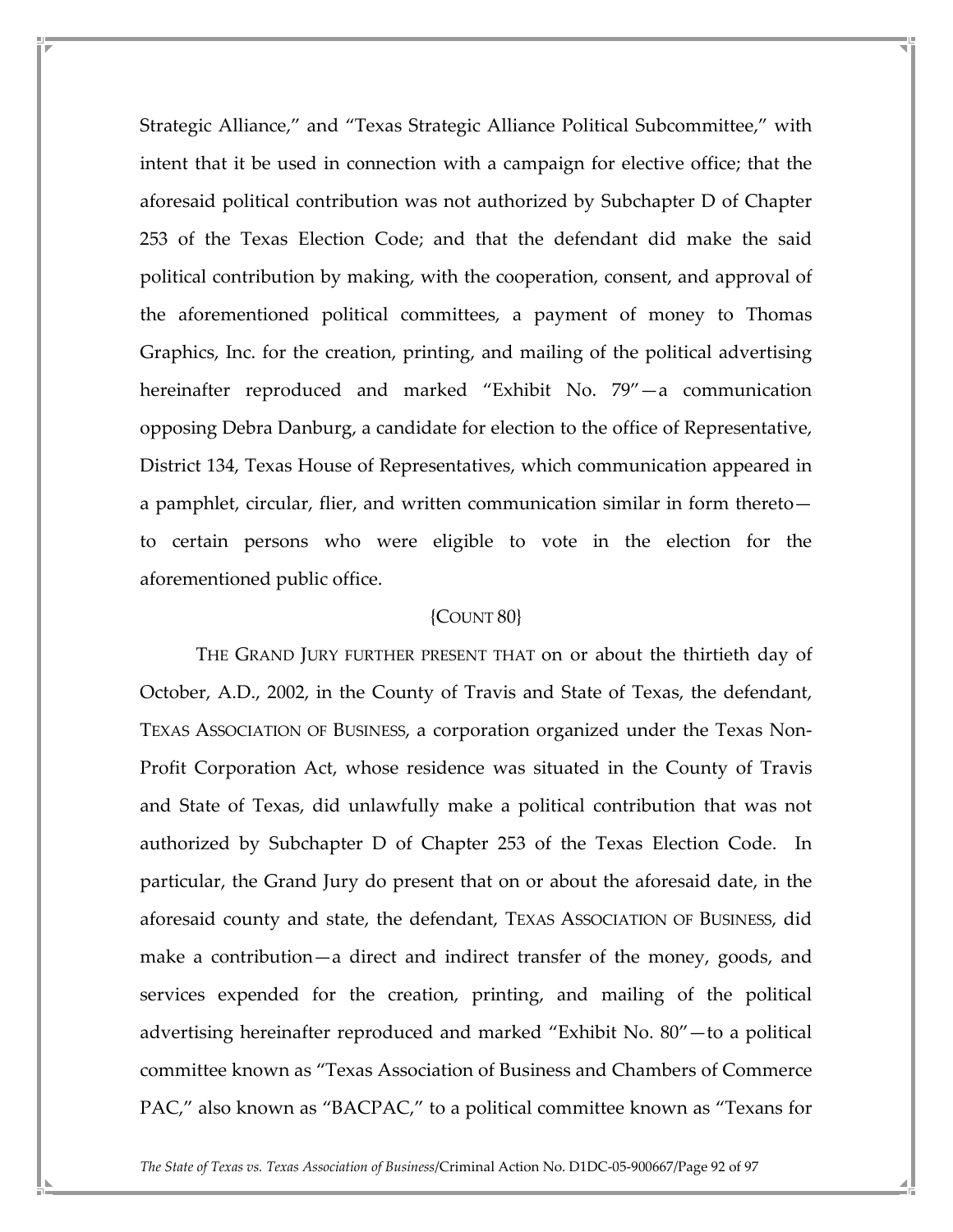a Republican Majority PAC," also known as "TRMPAC," and to a political committee known as "TAB's Voter Education Campaign," "Texas Strategic Partners," "Texas Strategic Partners Political Subcommittee," "Strategic Partners Task Force," "Strategic Partners Task Force Political Subcommittee," "Texas Strategic Alliance," and "Texas Strategic Alliance Political Subcommittee," with intent that it be used in connection with a campaign for elective office; that the aforesaid political contribution was not authorized by Subchapter D of Chapter 253 of the Texas Election Code; and that the defendant did make the said political contribution by making, with the cooperation, consent, and approval of the aforementioned political committees, a payment of money to Thomas Graphics, Inc. for the creation, printing, and mailing of the political advertising hereinafter reproduced and marked "Exhibit No. 80"—a communication opposing Scott Hochberg, a candidate for election to the office of Representative, District 137, Texas House of Representatives, which communication appeared in a pamphlet, circular, flier, and written communication similar in form thereto to certain persons who were eligible to vote in the election for the aforementioned public office.

#### {COUNT 81}

 THE GRAND JURY FURTHER PRESENT THAT on or about the thirtieth day of October, A.D., 2002, in the County of Travis and State of Texas, the defendant, TEXAS ASSOCIATION OF BUSINESS, a corporation organized under the Texas Non-Profit Corporation Act, whose residence was situated in the County of Travis and State of Texas, did unlawfully make a political contribution that was not authorized by Subchapter D of Chapter 253 of the Texas Election Code. In particular, the Grand Jury do present that on or about the aforesaid date, in the aforesaid county and state, the defendant, TEXAS ASSOCIATION OF BUSINESS, did make a contribution—a direct and indirect transfer of the money, goods, and

The State of Texas vs. Texas Association of Business/Criminal Action No. D1DC-05-900667/Page 93 of 97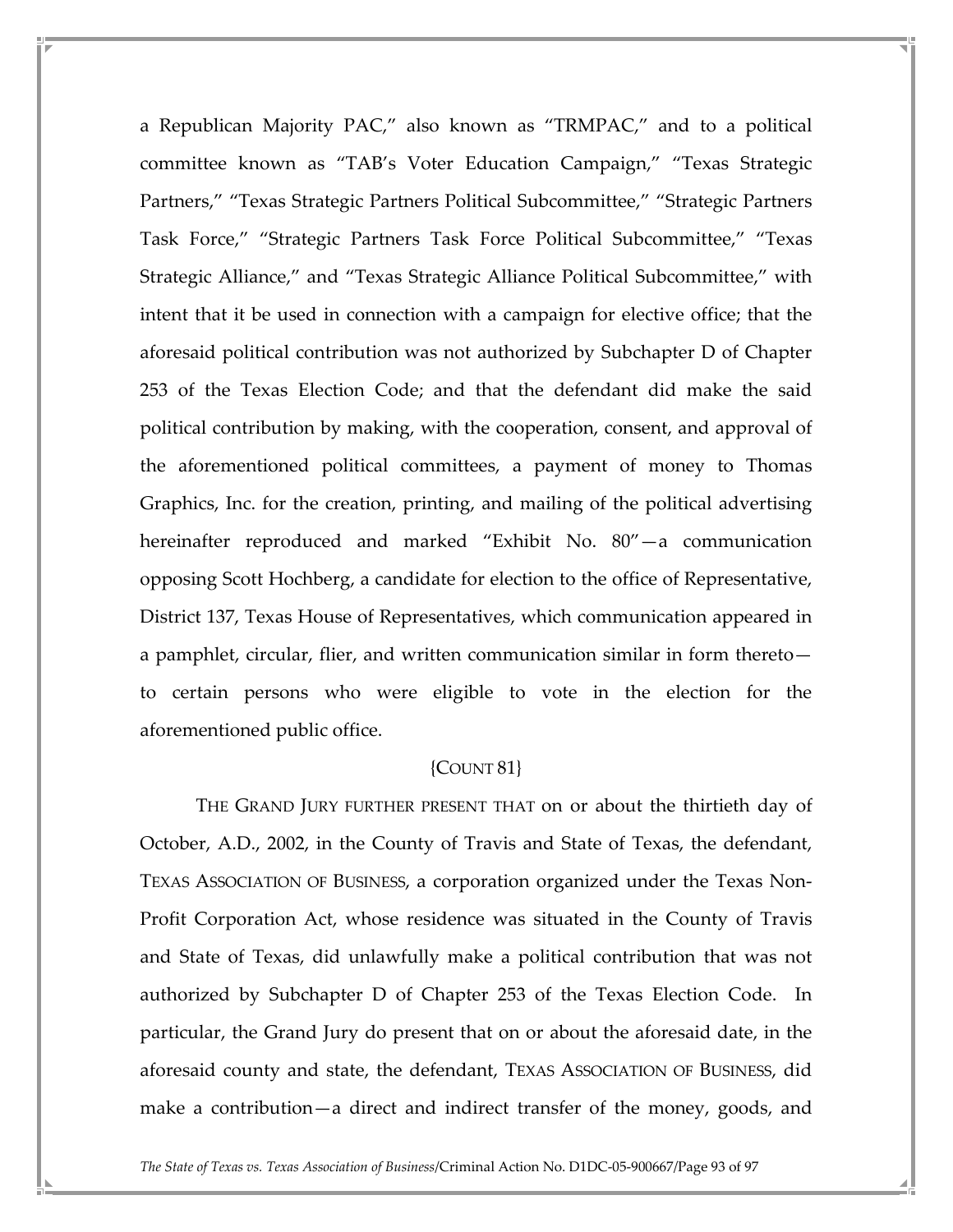services expended for the creation, printing, and mailing of the political advertising hereinafter reproduced and marked "Exhibit No. 81"—to a political committee known as "Texas Association of Business and Chambers of Commerce PAC," also known as "BACPAC," to a political committee known as "Texans for a Republican Majority PAC," also known as "TRMPAC," and to a political committee known as "TAB's Voter Education Campaign," "Texas Strategic Partners," "Texas Strategic Partners Political Subcommittee," "Strategic Partners Task Force," "Strategic Partners Task Force Political Subcommittee," "Texas Strategic Alliance," and "Texas Strategic Alliance Political Subcommittee," with intent that it be used in connection with a campaign for elective office; that the aforesaid political contribution was not authorized by Subchapter D of Chapter 253 of the Texas Election Code; and that the defendant did make the said political contribution by making, with the cooperation, consent, and approval of the aforementioned political committees, a payment of money to Thomas Graphics, Inc. for the creation, printing, and mailing of the political advertising hereinafter reproduced and marked "Exhibit No. 81"—a communication opposing Ken Yarbrough, a candidate for election to the office of Representative, District 138, Texas House of Representatives, which communication appeared in a pamphlet, circular, flier, and written communication similar in form thereto to certain persons who were eligible to vote in the election for the aforementioned public office.

#### {COUNT 82}

 THE GRAND JURY FURTHER PRESENT THAT on or about the thirtieth day of October, A.D., 2002, in the County of Travis and State of Texas, the defendant, TEXAS ASSOCIATION OF BUSINESS, a corporation organized under the Texas Non-Profit Corporation Act, whose residence was situated in the County of Travis and State of Texas, did unlawfully make a political contribution that was not

The State of Texas vs. Texas Association of Business/Criminal Action No. D1DC-05-900667/Page 94 of 97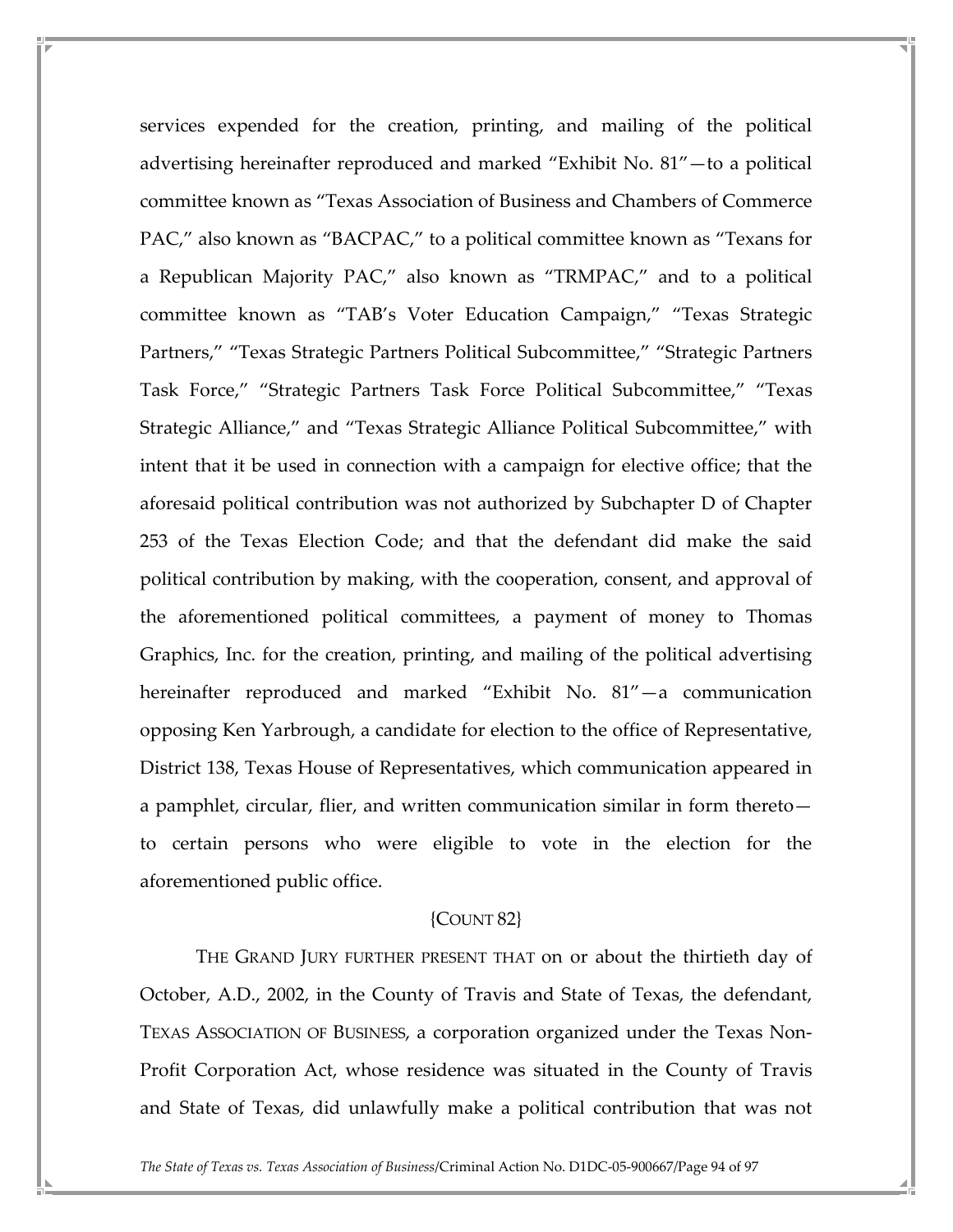authorized by Subchapter D of Chapter 253 of the Texas Election Code. In particular, the Grand Jury do present that on or about the aforesaid date, in the aforesaid county and state, the defendant, TEXAS ASSOCIATION OF BUSINESS, did make a contribution—a direct and indirect transfer of the money, goods, and services expended for public opinion research and the creation, production, and broadcast of the political advertising described below—to a political committee known as "Texas Association of Business and Chambers of Commerce PAC," also known as "BACPAC," to a political committee known as "Texans for a Republican Majority PAC," also known as "TRMPAC," and to a political committee known as "TAB's Voter Education Campaign," "Texas Strategic Partners," "Texas Strategic Partners Political Subcommittee," "Strategic Partners Task Force," "Strategic Partners Task Force Political Subcommittee," "Texas Strategic Alliance," and "Texas Strategic Alliance Political Subcommittee," with intent that it be used in connection with a campaign for elective office; that the aforesaid political contribution was not authorized by Subchapter D of Chapter 253 of the Texas Election Code; and that the defendant did make the said political contribution by making, with the cooperation, consent, and approval of the aforementioned political committees, a payment of money to Multi Media Services Corporation, Himedia Service Corporation, Dwight Sterling, Chris Mottola Consulting Inc., and Mercury Public Affairs for public opinion research and for the creation, production, and broadcast of political advertising substantially similar in form and content to the communication digitally recorded on the compact disc attached hereto and marked "Exhibit No. 82"—a communication supporting Gene Seaman, a candidate for election to the office of Representative, District 32, Texas House of Representatives, which communication, in return for consideration, was broadcast by television—to certain persons who were eligible to vote in the election for the aforementioned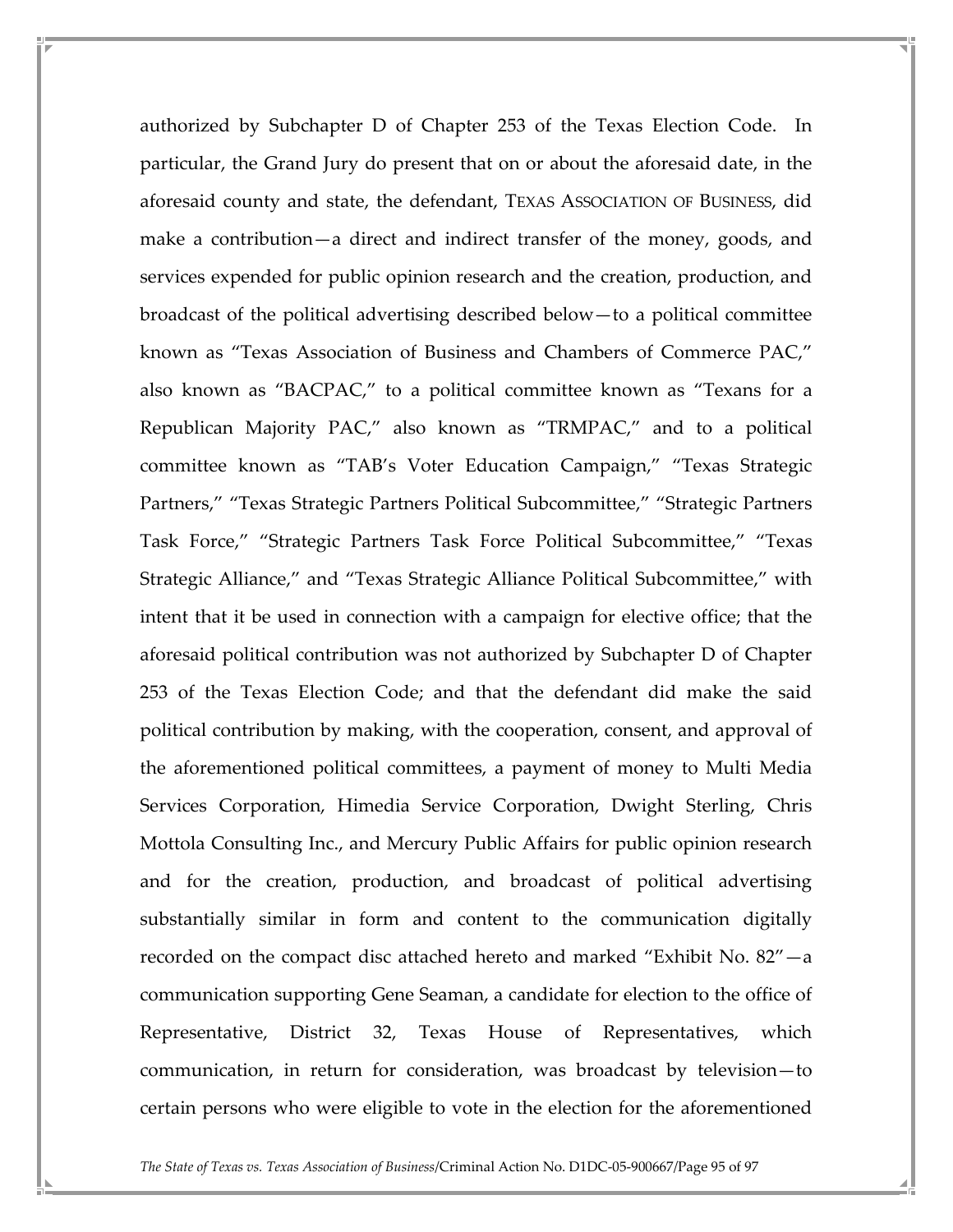public office.

## {COUNT 83}

 THE GRAND JURY FURTHER PRESENT THAT on or about the thirtieth day of October, A.D., 2002, in the County of Travis and State of Texas, the defendant, TEXAS ASSOCIATION OF BUSINESS, a corporation organized under the Texas Non-Profit Corporation Act, whose residence was situated in the County of Travis and State of Texas, did unlawfully make a political contribution that was not authorized by Subchapter D of Chapter 253 of the Texas Election Code. In particular, the Grand Jury do present that on or about the aforesaid date, in the aforesaid county and state, the defendant, TEXAS ASSOCIATION OF BUSINESS, did make a contribution—a direct and indirect transfer of the money, goods, and services expended for public opinion research and the creation, production, and broadcast of the political advertising described below—to a political committee known as "Texas Association of Business and Chambers of Commerce PAC," also known as "BACPAC," to a political committee known as "Texans for a Republican Majority PAC," also known as "TRMPAC," and to a political committee known as "TAB's Voter Education Campaign," "Texas Strategic Partners," "Texas Strategic Partners Political Subcommittee," "Strategic Partners Task Force," "Strategic Partners Task Force Political Subcommittee," "Texas Strategic Alliance," and "Texas Strategic Alliance Political Subcommittee," with intent that it be used in connection with a campaign for elective office; that the aforesaid political contribution was not authorized by Subchapter D of Chapter 253 of the Texas Election Code; and that the defendant did make the said political contribution by making, with the cooperation, consent, and approval of the aforementioned political committees, a payment of money to Multi Media Services Corporation, Himedia Service Corporation, Dwight Sterling, Chris Mottola Consulting Inc., and Mercury Public Affairs for public opinion research